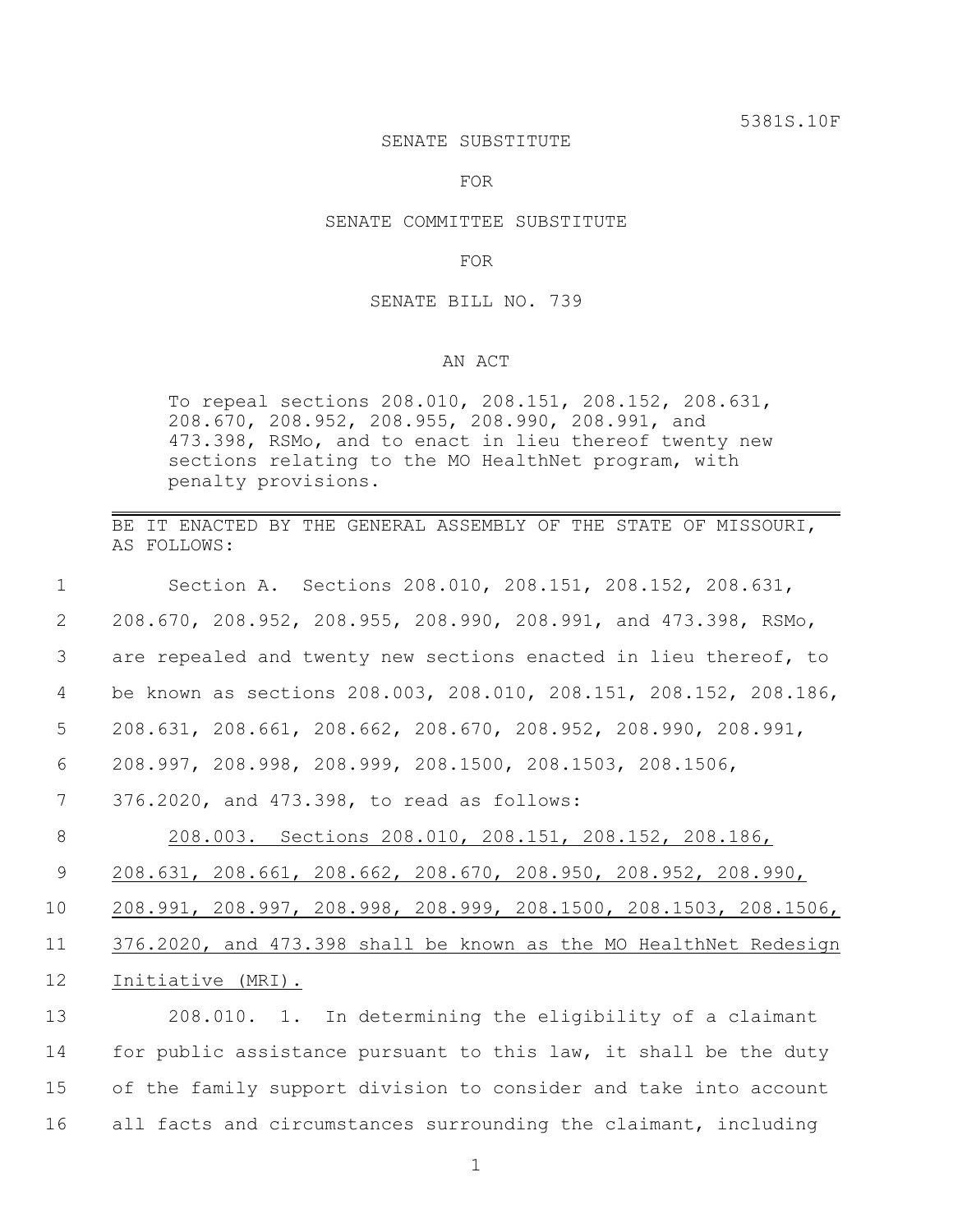his or her living conditions, earning capacity, income and resources, from whatever source received, and if from all the facts and circumstances the claimant is not found to be in need, assistance shall be denied. In determining the need of a claimant, the costs of providing medical treatment which may be furnished pursuant to sections 208.151 to 208.158 shall be disregarded. The amount of benefits, when added to all other income, resources, support, and maintenance shall provide such persons with reasonable subsistence compatible with decency and health in accordance with the standards developed by the family support division; provided, when a husband and wife are living together, the combined income and resources of both shall be considered in determining the eligibility of either or both. "Living together" for the purpose of this chapter is defined as including a husband and wife separated for the purpose of obtaining medical care or nursing home care, except that the income of a husband or wife separated for such purpose shall be considered in determining the eligibility of his or her spouse, only to the extent that such income exceeds the amount necessary to meet the needs (as defined by rule or regulation of the division) of such husband or wife living separately. In determining the need of a claimant in federally aided programs there shall be disregarded such amounts per month of earned income in making such determination as shall be required for federal participation by the provisions of the federal Social Security Act (42 U.S.C.A. 301, et seq.), or any amendments thereto. When federal law or regulations require the exemption of other income or resources, the family support division may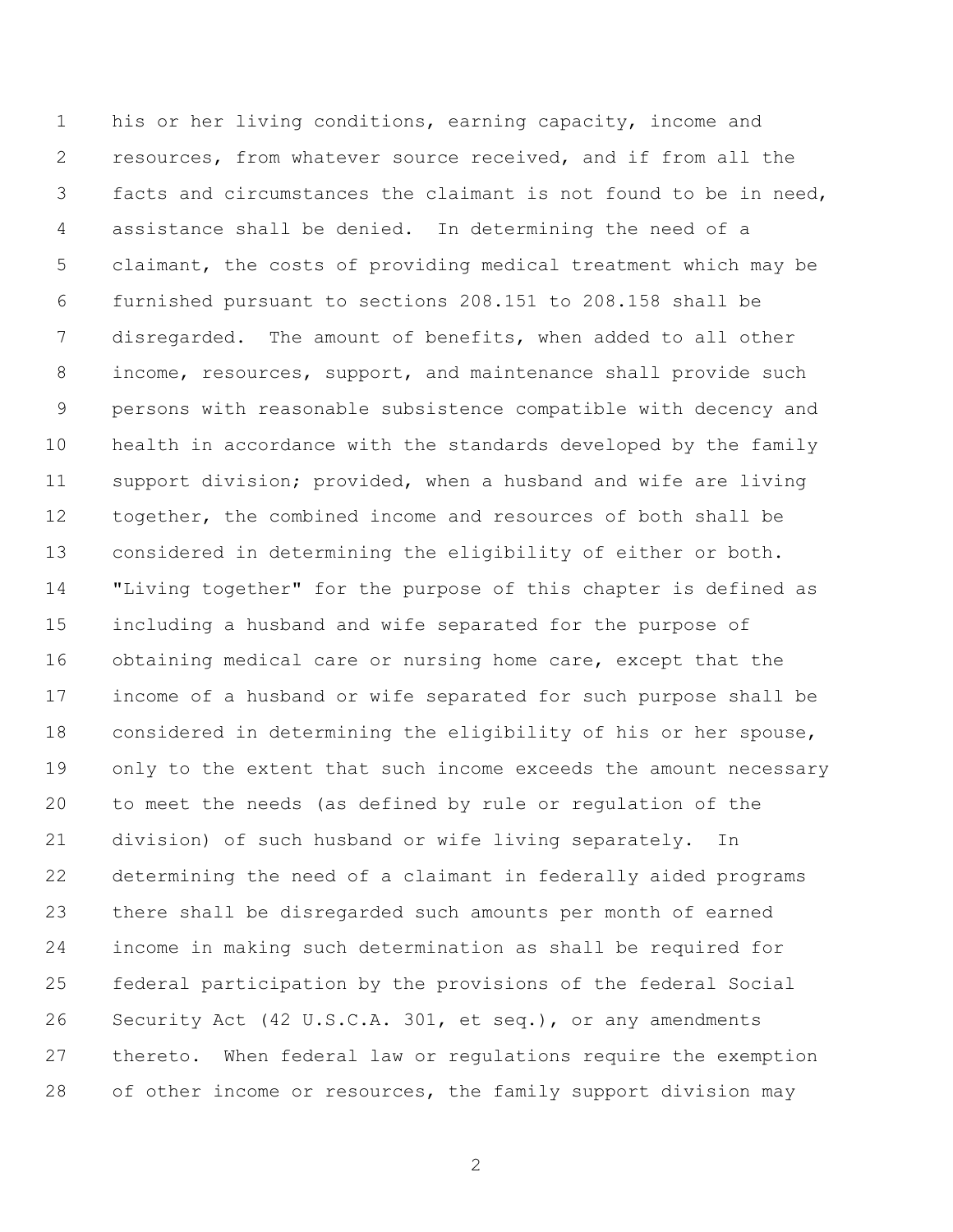provide by rule or regulation the amount of income or resources to be disregarded.

2. Benefits shall not be payable to any claimant who:

 (1) Has or whose spouse with whom he or she is living has, prior to July 1, 1989, given away or sold a resource within the time and in the manner specified in this subdivision. In determining the resources of an individual, unless prohibited by federal statutes or regulations, there shall be included (but subject to the exclusions pursuant to subdivisions (4) and (5) of this subsection, and subsection 5 of this section) any resource or interest therein owned by such individual or spouse within the twenty-four months preceding the initial investigation, or at any time during which benefits are being drawn, if such individual or spouse gave away or sold such resource or interest within such period of time at less than fair market value of such resource or interest for the purpose of establishing eligibility for benefits, including but not limited to benefits based on December, 1973, eligibility requirements, as follows:

 (a) Any transaction described in this subdivision shall be presumed to have been for the purpose of establishing eligibility for benefits or assistance pursuant to this chapter unless such individual furnishes convincing evidence to establish that the 23 transaction was exclusively for some other purpose;

 (b) The resource shall be considered in determining eligibility from the date of the transfer for the number of months the uncompensated value of the disposed of resource is divisible by the average monthly grant paid or average Medicaid payment in the state at the time of the investigation to an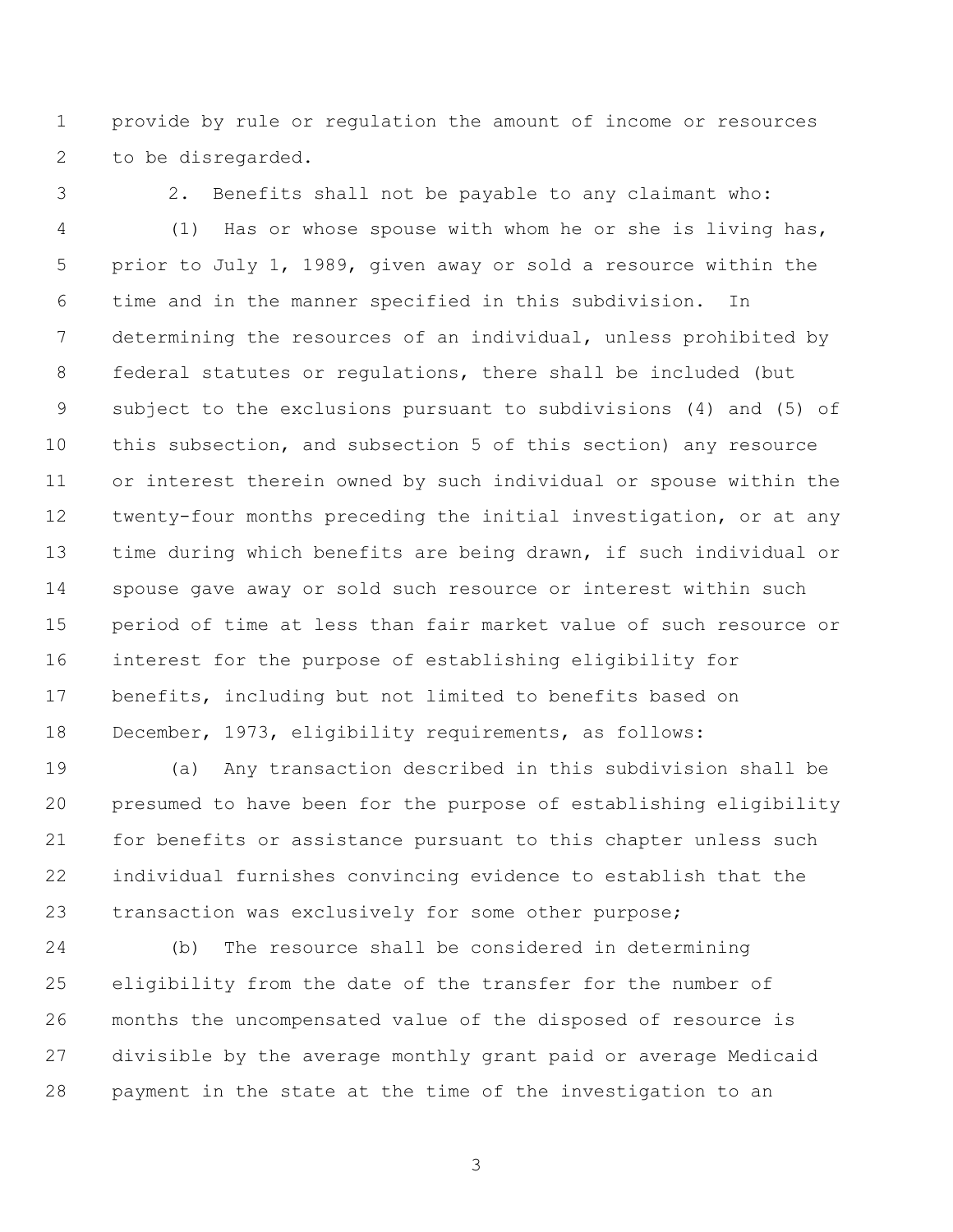individual or on his or her behalf under the program for which 2 benefits are claimed, provided that:

 a. When the uncompensated value is twelve thousand dollars or less, the resource shall not be used in determining eligibility for more than twenty-four months; or

 b. When the uncompensated value exceeds twelve thousand dollars, the resource shall not be used in determining 8 eligibility for more than sixty months;

 (2) The provisions of subdivision (1) of this subsection shall not apply to a transfer, other than a transfer to claimant's spouse, made prior to March 26, 1981, when the claimant furnishes convincing evidence that the uncompensated value of the disposed of resource or any part thereof is no longer possessed or owned by the person to whom the resource was transferred;

 (3) Has received, or whose spouse with whom he or she is living has received, benefits to which he or she was not entitled through misrepresentation or nondisclosure of material facts or failure to report any change in status or correct information with respect to property or income as required by section 208.210. A claimant ineligible pursuant to this subsection shall be ineligible for such period of time from the date of discovery 23 as the family support division may deem proper; or in the case of overpayment of benefits, future benefits may be decreased, suspended or entirely withdrawn for such period of time as the division may deem proper;

 (4) Owns or possesses resources in the sum of **[**one**]** two thousand dollars or more; provided, however, that if such person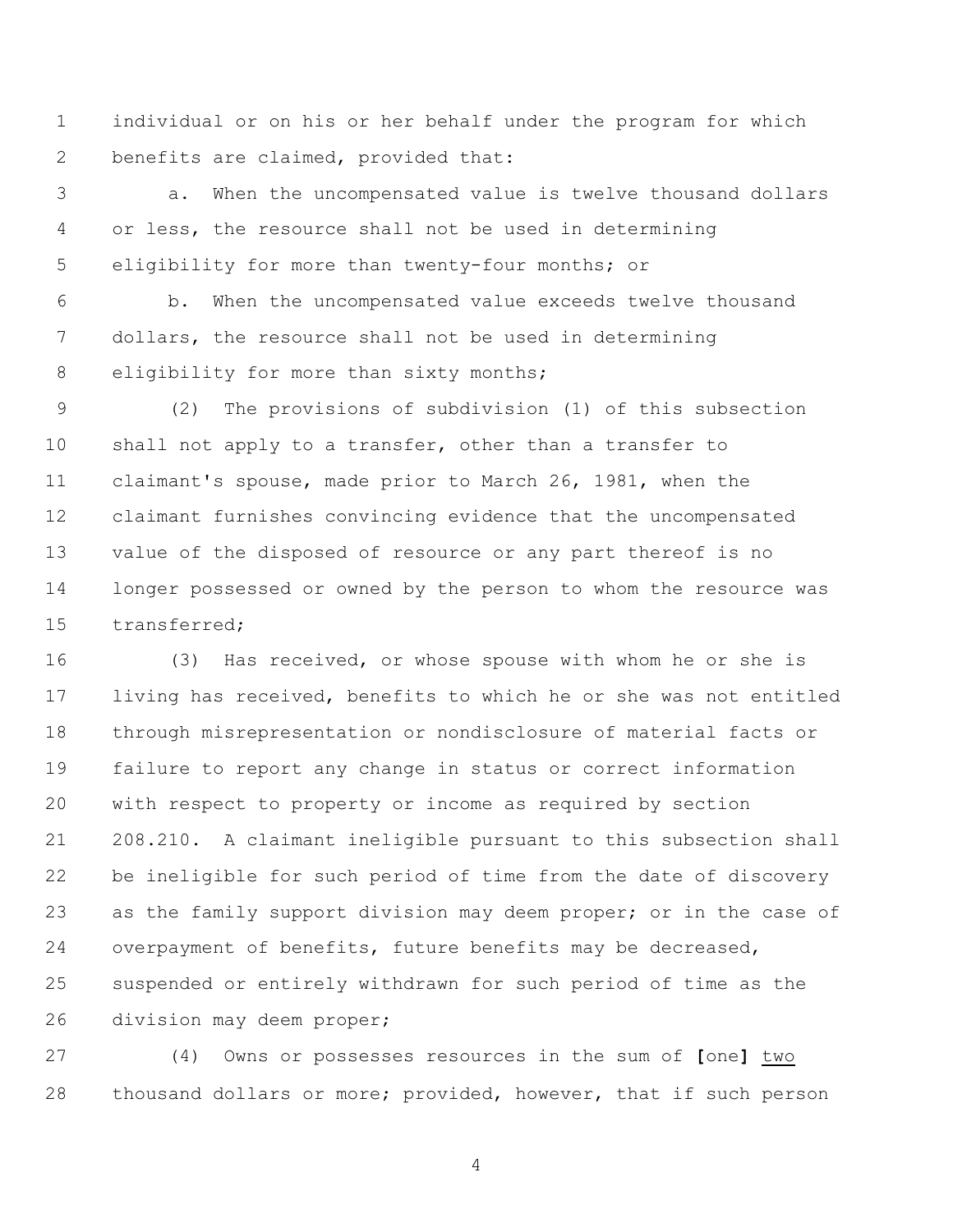is married and living with spouse, he or she, or they, individually or jointly, may own resources not to exceed **[**two**]** four thousand dollars; and provided further, that in the case of a temporary assistance for needy families claimant, the provision 5 of this subsection shall not apply;

 (5) Prior to October 1, 1989, owns or possesses property of any kind or character, excluding amounts placed in an irrevocable prearranged funeral or burial contract under chapter 436, or has an interest in property, of which he or she is the record or beneficial owner, the value of such property, as determined by 11 the family support division, less encumbrances of record, exceeds twenty-nine thousand dollars, or if married and actually living together with husband or wife, if the value of his or her property, or the value of his or her interest in property, 15 together with that of such husband and wife, exceeds such amount;

 (6) In the case of temporary assistance for needy families, 17 if the parent, stepparent, and child or children in the home owns 18 or possesses property of any kind or character, or has an interest in property for which he or she is a record or beneficial owner, the value of such property, as determined by the family support division and as allowed by federal law or regulation, less encumbrances of record, exceeds one thousand dollars, excluding the home occupied by the claimant, amounts placed in an irrevocable prearranged funeral or burial contract under chapter 436, one automobile which shall not exceed a value set forth by federal law or regulation and for a period not to exceed six months, such other real property which the family is making a good-faith effort to sell, if the family agrees in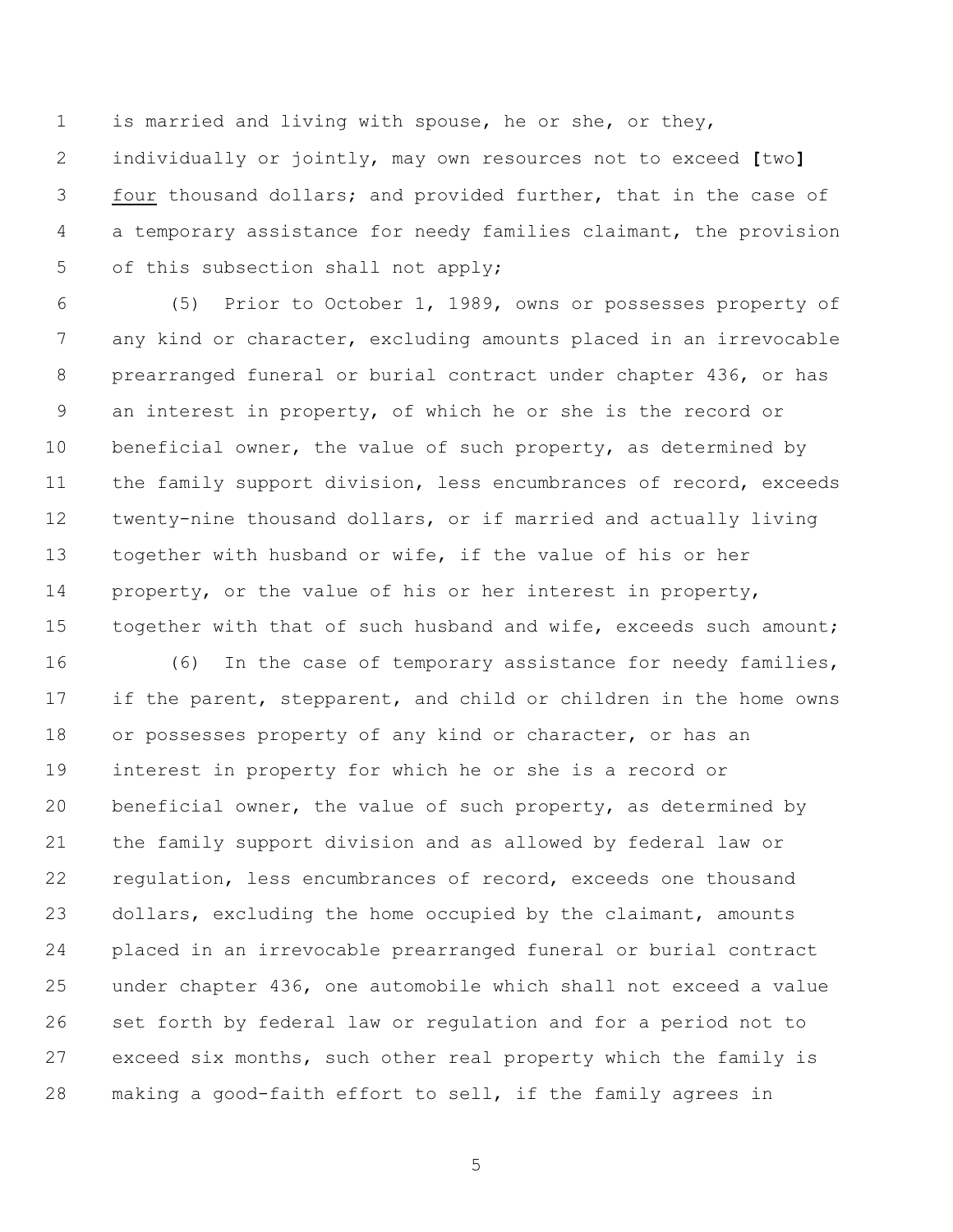writing with the family support division to sell such property and from the net proceeds of the sale repay the amount of assistance received during such period. If the property has not been sold within six months, or if eligibility terminates for any other reason, the entire amount of assistance paid during such period shall be a debt due the state;

 (7) Is an inmate of a public institution, except as a patient in a public medical institution.

 3. In determining eligibility and the amount of benefits to be granted pursuant to federally aided programs, the income and resources of a relative or other person living in the home shall 12 be taken into account to the extent the income, resources, support and maintenance are allowed by federal law or regulation to be considered.

 4. In determining eligibility and the amount of benefits to be granted pursuant to federally aided programs, the value of burial lots or any amounts placed in an irrevocable prearranged funeral or burial contract under chapter 436 shall not be taken into account or considered an asset of the burial lot owner or the beneficiary of an irrevocable prearranged funeral or funeral contract. For purposes of this section, "burial lots" means any burial space as defined in section 214.270 and any memorial, monument, marker, tombstone or letter marking a burial space. If the beneficiary, as defined in chapter 436, of an irrevocable prearranged funeral or burial contract receives any public assistance benefits pursuant to this chapter and if the purchaser of such contract or his or her successors in interest transfer, amend, or take any other such actions regarding the contract so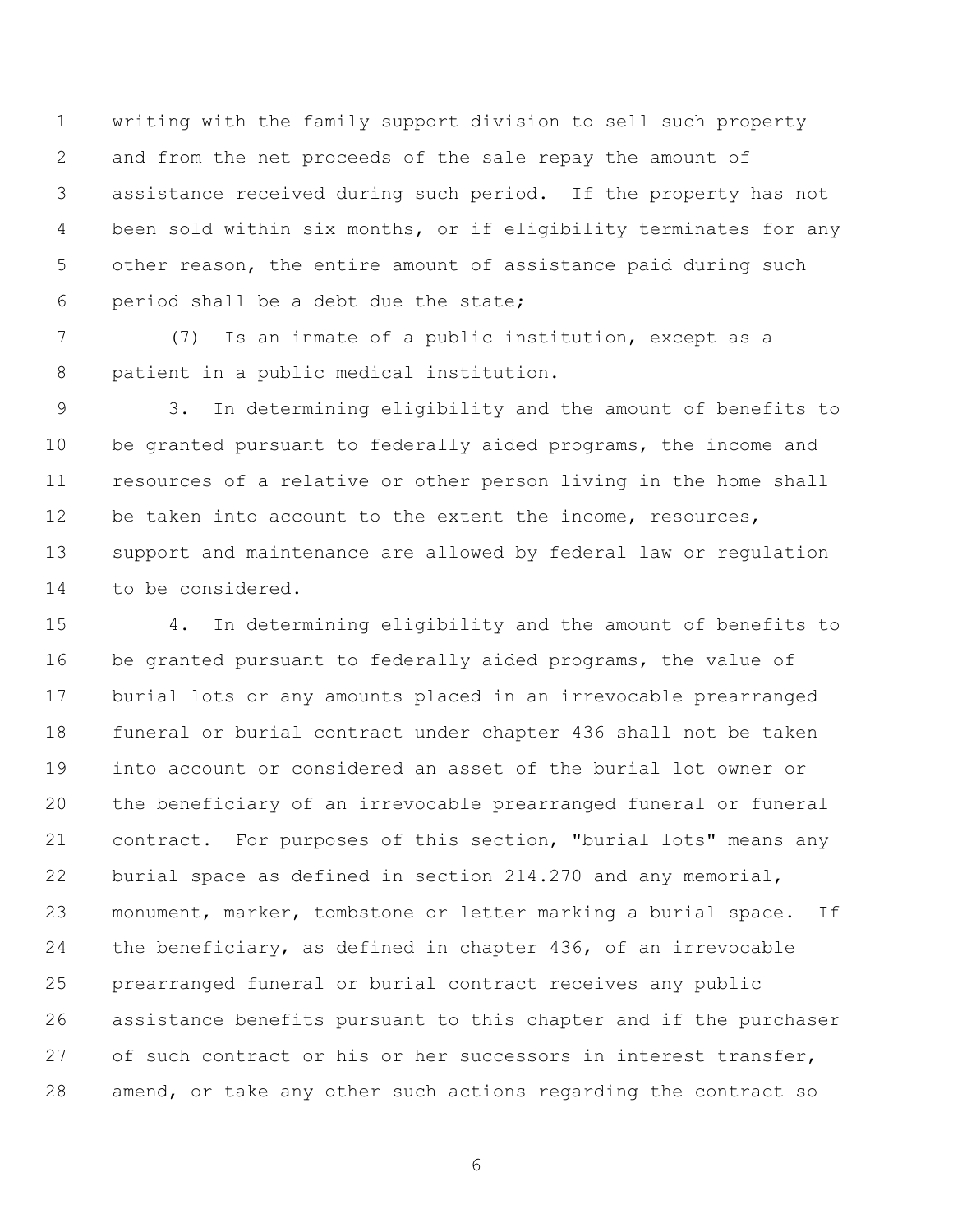that any person will be entitled to a refund, such refund shall be paid to the state of Missouri with any amount in excess of the public assistance benefits provided under this chapter to be refunded by the state of Missouri to the purchaser or his or her successors. In determining eligibility and the amount of benefits to be granted under federally aided programs, the value of any life insurance policy where a seller or provider is made the beneficiary or where the life insurance policy is assigned to a seller or provider, either being in consideration for an irrevocable prearranged funeral contract under chapter 436, shall not be taken into account or considered an asset of the beneficiary of the irrevocable prearranged funeral contract. In 13 addition, the value of any funds, up to nine thousand nine hundred ninety-nine dollars, placed into an irrevocable personal funeral trust account, where the trustee of the irrevocable personal funeral trust account is a state or federally chartered financial institution authorized to exercise trust powers in the state of Missouri, shall not be taken into account or considered an asset of the person whose funds are so deposited if such funds are restricted to be used only for the burial, funeral, preparation of the body, or other final disposition of the person whose funds were deposited into said personal funeral trust account. No person or entity shall charge more than ten percent of the total amount deposited into a personal funeral trust in order to create or set up said personal funeral trust, and any fees charged for the maintenance of such a personal funeral trust shall not exceed three percent of the trust assets annually. Trustees may commingle funds from two or more such personal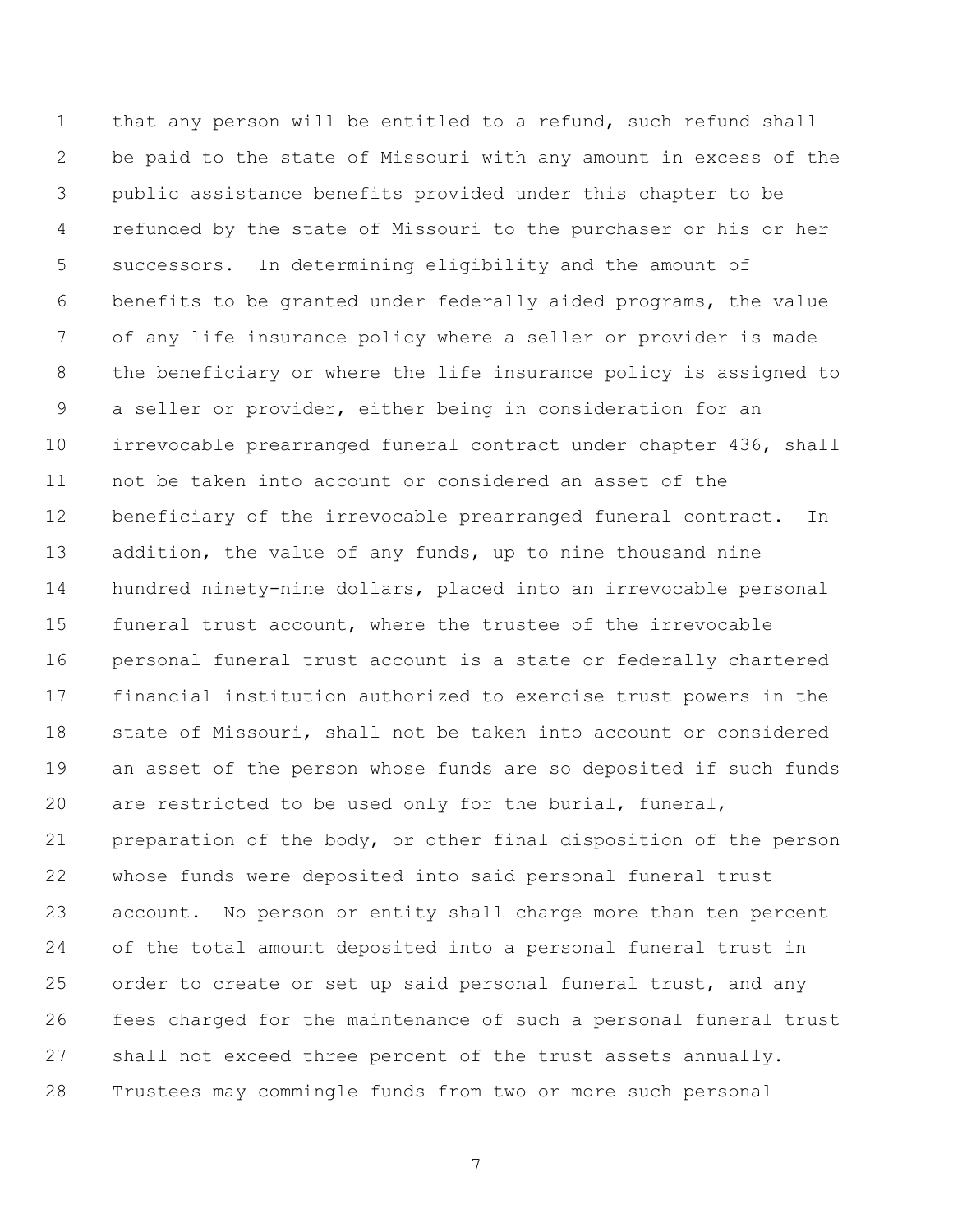funeral trust accounts so long as accurate books and records are kept as to the value, deposits, and disbursements of each individual depositor's funds and trustees are to use the prudent investor standard as to the investment of any funds placed into a personal funeral trust. If the person whose funds are deposited into the personal funeral trust account receives any public assistance benefits pursuant to this chapter and any funds in the personal funeral trust account are, for any reason, not spent on the burial, funeral, preparation of the body, or other final disposition of the person whose funds were deposited into the trust account, such funds shall be paid to the state of Missouri with any amount in excess of the public assistance benefits provided under this chapter to be refunded by the state of Missouri to the person who received public assistance benefits or 15 his or her successors. No contract with any cemetery, funeral establishment, or any provider or seller shall be required in regards to funds placed into a personal funeral trust account as set out in this subsection.

 5. In determining the total property owned pursuant to subdivision (5) of subsection 2 of this section, or resources, of any person claiming or for whom public assistance is claimed, there shall be disregarded any life insurance policy, or prearranged funeral or burial contract, or any two or more policies or contracts, or any combination of policies and contracts, which provides for the payment of one thousand five hundred dollars or less upon the death of any of the following: (1) A claimant or person for whom benefits are claimed; or (2) The spouse of a claimant or person for whom benefits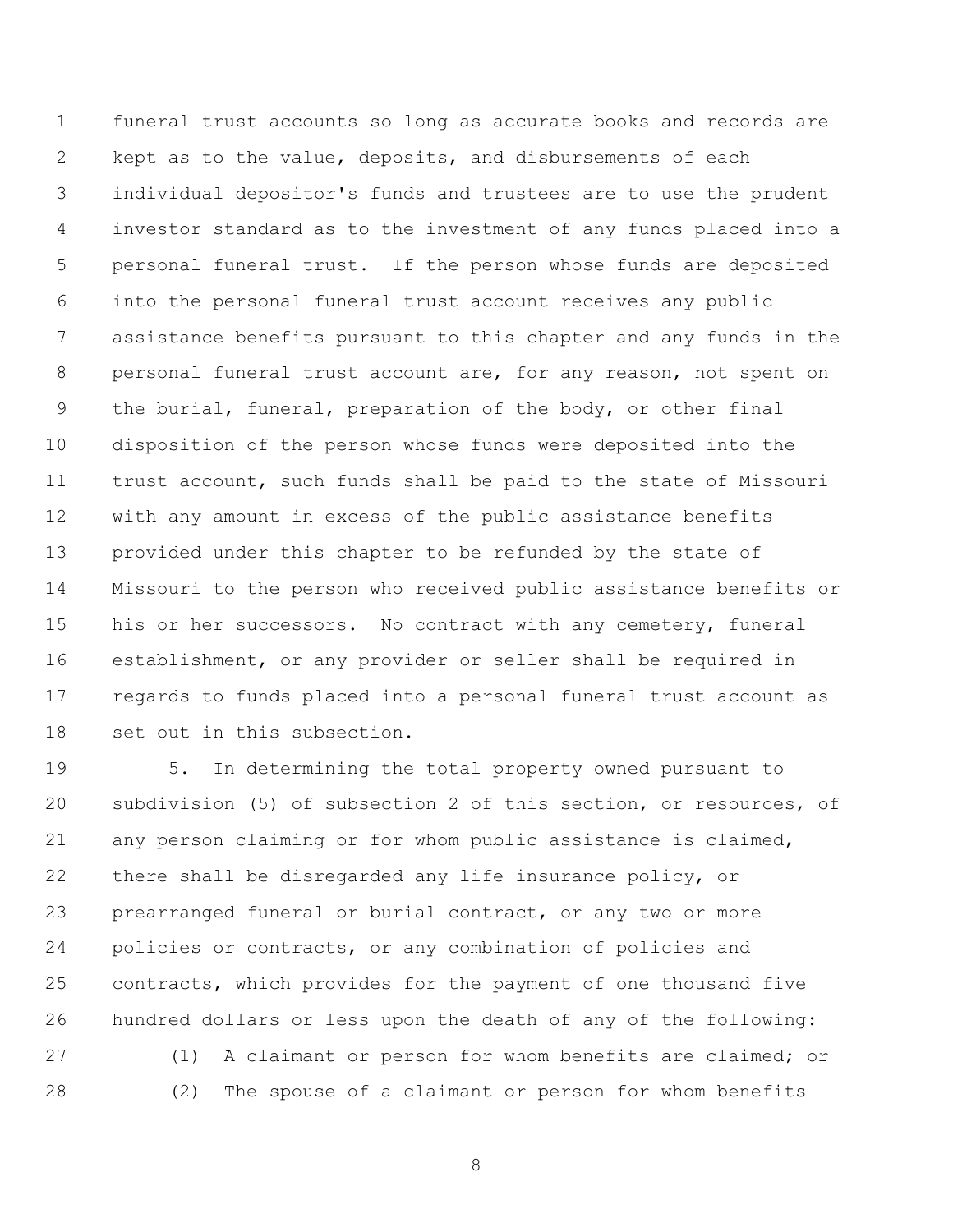are claimed with whom he or she is living.

 If the value of such policies exceeds one thousand five hundred dollars, then the total value of such policies may be considered 5 in determining resources; except that, in the case of temporary assistance for needy families, there shall be disregarded any prearranged funeral or burial contract, or any two or more contracts, which provides for the payment of one thousand five hundred dollars or less per family member.

 6. Beginning September 30, 1989, when determining the eligibility of institutionalized spouses, as defined in 42 U.S.C. Section 1396r-5, for medical assistance benefits as provided for in section 208.151 and 42 U.S.C. Sections 1396a, et seq., the family support division shall comply with the provisions of the federal statutes and regulations. As necessary, the division shall by rule or regulation implement the federal law and regulations which shall include but not be limited to the establishment of income and resource standards and limitations. The division shall require:

 (1) That at the beginning of a period of continuous institutionalization that is expected to last for thirty days or more, the institutionalized spouse, or the community spouse, may request an assessment by the family support division of total countable resources owned by either or both spouses;

 (2) That the assessed resources of the institutionalized spouse and the community spouse may be allocated so that each receives an equal share;

(3) That upon an initial eligibility determination, if the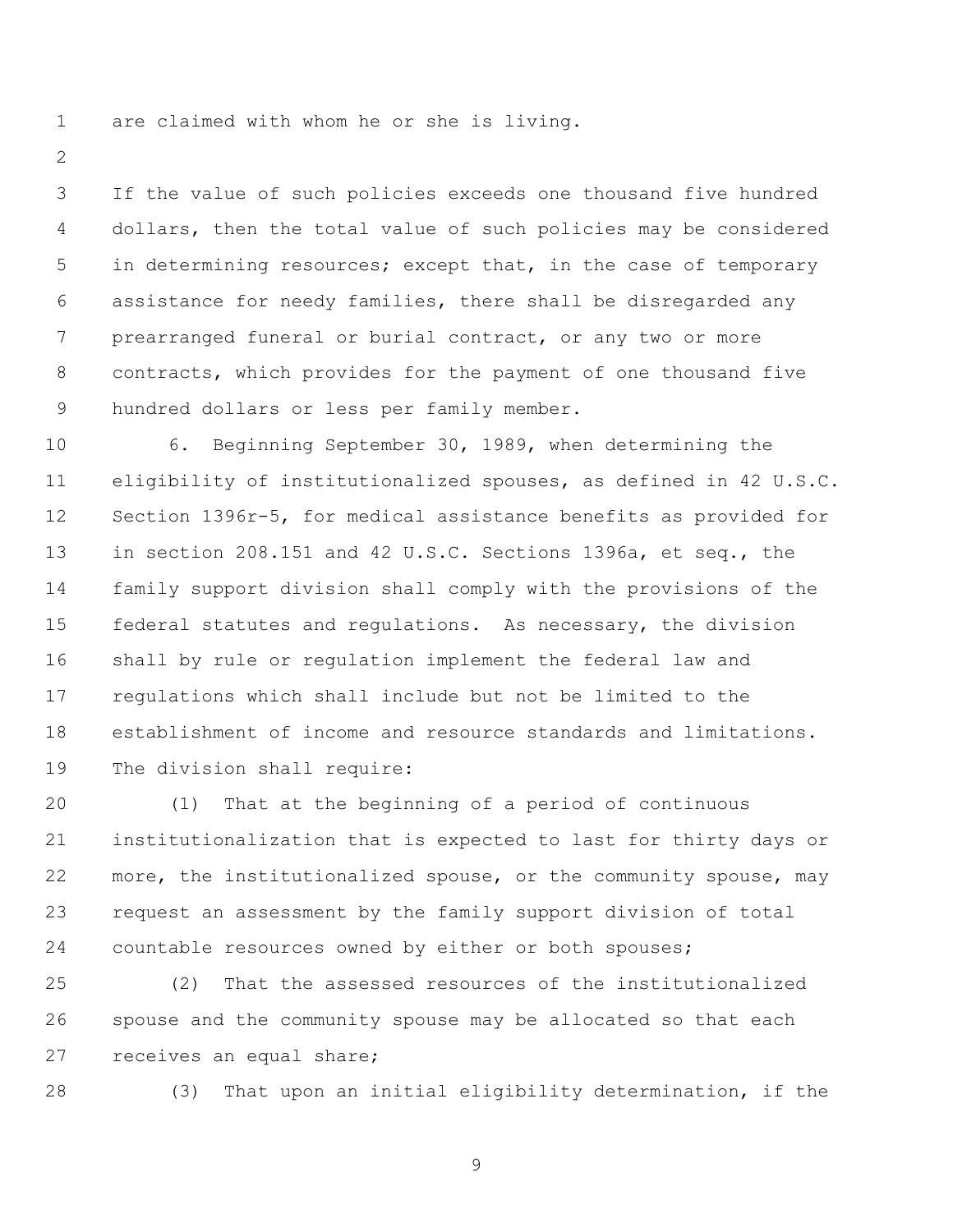community spouse's share does not equal at least twelve thousand dollars, the institutionalized spouse may transfer to the community spouse a resource allowance to increase the community spouse's share to twelve thousand dollars;

 (4) That in the determination of initial eligibility of the institutionalized spouse, no resources attributed to the community spouse shall be used in determining the eligibility of the institutionalized spouse, except to the extent that the resources attributed to the community spouse do exceed the community spouse's resource allowance as defined in 42 U.S.C. Section 1396r-5;

 (5) That beginning in January, 1990, the amount specified in subdivision (3) of this subsection shall be increased by the percentage increase in the Consumer Price Index for All Urban Consumers between September, 1988, and the September before the 16 calendar year involved; and

 (6) That beginning the month after initial eligibility for the institutionalized spouse is determined, the resources of the community spouse shall not be considered available to the institutionalized spouse during that continuous period of institutionalization.

 7. Beginning July 1, 1989, institutionalized individuals shall be ineligible for the periods required and for the reasons specified in 42 U.S.C. Section 1396p.

 8. The hearings required by 42 U.S.C. Section 1396r-5 shall be conducted pursuant to the provisions of section 208.080.

 9. Beginning October 1, 1989, when determining eligibility for assistance pursuant to this chapter there shall be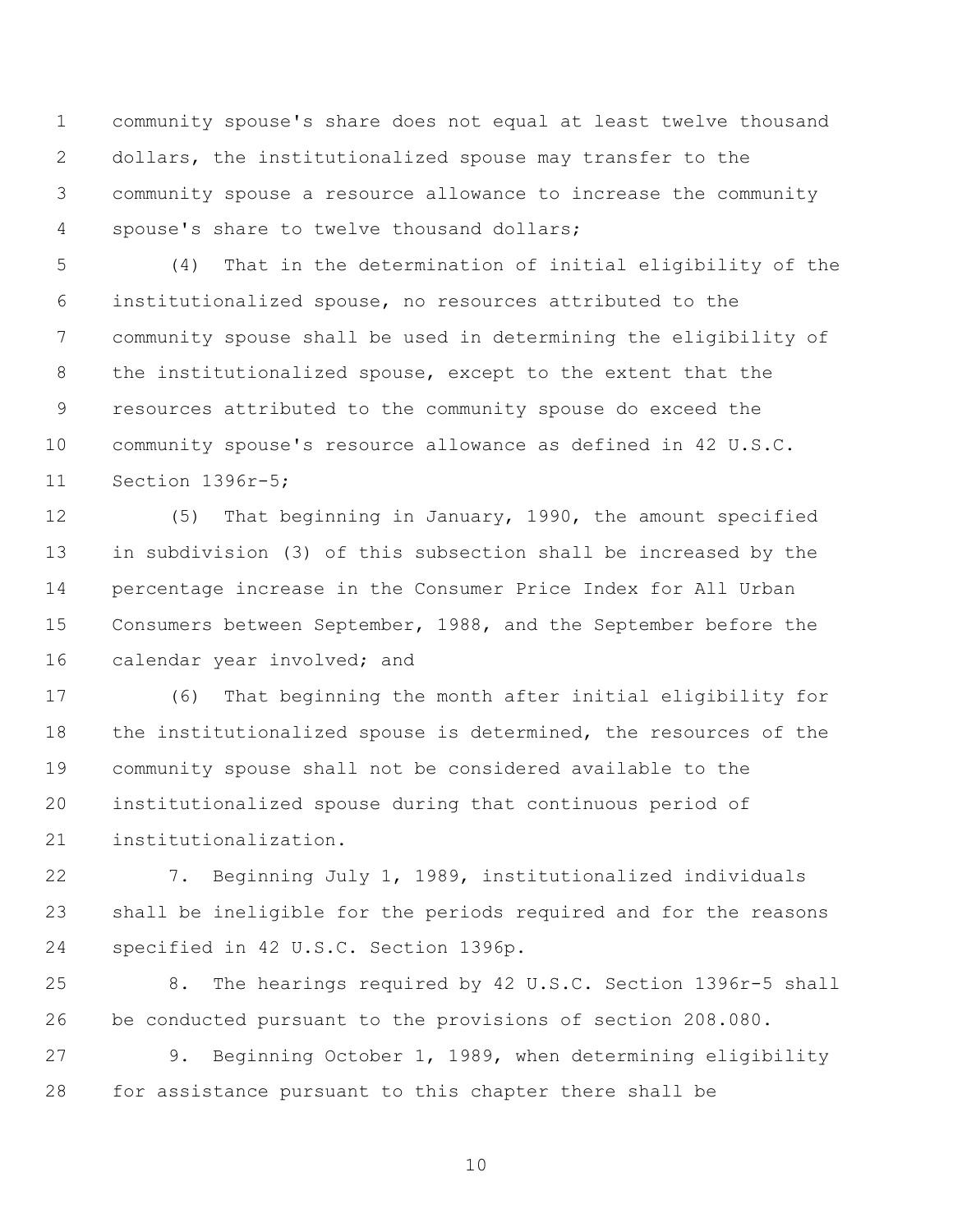disregarded unless otherwise provided by federal or state statutes the home of the applicant or recipient when the home is providing shelter to the applicant or recipient, or his or her spouse or dependent child. The family support division shall establish by rule or regulation in conformance with applicable federal statutes and regulations a definition of the home and when the home shall be considered a resource that shall be considered in determining eligibility.

 10. Reimbursement for services provided by an enrolled Medicaid provider to a recipient who is duly entitled to Title XIX Medicaid and Title XVIII Medicare Part B, Supplementary Medical Insurance (SMI) shall include payment in full of deductible and coinsurance amounts as determined due pursuant to the applicable provisions of federal regulations pertaining to Title XVIII Medicare Part B, except for hospital outpatient services or the applicable Title XIX cost sharing.

 11. A "community spouse" is defined as being the noninstitutionalized spouse.

 12. An institutionalized spouse applying for Medicaid and having a spouse living in the community shall be required, to the maximum extent permitted by law, to divert income to such community spouse to raise the community spouse's income to the level of the minimum monthly needs allowance, as described in 42 U.S.C. Section 1396r-5. Such diversion of income shall occur before the community spouse is allowed to retain assets in excess of the community spouse protected amount described in 42 U.S.C. Section 1396r-5.

208.151. 1. Medical assistance on behalf of needy persons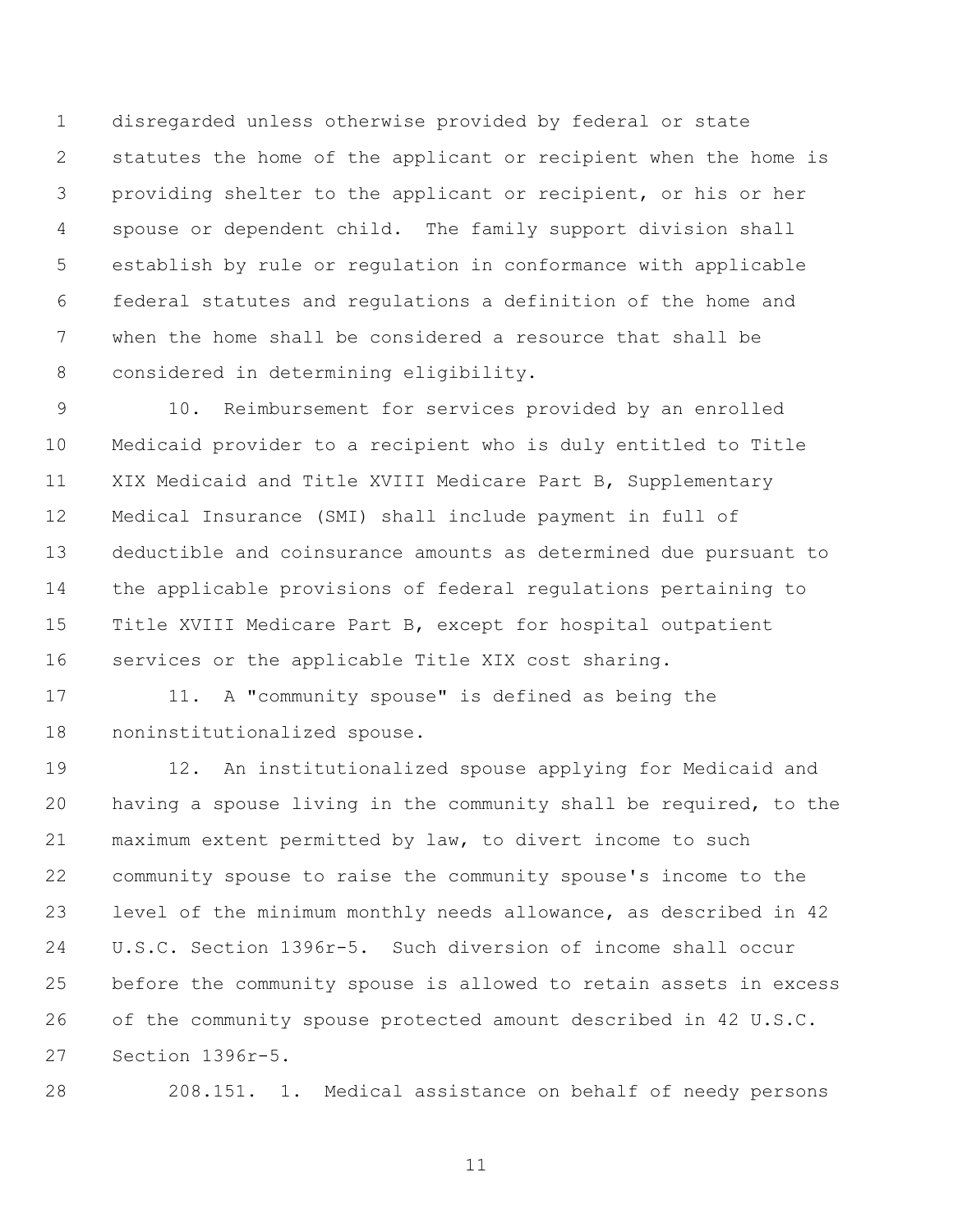shall be known as "MO HealthNet". For the purpose of paying MO HealthNet benefits and to comply with Title XIX, Public Law 89-97, 1965 amendments to the federal Social Security Act (42 U.S.C. Section 301, et seq.) as amended, the following needy persons shall be eligible to receive MO HealthNet benefits to the extent and in the manner hereinafter provided, unless otherwise provided in subsection 2 of this section:

 (1) All participants receiving state supplemental payments for the aged, blind and disabled;

 (2) All participants receiving aid to families with dependent children benefits, including all persons under nineteen years of age who would be classified as dependent children except for the requirements of subdivision (1) of subsection 1 of section 208.040. Participants eligible under this subdivision who are participating in drug court, as defined in section 478.001, shall have their eligibility automatically extended sixty days from the time their dependent child is removed from the custody of the participant, subject to approval of the Centers for Medicare and Medicaid Services;

(3) All participants receiving blind pension benefits;

 (4) All persons who would be determined to be eligible for old age assistance benefits, permanent and total disability benefits, or aid to the blind benefits under the eligibility standards in effect December 31, 1973, or less restrictive standards as established by rule of the family support division, who are sixty-five years of age or over and are patients in state institutions for mental diseases or tuberculosis;

(5) All persons under the age of twenty-one years who would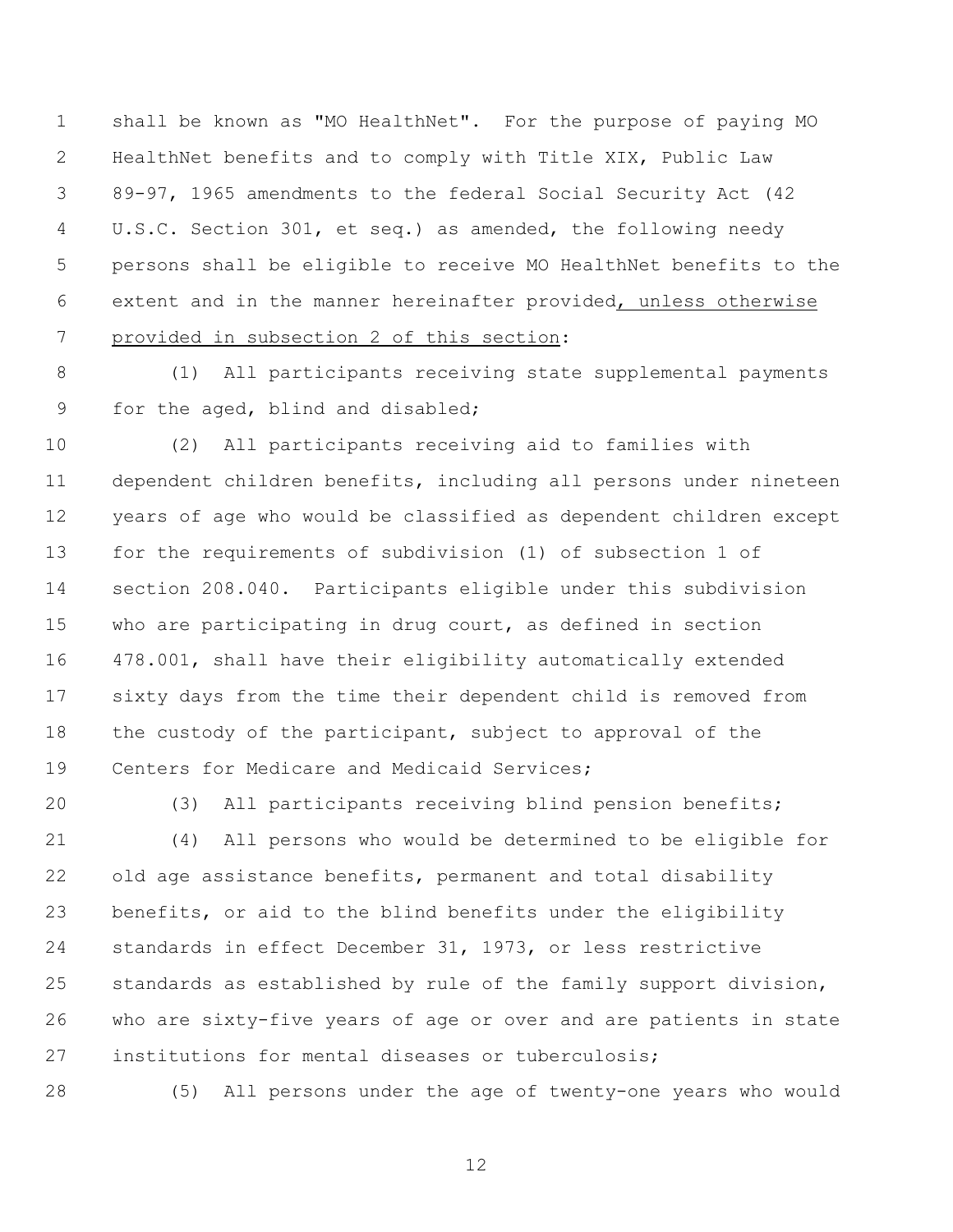be eligible for aid to families with dependent children except for the requirements of subdivision (2) of subsection 1 of section 208.040, and who are residing in an intermediate care facility, or receiving active treatment as inpatients in psychiatric facilities or programs, as defined in 42 U.S.C. 1396d, as amended;

 (6) All persons under the age of twenty-one years who would be eligible for aid to families with dependent children benefits except for the requirement of deprivation of parental support as provided for in subdivision (2) of subsection 1 of section 208.040;

 (7) All persons eligible to receive nursing care benefits; (8) All participants receiving family foster home or nonprofit private child-care institution care, subsidized adoption benefits and parental school care wherein state funds are used as partial or full payment for such care;

 (9) All persons who were participants receiving old age assistance benefits, aid to the permanently and totally disabled, or aid to the blind benefits on December 31, 1973, and who continue to meet the eligibility requirements, except income, for these assistance categories, but who are no longer receiving such benefits because of the implementation of Title XVI of the federal Social Security Act, as amended;

 (10) Pregnant women who meet the requirements for aid to families with dependent children, except for the existence of a dependent child in the home;

 (11) Pregnant women who meet the requirements for aid to families with dependent children, except for the existence of a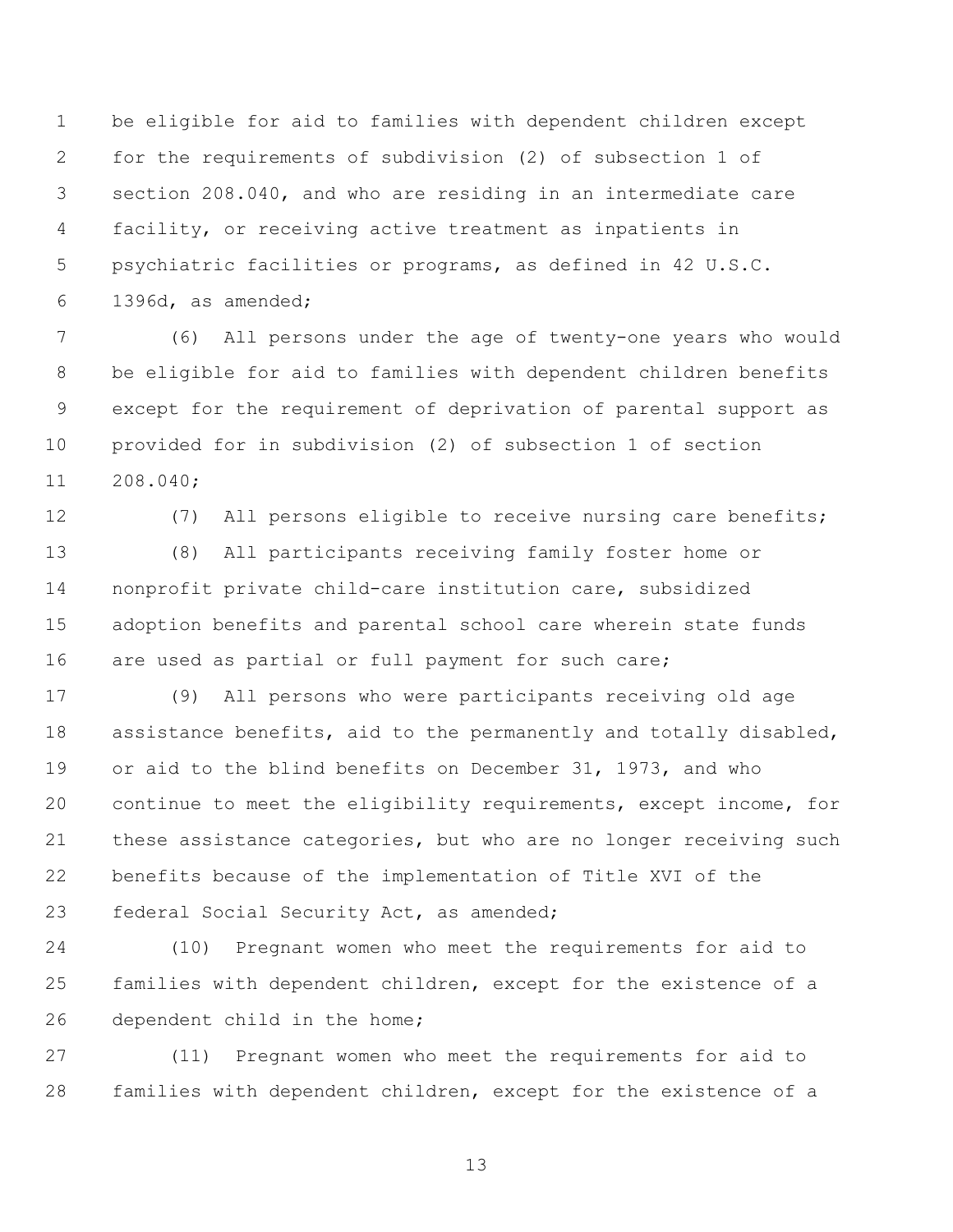dependent child who is deprived of parental support as provided for in subdivision (2) of subsection 1 of section 208.040;

 (12) Pregnant women or infants under one year of age, or both, whose family income does not exceed an income eligibility standard equal to one hundred eighty-five percent of the federal poverty level as established and amended by the federal 7 Department of Health and Human Services, or its successor agency;

 (13) Children who have attained one year of age but have not attained six years of age who are eligible for medical assistance under 6401 of P.L. 101-239 (Omnibus Budget Reconciliation Act of 1989). The family support division shall use an income eligibility standard equal to one hundred thirty-three percent of the federal poverty level established by the Department of Health and Human Services, or its successor agency;

 (14) Children who have attained six years of age but have not attained nineteen years of age. For children who have attained six years of age but have not attained nineteen years of 19 age, the family support division shall use an income assessment methodology which provides for eligibility when family income is equal to or less than equal to one hundred percent of the federal poverty level established by the Department of Health and Human Services, or its successor agency. As necessary to provide MO HealthNet coverage under this subdivision, the department of social services may revise the state MO HealthNet plan to extend coverage under 42 U.S.C. 1396a (a)(10)(A)(i)(III) to children who have attained six years of age but have not attained nineteen years of age as permitted by paragraph (2) of subsection (n) of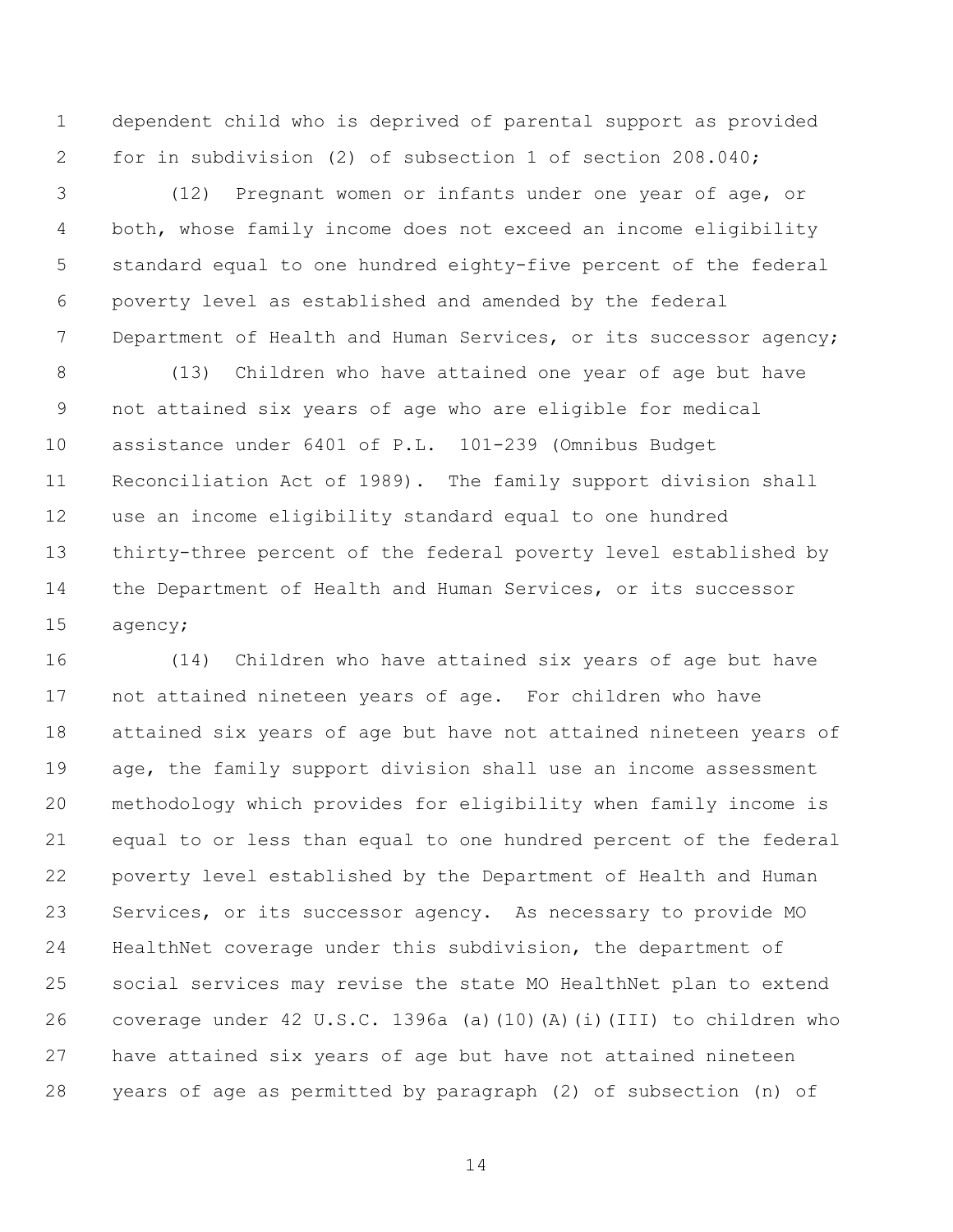42 U.S.C. 1396d using a more liberal income assessment methodology as authorized by paragraph (2) of subsection (r) of 42 U.S.C. 1396a;

 (15) The family support division shall not establish a resource eligibility standard in assessing eligibility for persons under subdivision (12), (13) or (14) of this subsection. The MO HealthNet division shall define the amount and scope of benefits which are available to individuals eligible under each of the subdivisions (12), (13), and (14) of this subsection, in accordance with the requirements of federal law and regulations promulgated thereunder;

 (16) Notwithstanding any other provisions of law to the contrary, ambulatory prenatal care shall be made available to pregnant women during a period of presumptive eligibility pursuant to 42 U.S.C. Section 1396r-1, as amended;

 (17) A child born to a woman eligible for and receiving MO HealthNet benefits under this section on the date of the child's birth shall be deemed to have applied for MO HealthNet benefits and to have been found eligible for such assistance under such plan on the date of such birth and to remain eligible for such assistance for a period of time determined in accordance with applicable federal and state law and regulations so long as the child is a member of the woman's household and either the woman remains eligible for such assistance or for children born on or after January 1, 1991, the woman would remain eligible for such assistance if she were still pregnant. Upon notification of such child's birth, the family support division shall assign a MO HealthNet eligibility identification number to the child so that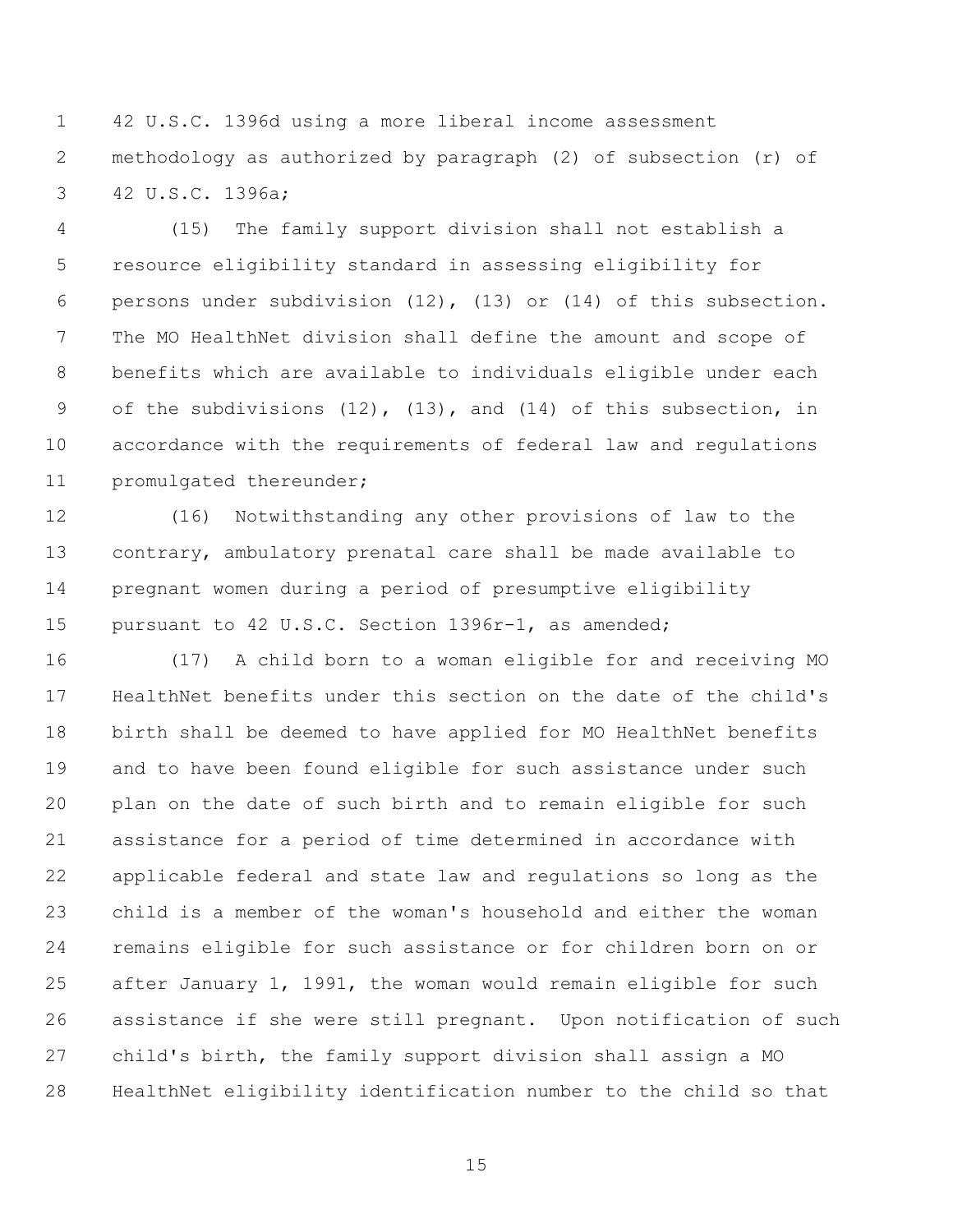claims may be submitted and paid under such child's

2 identification number;

 (18) Pregnant women and children eligible for MO HealthNet benefits pursuant to subdivision (12), (13) or (14) of this subsection shall not as a condition of eligibility for MO HealthNet benefits be required to apply for aid to families with dependent children. The family support division shall utilize an application for eligibility for such persons which eliminates information requirements other than those necessary to apply for MO HealthNet benefits. The division shall provide such application forms to applicants whose preliminary income information indicates that they are ineligible for aid to families with dependent children. Applicants for MO HealthNet benefits under subdivision (12), (13) or (14) of this subsection shall be informed of the aid to families with dependent children program and that they are entitled to apply for such benefits. Any forms utilized by the family support division for assessing eligibility under this chapter shall be as simple as practicable;

 (19) Subject to appropriations necessary to recruit and train such staff, the family support division shall provide one or more full-time, permanent eligibility specialists to process applications for MO HealthNet benefits at the site of a health care provider, if the health care provider requests the placement of such eligibility specialists and reimburses the division for the expenses including but not limited to salaries, benefits, travel, training, telephone, supplies, and equipment of such eligibility specialists. The division may provide a health care provider with a part-time or temporary eligibility specialist at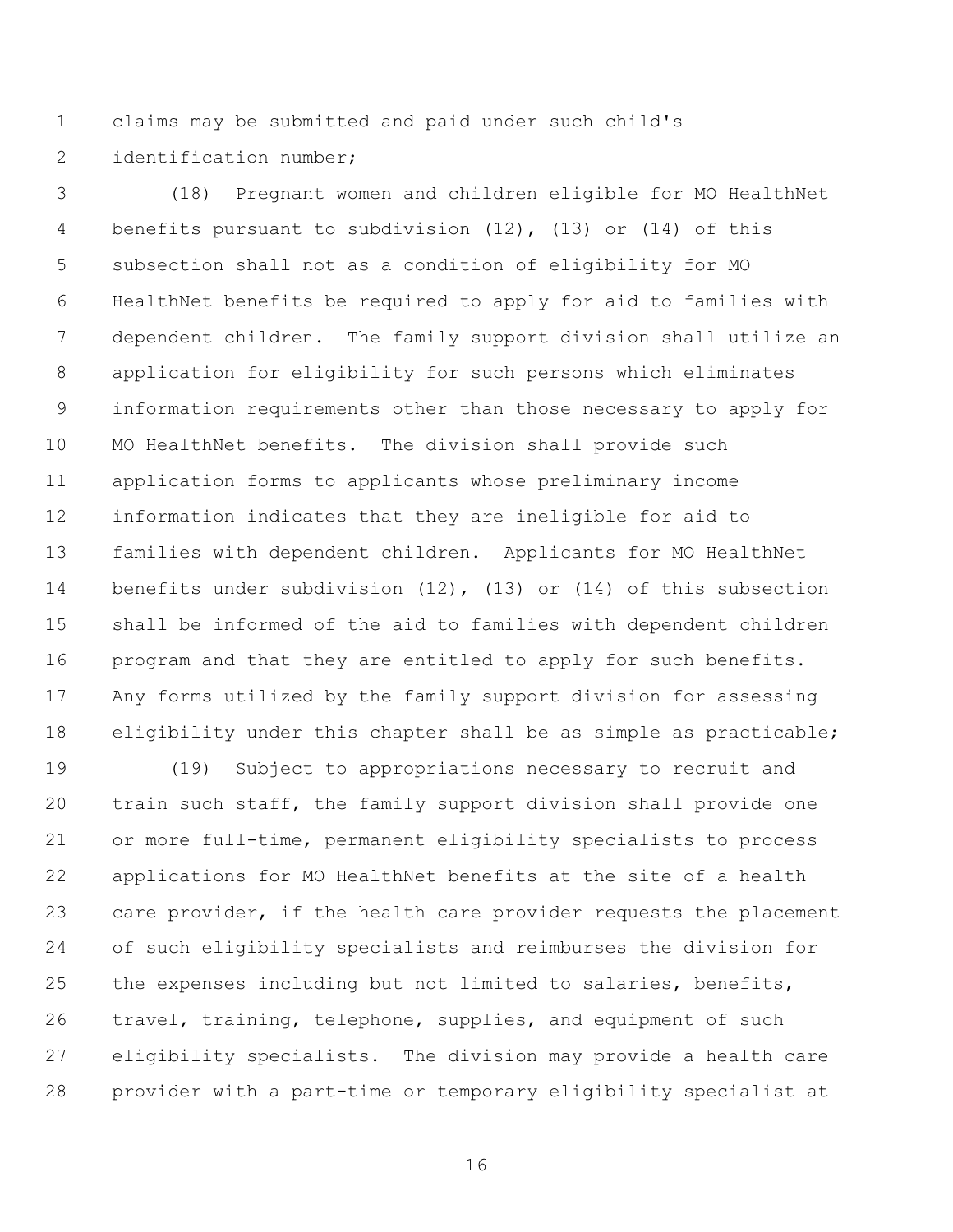the site of a health care provider if the health care provider requests the placement of such an eligibility specialist and reimburses the division for the expenses, including but not limited to the salary, benefits, travel, training, telephone, supplies, and equipment, of such an eligibility specialist. The division may seek to employ such eligibility specialists who are otherwise qualified for such positions and who are current or former welfare participants. The division may consider training such current or former welfare participants as eligibility 10 specialists for this program;

 (20) Pregnant women who are eligible for, have applied for and have received MO HealthNet benefits under subdivision (2), (10), (11) or (12) of this subsection shall continue to be considered eligible for all pregnancy-related and postpartum MO HealthNet benefits provided under section 208.152 until the end of the sixty-day period beginning on the last day of their pregnancy;

 (21) Case management services for pregnant women and young children at risk shall be a covered service. To the greatest extent possible, and in compliance with federal law and regulations, the department of health and senior services shall provide case management services to pregnant women by contract or agreement with the department of social services through local health departments organized under the provisions of chapter 192 or chapter 205 or a city health department operated under a city charter or a combined city-county health department or other department of health and senior services designees. To the greatest extent possible the department of social services and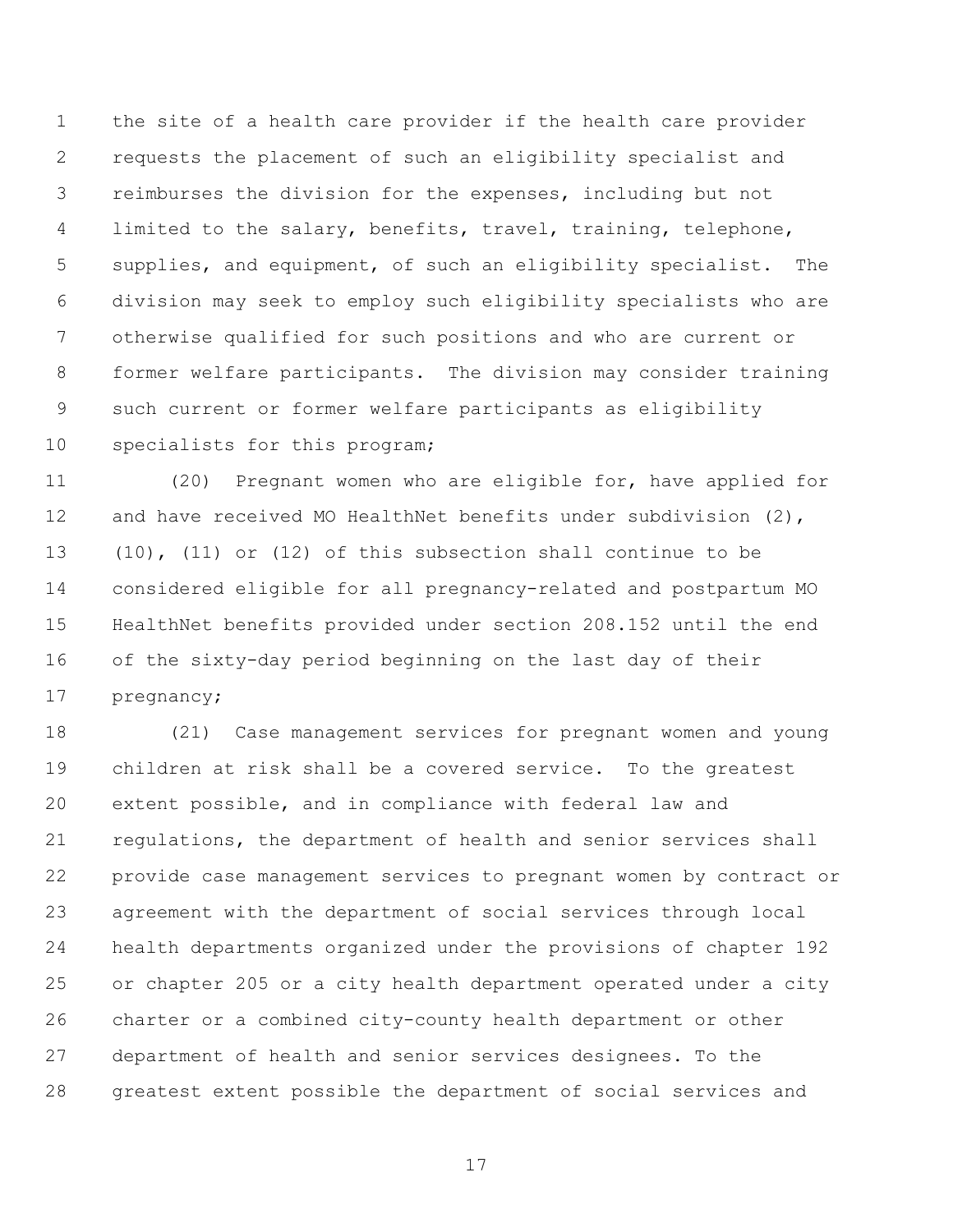the department of health and senior services shall mutually coordinate all services for pregnant women and children with the crippled children's program, the prevention of intellectual disability and developmental disability program and the prenatal care program administered by the department of health and senior services. The department of social services shall by regulation establish the methodology for reimbursement for case management services provided by the department of health and senior services. For purposes of this section, the term "case management" shall mean those activities of local public health personnel to identify prospective MO HealthNet-eligible high-risk mothers and enroll them in the state's MO HealthNet program, refer them to local physicians or local health departments who provide prenatal care under physician protocol and who participate in the MO HealthNet program for prenatal care and to ensure that said high-risk mothers receive support from all private and public programs for which they are eligible and shall not include involvement in any MO HealthNet prepaid, case-managed programs;

 (22) By January 1, 1988, the department of social services and the department of health and senior services shall study all significant aspects of presumptive eligibility for pregnant women and submit a joint report on the subject, including projected costs and the time needed for implementation, to the general assembly. The department of social services, at the direction of the general assembly, may implement presumptive eligibility by regulation promulgated pursuant to chapter 207;

(23) All participants who would be eligible for aid to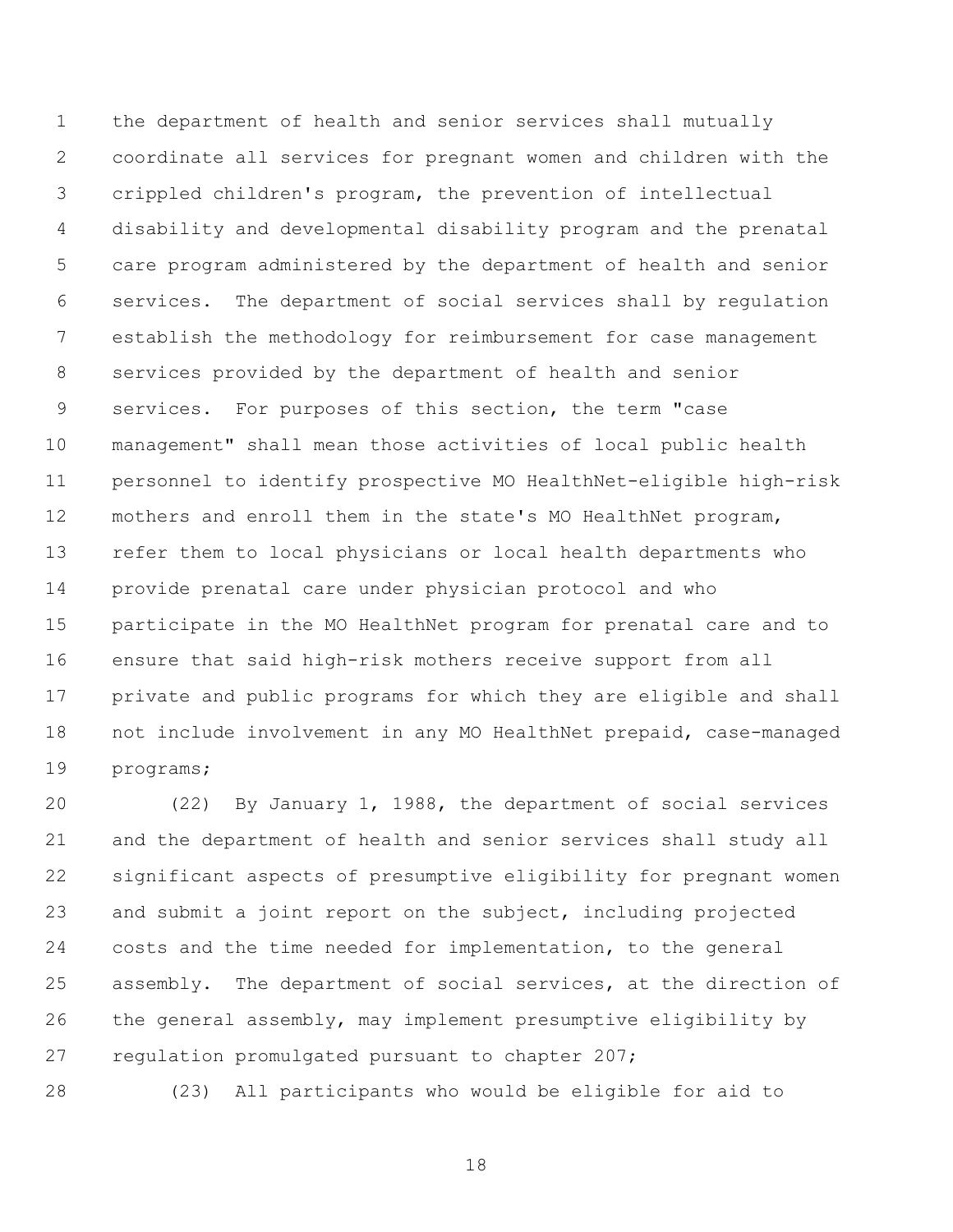families with dependent children benefits except for the requirements of paragraph (d) of subdivision (1) of section 208.150;

 (24) (a) All persons who would be determined to be eligible for old age assistance benefits under the eligibility standards in effect December 31, 1973, as authorized by 42 U.S.C. Section 1396a(f), or less restrictive methodologies as contained in the MO HealthNet state plan as of January 1, 2005; except that, on or after July 1, 2005, less restrictive income methodologies, as authorized in 42 U.S.C. Section 1396a(r)(2), may be used to change the income limit if authorized by annual appropriation;

 (b) All persons who would be determined to be eligible for aid to the blind benefits under the eligibility standards in effect December 31, 1973, as authorized by 42 U.S.C. Section 1396a(f), or less restrictive methodologies as contained in the MO HealthNet state plan as of January 1, 2005, except that less restrictive income methodologies, as authorized in 42 U.S.C. Section 1396a(r)(2), shall be used to raise the income limit to one hundred percent of the federal poverty level;

 (c) All persons who would be determined to be eligible for permanent and total disability benefits under the eligibility standards in effect December 31, 1973, as authorized by 42 U.S.C. 1396a(f); or less restrictive methodologies as contained in the 25 MO HealthNet state plan as of January 1, 2005; except that, on or after July 1, 2005, less restrictive income methodologies, as authorized in 42 U.S.C. Section 1396a(r)(2), may be used to change the income limit if authorized by annual appropriations.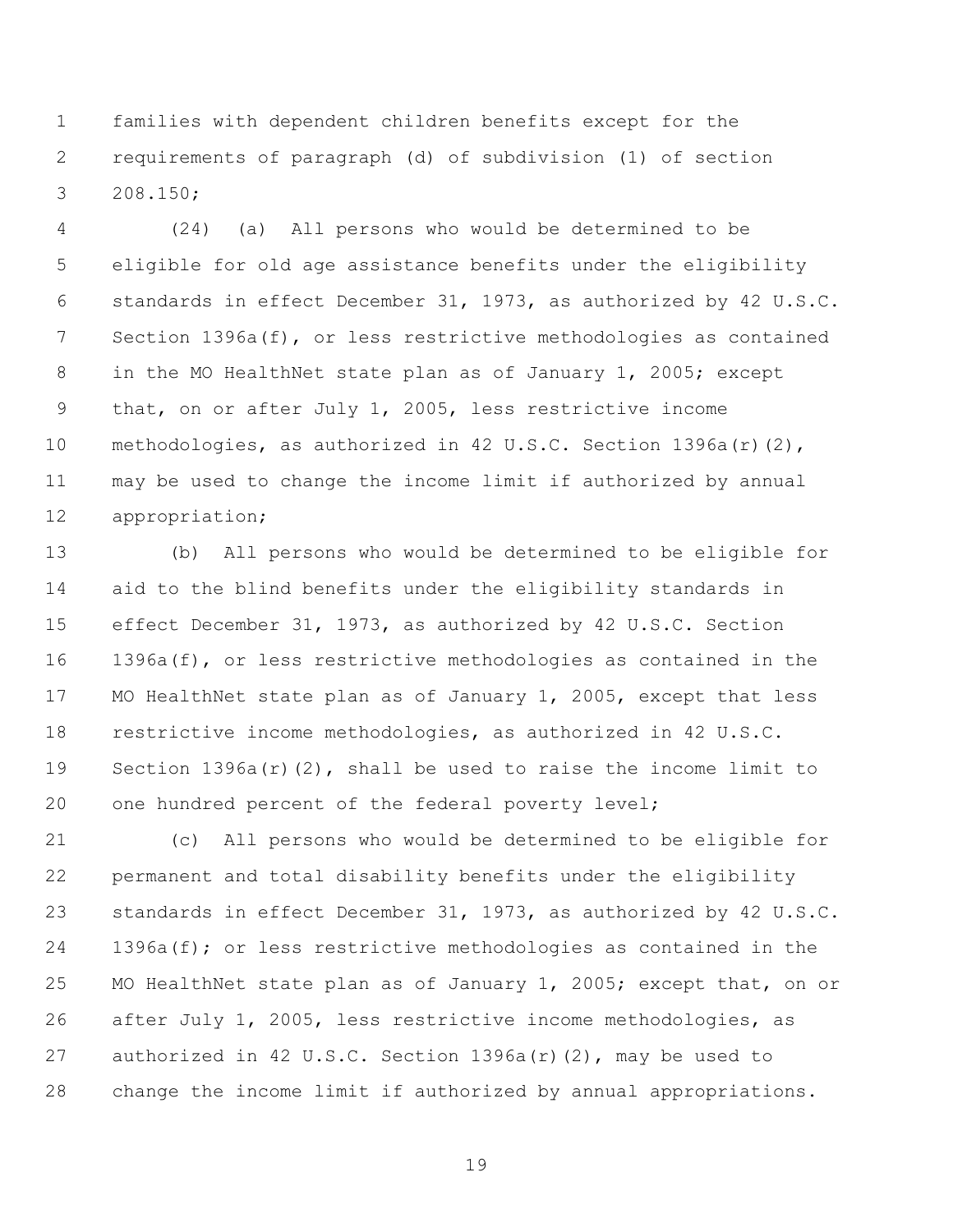Eligibility standards for permanent and total disability benefits 2 shall not be limited by age;

 (25) Persons who have been diagnosed with breast or cervical cancer and who are eligible for coverage pursuant to 42 U.S.C. 1396a (a)(10)(A)(ii)(XVIII). Such persons shall be eligible during a period of presumptive eligibility in accordance with 42 U.S.C. 1396r-1;

 (26) Effective August 28, 2013, persons who are in foster care under the responsibility of the state of Missouri on the date such persons attain the age of eighteen years, or at any time during the thirty-day period preceding their eighteenth birthday, without regard to income or assets, if such persons:

(a) Are under twenty-six years of age;

 (b) Are not eligible for coverage under another mandatory coverage group; and

 (c) Were covered by Medicaid while they were in foster care.

 2. Beginning July 1, 2015, eligibility for MO HealthNet benefits shall be amended as follows:

 (1) Persons eligible under subdivision (25) of subsection 1 21 of this section shall be eligible for MO HealthNet benefits as provided in this section, except for those persons who have access to screening through employer-sponsored health insurance coverage or subsidized insurance coverage through an exchange; (2) Pregnant women who are eligible under subdivision (12) of subsection 1 of this section, with income between one hundred 27 thirty-three and one hundred eighty-five percent of the federal poverty level as converted to the MAGI equivalent net income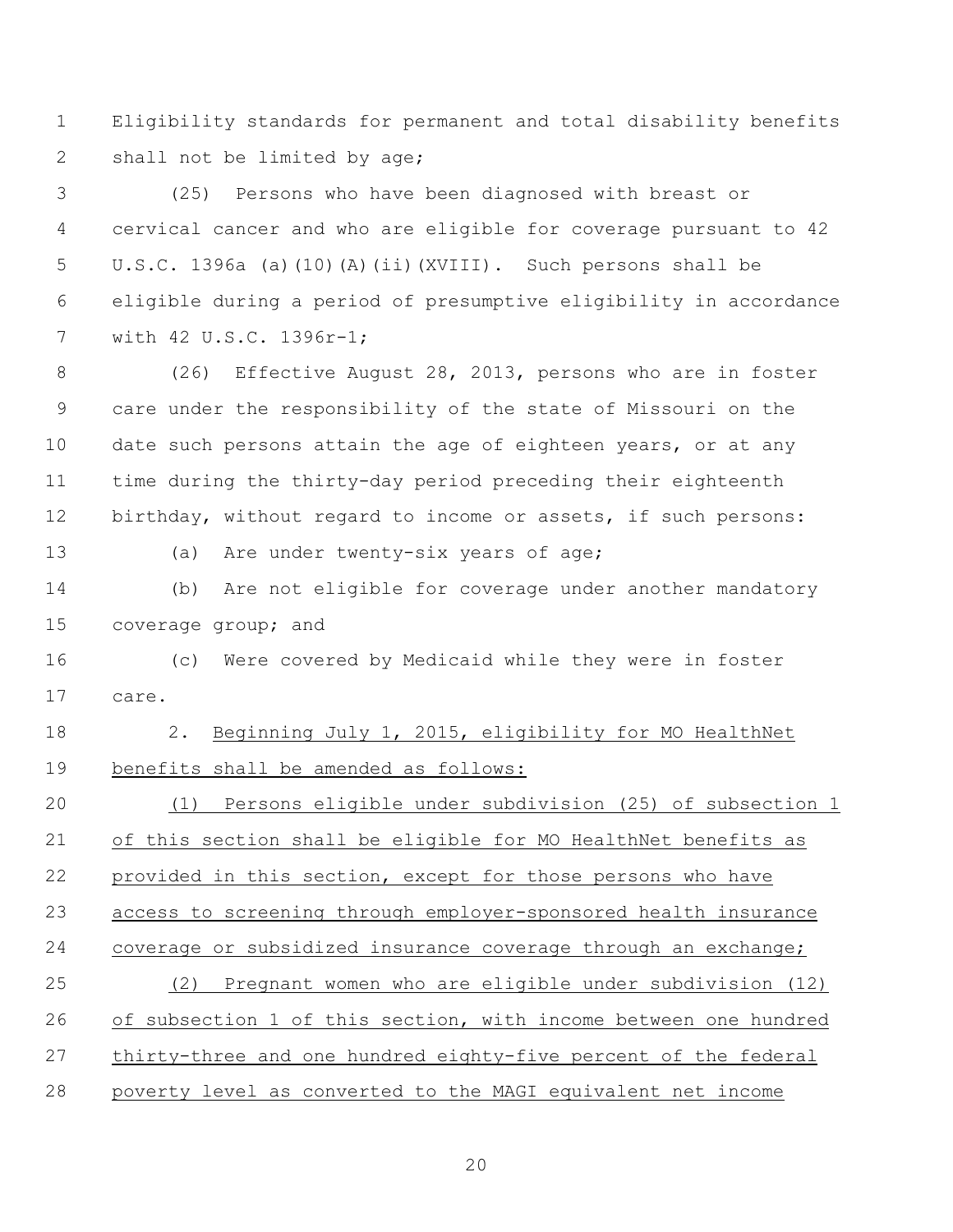| $\mathbf 1$    | standard shall be eligible for MO HealthNet in the form of a      |
|----------------|-------------------------------------------------------------------|
| 2              | premium subsidy as established by rule of the department in order |
| 3              | for them to enroll in a plan offered by a health care exchange,   |
| $\overline{4}$ | whether federally facilitated, state based, or operated on a      |
| 5              | partnership basis. The pregnant women shall be directed to        |
| 6              | choose an exchange plan and shall be eligible for a premium       |
| 7              | subsidy equal to the amount of the percentage of income required  |
| $8\,$          | for premium payments or coinsurance to the pregnant women by      |
| $\mathsf 9$    | federal rule. This subdivision shall not apply to women           |
| 10             | currently covered by employer-sponsored health insurance coverage |
| 11             | or other private health insurance offered outside or by a health  |
| 12             | care exchange, whether federally facilitated, state based, or     |
| 13             | operated on a partnership basis and then become pregnant;         |
| 14             | (3) Beginning October 1, 2019, infants under one year of          |
| 15             | age who are eligible under subdivision (12) of subsection 1 of    |
| 16             | this section shall be limited to those infants whose family       |
| 17             | income does not exceed one hundred eighty-five percent of the     |
| 18             | federal poverty level as converted to the MAGI equivalent net     |
| 19             | income standard as established and amended by the federal         |
| 20             | Department of Health and Human Services or its successor agency.  |
| 21             | Infants under one year of age born to women who were covered      |
| 22             | under subdivision (2) of this subsection with family income       |
| 23             | between one hundred thirty-three and one hundred eighty-five      |
| 24             | percent of the federal poverty level as converted to the MAGI     |
| 25             | equivalent net income standard shall only be eligible if, in      |
| 26             | addition to the other requirements, his or her parents do not     |
| 27             | have access to health insurance coverage for the child through a  |
| 28             | health insurance plan in a health care exchange, whether          |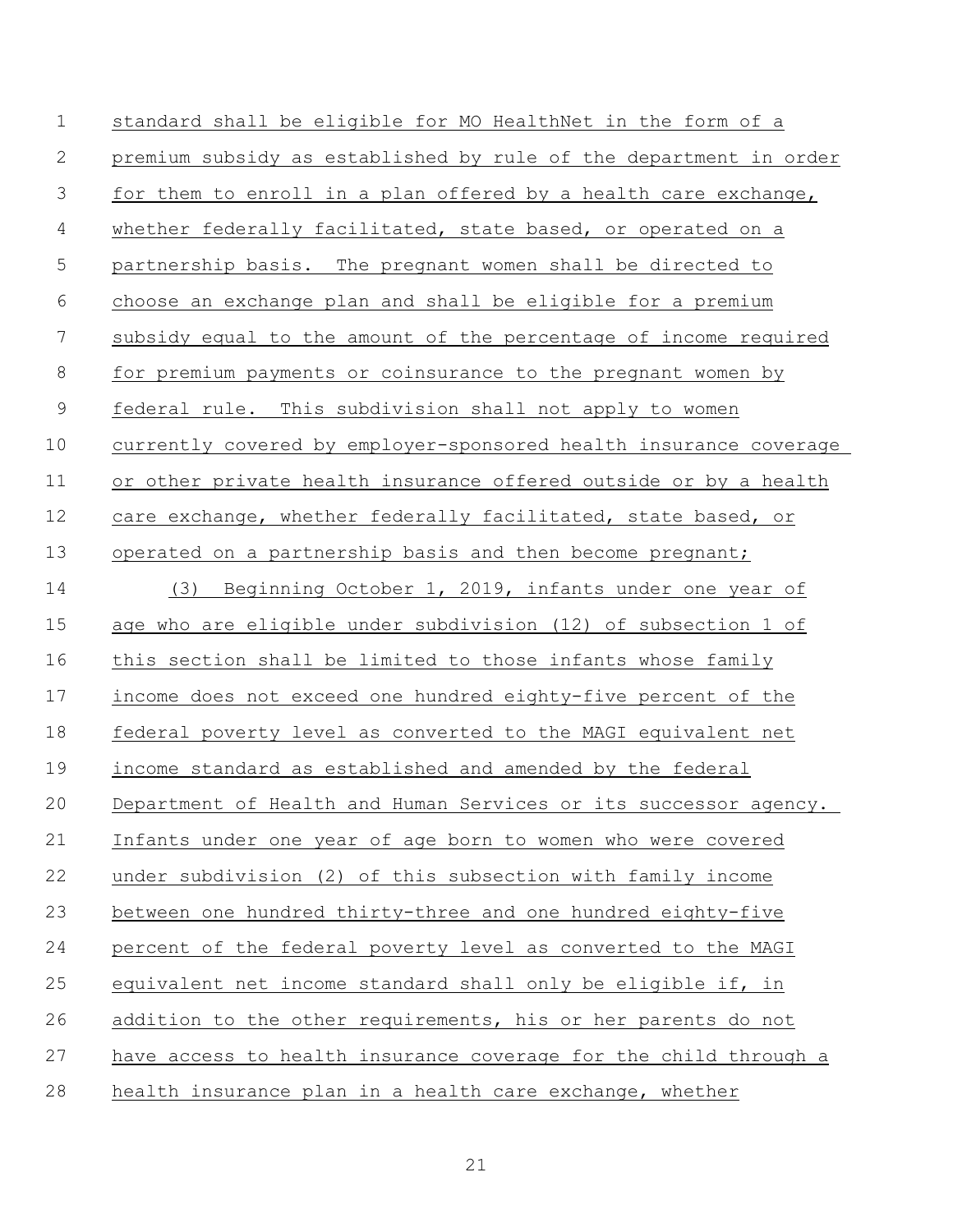federally facilitated, state based, or operated on a partnership basis, and the parents are not eligible for a premium subsidy for the child or family through such exchange because the parents have been determined to have access to affordable health insurance as defined by the exchange; (4) The changes in eligibility under subdivisions (1) to (3) of this subsection shall not take place unless and until: (a) There are health insurance premium tax credits under Section 36B of the Internal Revenue Code of 1986, as amended, available to persons through the purchase of a health insurance plan in a health care exchange, whether federally facilitated, state based, or operated on a partnership basis. The director of the department of revenue shall notify to the director of the department of social services that health insurance premium tax credits are available, and the director of the department of 16 revenue shall notify the revisor of statutes; (b) The federal Department of Health and Human Services grants any necessary waivers and state plan amendments to 19 implement this subsection, federal funding is received for the premium subsidies to be paid by the department of social services, and notice has been provided to the revisor of statutes.

 3. Rules and regulations to implement this section shall be promulgated in accordance with chapter 536. Any rule or portion of a rule, as that term is defined in section 536.010, that is created under the authority delegated in this section shall become effective only if it complies with and is subject to all of the provisions of chapter 536 and, if applicable, section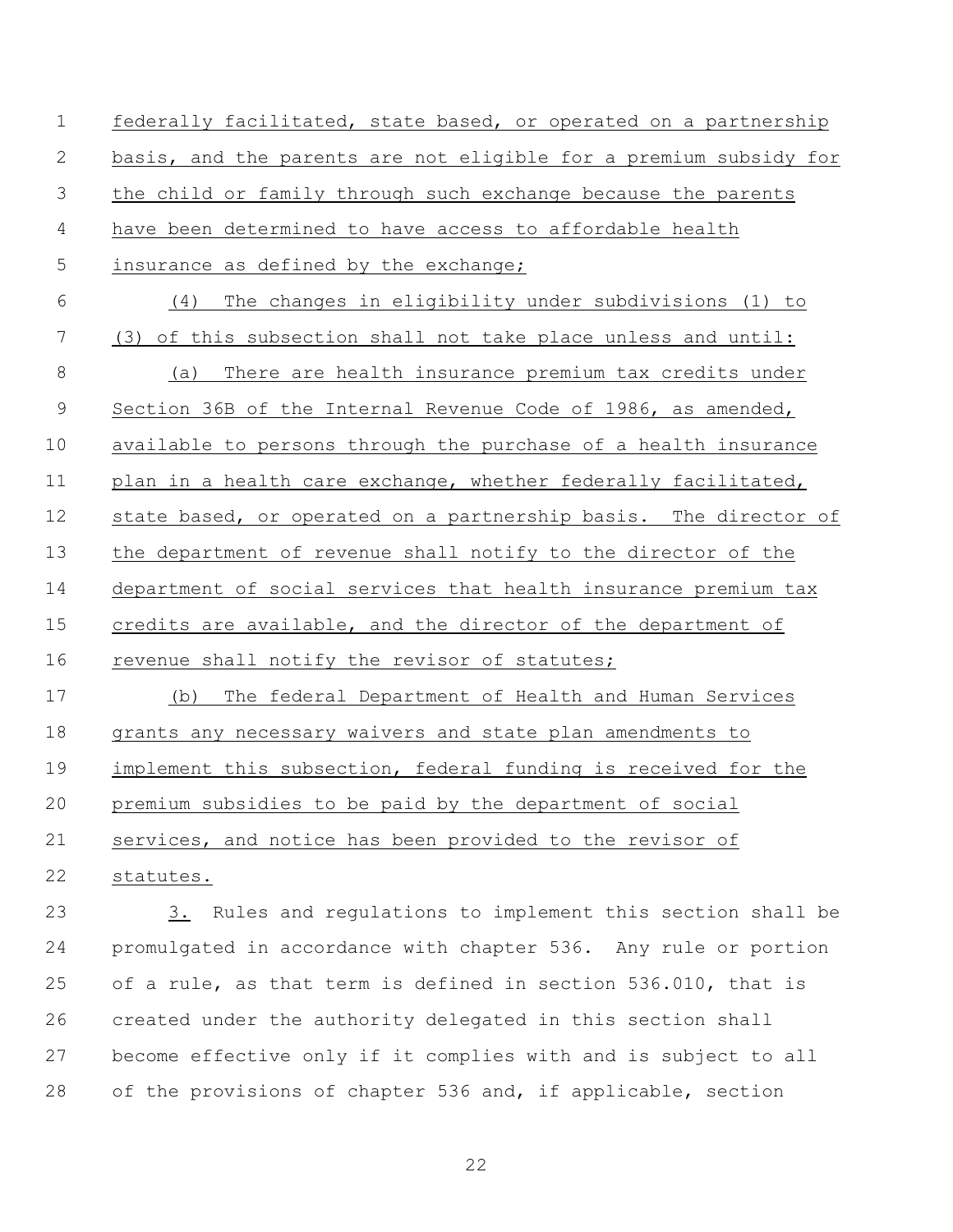536.028. This section and chapter 536 are nonseverable and if any of the powers vested with the general assembly pursuant to chapter 536 to review, to delay the effective date or to disapprove and annul a rule are subsequently held unconstitutional, then the grant of rulemaking authority and any rule proposed or adopted after August 28, 2002, shall be invalid and void.

 **[**3.**]** 4. After December 31, 1973, and before April 1, 1990, any family eligible for assistance pursuant to 42 U.S.C. 601, et seq., as amended, in at least three of the last six months immediately preceding the month in which such family became ineligible for such assistance because of increased income from employment shall, while a member of such family is employed, remain eligible for MO HealthNet benefits for four calendar months following the month in which such family would otherwise be determined to be ineligible for such assistance because of income and resource limitation. After April 1, 1990, any family receiving aid pursuant to 42 U.S.C. 601, et seq., as amended, in at least three of the six months immediately preceding the month in which such family becomes ineligible for such aid, because of hours of employment or income from employment of the caretaker relative, shall remain eligible for MO HealthNet benefits for six calendar months following the month of such ineligibility as long as such family includes a child as provided in 42 U.S.C. 1396r-6. Each family which has received such medical assistance during the entire six-month period described in this section and which meets reporting requirements and income tests established by the division and continues to include a child as provided in 42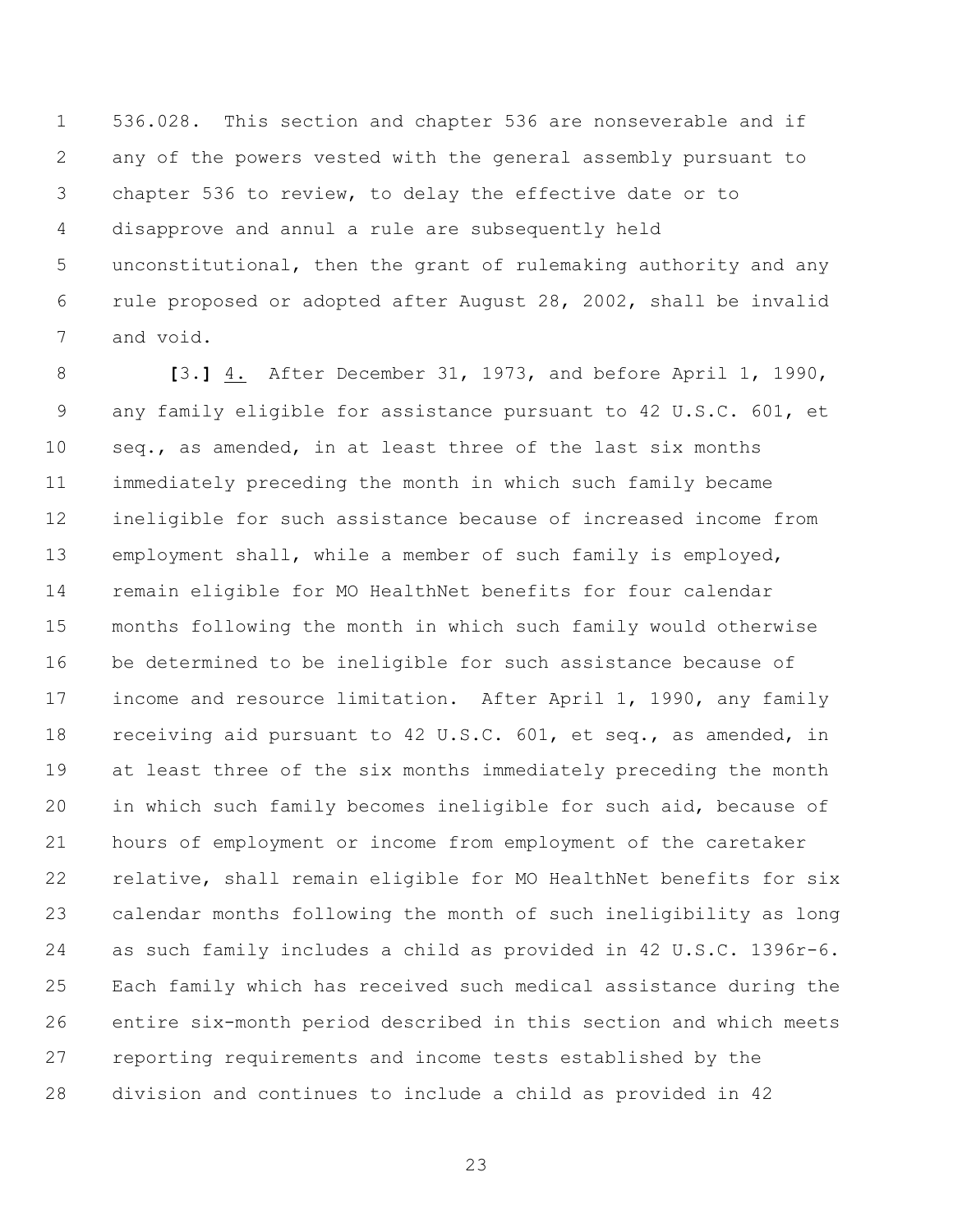U.S.C. 1396r-6 shall receive MO HealthNet benefits without fee for an additional six months. The MO HealthNet division may provide by rule and as authorized by annual appropriation the scope of MO HealthNet coverage to be granted to such families.

 **[**4.**]** 5. When any individual has been determined to be eligible for MO HealthNet benefits, such medical assistance will be made available to him or her for care and services furnished in or after the third month before the month in which he made application for such assistance if such individual was, or upon application would have been, eligible for such assistance at the time such care and services were furnished; provided, further, that such medical expenses remain unpaid.

 **[**5.**]** 6. The department of social services may apply to the federal Department of Health and Human Services for a MO HealthNet waiver amendment to the Section 1115 demonstration waiver or for any additional MO HealthNet waivers necessary not to exceed one million dollars in additional costs to the state, unless subject to appropriation or directed by statute, but in no event shall such waiver applications or amendments seek to waive the services of a rural health clinic or a federally qualified health center as defined in 42 U.S.C. 1396d(l)(1) and (2) or the payment requirements for such clinics and centers as provided in 42 U.S.C. 1396a(a)(15) and 1396a(bb) unless such waiver application is approved by the **[**oversight committee created in section 208.955**]** joint committee on MO HealthNet under section 208.952. A request for such a waiver so submitted shall only become effective by executive order not sooner than ninety days after the final adjournment of the session of the general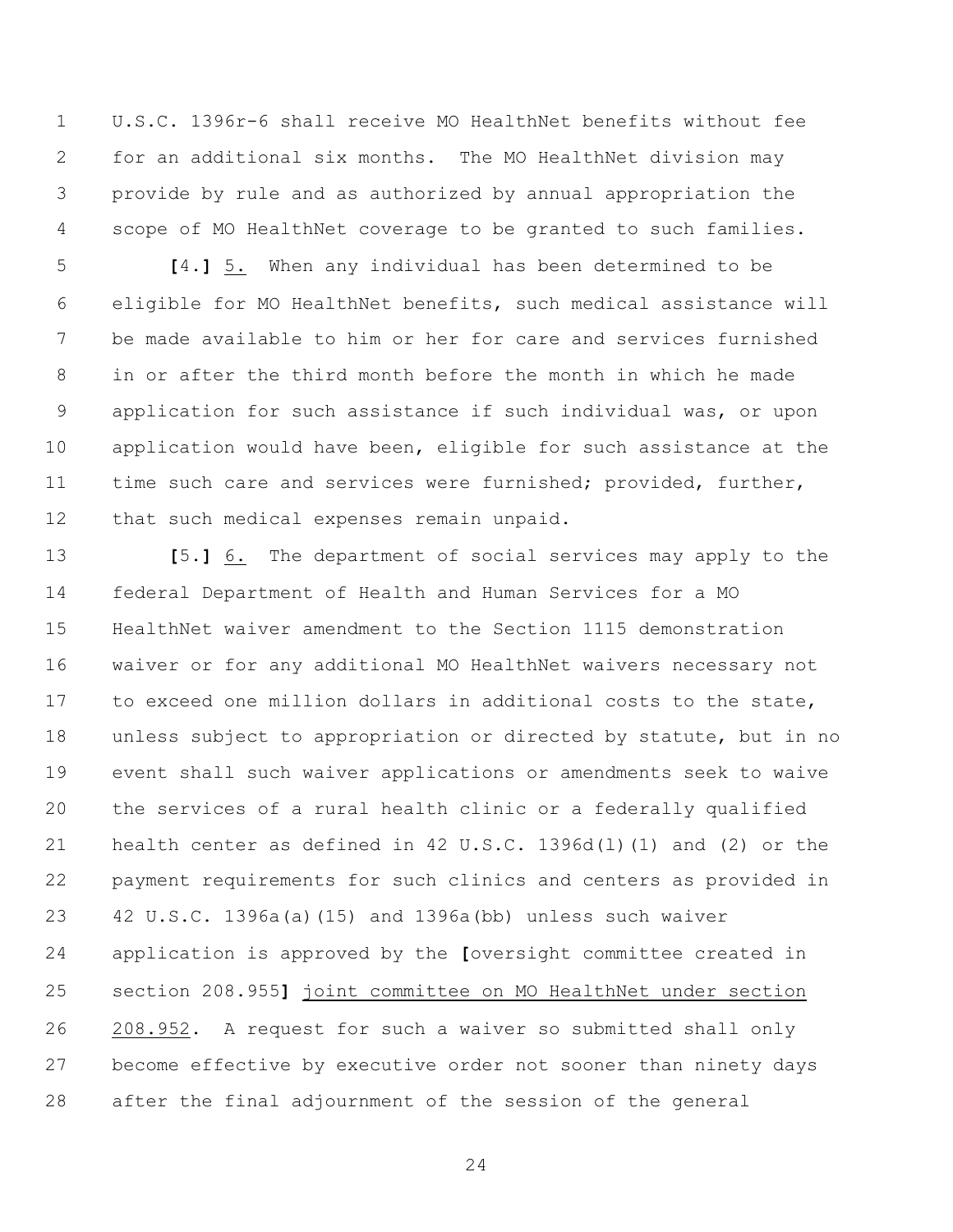assembly to which it is submitted, unless it is disapproved within sixty days of its submission to a regular session by a senate or house resolution adopted by a majority vote of the respective elected members thereof, unless the request for such a waiver is made subject to appropriation or directed by statute.

 **[**6.**]** 7. Notwithstanding any other provision of law to the contrary, in any given fiscal year, any persons made eligible for MO HealthNet benefits under subdivisions (1) to (22) of subsection 1 of this section shall only be eligible if annual appropriations are made for such eligibility. This subsection shall not apply to classes of individuals listed in 42 U.S.C. Section 1396a(a)(10)(A)(i).

13 8. The department shall notify any potential exchange- eligible participant who may be eligible for services due to spenddown that the participant may qualify for more cost- effective private insurance and premium tax credits under Section 36B of the Internal Revenue Code of 1986, as amended, available through the purchase of a health insurance plan in a health care exchange, whether federally facilitated, state based, or operated on a partnership basis and the benefits that would be potentially covered under such insurance.

 208.152. 1. MO HealthNet payments shall be made on behalf of those eligible needy persons as defined in section 208.151 who 24 are unable to provide for it in whole or in part, with any payments to be made on the basis of the reasonable cost of the care or reasonable charge for the services as defined and determined by the MO HealthNet division, unless otherwise hereinafter provided, for the following: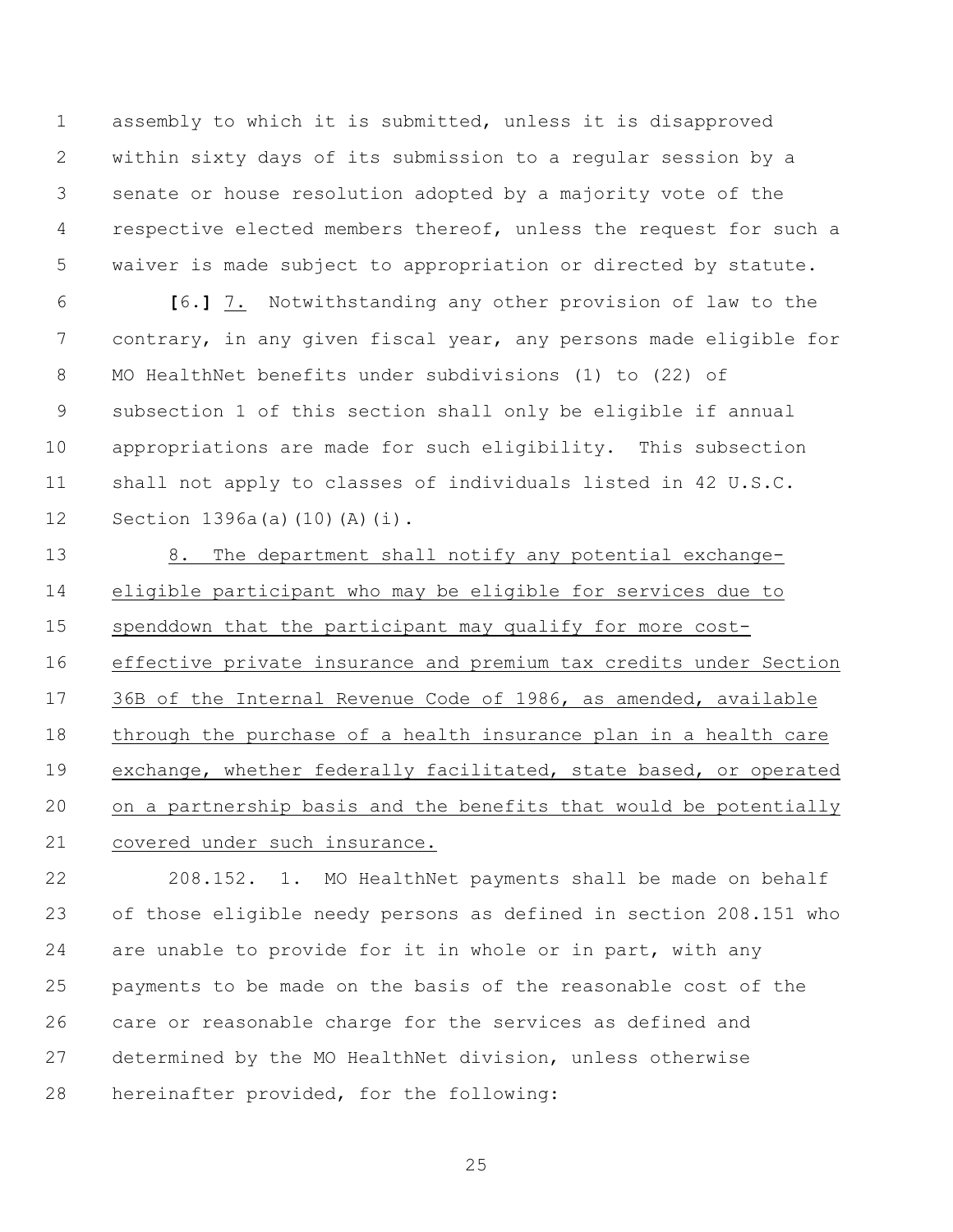(1) Inpatient hospital services, except to persons in an institution for mental diseases who are under the age of sixty-five years and over the age of twenty-one years; provided that the MO HealthNet division shall provide through rule and regulation an exception process for coverage of inpatient costs in those cases requiring treatment beyond the seventy-fifth percentile professional activities study (PAS) or the MO HealthNet children's diagnosis length-of-stay schedule; and provided further that the MO HealthNet division shall take into account through its payment system for hospital services the situation of hospitals which serve a disproportionate number of low-income patients;

 (2) All outpatient hospital services, payments therefor to be in amounts which represent no more than eighty percent of the lesser of reasonable costs or customary charges for such services, determined in accordance with the principles set forth in Title XVIII A and B, Public Law 89-97, 1965 amendments to the federal Social Security Act (42 U.S.C. 301, et seq.), but the MO HealthNet division may evaluate outpatient hospital services rendered under this section and deny payment for services which are determined by the MO HealthNet division not to be medically necessary, in accordance with federal law and regulations;

(3) Laboratory and X-ray services;

 (4) Nursing home services for participants, except to persons with more than five hundred thousand dollars equity in their home or except for persons in an institution for mental diseases who are under the age of sixty-five years, when residing in a hospital licensed by the department of health and senior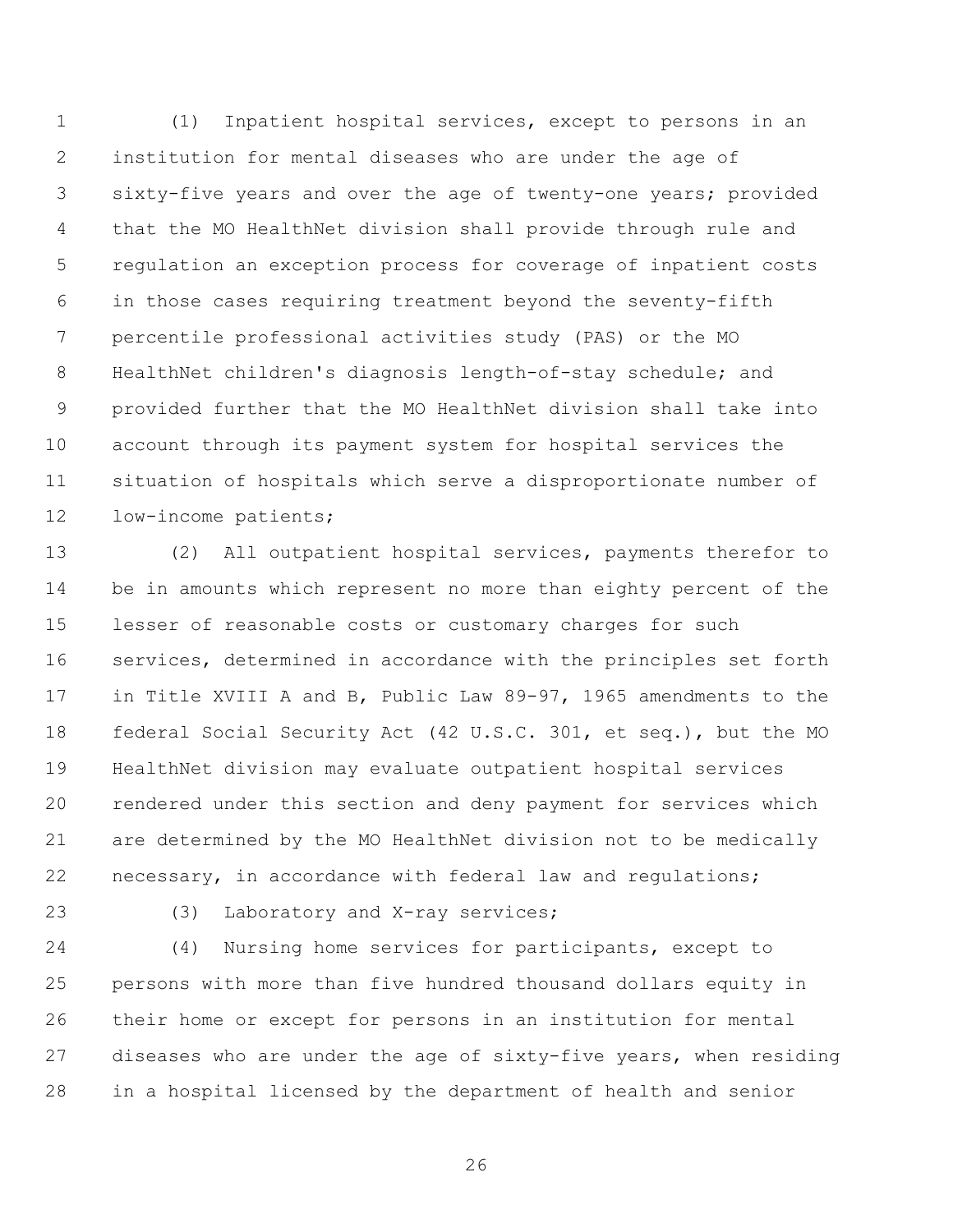services or a nursing home licensed by the department of health and senior services or appropriate licensing authority of other states or government-owned and -operated institutions which are determined to conform to standards equivalent to licensing requirements in Title XIX of the federal Social Security Act (42 U.S.C. 301, et seq.), as amended, for nursing facilities. The MO HealthNet division may recognize through its payment methodology for nursing facilities those nursing facilities which serve a high volume of MO HealthNet patients. The MO HealthNet division when determining the amount of the benefit payments to be made on behalf of persons under the age of twenty-one in a nursing facility may consider nursing facilities furnishing care to persons under the age of twenty-one as a classification separate from other nursing facilities;

 (5) Nursing home costs for participants receiving benefit 16 payments under subdivision (4) of this subsection for those days, which shall not exceed twelve per any period of six consecutive months, during which the participant is on a temporary leave of absence from the hospital or nursing home, provided that no such participant shall be allowed a temporary leave of absence unless it is specifically provided for in his plan of care. As used in this subdivision, the term "temporary leave of absence" shall include all periods of time during which a participant is away from the hospital or nursing home overnight because he is visiting a friend or relative;

 (6) Physicians' services, whether furnished in the office, home, hospital, nursing home, or elsewhere;

(7) Drugs and medicines when prescribed by a licensed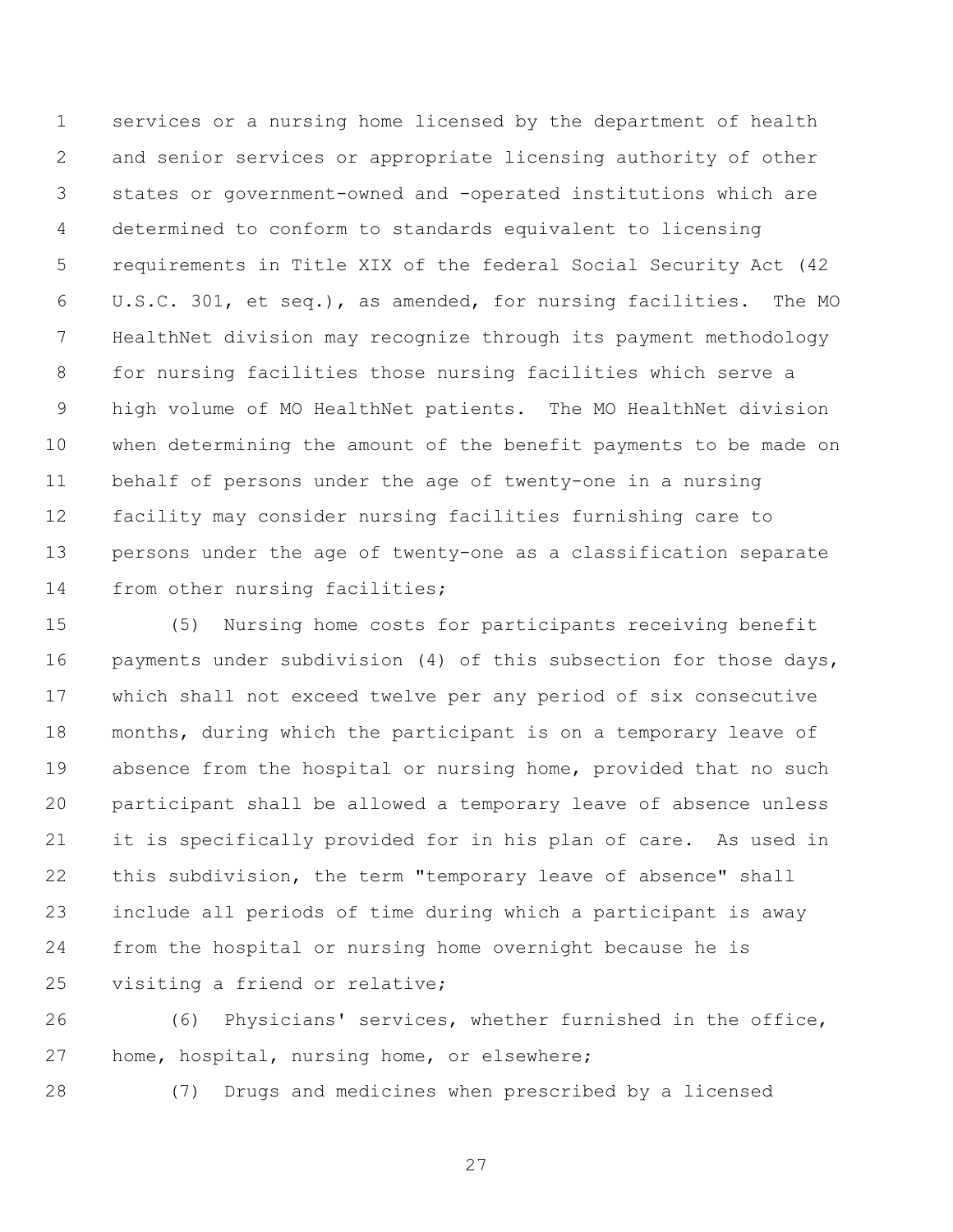physician, dentist, podiatrist, or an advanced practice registered nurse; except that no payment for drugs and medicines prescribed on and after January 1, 2006, by a licensed physician, dentist, podiatrist, or an advanced practice registered nurse may be made on behalf of any person who qualifies for prescription drug coverage under the provisions of P.L. 108-173;

 (8) Emergency ambulance services and, effective January 1, 8 1990, medically necessary transportation to scheduled, physician-prescribed nonelective treatments;

 (9) Early and periodic screening and diagnosis of individuals who are under the age of twenty-one to ascertain 12 their physical or mental defects, and health care, treatment, and other measures to correct or ameliorate defects and chronic conditions discovered thereby. Such services shall be provided in accordance with the provisions of Section 6403 of P.L. 101-239 16 and federal requlations promulgated thereunder;

17 (10) Home health care services;

 (11) Family planning as defined by federal rules and regulations; provided, however, that such family planning services shall not include abortions unless such abortions are certified in writing by a physician to the MO HealthNet agency that, in his professional judgment, the life of the mother would 23 be endangered if the fetus were carried to term;

 (12) Inpatient psychiatric hospital services for individuals under age twenty-one as defined in Title XIX of the federal Social Security Act (42 U.S.C. 1396d, et seq.);

 (13) Outpatient surgical procedures, including presurgical diagnostic services performed in ambulatory surgical facilities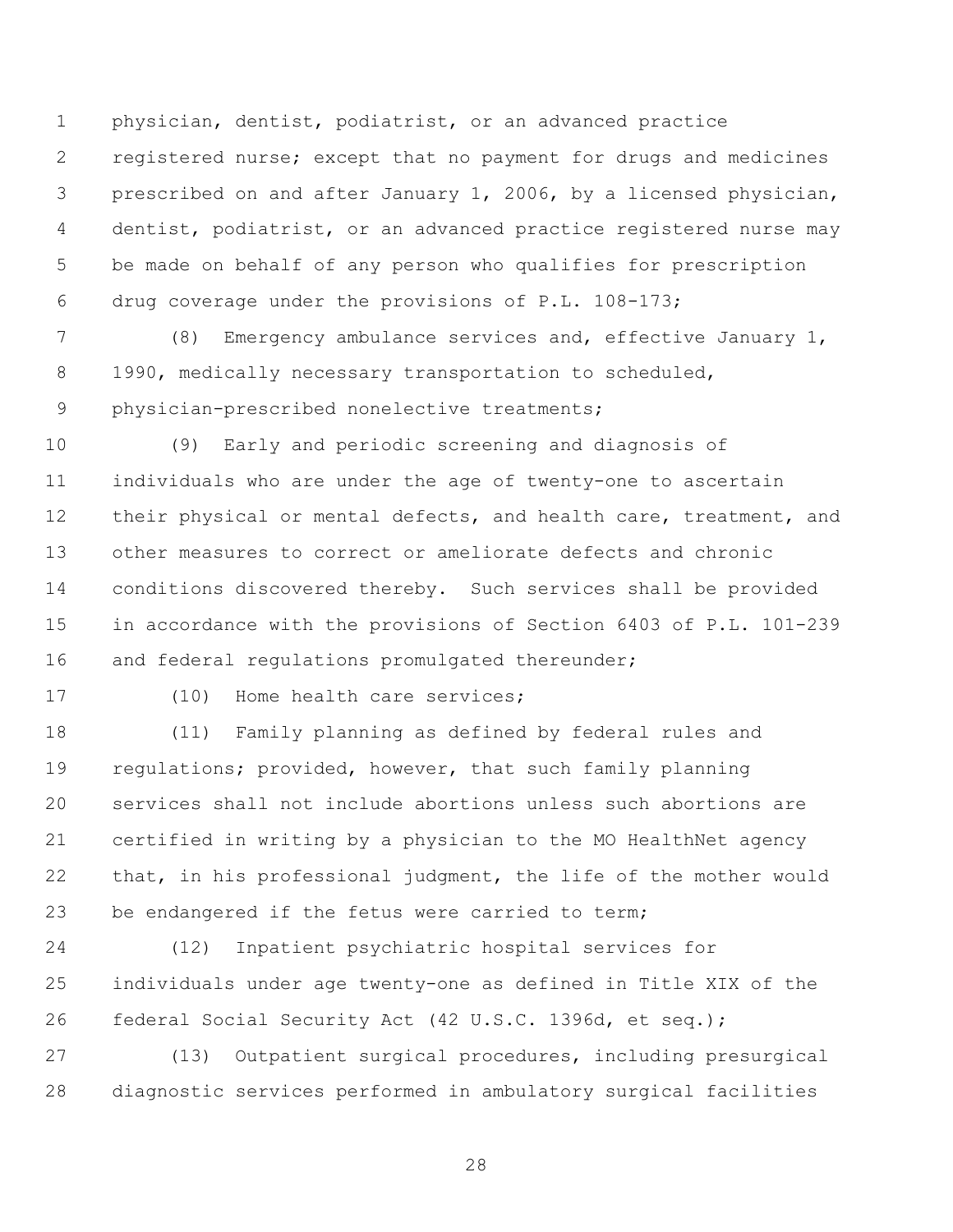which are licensed by the department of health and senior services of the state of Missouri; except, that such outpatient surgical services shall not include persons who are eligible for coverage under Part B of Title XVIII, Public Law 89-97, 1965 amendments to the federal Social Security Act, as amended, if exclusion of such persons is permitted under Title XIX, Public Law 89-97, 1965 amendments to the federal Social Security Act, as amended;

 (14) Personal care services which are medically oriented tasks having to do with a person's physical requirements, as opposed to housekeeping requirements, which enable a person to be treated by his physician on an outpatient rather than on an inpatient or residential basis in a hospital, intermediate care facility, or skilled nursing facility. Personal care services shall be rendered by an individual not a member of the participant's family who is qualified to provide such services where the services are prescribed by a physician in accordance with a plan of treatment and are supervised by a licensed nurse. Persons eligible to receive personal care services shall be those persons who would otherwise require placement in a hospital, intermediate care facility, or skilled nursing facility. Benefits payable for personal care services shall not exceed for any one participant one hundred percent of the average statewide charge for care and treatment in an intermediate care facility for a comparable period of time. Such services, when delivered in a residential care facility or assisted living facility licensed under chapter 198 shall be authorized on a tier level based on the services the resident requires and the frequency of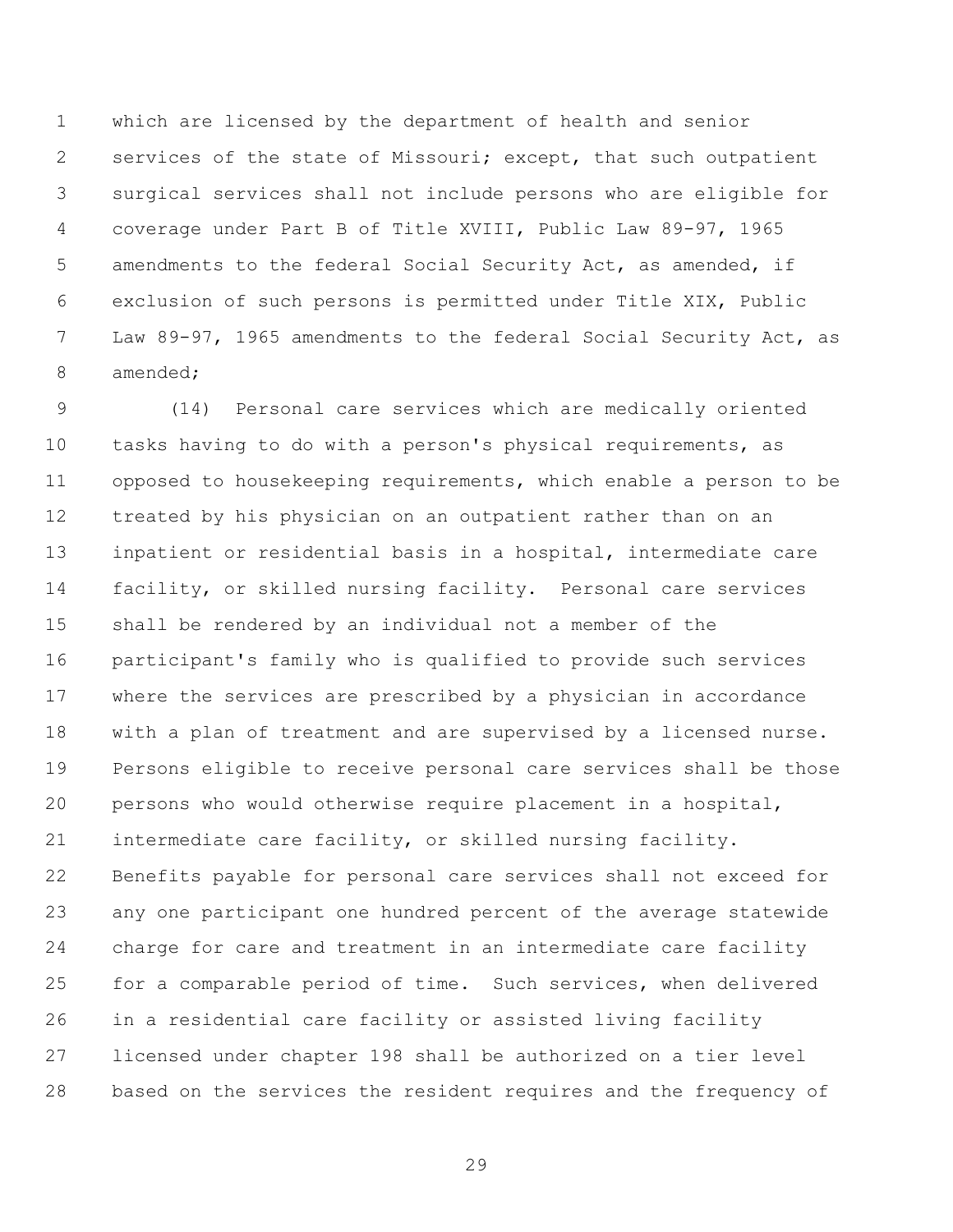the services. A resident of such facility who qualifies for assistance under section 208.030 shall, at a minimum, if prescribed by a physician, qualify for the tier level with the fewest services. The rate paid to providers for each tier of service shall be set subject to appropriations. Subject to appropriations, each resident of such facility who qualifies for assistance under section 208.030 and meets the level of care required in this section shall, at a minimum, if prescribed by a physician, be authorized up to one hour of personal care services per day. Authorized units of personal care services shall not be reduced or tier level lowered unless an order approving such reduction or lowering is obtained from the resident's personal physician. Such authorized units of personal care services or tier level shall be transferred with such resident if her or she transfers to another such facility. Such provision shall terminate upon receipt of relevant waivers from the federal Department of Health and Human Services. If the Centers for Medicare and Medicaid Services determines that such provision does not comply with the state plan, this provision shall be null and void. The MO HealthNet division shall notify the revisor of statutes as to whether the relevant waivers are approved or a determination of noncompliance is made;

 (15) Mental health services. The state plan for providing medical assistance under Title XIX of the Social Security Act, 42 U.S.C. 301, as amended, shall include the following mental health services when such services are provided by community mental health facilities operated by the department of mental health or designated by the department of mental health as a community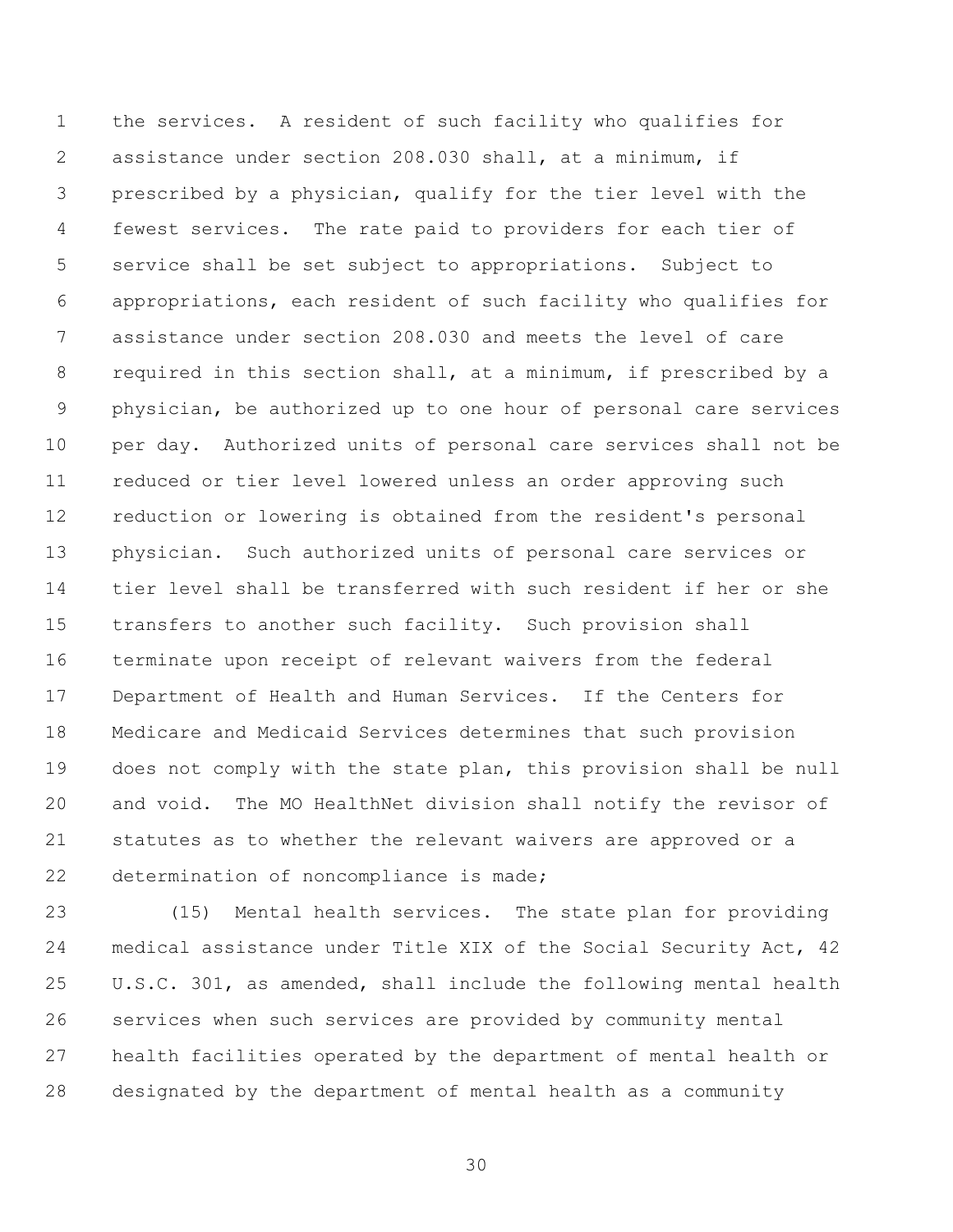mental health facility or as an alcohol and drug abuse facility or as a child-serving agency within the comprehensive children's mental health service system established in section 630.097. The department of mental health shall establish by administrative rule the definition and criteria for designation as a community mental health facility and for designation as an alcohol and drug abuse facility. Such mental health services shall include:

 (a) Outpatient mental health services including preventive, diagnostic, therapeutic, rehabilitative, and palliative interventions rendered to individuals in an individual or group setting by a mental health professional in accordance with a plan 12 of treatment appropriately established, implemented, monitored, and revised under the auspices of a therapeutic team as a part of client services management;

 (b) Clinic mental health services including preventive, diagnostic, therapeutic, rehabilitative, and palliative interventions rendered to individuals in an individual or group setting by a mental health professional in accordance with a plan 19 of treatment appropriately established, implemented, monitored, and revised under the auspices of a therapeutic team as a part of 21 client services management;

 (c) Rehabilitative mental health and alcohol and drug abuse services including home and community-based preventive, diagnostic, therapeutic, rehabilitative, and palliative interventions rendered to individuals in an individual or group setting by a mental health or alcohol and drug abuse professional in accordance with a plan of treatment appropriately established, implemented, monitored, and revised under the auspices of a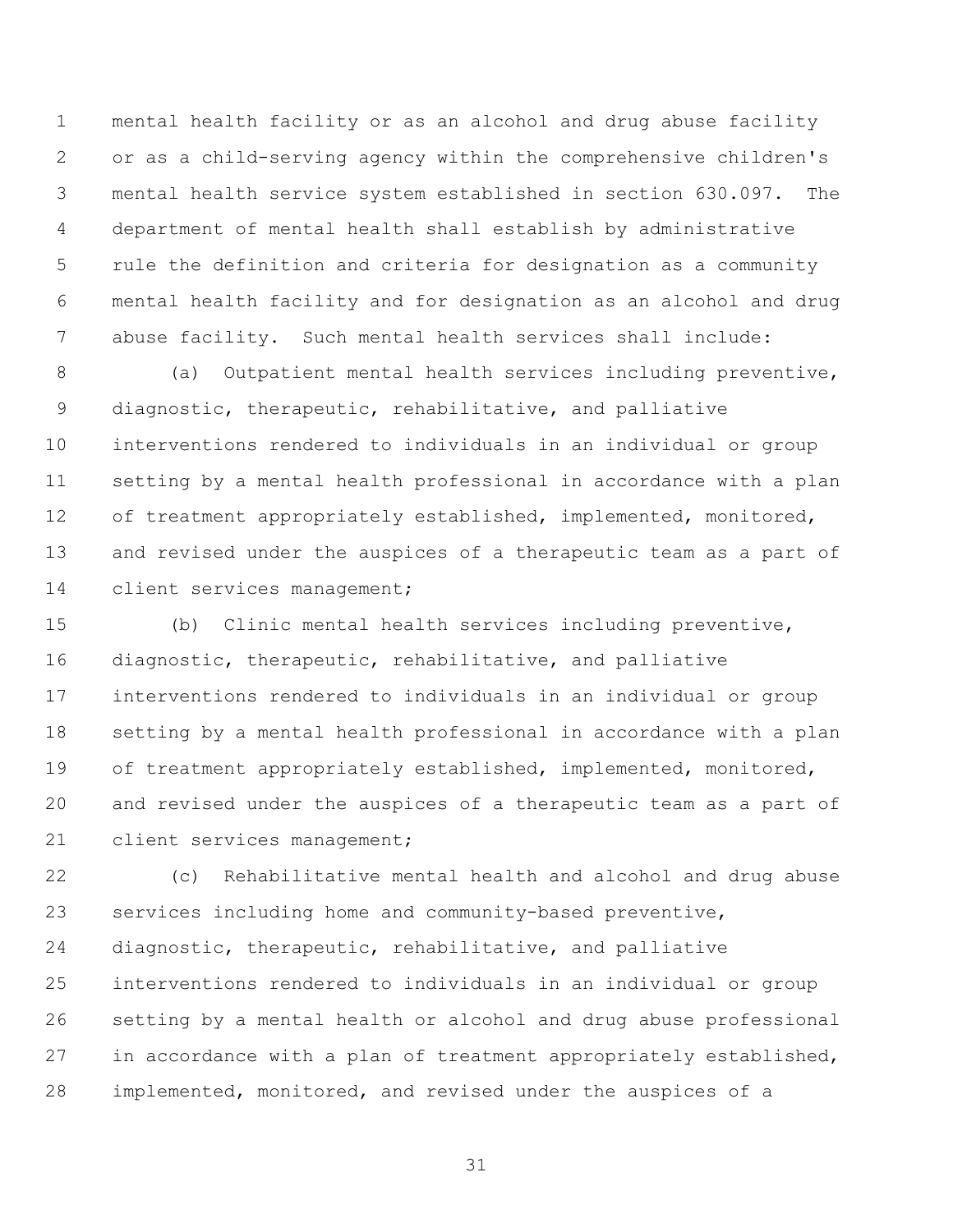therapeutic team as a part of client services management. As used in this section, mental health professional and alcohol and drug abuse professional shall be defined by the department of mental health pursuant to duly promulgated rules. With respect to services established by this subdivision, the department of social services, MO HealthNet division, shall enter into an agreement with the department of mental health. Matching funds for outpatient mental health services, clinic mental health services, and rehabilitation services for mental health and alcohol and drug abuse shall be certified by the department of mental health to the MO HealthNet division. The agreement shall establish a mechanism for the joint implementation of the provisions of this subdivision. In addition, the agreement shall establish a mechanism by which rates for services may be jointly developed;

 (16) Such additional services as defined by the MO HealthNet division to be furnished under waivers of federal statutory requirements as provided for and authorized by the federal Social Security Act (42 U.S.C. 301, et seq.) subject to appropriation by the general assembly;

 (17) The services of an advanced practice registered nurse with a collaborative practice agreement to the extent that such services are provided in accordance with chapters 334 and 335, and regulations promulgated thereunder;

 (18) Nursing home costs for participants receiving benefit payments under subdivision (4) of this subsection to reserve a bed for the participant in the nursing home during the time that the participant is absent due to admission to a hospital for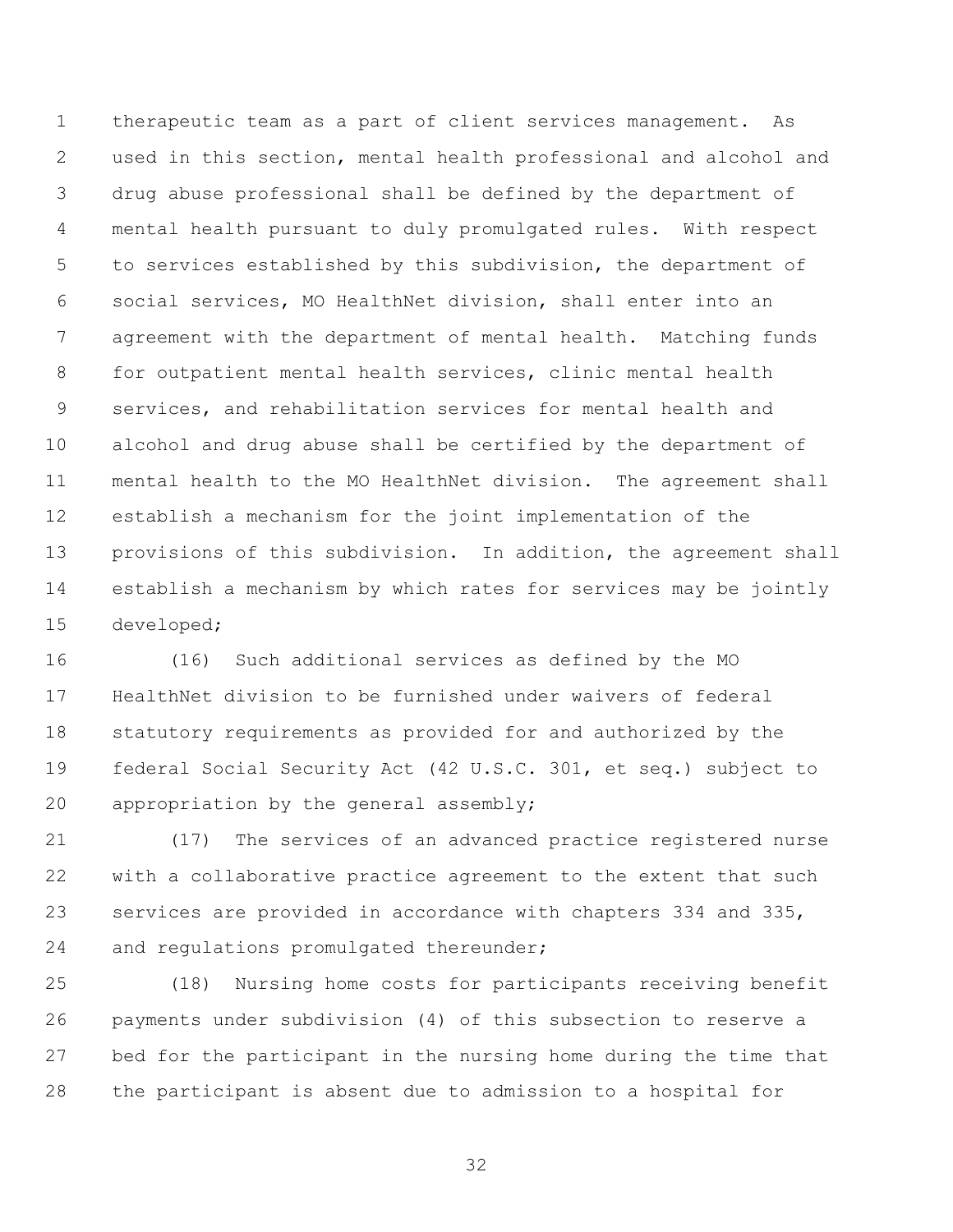services which cannot be performed on an outpatient basis, subject to the provisions of this subdivision:

 (a) The provisions of this subdivision shall apply only if: a. The occupancy rate of the nursing home is at or above ninety-seven percent of MO HealthNet certified licensed beds, according to the most recent quarterly census provided to the department of health and senior services which was taken prior to 8 when the participant is admitted to the hospital; and

 b. The patient is admitted to a hospital for a medical 10 condition with an anticipated stay of three days or less;

 (b) The payment to be made under this subdivision shall be provided for a maximum of three days per hospital stay;

 (c) For each day that nursing home costs are paid on behalf of a participant under this subdivision during any period of six consecutive months such participant shall, during the same period of six consecutive months, be ineligible for payment of nursing home costs of two otherwise available temporary leave of absence days provided under subdivision (5) of this subsection; and

 (d) The provisions of this subdivision shall not apply unless the nursing home receives notice from the participant or the participant's responsible party that the participant intends to return to the nursing home following the hospital stay. If the nursing home receives such notification and all other provisions of this subsection have been satisfied, the nursing home shall provide notice to the participant or the participant's responsible party prior to release of the reserved bed;

 (19) Prescribed medically necessary durable medical equipment. An electronic web-based prior authorization system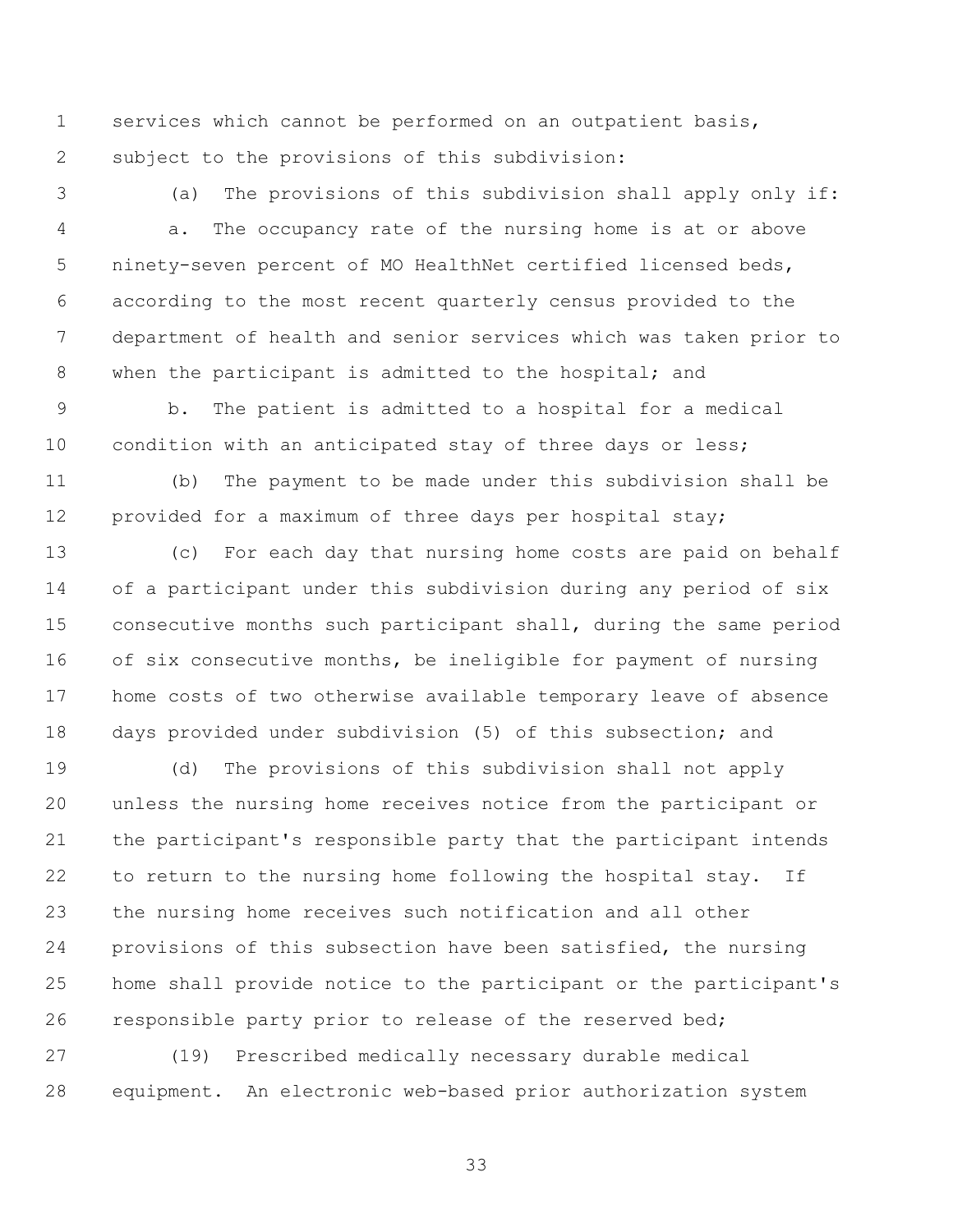using best medical evidence and care and treatment guidelines consistent with national standards shall be used to verify medical need;

 (20) Hospice care. As used in this subdivision, the term "hospice care" means a coordinated program of active professional medical attention within a home, outpatient and inpatient care which treats the terminally ill patient and family as a unit, employing a medically directed interdisciplinary team. The program provides relief of severe pain or other physical symptoms and supportive care to meet the special needs arising out of physical, psychological, spiritual, social, and economic stresses which are experienced during the final stages of illness, and during dying and bereavement and meets the Medicare requirements for participation as a hospice as are provided in 42 CFR Part 418. The rate of reimbursement paid by the MO HealthNet division to the hospice provider for room and board furnished by a nursing home to an eligible hospice patient shall not be less than ninety-five percent of the rate of reimbursement which would have been paid for facility services in that nursing home facility for that patient, in accordance with subsection (c) of Section 6408 of P.L. 101-239 (Omnibus Budget Reconciliation Act of 1989);

 (21) Prescribed medically necessary dental services. Such services shall be subject to appropriations. An electronic web-based prior authorization system using best medical evidence and care and treatment guidelines consistent with national standards shall be used to verify medical need;

 (22) Prescribed medically necessary optometric services. Such services shall be subject to appropriations. An electronic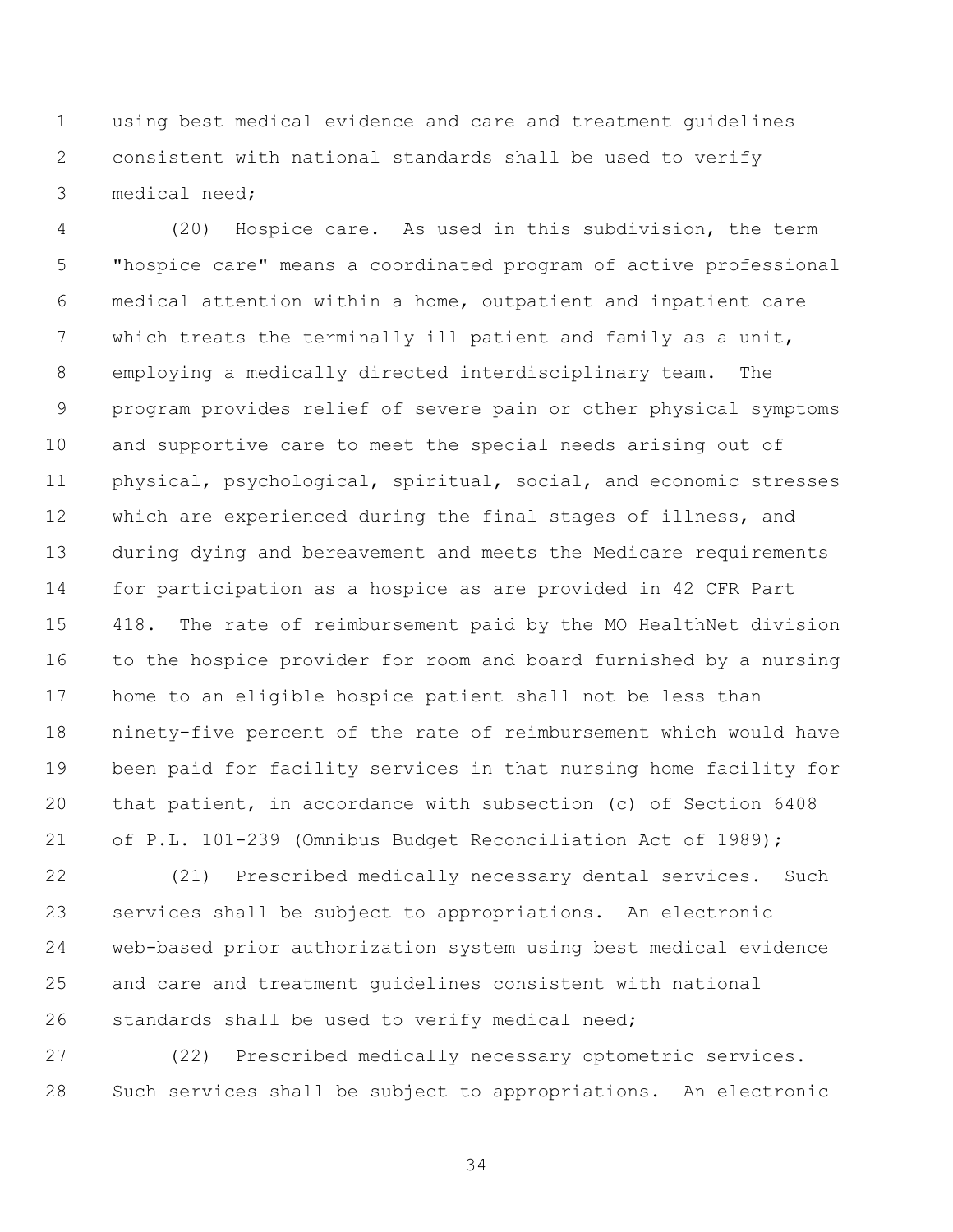web-based prior authorization system using best medical evidence and care and treatment guidelines consistent with national standards shall be used to verify medical need;

 (23) Blood clotting products-related services. For persons diagnosed with a bleeding disorder, as defined in section 338.400, reliant on blood clotting products, as defined in section 338.400, such services include:

 (a) Home delivery of blood clotting products and ancillary infusion equipment and supplies, including the emergency 10 deliveries of the product when medically necessary;

 (b) Medically necessary ancillary infusion equipment and 12 supplies required to administer the blood clotting products; and

 (c) Assessments conducted in the participant's home by a pharmacist, nurse, or local home health care agency trained in bleeding disorders when deemed necessary by the participant's treating physician;

 (24) The MO HealthNet division shall, by January 1, 2008, 18 and annually thereafter, report the status of MO HealthNet provider reimbursement rates as compared to one hundred percent of the Medicare reimbursement rates and compared to the average dental reimbursement rates paid by third-party payors licensed by the state. The MO HealthNet division shall, by July 1, 2008, provide to the general assembly a four-year plan to achieve parity with Medicare reimbursement rates and for third-party payor average dental reimbursement rates. Such plan shall be subject to appropriation and the division shall include in its annual budget request to the governor the necessary funding needed to complete the four-year plan developed under this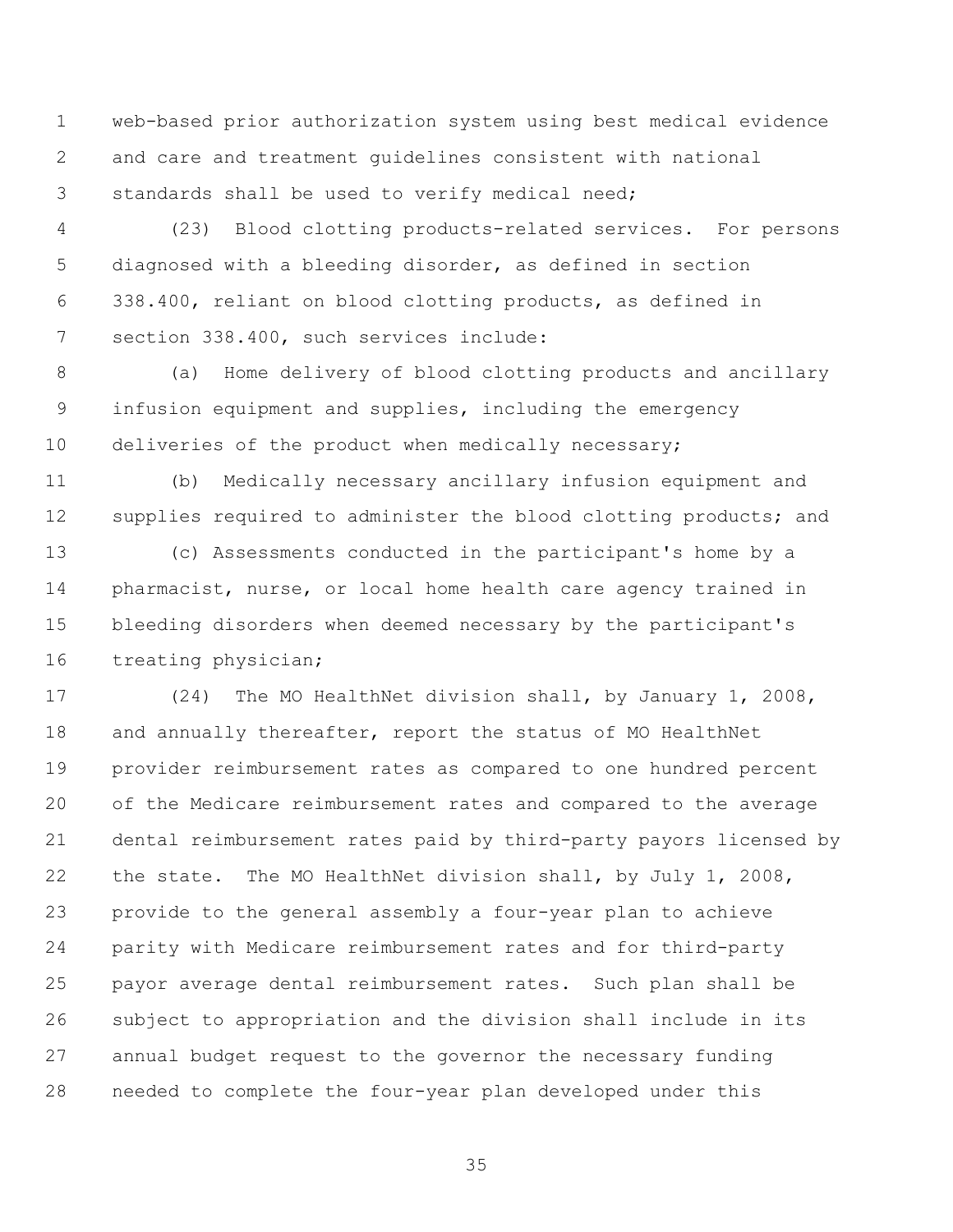subdivision.

 2. Additional benefit payments for medical assistance shall be made on behalf of those eligible needy children, pregnant women and blind persons with any payments to be made on the basis of the reasonable cost of the care or reasonable charge for the services as defined and determined by the division of medical services, unless otherwise hereinafter provided, for the following:

(1) Dental services;

 (2) Services of podiatrists as defined in section 330.010; (3) Optometric services as defined in section 336.010; (4) Orthopedic devices or other prosthetics, including eye glasses, dentures, hearing aids, and wheelchairs;

 (5) Hospice care. As used in this subsection, the term "hospice care" means a coordinated program of active professional medical attention within a home, outpatient and inpatient care which treats the terminally ill patient and family as a unit, employing a medically directed interdisciplinary team. The program provides relief of severe pain or other physical symptoms and supportive care to meet the special needs arising out of physical, psychological, spiritual, social, and economic stresses which are experienced during the final stages of illness, and during dying and bereavement and meets the Medicare requirements for participation as a hospice as are provided in 42 CFR Part 418. The rate of reimbursement paid by the MO HealthNet division to the hospice provider for room and board furnished by a nursing home to an eligible hospice patient shall not be less than ninety-five percent of the rate of reimbursement which would have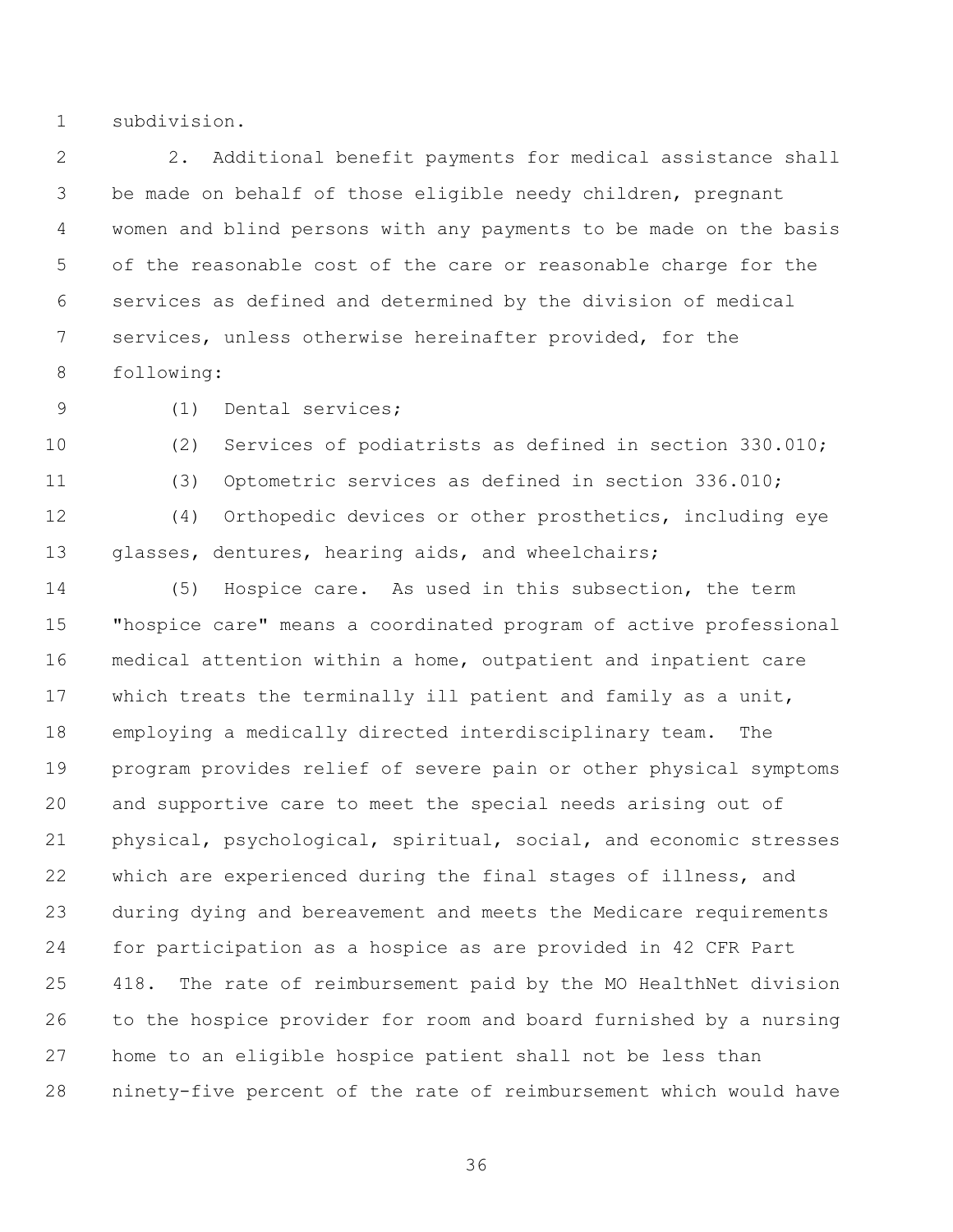been paid for facility services in that nursing home facility for that patient, in accordance with subsection (c) of Section 6408 of P.L. 101-239 (Omnibus Budget Reconciliation Act of 1989);

 (6) Comprehensive day rehabilitation services beginning early posttrauma as part of a coordinated system of care for individuals with disabling impairments. Rehabilitation services must be based on an individualized, goal-oriented, comprehensive and coordinated treatment plan developed, implemented, and monitored through an interdisciplinary assessment designed to restore an individual to optimal level of physical, cognitive, and behavioral function. The MO HealthNet division shall establish by administrative rule the definition and criteria for designation of a comprehensive day rehabilitation service facility, benefit limitations and payment mechanism. Any rule or portion of a rule, as that term is defined in section 536.010, that is created under the authority delegated in this subdivision shall become effective only if it complies with and is subject to 18 all of the provisions of chapter 536 and, if applicable, section 536.028. This section and chapter 536 are nonseverable and if any of the powers vested with the general assembly pursuant to chapter 536 to review, to delay the effective date, or to disapprove and annul a rule are subsequently held unconstitutional, then the grant of rulemaking authority and any rule proposed or adopted after August 28, 2005, shall be invalid and void.

 3. The MO HealthNet division may require any participant receiving MO HealthNet benefits to pay part of the charge or cost until July 1, 2008, and an additional payment after July 1, 2008,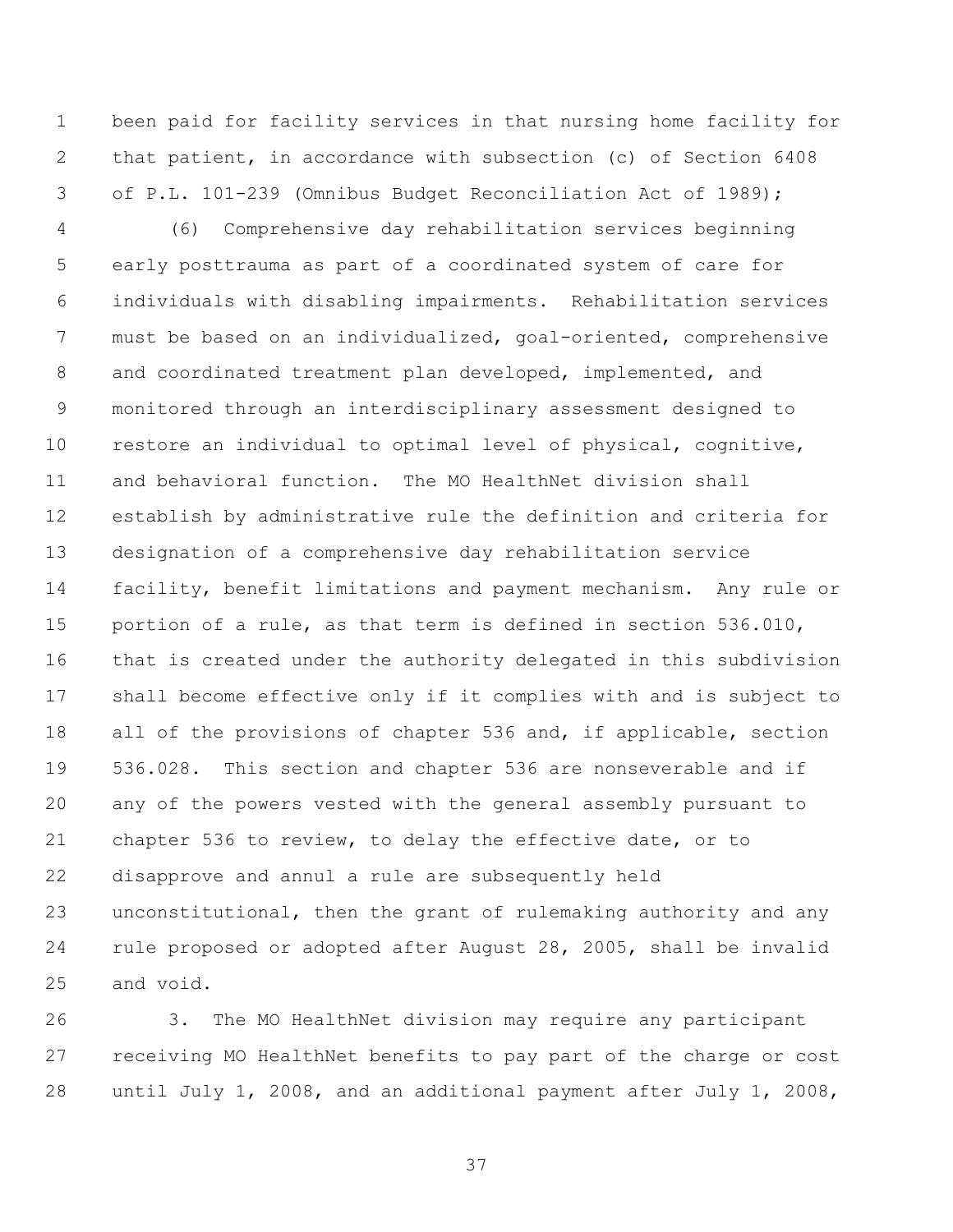as defined by rule duly promulgated by the MO HealthNet division, for all covered services except for those services covered under subdivisions (14) and (15) of subsection 1 of this section and sections 208.631 to 208.657 to the extent and in the manner authorized by Title XIX of the federal Social Security Act (42 U.S.C. 1396, et seq.) and regulations thereunder. When substitution of a generic drug is permitted by the prescriber according to section 338.056, and a generic drug is substituted for a name-brand drug, the MO HealthNet division may not lower or delete the requirement to make a co-payment pursuant to regulations of Title XIX of the federal Social Security Act. A provider of goods or services described under this section must collect from all participants the additional payment that may be required by the MO HealthNet division under authority granted herein, if the division exercises that authority, to remain eligible as a provider. Any payments made by participants under this section shall be in addition to and not in lieu of payments made by the state for goods or services described herein except the participant portion of the pharmacy professional dispensing fee shall be in addition to and not in lieu of payments to pharmacists. A provider may collect the co-payment at the time a service is provided or at a later date. A provider shall not refuse to provide a service if a participant is unable to pay a required payment. If it is the routine business practice of a provider to terminate future services to an individual with an unclaimed debt, the provider may include uncollected co-payments under this practice. Providers who elect not to undertake the provision of services based on a history of bad debt shall give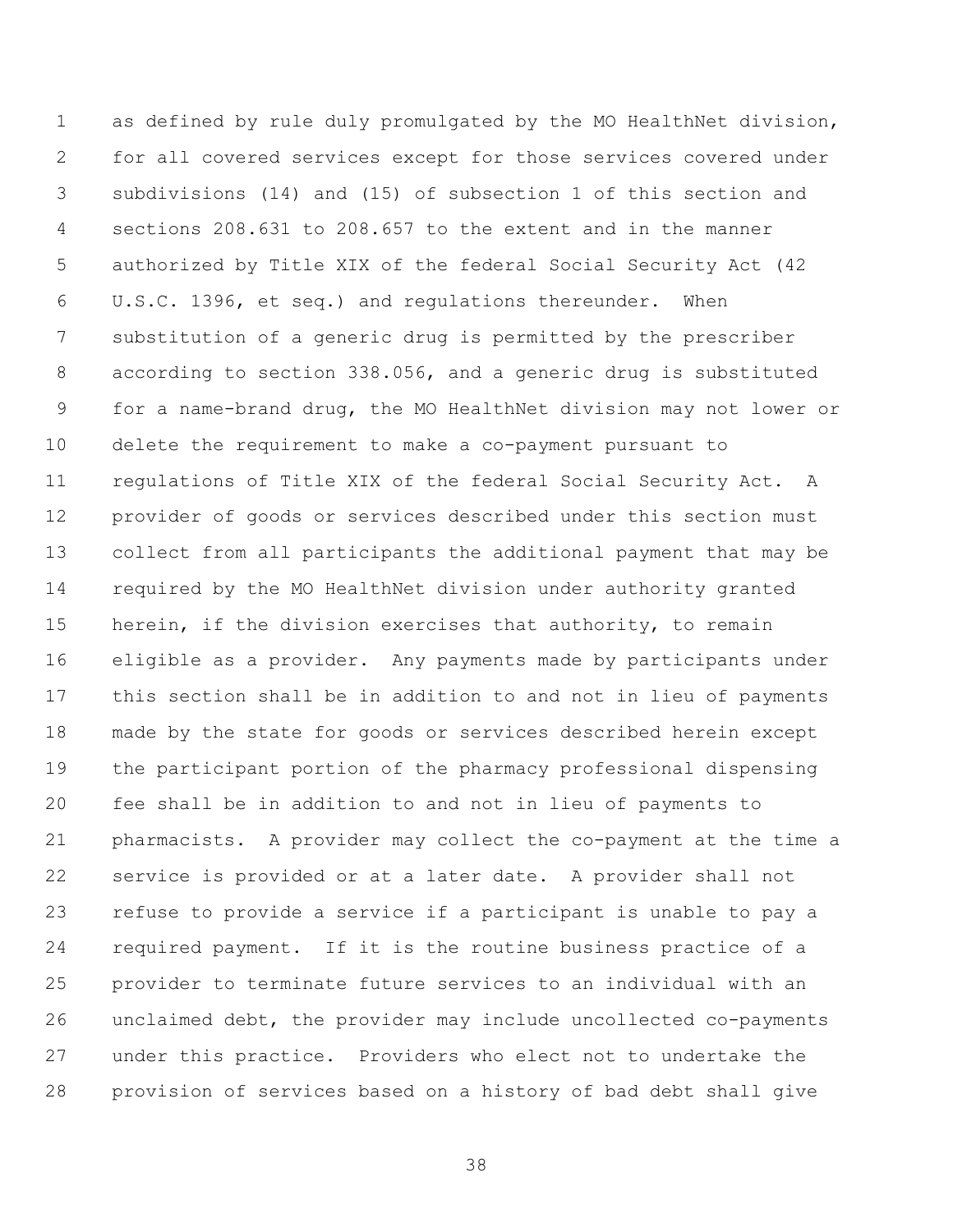participants advance notice and a reasonable opportunity for payment. A provider, representative, employee, independent contractor, or agent of a pharmaceutical manufacturer shall not make co-payment for a participant. This subsection shall not apply to other qualified children, pregnant women, or blind persons. If the Centers for Medicare and Medicaid Services does not approve the Missouri MO HealthNet state plan amendment submitted by the department of social services that would allow a provider to deny future services to an individual with uncollected co-payments, the denial of services shall not be allowed. The department of social services shall inform providers regarding the acceptability of denying services as the result of unpaid co-payments.

 4. The MO HealthNet division shall have the right to collect medication samples from participants in order to maintain program integrity.

 5. Reimbursement for obstetrical and pediatric services under subdivision (6) of subsection 1 of this section shall be timely and sufficient to enlist enough health care providers so that care and services are available under the state plan for MO HealthNet benefits at least to the extent that such care and services are available to the general population in the geographic area, as required under subparagraph (a)(30)(A) of 42 U.S.C. 1396a and federal regulations promulgated thereunder.

 6. Beginning July 1, 1990, reimbursement for services rendered in federally funded health centers shall be in accordance with the provisions of subsection 6402(c) and Section 6404 of P.L. 101-239 (Omnibus Budget Reconciliation Act of 1989)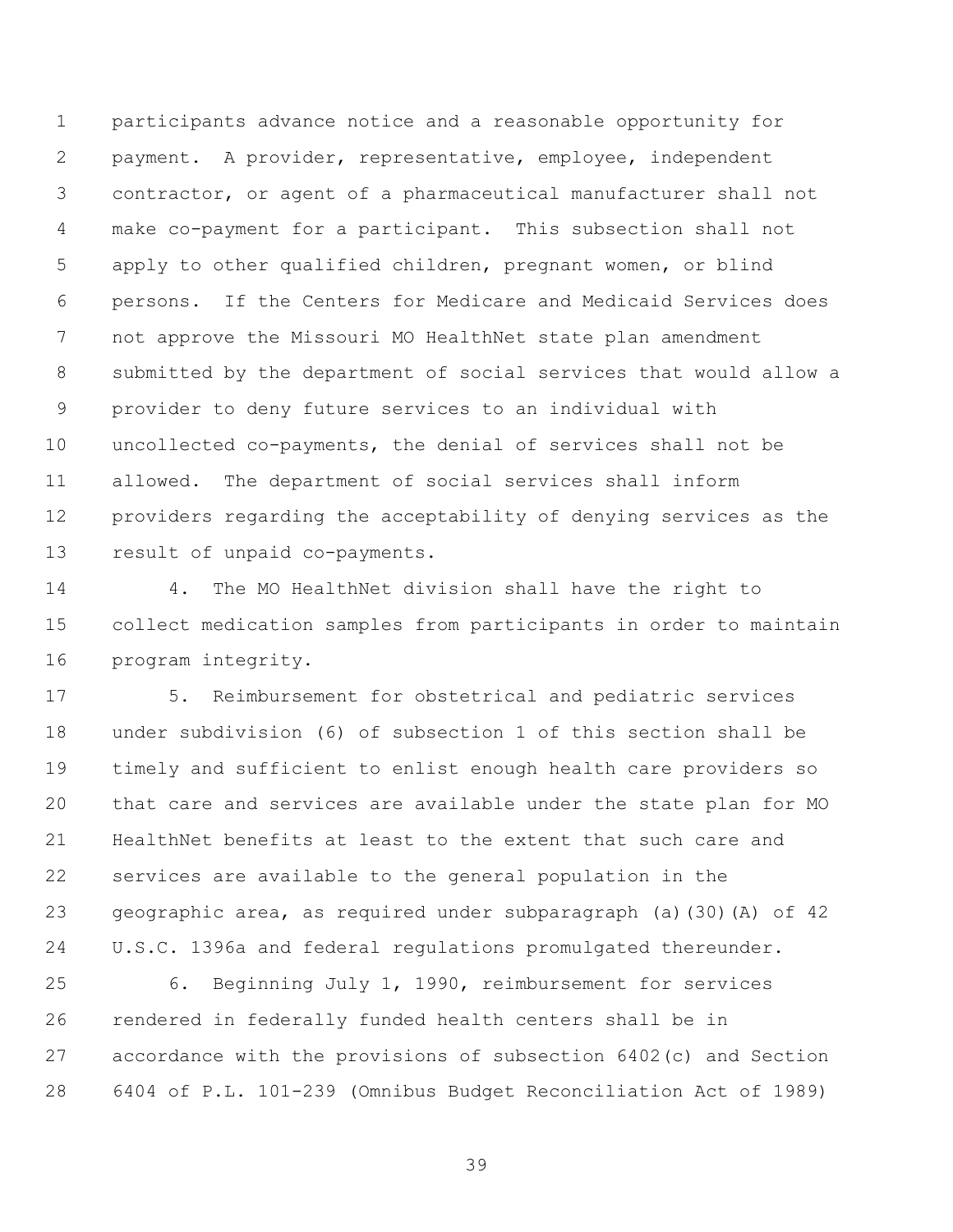and federal regulations promulgated thereunder.

 7. Beginning July 1, 1990, the department of social services shall provide notification and referral of children below age five, and pregnant, breast-feeding, or postpartum women who are determined to be eligible for MO HealthNet benefits under section 208.151 to the special supplemental food programs for women, infants and children administered by the department of health and senior services. Such notification and referral shall conform to the requirements of Section 6406 of P.L. 101-239 and regulations promulgated thereunder.

 8. Providers of long-term care services shall be reimbursed for their costs in accordance with the provisions of Section 1902 (a)(13)(A) of the Social Security Act, 42 U.S.C. 1396a, as amended, and regulations promulgated thereunder.

 9. Reimbursement rates to long-term care providers with respect to a total change in ownership, at arm's length, for any facility previously licensed and certified for participation in the MO HealthNet program shall not increase payments in excess of the increase that would result from the application of Section 1902 (a)(13)(C) of the Social Security Act, 42 U.S.C. 1396a (a)(13)(C).

 10. The MO HealthNet division, may enroll qualified residential care facilities and assisted living facilities, as defined in chapter 198, as MO HealthNet personal care providers.

 11. Any income earned by individuals eligible for certified extended employment at a sheltered workshop under chapter 178 shall not be considered as income for purposes of determining eligibility under this section.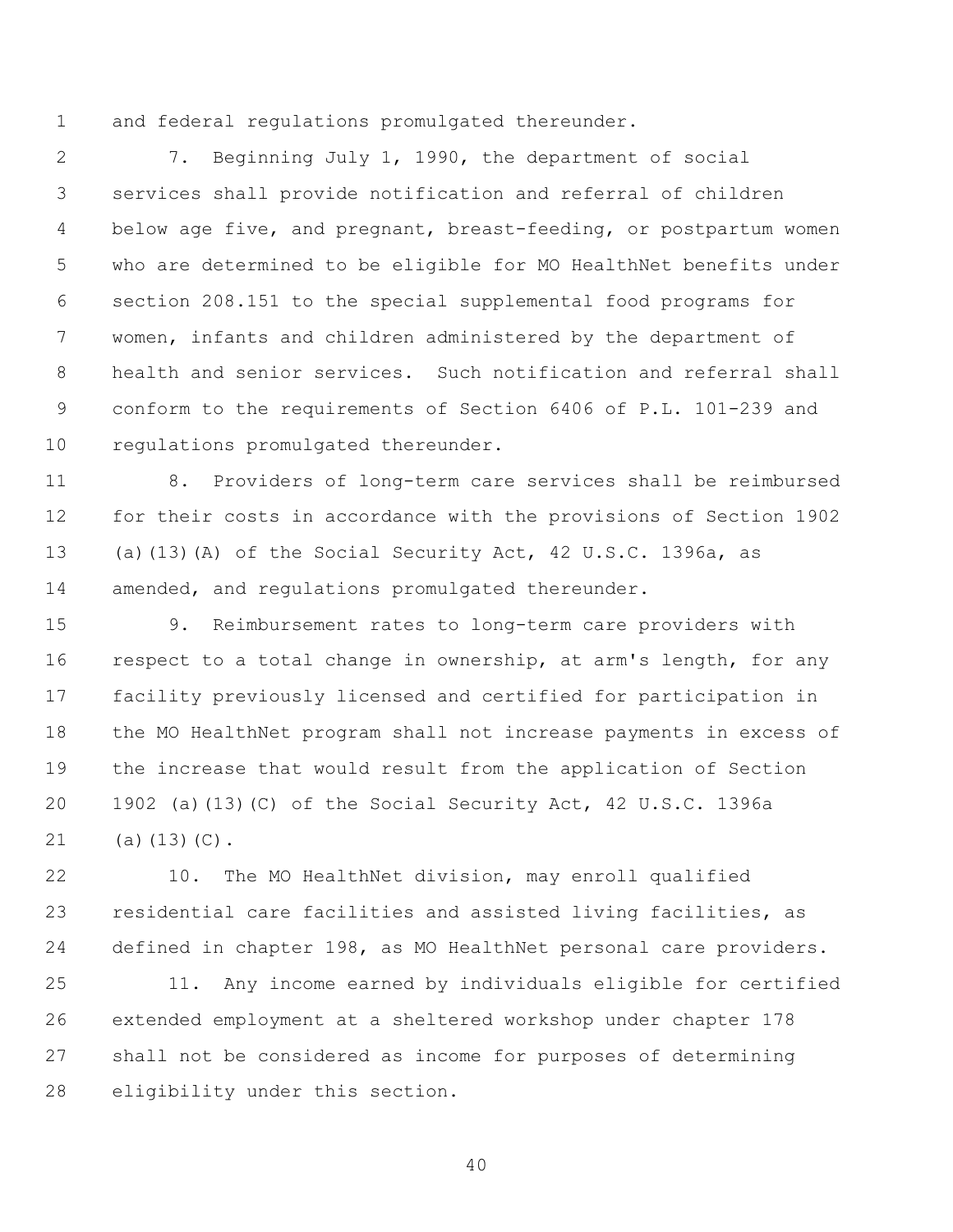| $\mathbf 1$    | 12. Licensed professional counselors and provisionally            |
|----------------|-------------------------------------------------------------------|
| 2              | licensed professional counselors licensed under sections 337.500  |
| 3              | to 337.540 may provide MO HealthNet behavioral health services to |
| $\overline{4}$ | adults age twenty-one and older in a federally qualified health   |
| 5              | center setting.                                                   |
| 6              | 208.186. 1. Any person participating in the MO HealthNet          |
| $\overline{7}$ | program who has pled guilty to or been found guilty of a crime,   |
| $8\,$          | or in the case of a juvenile, admitted to allegations or had      |
| $\mathsf 9$    | allegations found to be true, involving alcohol or a controlled   |
| 10             | substance or any crime in which alcohol or substance abuse was,   |
| 11             | in the opinion of the court, a contributing factor to the         |
| 12             | person's commission of the crime shall be required to obtain an   |
| 13             | assessment by a treatment provider approved by the department of  |
| 14             | mental health to determine the need for services.                 |
| 15             | Recommendations of the treatment provider may be used by the      |
| 16             | court in sentencing or rendering a disposition.                   |
| 17             | 2. Any person participating in the MO HealthNet program who       |
| 18             | is a parent of a child subject to proceedings in juvenile court   |
| 19             | under subsection 1 or 2 of section 211.031, whose misuse of       |
| 20             | controlled substances or alcohol is found to be a significant,    |
| 21             | contributing factor to the reason the child was adjudicated,      |
| 22             | shall be required to obtain an assessment by a treatment provider |
| 23             | approved by the department of mental health to determine the need |
| 24             | for services. Recommendations of the treatment provider shall be  |
| 25             | included in the child's permanency plan. The court may order the  |
| 26             | parent or guardian to successfully complete treatment before the  |
| 27             | child is reunified with the parent or quardian.                   |
| 28             | The MO HealthNet division shall certify a MO HealthNet<br>3.      |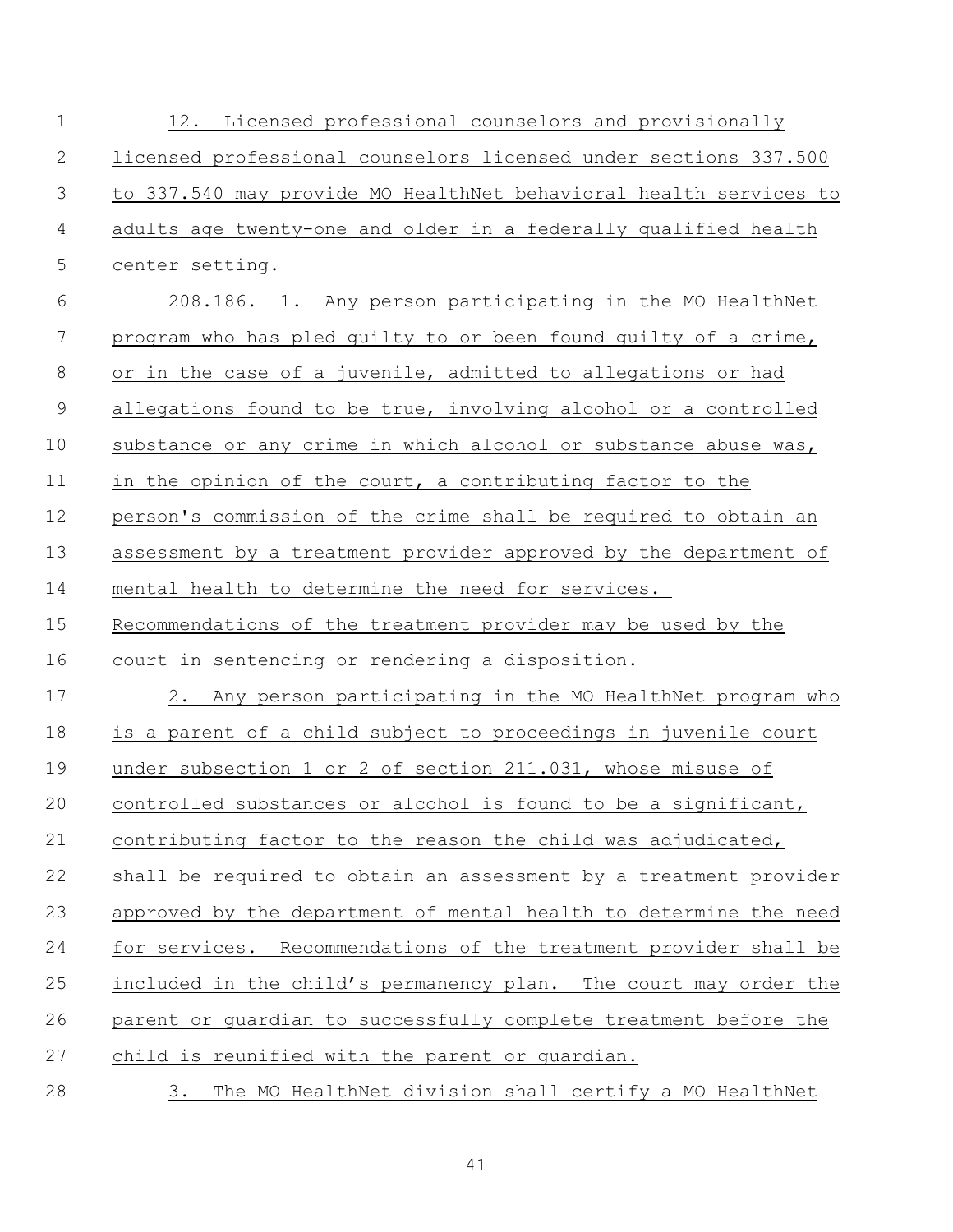participant's enrollment in MO HealthNet if requested by the court under this section. A letter signed by the director of the MO HealthNet division or his or her designee or the family support division certifying that the individual is a participant in the MO HealthNet program shall be prima facie evidence of such participation and shall be admissible into evidence without 7 further foundation for that purpose. The letter may specify additional information such as anticipated dates of coverage as may be deemed necessary by the department.

 208.631. 1. Notwithstanding any other provision of law to the contrary, the MO HealthNet division shall establish a program to pay for health care for uninsured children. Coverage pursuant to sections 208.631 to 208.659 is subject to appropriation. The provisions of sections 208.631 to 208.569, health care for uninsured children, shall be void and of no effect if there are no funds of the United States appropriated by Congress to be provided to the state on the basis of a state plan approved by the federal government under the federal Social Security Act. If funds are appropriated by the United States Congress, the department of social services is authorized to manage the state children's health insurance program (SCHIP) allotment in order to ensure that the state receives maximum federal financial participation. Children in households with incomes up to one hundred fifty percent of the federal poverty level may meet all Title XIX program guidelines as required by the Centers for Medicare and Medicaid Services. Children in households with incomes of one hundred fifty percent to three hundred percent of the federal poverty level shall continue to be eligible as they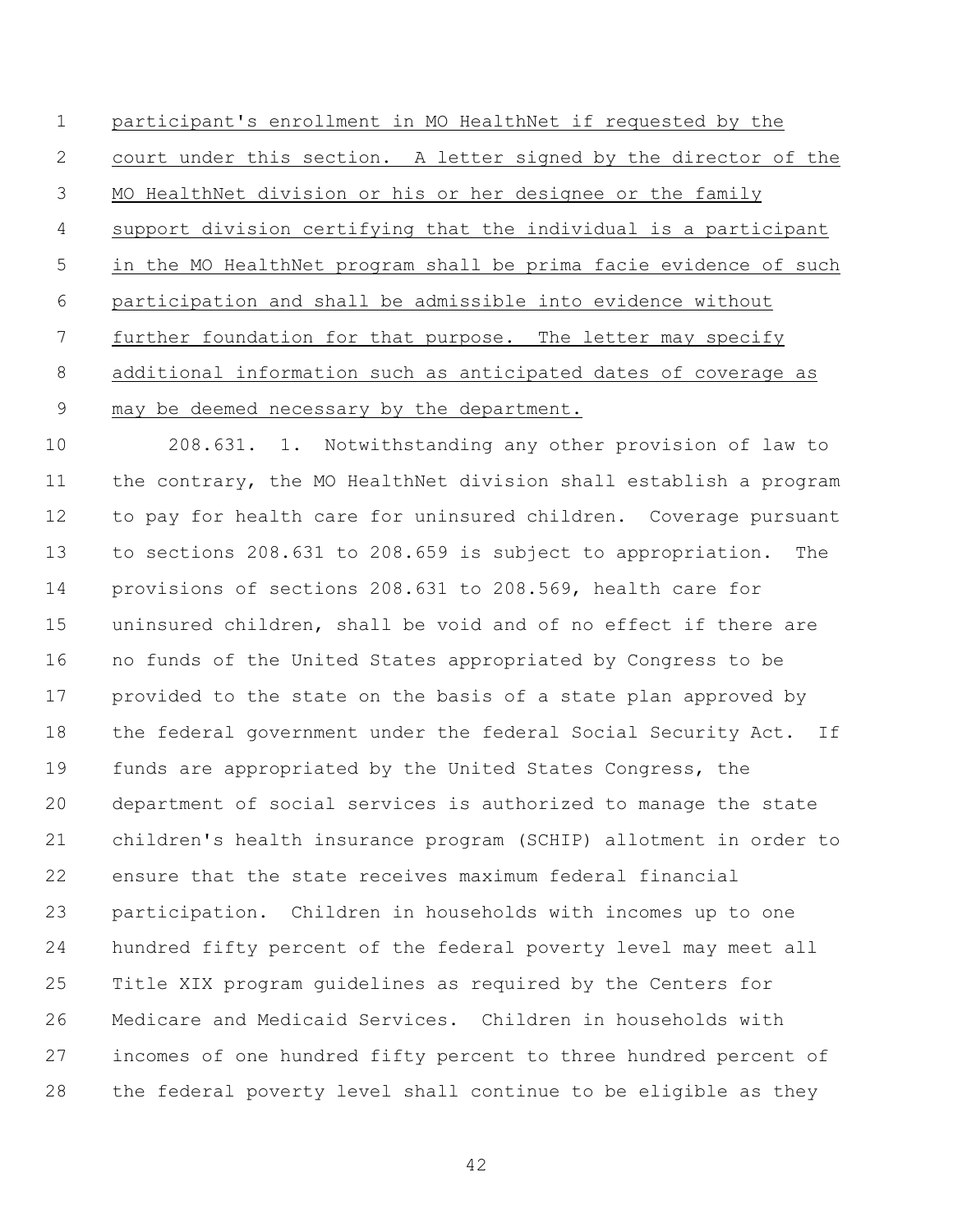were and receive services as they did on June 30, 2007, unless 2 changed by the Missouri general assembly.

 2. For the purposes of sections 208.631 to 208.659, "children" are persons up to nineteen years of age. "Uninsured children" are persons up to nineteen years of age who are emancipated and do not have access to affordable employer-subsidized health care insurance or other health care coverage or persons whose parent or guardian have not had access to affordable employer-subsidized health care insurance or other health care coverage for their children for six months prior to application, are residents of the state of Missouri, and have parents or guardians who meet the requirements in section 208.636. A child who is eligible for MO HealthNet benefits as authorized in section 208.151 is not uninsured for the purposes of sections 208.631 to 208.659.

 3. Beginning October 1, 2019, a child eligible under sections 208.631 to 208.658 shall only remain eligible if, in addition to the other requirements, his or her parents do not have access to health insurance coverage for the child through their employment or through a health insurance plan in a health care exchange, whether federally facilitated, state based, or operated on a partnership basis because the parents are not eligible for a premium subsidy for the child or family through such exchange. This subsection shall not go into effect unless and until, for a six-month period preceding the additional requirements, there are health insurance premium tax credits available for children and family coverage under Section 36B of 28 the Internal Revenue Code of 1986, as amended, available to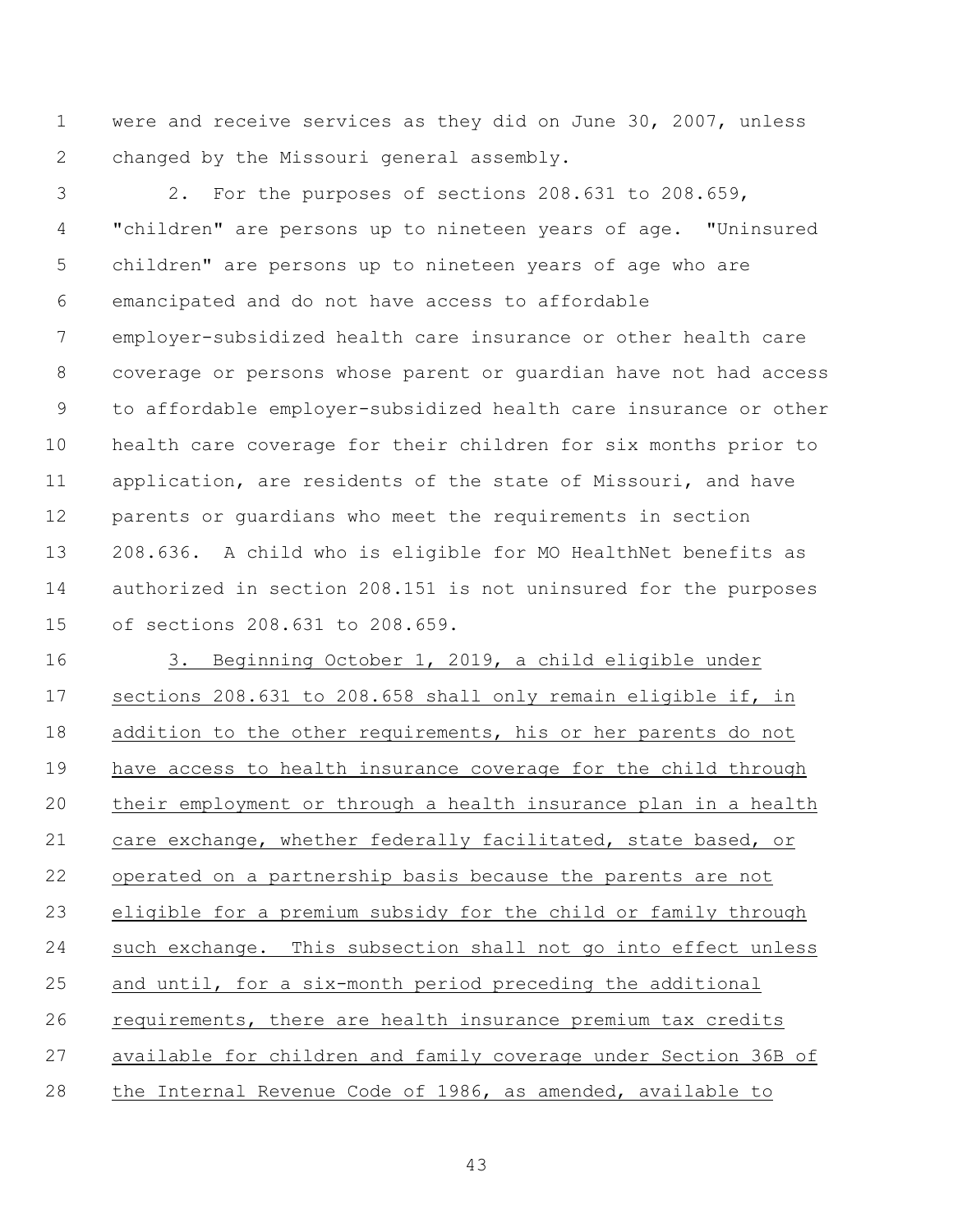| $\mathbf 1$    | persons through the purchase of a health insurance plan in a      |
|----------------|-------------------------------------------------------------------|
| 2              | health care exchange, whether federally facilitated, state based, |
| 3              | or operated on a partnership basis, which have been in place for  |
| $\overline{4}$ | a six-month period.                                               |
| 5              | The department shall inform participants six months<br>4.         |
| 6              | prior to coverage being discontinued under subsection 3 of this   |
| 7              | section as to the possibility of insurance coverage through the   |
| $\,8\,$        | purchase of a subsidized health insurance plan available through  |
| $\mathsf 9$    | a health care exchange.                                           |
| 10             | 208.661. 1. The department of social services shall               |
| 11             | develop incentive programs, submit state plan amendments, and     |
| 12             | apply for necessary waivers to permit rural health clinics,       |
| 13             | federally-qualified health centers, or other primary care         |
| 14             | practices to co-locate on the property of public elementary and   |
| 15             | secondary schools with seventy-five percent or more students who  |
| 16             | are eligible for free or reduced price lunch.                     |
| 17             | 2. Any co-location under this section shall require the           |
| 18             | consent of the school district in the form of a written agreement |
| 19             | with the service provider, approved at a public meeting under     |
| 20             | chapter 610.                                                      |
| 21             | The school district may limit who is eligible to receive<br>3.    |
| 22             | services under this section to any one or combination of the      |
| 23             | following: students, siblings of students, parents or guardians   |
| 24             | of students, and employees.                                       |
| 25             | No school-based health care clinic established under<br>4.        |
| 26             | this section shall perform or refer for abortion services or      |
| 27             | provide or refer for contraceptive drugs or devices, consistent   |
| 28             | with the provisions of section 167.611.                           |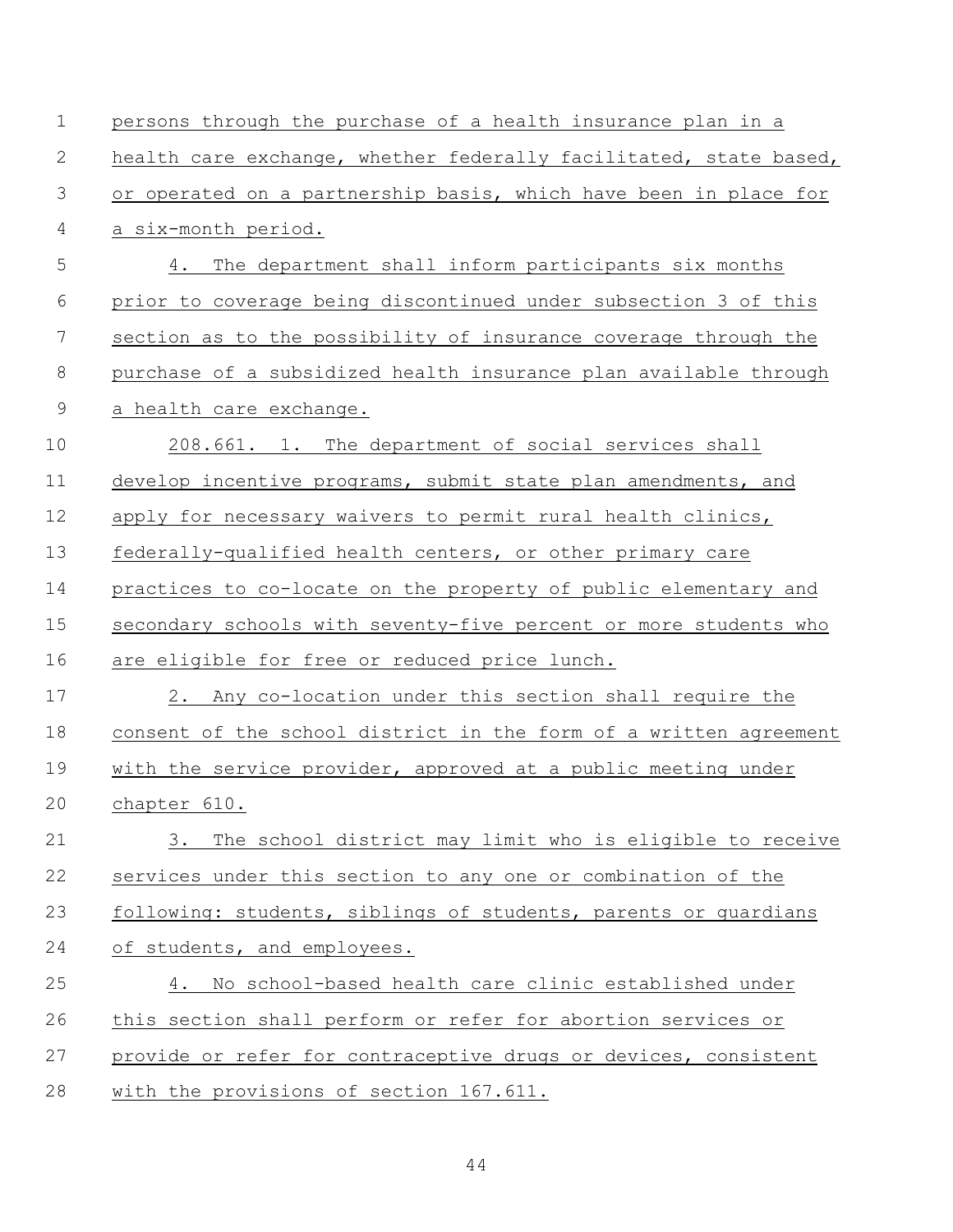| $\mathbf 1$ | 5.<br>The consent of a parent or legal guardian shall be          |
|-------------|-------------------------------------------------------------------|
| 2           | required before a minor may receive health care services under    |
| 3           | this section except as provided in section 431.056.               |
| 4           | 6. The provisions of this section shall be null and void          |
| 5           | unless and until any waivers necessary to the implementation of   |
| 6           | this section are granted by the federal government, including     |
| 7           | waiver of any requirement that federally-qualified health centers |
| 8           | and rural health clinics provide or refer for abortion services   |
| 9           | or contraceptive drugs or devices.                                |
| 10          | 208.662. 1. There is hereby established within the                |
| 11          | department of social services the "Show-Me Healthy Babies         |
| 12          | Program" as a separate children's health insurance program (CHIP) |
| 13          | for any low-income unborn child. The program shall be             |
| 14          | established under the authority of Title XXI of the federal       |
| 15          | Social Security Act, the State Children's Health Insurance        |
| 16          | Program, as amended, and 42 CFR 457.1.                            |
| 17          | For an unborn child to be enrolled in the show-me<br>2.           |
| 18          | healthy babies program, his or her mother shall not be eligible   |
| 19          | for coverage under Title XIX of the federal Social Security Act,  |
| 20          | the Medicaid program, as it is administered by the state, and     |
| 21          | shall not have access to affordable employer-subsidized health    |
| 22          | care insurance or other affordable health care coverage that      |
| 23          | includes coverage for the unborn child. In addition, the unborn   |
| 24          | child shall be in a family with income eligibility of no more     |
| 25          | than three hundred percent of the federal poverty level, or the   |
| 26          | equivalent modified adjusted gross income, unless the income      |
| 27          | eligibility is set lower by the general assembly through          |
| 28          | appropriations. In calculating family size as it relates to       |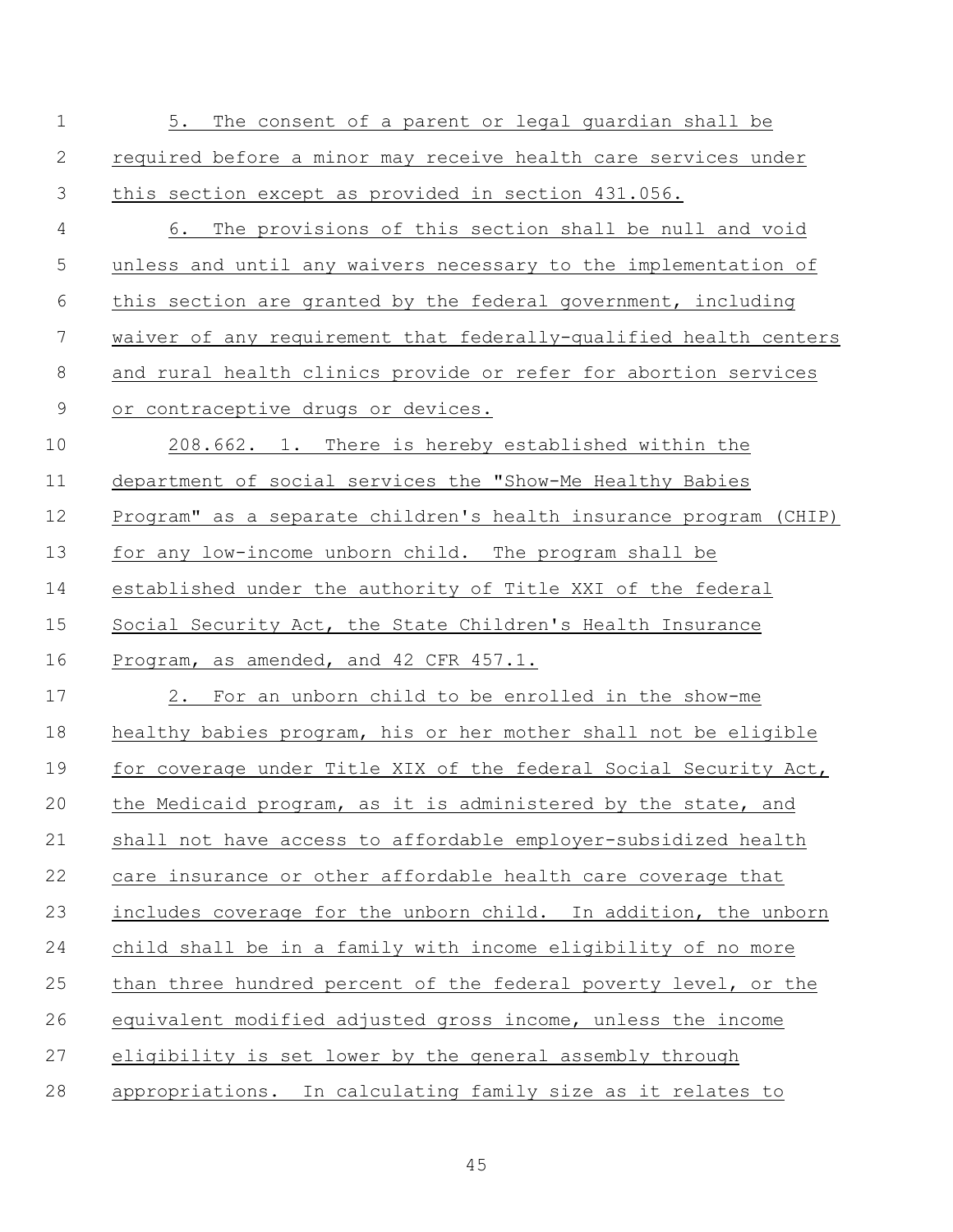| $\mathbf 1$    | income eligibility, the family shall include, in addition to       |
|----------------|--------------------------------------------------------------------|
| 2              | other family members, the unborn child, or in the case of a        |
| $\mathfrak{Z}$ | mother with a multiple pregnancy, all unborn children.             |
| 4              | Coverage for an unborn child enrolled in the show-me<br>3.         |
| 5              | healthy babies program shall include all prenatal care and         |
| 6              | pregnancy-related services that benefit the health of the unborn   |
| 7              | child and that promote healthy labor, delivery, and birth.         |
| $8\,$          | Coverage need not include services that are solely for the         |
| $\mathsf 9$    | benefit of the pregnant mother, that are unrelated to maintaining  |
| 10             | or promoting a healthy pregnancy, and that provide no benefit to   |
| 11             | the unborn child. However, the department may include pregnancy-   |
| 12             | related assistance as defined in 42 U.S.C. 139711.                 |
| 13             | 4. There shall be no waiting period before an unborn child         |
| 14             | may be enrolled in the show-me healthy babies program. In          |
| 15             | accordance with the definition of child in 42 CFR 457.10,          |
| 16             | coverage shall include the period from conception to birth.<br>The |
| 17             | department shall develop a presumptive eligibility procedure for   |
| 18             | enrolling an unborn child. There shall be verification of the      |
| 19             | pregnancy.                                                         |
| 20             | 5. Coverage for the child shall continue for up to one year        |
| 21             | after birth, unless otherwise prohibited by law or unless          |
| 22             | otherwise limited by the general assembly through appropriations.  |
| 23             | Pregnancy-related and postpartum coverage for the mother<br>6.     |
| 24             | shall begin on the day the pregnancy ends and extend through the   |
| 25             | last day of the month that includes the sixtieth day after the     |
| 26             | pregnancy ends, unless otherwise prohibited by law or unless       |
| 27             | otherwise limited by the general assembly through appropriations.  |
| 28             | The department may include pregnancy-related assistance as         |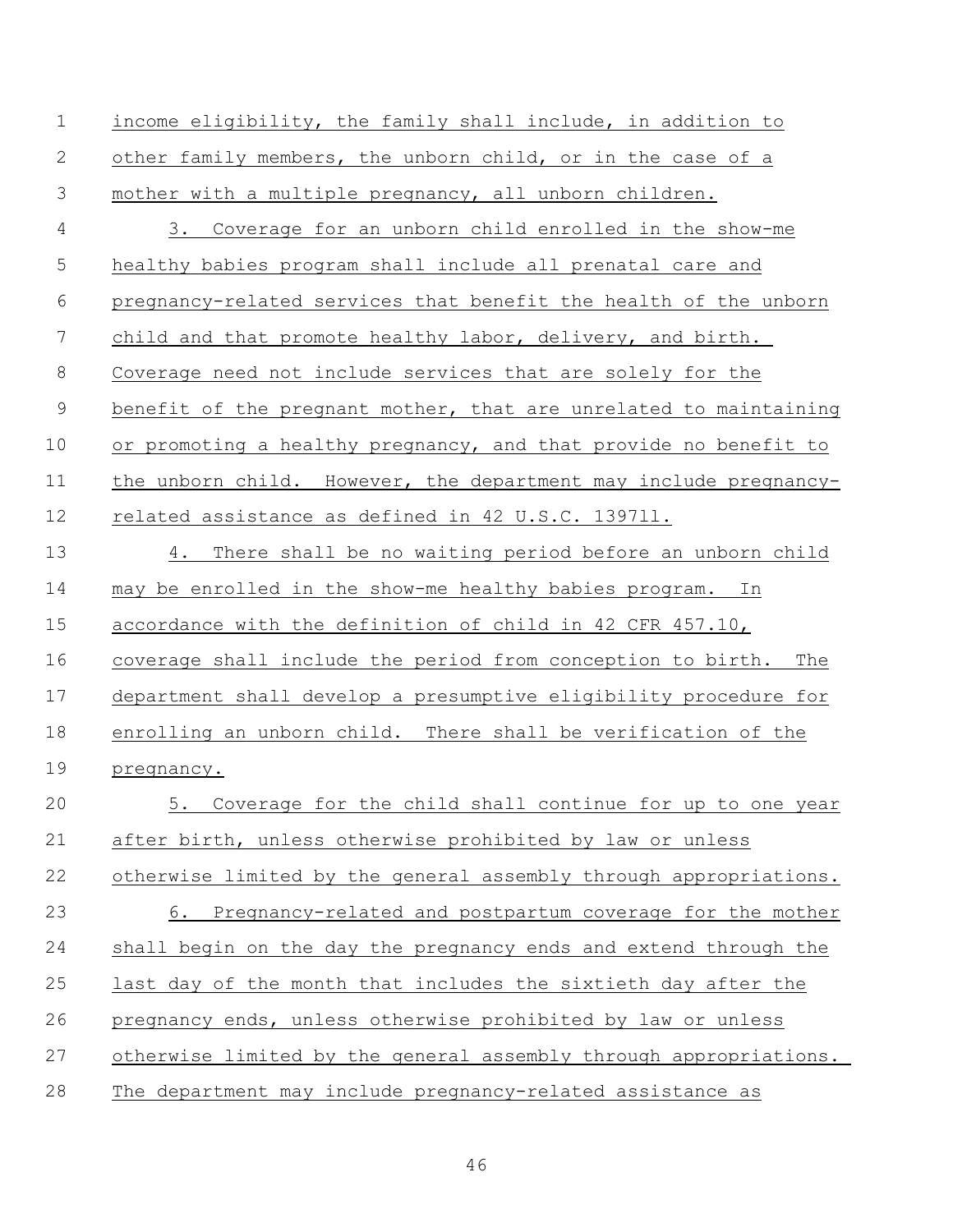1 defined in 42 U.S.C. 1397ll.

| $\mathbf{2}$ | 7. The department may provide coverage for an unborn child       |
|--------------|------------------------------------------------------------------|
| 3            | enrolled in the show-me healthy babies program through:          |
| 4            | (1) Direct coverage whereby the state pays health care           |
| 5            | providers directly or by contracting with a managed care         |
| 6            | organization or with a group or individual health insurance      |
| 7            | provider;                                                        |
|              |                                                                  |
| $\,8\,$      | (2) A premium assistance program whereby the state assists       |
| $\mathsf 9$  | in payment of the premiums, co-payments, coinsurance, or         |
| 10           | deductibles for a person who is eligible for health coverage     |
| 11           | through an employer, former employer, labor union, credit union, |
| 12           | church, spouse, other organizations, other individuals, or       |
| 13           | through an individual health insurance policy that includes      |
| 14           | coverage for the unborn child, when such person needs assistance |
| 15           | in paying such premiums, co-payments, coinsurance, or            |
| 16           | deductibles;                                                     |
| 17           | A combination of direct coverage, such as when the<br>(3)        |
| 18           | unborn child is first enrolled, and premium assistance, such as  |
| 19           | after the child is born; or                                      |
| 20           | Any other similar arrangement whereby there:<br>(4)              |
| 21           | (a) Are lower program costs without sacrificing health care      |
| 22           | coverage for the unborn child or the child up to one year after  |
| 23           | birth;                                                           |
| 24           | Are greater covered services for the unborn child or<br>(b)      |
| 25           | the child up to one year after birth;                            |
| 26           | Is also coverage for siblings or other family members,<br>(C)    |
| 27           | including the unborn child's mother, such as by providing        |
| 28           | pregnancy-related assistance under 42 U.S.C. 139711, relating to |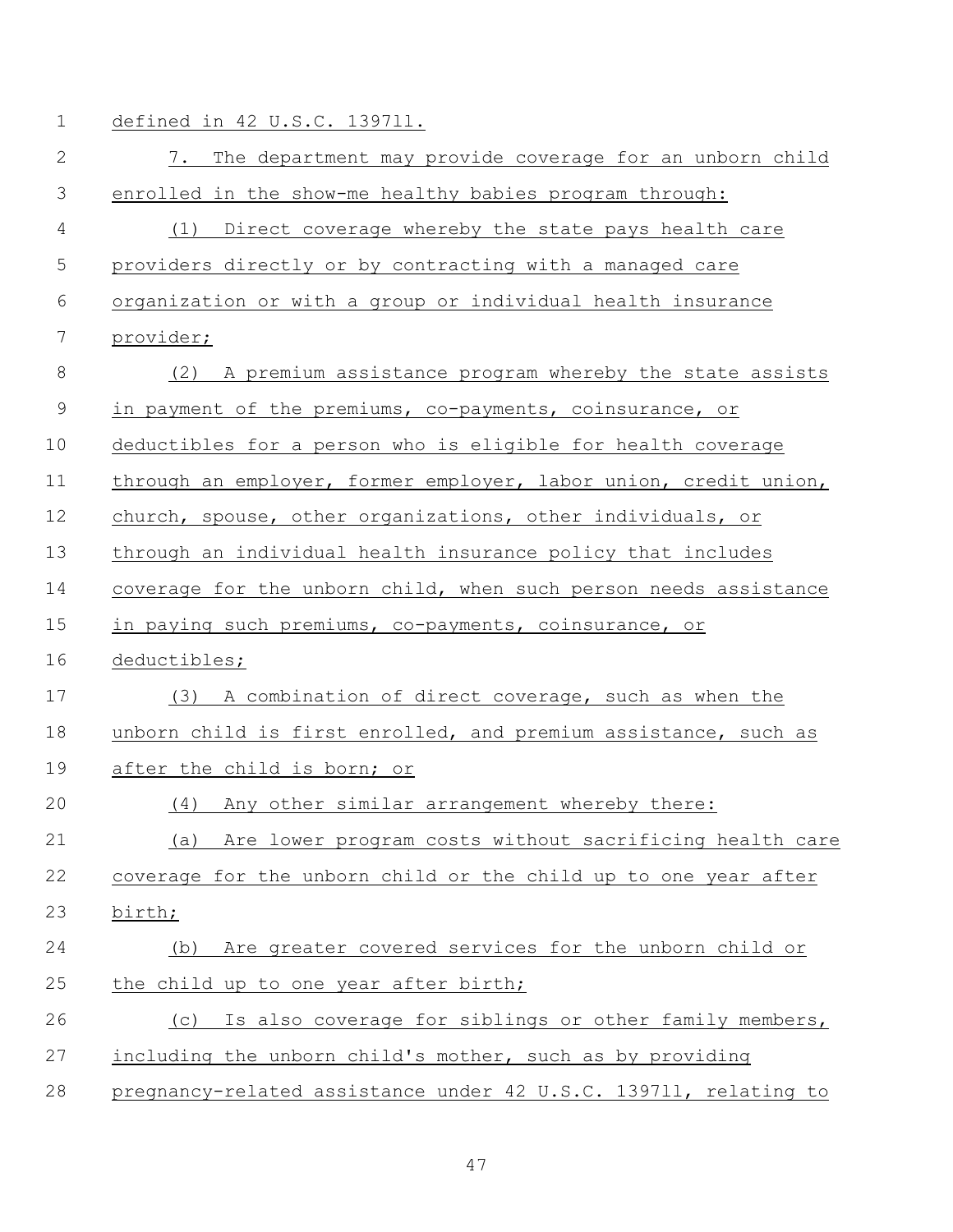coverage of targeted low-income pregnant women through the

children's health insurance program (CHIP); or

 (d) Will be an ability for the child to transition more easily to non-government or less government-subsidized group or individual health insurance coverage after the child is no longer enrolled in the show-me healthy babies program.

 8. The department shall provide information about the show- me healthy babies program to maternity homes as defined in 9 section 135.600, pregnancy resource centers as defined in section 135.630, and other similar agencies and programs in the state that assist unborn children and their mothers. The department shall consider allowing such agencies and programs to assist in the enrollment of unborn children in the program, and in making determinations about presumptive eligibility and verification of the pregnancy. 9. Within sixty days after the effective date of this

 section, the department shall submit a state plan amendment or seek any necessary waivers from the federal Department of Health and Human Services requesting approval for the show-me healthy babies program.

21 10. At least annually, the department shall prepare and 22 submit a report to the governor, the speaker of the house of representatives, and the president pro tempore of the senate analyzing and projecting the cost savings and benefits, if any, to the state, counties, local communities, school districts, law enforcement agencies, correctional centers, health care 27 providers, employers, other public and private entities, and persons by enrolling unborn children in the show-me healthy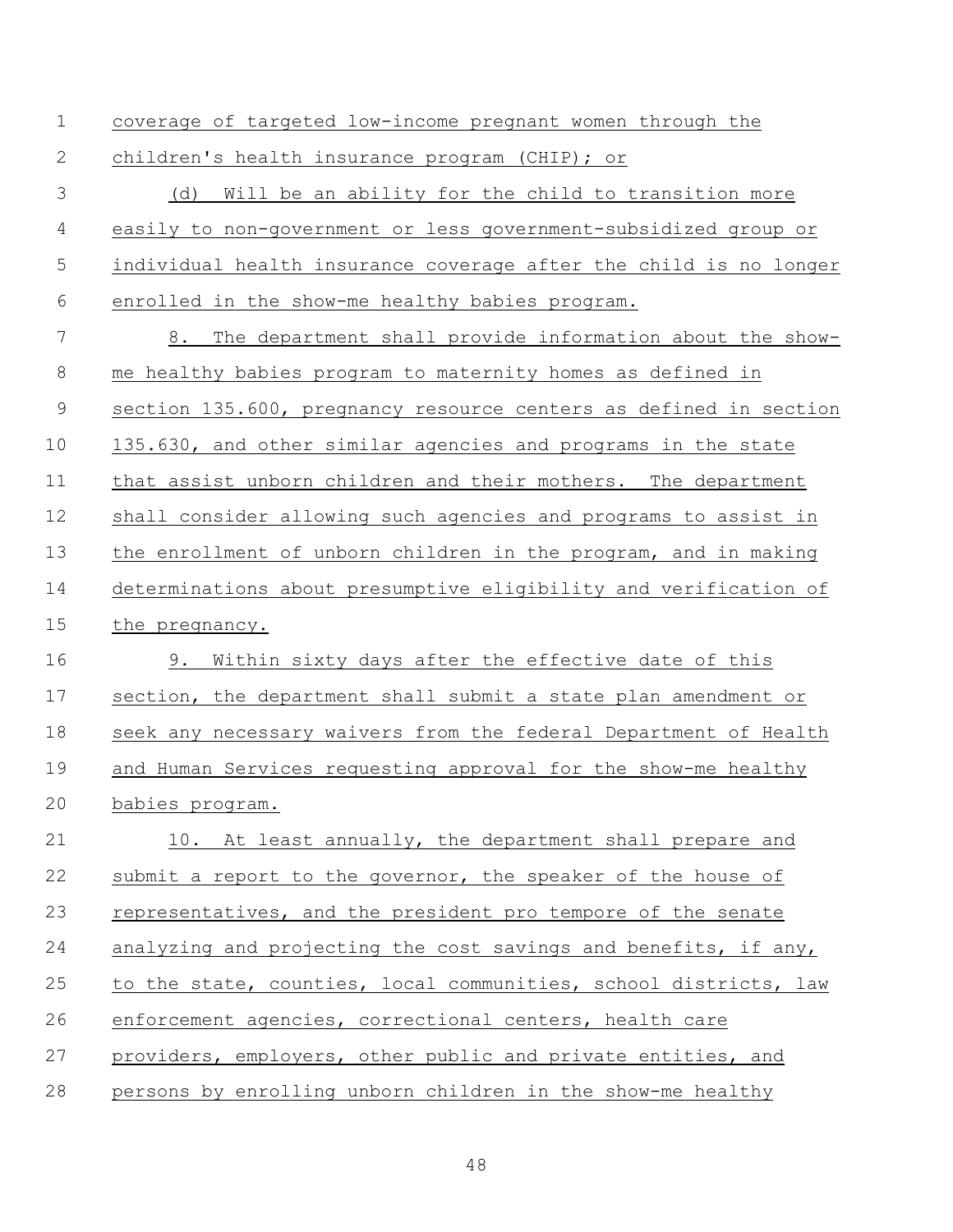benefits, if any, may include but need not be limited to: (1) The higher federal matching rate for having an unborn child enrolled in the show-me healthy babies program versus the lower federal matching rate for a pregnant woman being enrolled in MO HealthNet or other federal programs; (2) The efficacy in providing services to unborn children through managed care organizations, group or individual health insurance providers or premium assistance, or through other 10 nontraditional arrangements of providing health care; (3) The change in the proportion of unborn children who receive care in the first trimester of pregnancy due to a lack of waiting periods, by allowing presumptive eligibility, or by

babies program. The analysis and projection of cost savings and

removal of other barriers, and any resulting or projected

decrease in health problems and other problems for unborn

children and women throughout pregnancy; at labor, delivery, and

17 birth; and during infancy and childhood;

 (4) The change in healthy behaviors by pregnant women, such 19 as the cessation of the use of tobacco, alcohol, illicit drugs, 20 or other harmful practices, and any resulting or projected short- term and long-term decrease in birth defects; poor motor skills; 22 vision, speech, and hearing problems; breathing and respiratory problems; feeding and digestive problems; and other physical, mental, educational, and behavioral problems; and (5) The change in infant and maternal mortality, pre-term births and low birth weight babies and any resulting or projected decrease in short-term and long-term medical and other

interventions.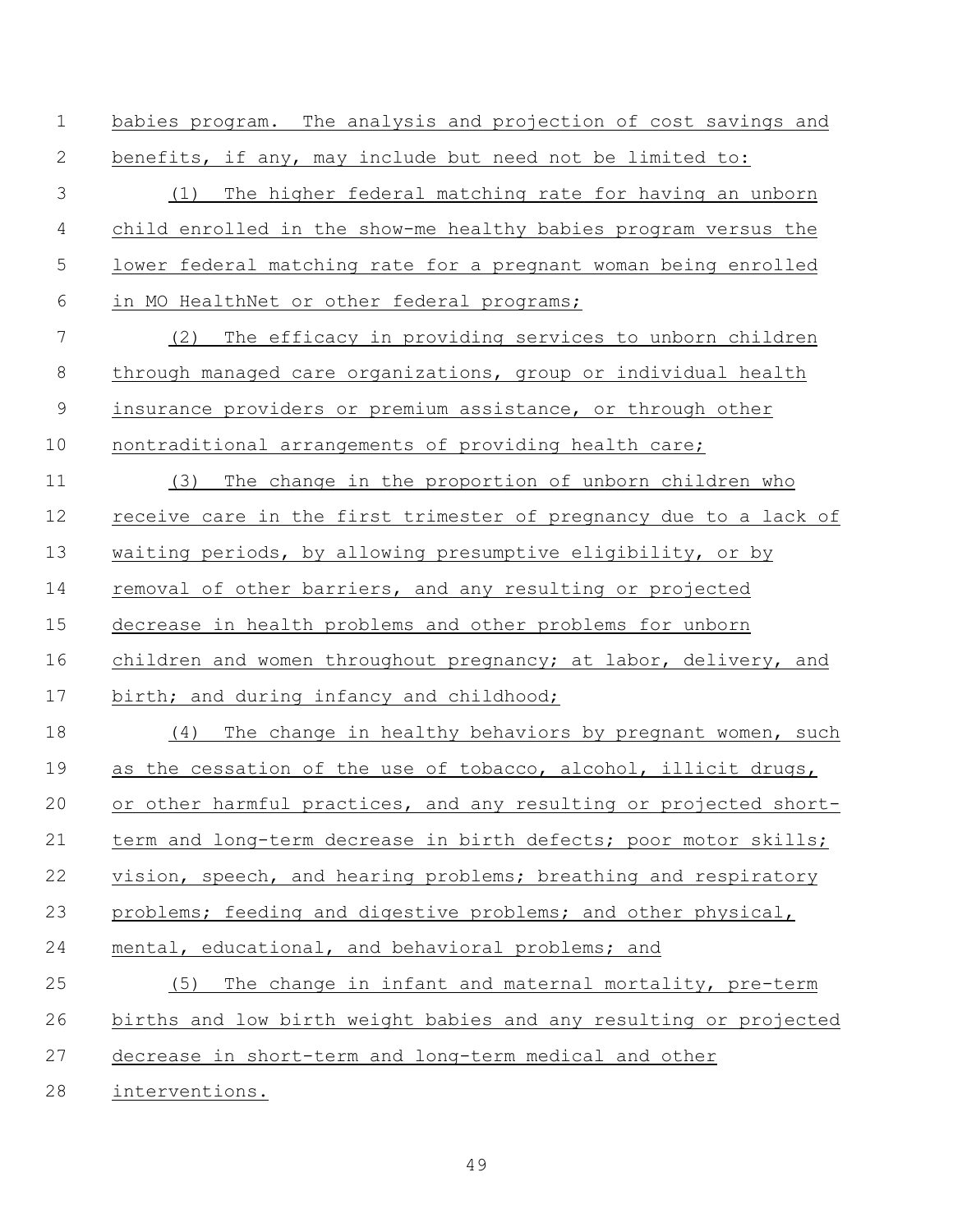| an entitlement program, but instead shall be subject to a federal<br>allotment or other federal appropriations and matching state<br>appropriations.<br>Nothing in this section shall be construed as<br>12.<br>obligating the state to continue the show-me healthy babies<br>program if the allotment or payments from the federal government<br>end or are not sufficient for the program to operate, or if the<br>general assembly does not appropriate funds for the program.<br>Nothing in this section shall be construed as expanding<br>13.<br>MO HealthNet or fulfilling a mandate imposed by the federal |
|---------------------------------------------------------------------------------------------------------------------------------------------------------------------------------------------------------------------------------------------------------------------------------------------------------------------------------------------------------------------------------------------------------------------------------------------------------------------------------------------------------------------------------------------------------------------------------------------------------------------|
|                                                                                                                                                                                                                                                                                                                                                                                                                                                                                                                                                                                                                     |
|                                                                                                                                                                                                                                                                                                                                                                                                                                                                                                                                                                                                                     |
|                                                                                                                                                                                                                                                                                                                                                                                                                                                                                                                                                                                                                     |
|                                                                                                                                                                                                                                                                                                                                                                                                                                                                                                                                                                                                                     |
|                                                                                                                                                                                                                                                                                                                                                                                                                                                                                                                                                                                                                     |
|                                                                                                                                                                                                                                                                                                                                                                                                                                                                                                                                                                                                                     |
|                                                                                                                                                                                                                                                                                                                                                                                                                                                                                                                                                                                                                     |
|                                                                                                                                                                                                                                                                                                                                                                                                                                                                                                                                                                                                                     |
|                                                                                                                                                                                                                                                                                                                                                                                                                                                                                                                                                                                                                     |
|                                                                                                                                                                                                                                                                                                                                                                                                                                                                                                                                                                                                                     |
| government on the state.                                                                                                                                                                                                                                                                                                                                                                                                                                                                                                                                                                                            |
| 208.670. 1. As used in this section, these terms shall                                                                                                                                                                                                                                                                                                                                                                                                                                                                                                                                                              |
| have the following meaning:                                                                                                                                                                                                                                                                                                                                                                                                                                                                                                                                                                                         |
| "Provider", any provider of medical services and mental<br>(1)                                                                                                                                                                                                                                                                                                                                                                                                                                                                                                                                                      |
| health services, including all other medical disciplines;                                                                                                                                                                                                                                                                                                                                                                                                                                                                                                                                                           |
| "Telehealth", the use of medical information exchanged<br>(2)                                                                                                                                                                                                                                                                                                                                                                                                                                                                                                                                                       |
| from one site to another via electronic communications to improve                                                                                                                                                                                                                                                                                                                                                                                                                                                                                                                                                   |
| the health status of a patient.                                                                                                                                                                                                                                                                                                                                                                                                                                                                                                                                                                                     |
| The department of social services, in consultation with<br>2.                                                                                                                                                                                                                                                                                                                                                                                                                                                                                                                                                       |
| the departments of mental health and health and senior services,                                                                                                                                                                                                                                                                                                                                                                                                                                                                                                                                                    |
| shall promulgate rules governing the practice of telehealth in                                                                                                                                                                                                                                                                                                                                                                                                                                                                                                                                                      |
| the MO HealthNet program. Such rules shall address, but not be                                                                                                                                                                                                                                                                                                                                                                                                                                                                                                                                                      |
| limited to, appropriate standards for the use of telehealth,                                                                                                                                                                                                                                                                                                                                                                                                                                                                                                                                                        |
| certification of agencies offering telehealth, and payment for                                                                                                                                                                                                                                                                                                                                                                                                                                                                                                                                                      |
| services by providers. Telehealth providers shall be required to                                                                                                                                                                                                                                                                                                                                                                                                                                                                                                                                                    |
| obtain patient consent before telehealth services are initiated                                                                                                                                                                                                                                                                                                                                                                                                                                                                                                                                                     |
| and to ensure confidentiality of medical information.                                                                                                                                                                                                                                                                                                                                                                                                                                                                                                                                                               |
|                                                                                                                                                                                                                                                                                                                                                                                                                                                                                                                                                                                                                     |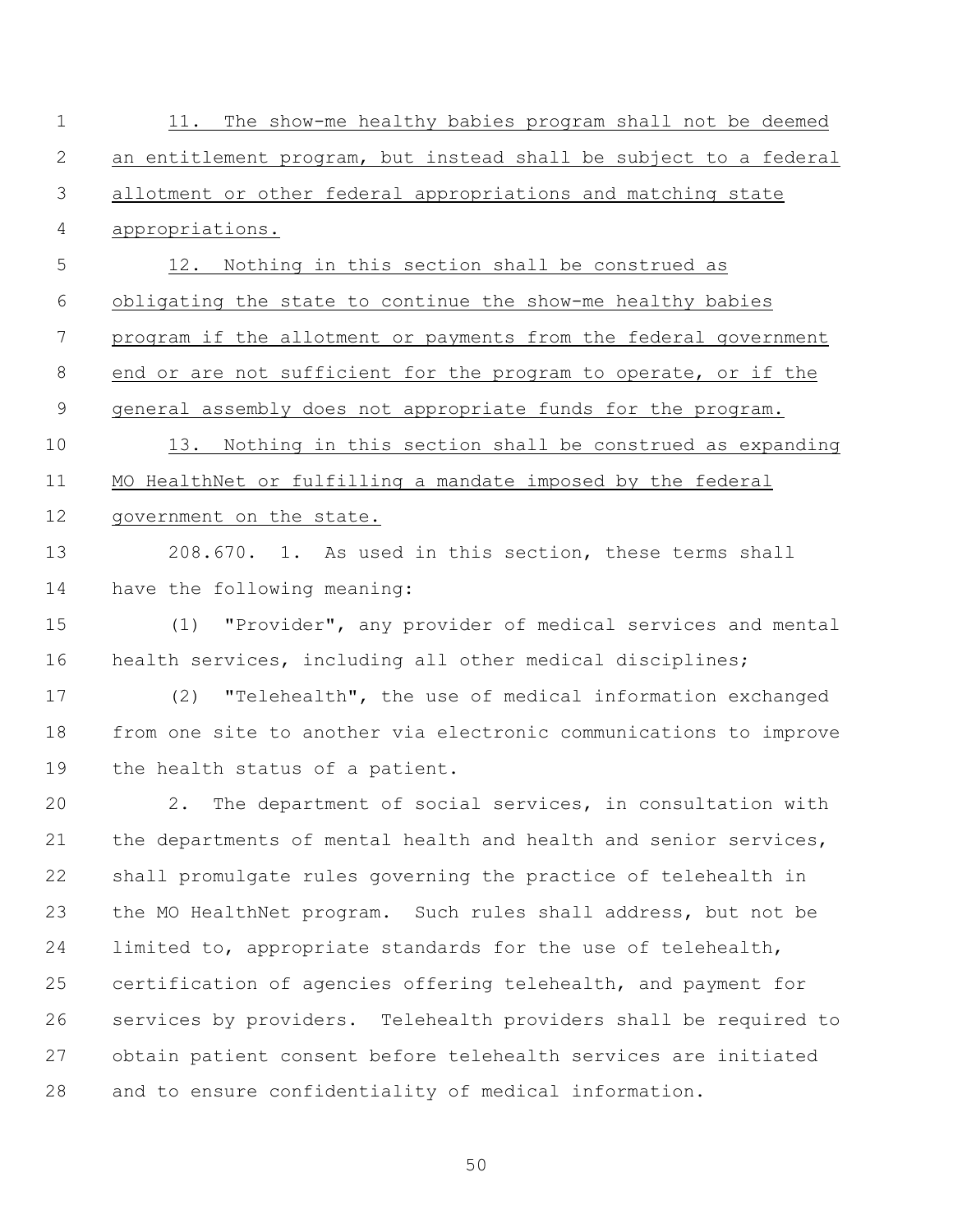3. Telehealth may be utilized to service individuals who are qualified as MO HealthNet participants under Missouri law. Reimbursement for such services shall be made in the same way as reimbursement for in-person contacts;

 4. In addition to the subjects to be promulgated under subsection 2 of this section, the rules shall set requirements for the use of:

 (1) Out-of-state health care providers enrolled as MO HealthNet providers to use MO HealthNet telehealth services in collaboration with a licensed Missouri health care provider in order to address provider shortage in a geographic area; and (2) Specialists, including hospitalists, to monitor patients through telehealth services in small and rural or community hospitals.

 208.952. 1. There is hereby established **[**the**]** a permanent "Joint Committee on MO HealthNet". The committee shall have as its purpose the study, monitoring, and review of the efficacy of the program as well as the resources needed to continue and improve the MO HealthNet program over time. The committee shall receive and obtain information from the departments of social services, mental health, health and senior services and elementary and secondary education, as applicable, regarding the projected budget of the entire MO HealthNet program including projected MO HealthNet enrollment growth, categorized by population and geographic area. The committee shall consist of ten members:

 (1) The chair and the ranking minority member of the house committee on the budget;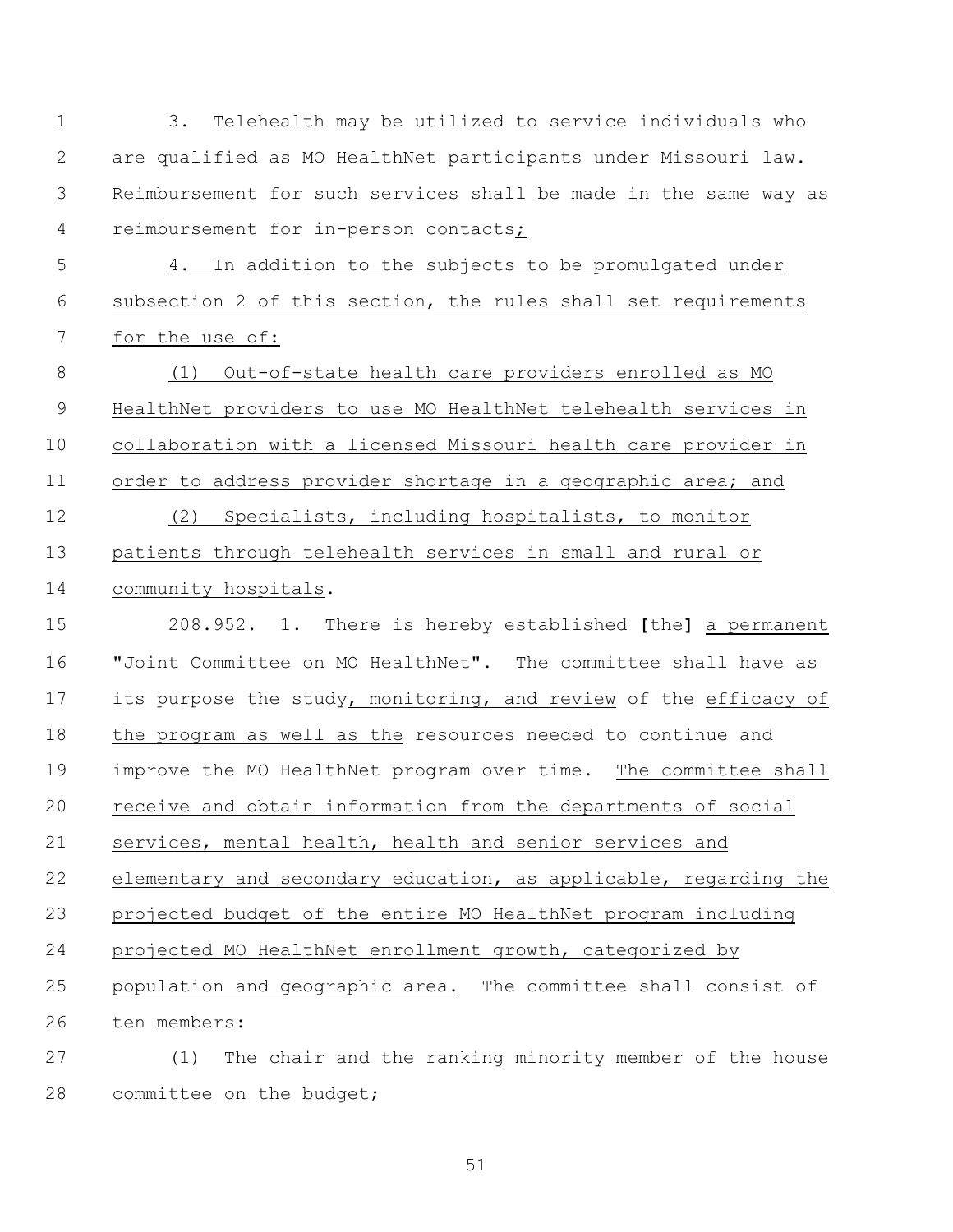(2) The chair and the ranking minority member of the senate committee on appropriations **[**committee**]**;

 (3) The chair and the ranking minority member of the house committee on appropriations for health, mental health, and social services;

 (4) The chair and the ranking minority member of the standing senate committee **[**on health and mental health**]** assigned 8 to consider MO HealthNet legislation and matters;

 (5) A representative chosen by the speaker of the house of representatives; and

 (6) A senator chosen by the president pro tem of the senate.

 No more than three members from each house shall be of the same political party.

 2. A chair of the committee shall be selected by the members of the committee.

 3. The committee shall meet **[**as necessary**]** at least twice a year. In the event of three consecutive absences on the part of any member, such member may be removed from the committee. The committee shall solicit from state organizations representing health care professionals as to any recommendations they have to improve the quality of health care and its cost.

 4. **[**Nothing in this section shall be construed as authorizing the committee to hire employees or enter into any employment contracts**]** The committee is authorized to hire an employee or enter into employment contracts, including an executive director to conduct an audit, special review or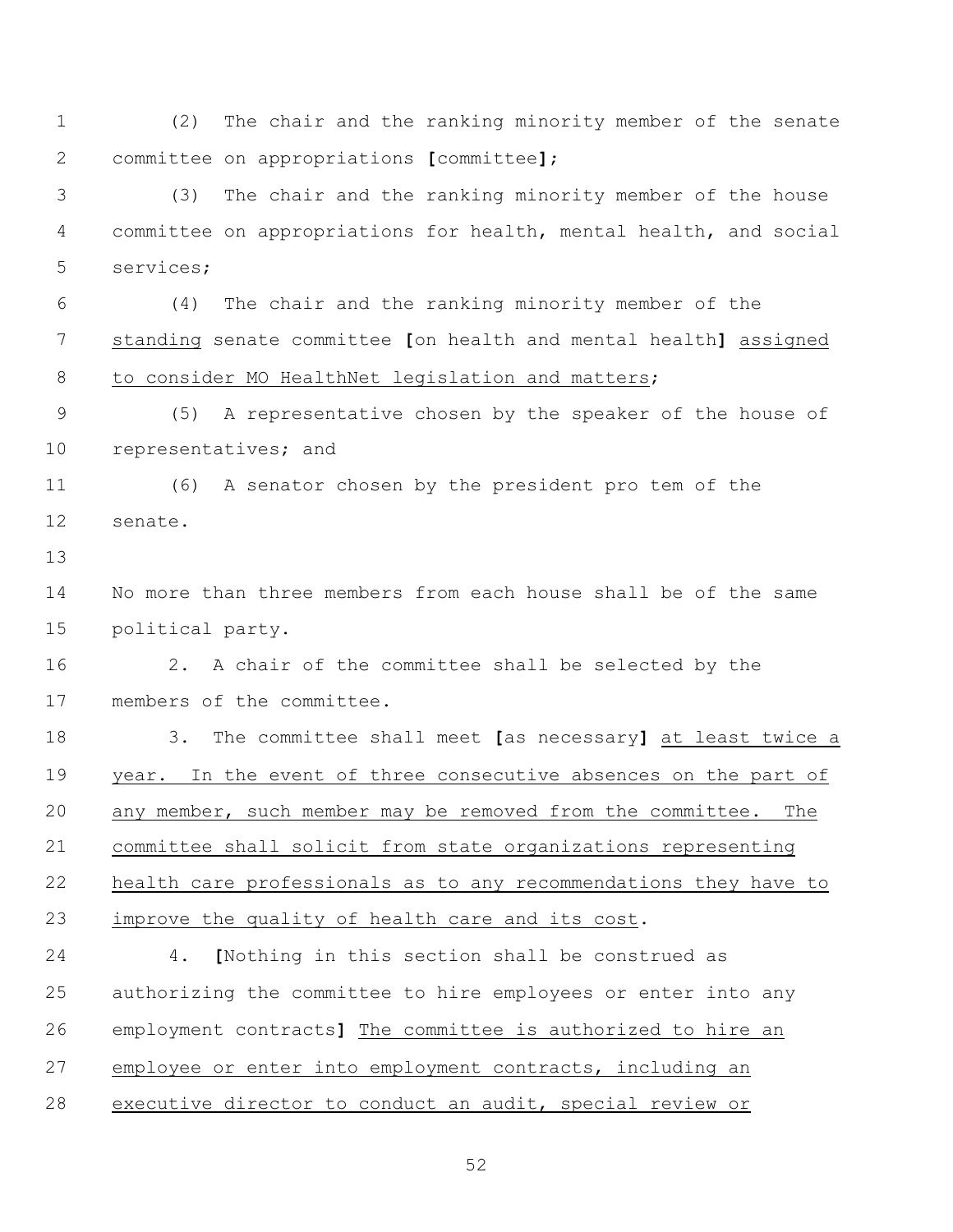investigation of the MO HealthNet program in order to assist the committee with its duties. Such executive director shall have free access to all divisions or offices within the departments of social services, health and senior services or mental health associated with the MO HealthNet program for the inspection of such books, accounts, contracts, data and papers as concern any of the executive director's duties. Any person who willfully makes or causes to be made to the executive director any false, misleading, or unfounded report for the purpose of interfering with the performance of the executive director's duties under this section shall be guilty of a class A misdemeanor. The compensation of such personnel and the expenses of the committee shall be paid from the joint contingent fund or jointly from the senate and house contingent funds until an appropriation is made therefor.

 5. **[**The committee shall receive and study the five-year rolling MO HealthNet budget forecast issued annually by the legislative budget office.

 6.**]** The committee shall annually conduct a rolling five- year MO HealthNet forecast and make recommendations in a report to the general assembly by January first each year, beginning in **[**2008**]** 2015, on anticipated growth in the MO HealthNet program, needed improvements, anticipated needed appropriations, and suggested strategies on ways to structure the state budget in order to satisfy the future needs of the program.

 208.990. 1. Notwithstanding any other provisions of law to the contrary, to be eligible for MO HealthNet coverage individuals shall meet the eligibility criteria set forth in 42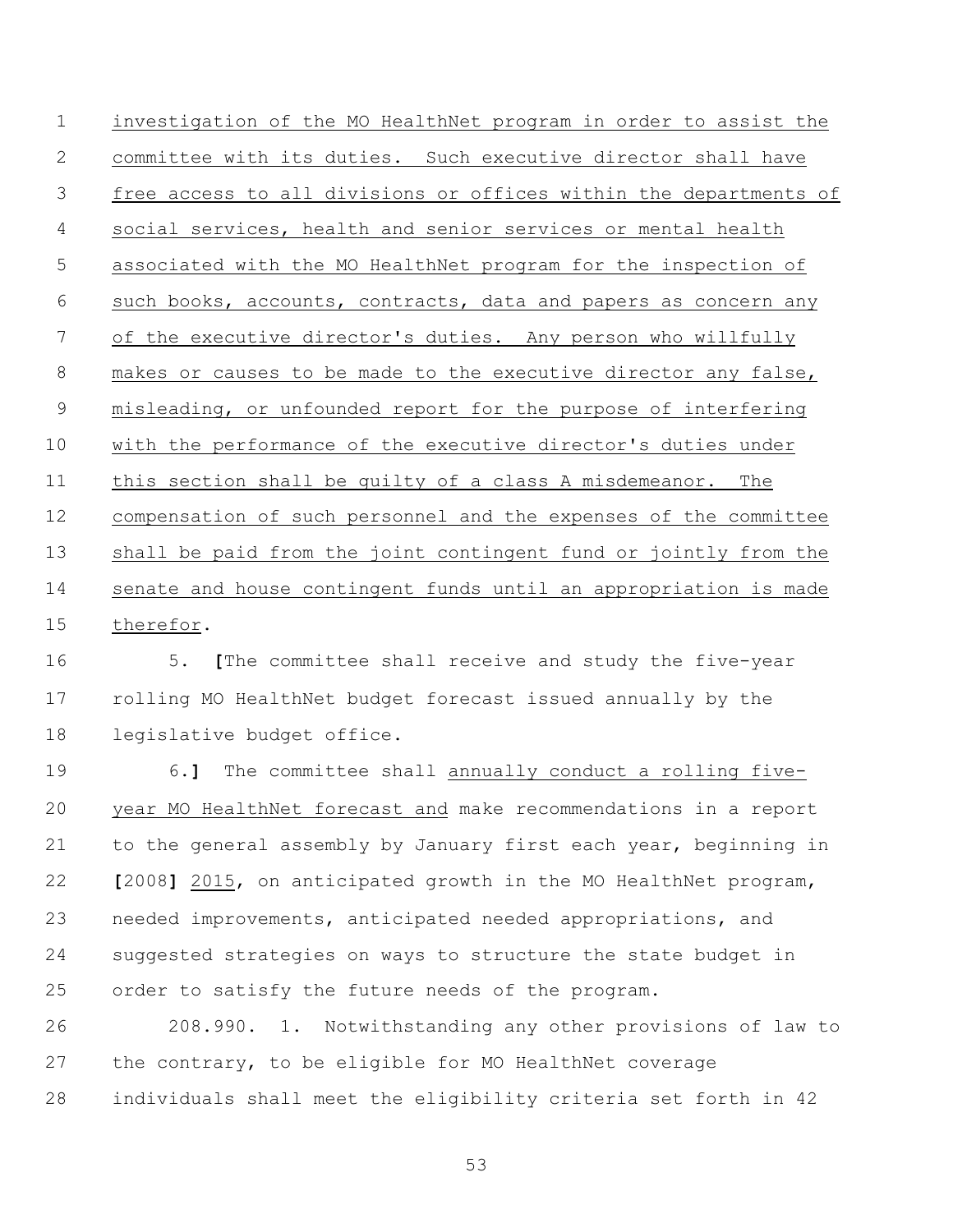CFR 435, including but not limited to the requirements that:

2 (1) The individual is a resident of the state of Missouri;

(2) The individual has a valid Social Security number;

 (3) The individual is a citizen of the United States or a qualified alien as described in Section 431 of the Personal Responsibility and Work Opportunity Reconciliation Act of 1996, 8 U.S.C. Section 1641, who has provided satisfactory documentary evidence of qualified alien status which has been verified with the Department of Homeland Security under a declaration required by Section 1137(d) of the Personal Responsibility and Work Opportunity Reconciliation Act of 1996 that the applicant or 12 beneficiary is an alien in a satisfactory immigration status; and

 (4) An individual claiming eligibility as a pregnant woman shall verify pregnancy.

 2. Notwithstanding any other provisions of law to the contrary, effective January 1, 2014, the family support division shall conduct an annual redetermination of all MO HealthNet participants' eligibility as provided in 42 CFR 435.916. The department may contract with an administrative service organization to conduct the annual redeterminations if it is cost effective.

 3. The department, or family support division, shall conduct electronic searches to redetermine eligibility on the basis of income, residency, citizenship, identity and other criteria as described in 42 CFR 435.916 upon availability of federal, state, and commercially available electronic data sources. The department, or family support division, may enter into a contract with a vendor to perform the electronic search of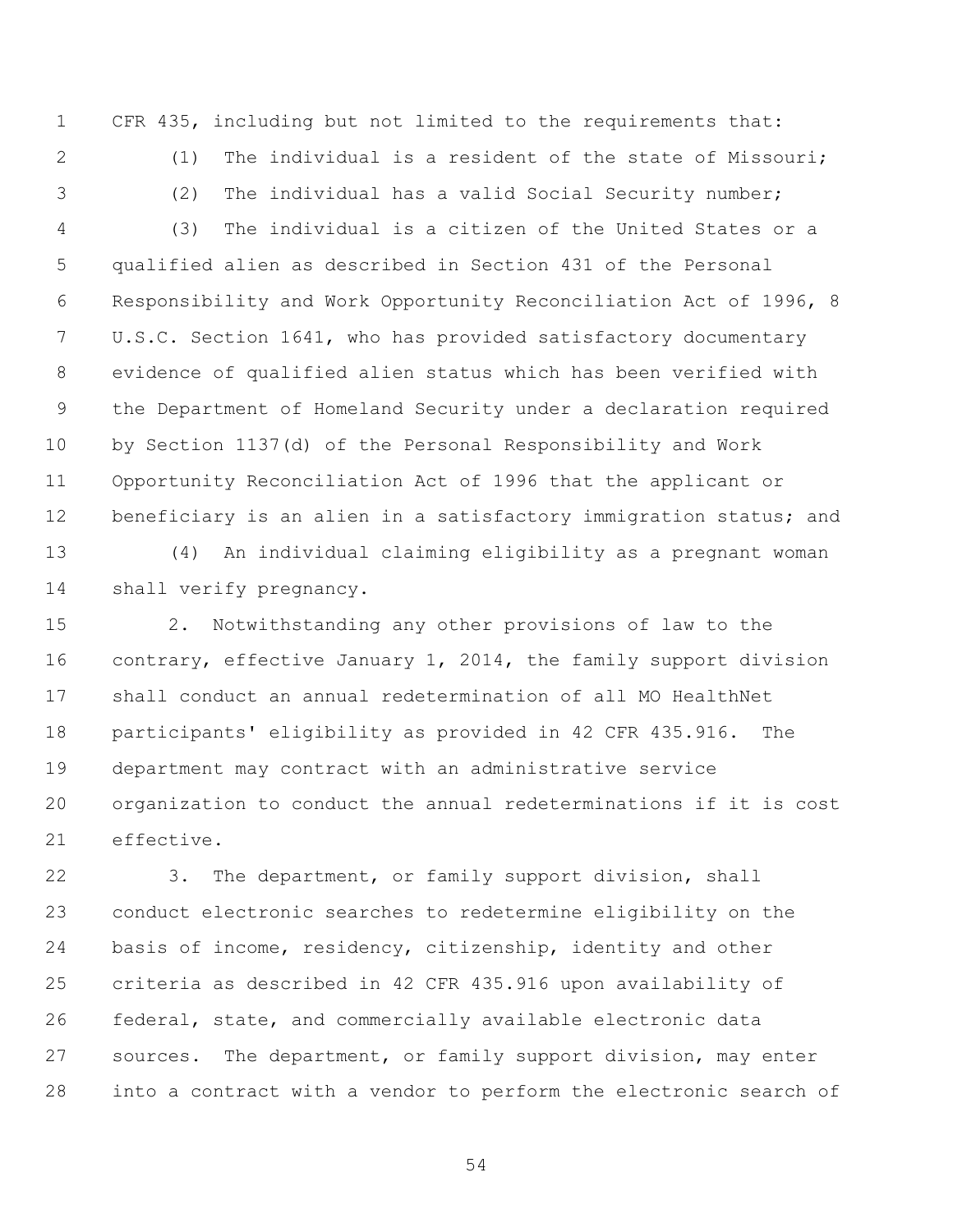eligibility information not disclosed during the application process and obtain an applicable case management system. The department shall retain final authority over eligibility determinations made during the redetermination process.

 4. Notwithstanding any other provisions of law to the contrary, applications for MO HealthNet benefits shall be submitted in accordance with the requirements of 42 CFR 435.907 and other applicable federal law. The individual shall provide all required information and documentation necessary to make an eligibility determination, resolve discrepancies found during the redetermination process, or for a purpose directly connected to the administration of the medical assistance program.

 5. Notwithstanding any other provisions of law to the contrary, to be eligible for MO HealthNet coverage under section 208.991, individuals shall meet the eligibility requirements set forth in subsection 1 of this section and all other eligibility criteria set forth in 42 CFR 435 and 457, including, but not limited to, the requirements that:

 (1) The department of social services shall determine the individual's financial eligibility based on projected annual household income and family size for the remainder of the current calendar year;

 (2) The department of social services shall determine household income for the purpose of determining the modified adjusted gross income by including all available cash support provided by the person claiming such individual as a dependent for tax purposes;

(3) The department of social services shall determine a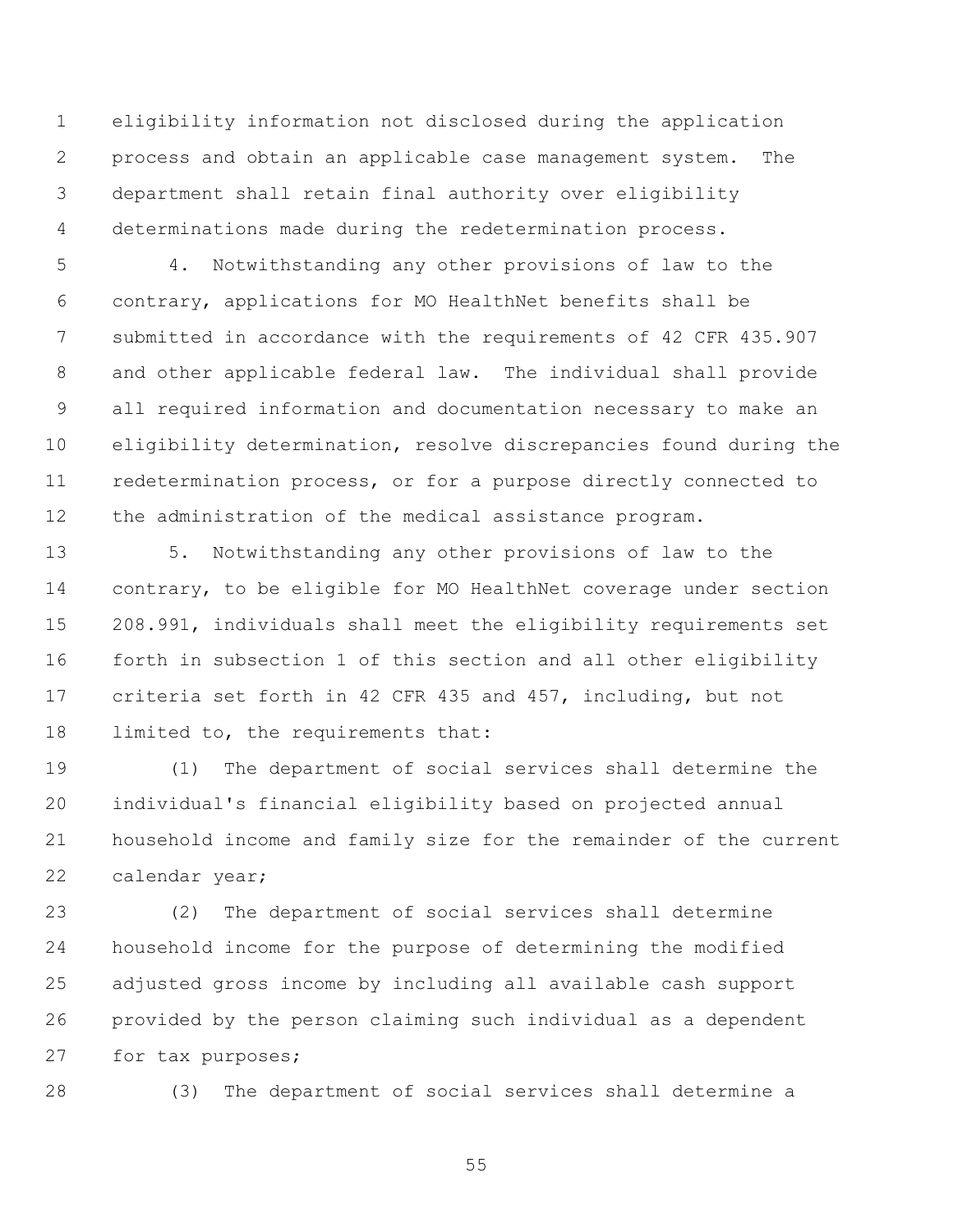pregnant woman's household size by counting the pregnant woman plus the number of children she is expected to deliver; (4) CHIP-eligible children shall be uninsured, shall not 4 have access to affordable insurance, and their parent shall pay 5 the required premium; (5) An individual claiming eligibility as an uninsured woman shall be uninsured. 6. As MO HealthNet or other expenditures are reduced or savings achieved pursuant to sections 208.997, 208.998, and 208.1506, subsection 2 of section 208.151 and subsection 3 of section 208.631, the portion of the state share of those expenditures that is funded by provider taxes described in 42 CFR 433.56 shall be credited or otherwise shall accrue to the depository account in which the proceeds of such a provider tax are deposited. 7. Capitation payments made to managed care plans through prepaid capitated coverage arrangements as defined in section 208.166 shall not exceed an actuarially sound capitation rate established pursuant to paragraph (c) of 42 C.F.R. 438.6. The portion of such capitation payments for which the state share is funded by the proceeds of a provider assessment shall be used exclusively to pay for the compensable services of some or all of the providers subject to applicable tax under state law. This requirement shall not apply to the amounts of each type of provider assessment appropriated and expended to fund MO HealthNet managed care payments during state fiscal year 2014. For purposes of this subsection, the term "provider assessment" shall mean assessments whose payment is mandated by: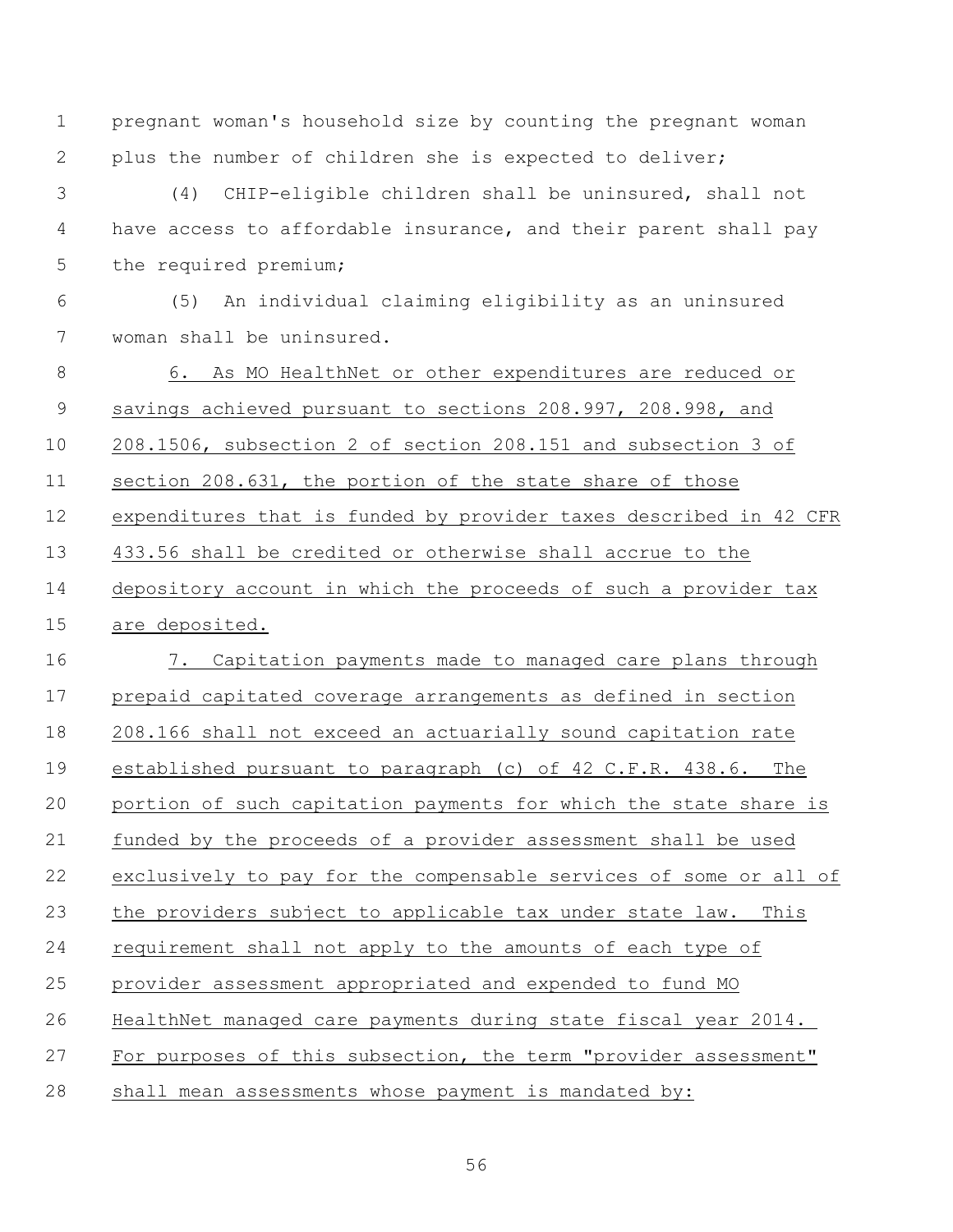| $\mathbf 1$  | Sections 190.800 to 190.839;<br>(1)                              |
|--------------|------------------------------------------------------------------|
| $\mathbf{2}$ | (2)<br>Sections 198.401 to 198.436;                              |
| 3            | (3)<br>Sections 208.453 to 208.480;                              |
| 4            | (4)<br>Sections 338.500 to 338.550; and                          |
| 5            | (5) Section 633.401.                                             |
| 6            | 208.991. 1. For purposes of this section and [section]           |
| 7            | sections 208.990 to 208.998 and section 208.1503, the following  |
| 8            | terms mean:                                                      |
| $\mathsf 9$  | "Child" or "children", a person or persons who are<br>(1)        |
| 10           | under nineteen years of age;                                     |
| 11           | "CHIP-eligible children", children who meet the<br>(2)           |
| 12           | eligibility standards for Missouri's children's health insurance |
| 13           | program as provided in sections 208.631 to 208.658, including    |
| 14           | paying the premiums required under sections 208.631 to 208.658;  |
| 15           | "Department", the Missouri department of social<br>(3)           |
| 16           | services, or a division or unit within the department as         |
| 17           | designated by the department's director;                         |
| 18           | "MAGI", the individual's modified adjusted gross income<br>(4)   |
| 19           | as defined in Section 36B(d)(2) of the Internal Revenue Code of  |
| 20           | 1986, as amended, and:                                           |
| 21           | Any foreign earned income or housing costs;<br>(a)               |
| 22           | Tax-exempt interest received or accrued by the<br>(b)            |
| 23           | individual; and                                                  |
| 24           | Tax-exempt Social Security income;<br>(C)                        |
| 25           | (5)<br>"MAGI equivalent net income standard", an income          |
| 26           | eligibility threshold based on modified adjusted gross income    |
| 27           | that is not less than the income eligibility levels that were in |
| 28           | effect prior to the enactment of Public Law 111-148 and Public   |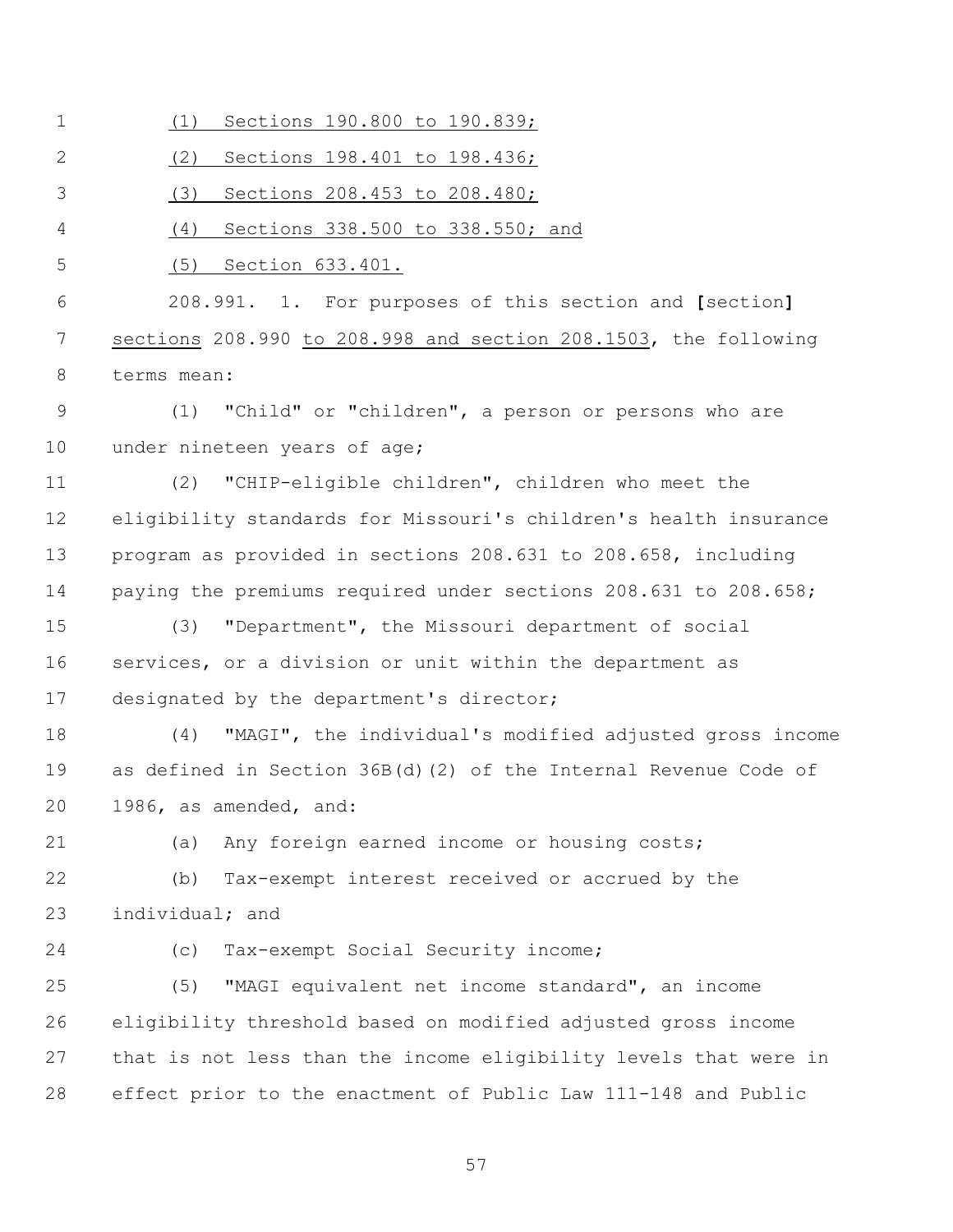Law 111-152;

 (6) "Medically frail", individuals: (a) Described in 42 CFR 438.50(d)(3); (b) With disabling mental disorders; (c) With chronic substance use disorders; (d) With serious and complex medical conditions; (e) With a physical, intellectual, or developmental disability that significantly impairs their ability to perform one or more activities of daily living; or (f) With a disability determination based on Social Security criteria. 2. (1) Effective January 1, 2014, notwithstanding any other provision of law to the contrary, the following individuals shall be eligible for MO HealthNet coverage as provided in this section: (a) Individuals covered by MO HealthNet for families as provided in section 208.145; (b) Individuals covered by transitional MO HealthNet as provided in 42 U.S.C. Section 1396r-6; (c) Individuals covered by extended MO HealthNet for families on child support closings as provided in 42 U.S.C. Section 1396r-6; (d) Pregnant women as provided in subdivisions (10), (11), and (12) of subsection 1 of section 208.151; (e) Children under one year of age as provided in subdivision (12) of subsection 1 of section 208.151; (f) Children under six years of age as provided in subdivision (13) of subsection 1 of section 208.151;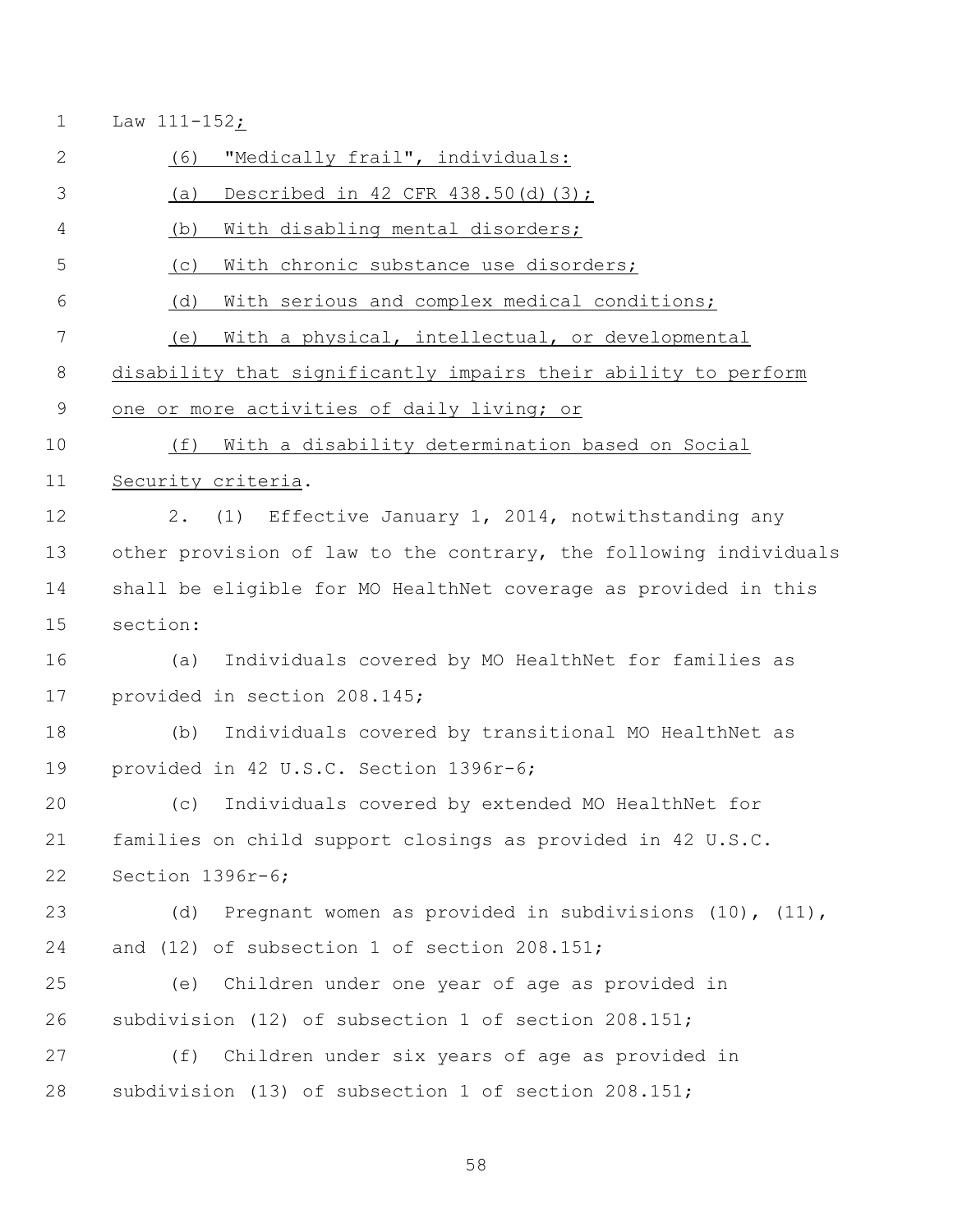(g) Children under nineteen years of age as provided in subdivision (14) of subsection 1 of section 208.151;

(h) CHIP-eligible children; and

(i) Uninsured women as provided in section 208.659.

 (2) Effective January 1, 2014, the department shall determine eligibility for individuals eligible for MO HealthNet under subdivision (1) of this subsection based on the following income eligibility standards, unless and until they are changed under subsection 2 of section 208.151:

 (a) For individuals listed in paragraphs (a), (b), and (c) of subdivision (1) of this subsection, the department shall apply the July 16, 1996, Aid to Families with Dependent Children (AFDC) income standard as converted to the MAGI equivalent net income standard;

 (b) For individuals listed in paragraphs (f) and (g) of subdivision (1) of this subsection, the department shall apply one hundred thirty-three percent of the federal poverty level 18 converted to the MAGI equivalent net income standard;

 (c) For individuals listed in paragraph (h) of subdivision (1) of this subsection, the department shall convert the income eligibility standard set forth in section 208.633 to the MAGI equivalent net income standard;

 (d) For individuals listed in paragraphs (d), (e), and (i) of subdivision (1) of this subsection, the department shall apply one hundred eighty-five percent of the federal poverty level converted to the MAGI equivalent net income standard.

 (3) Individuals eligible for MO HealthNet under subdivision (1) of this subsection shall receive all applicable benefits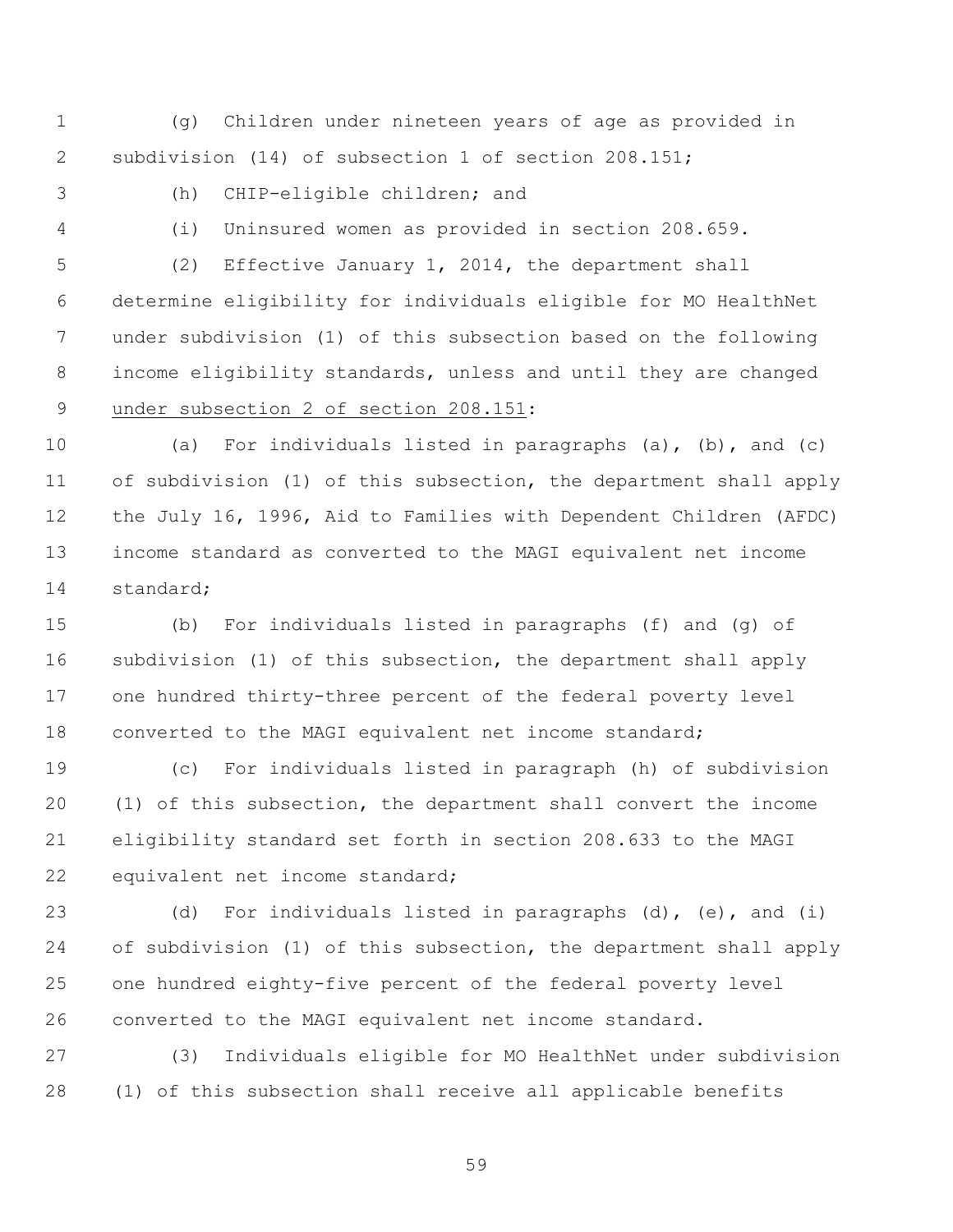under section 208.152.

 3. The department or appropriate divisions of the department shall promulgate rules to implement the provisions of 4 this section. Any rule or portion of a rule, as the term is defined in section 536.010, that is created under the authority delegated in this section shall become effective only if it complies with and is subject to all of the provisions of chapter 536 and, if applicable, section 536.028. This section and chapter 536 are nonseverable and if any of the powers vested with the general assembly pursuant to chapter 536 to review, to delay the effective date or to disapprove and annul a rule are subsequently held unconstitutional, then the grant of rulemaking 13 authority and any rule proposed or adopted after August 28, 2013, shall be invalid and void.

 4. The department shall submit such state plan amendments and waivers to the Centers for Medicare and Medicaid Services of the federal Department of Health and Human Services as the department determines are necessary to implement the provisions of this section.

20 208.997. 1. By July 1, 2018, the MO HealthNet division shall develop and implement the "Health Care Homes Program" as a provider-directed care coordination program for MO HealthNet participants who shall be enrolled in a coordinated care organization under section 208.1503. The health care homes program shall provide payment to primary care clinics, community mental health centers, and other appropriate providers for care 27 coordination for individuals who are deemed medically frail and other individuals as determined appropriate by the department.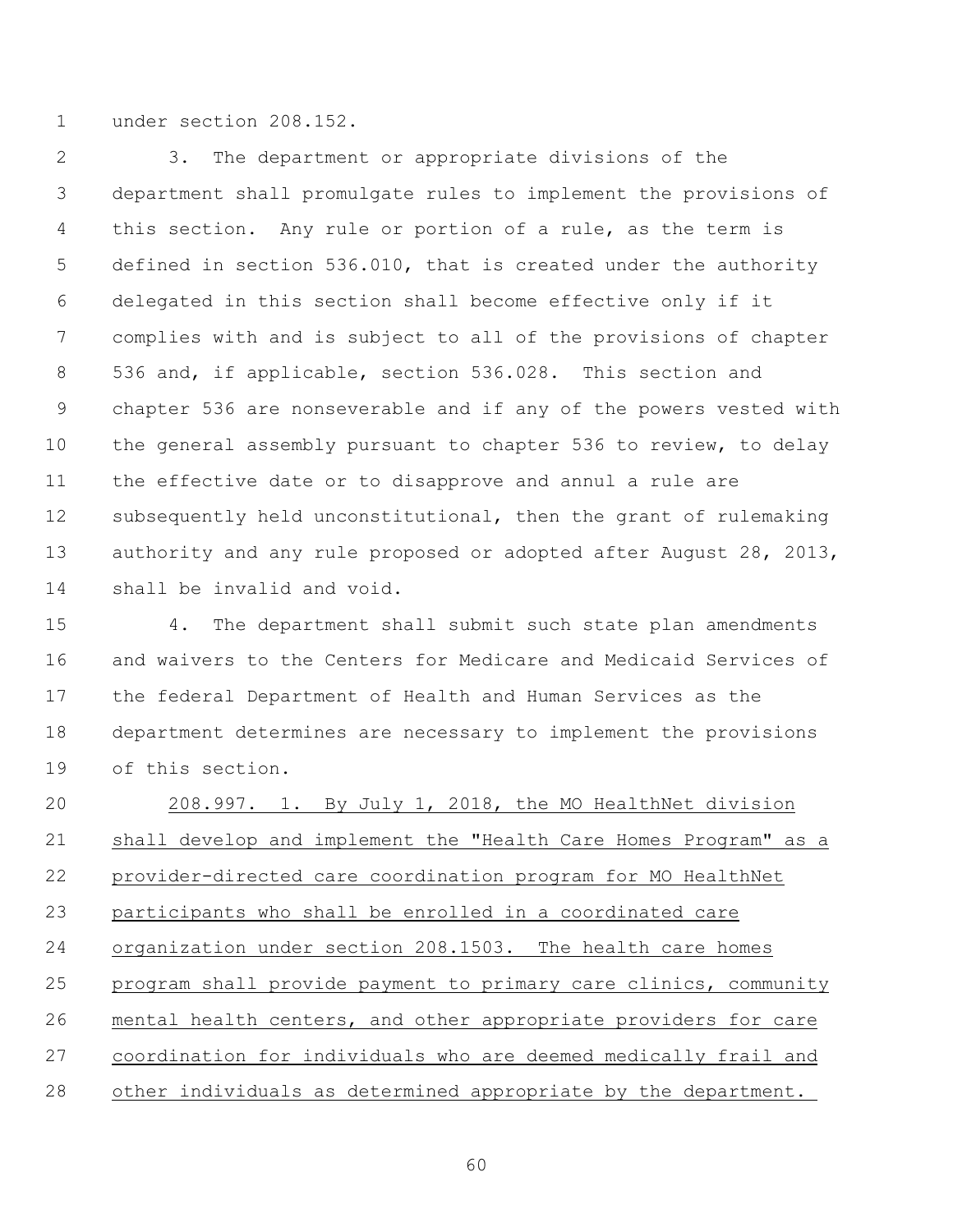| $\mathbf 1$   | Clinics shall meet certain criteria, including but not limited to |
|---------------|-------------------------------------------------------------------|
| 2             | the following:                                                    |
| 3             | The capacity to develop care plans;<br>(1)                        |
| 4             | (2)<br>A dedicated care coordinator;                              |
| 5             | (3)<br>An adequate number of clients, evaluation mechanisms,      |
| 6             | and quality improvement processes to qualify for reimbursement;   |
| 7             | and                                                               |
| $\,8\,$       | The capability to maintain and use a disease registry.<br>(4)     |
| $\mathcal{G}$ | For purposes of this section, the following terms shall<br>2.     |
| 10            | mean:                                                             |
| 11            | (1) "Community mental health center", an administrative           |
| 12            | agent or affiliated provider designated by the department of      |
| 13            | mental health that meets Commission on Accreditation of           |
| 14            | Rehabilitation Facilities (CARF) accreditation and other health   |
| 15            | care home standards of care;                                      |
| 16            | "Primary care clinic", a medical clinic designated as<br>(2)      |
| 17            | the patient's first point of contact for medical care, available  |
| 18            | twenty-four hours a day, seven days a week, that provides or      |
| 19            | arranges the patient's comprehensive health care needs and        |
| 20            | provides overall integration, coordination, and continuity over   |
| 21            | time and referrals for specialty care. A primary care clinic      |
| 22            | shall include a community health care center.                     |
| 23            | The department may designate that the health care homes<br>3.     |
| 24            | program be administered through an organization with a statewide  |
| 25            | primary care or community mental health center presence,          |
| 26            | experience with Medicaid population health management, and an     |
| 27            | established health care homes outcomes monitoring and improvement |
| 28            | system.                                                           |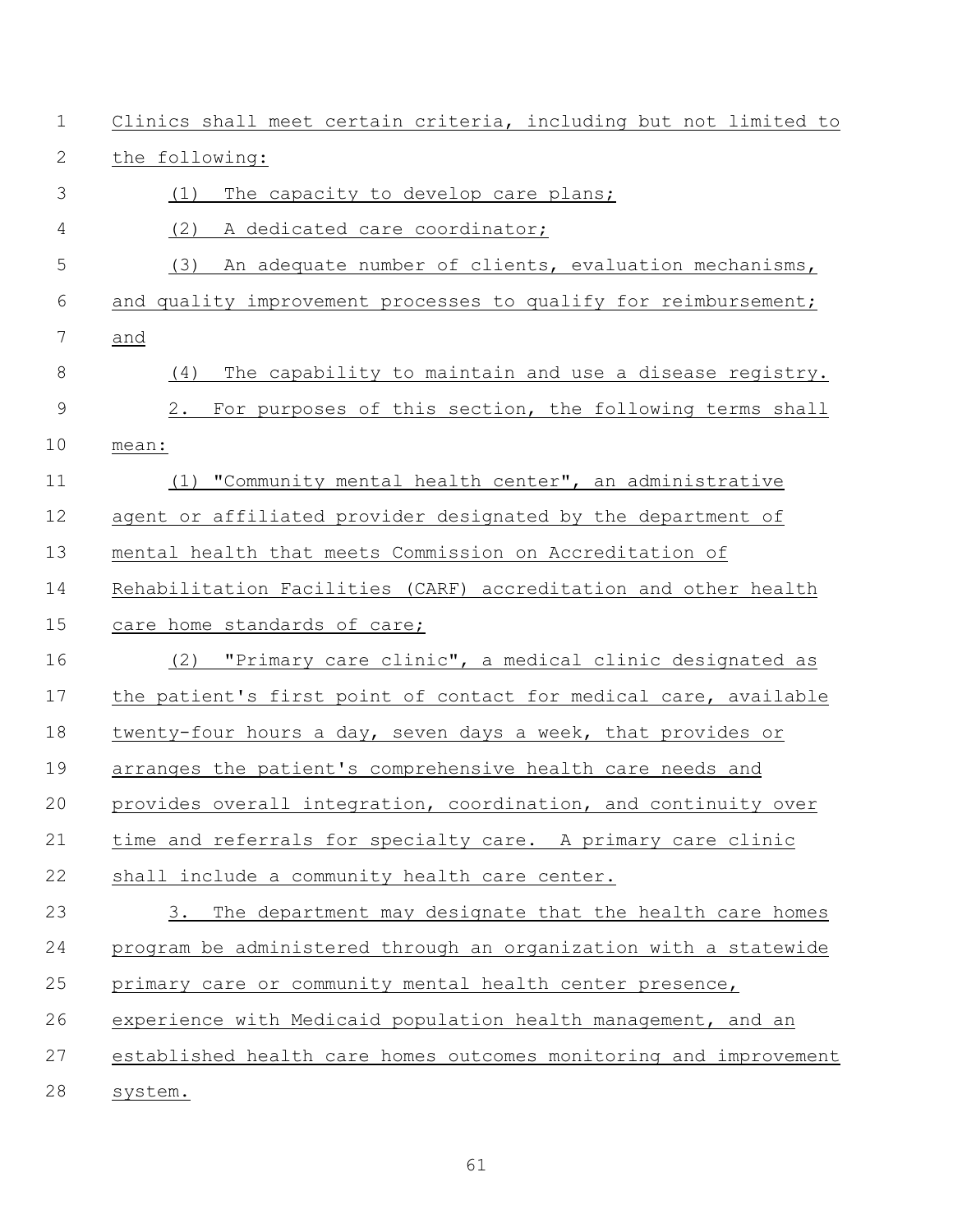| $\mathbf 1$ | This section shall be implemented in such a way that it<br>4.     |
|-------------|-------------------------------------------------------------------|
| 2           | does not conflict with federal requirements for health care home  |
| 3           | participation by MO HealthNet participants.                       |
| 4           | 5. The department or appropriate divisions of the                 |
| 5           | department may promulgate rules to implement the provisions of    |
| 6           | this section. Any rule or portion of a rule, as that term is      |
| 7           | defined in section 536.010, that is created under the authority   |
| 8           | delegated in this section shall become effective only if it       |
| $\mathsf 9$ | complies with and is subject to all of the provisions of chapter  |
| 10          | 536 and, if applicable, section 536.028. This section and         |
| 11          | chapter 536 are nonseverable and if any of the powers vested with |
| 12          | the general assembly under chapter 536 to review, to delay the    |
| 13          | effective date, or to disapprove and annul a rule are             |
| 14          | subsequently held unconstitutional, then the grant of rulemaking  |
| 15          | authority and any rule proposed or adopted after August 28, 2014, |
| 16          | shall be invalid and void.                                        |
| 17          | 6. Nothing in this section shall be construed to limit the        |
| 18          | department's ability to create health care homes for participants |
| 19          | in a managed care plan.                                           |
| 20          | 208.998. 1. The department of social services shall seek a        |
| 21          | state plan amendment to extend the current MO HealthNet managed   |
| 22          | care program statewide no earlier than January 1, 2015, and no    |
| 23          | later than July 1, 2015, for all eligibility groups currently     |
| 24          | enrolled in a managed care plan as of January 1, 2014. Such       |
| 25          | eligibility groups shall receive covered services through health  |
| 26          | plans offered by managed care entities which are authorized by    |
| 27          | the department. Participants in a plan under this section shall   |
| 28          | choose a primary care provider. Health plans authorized by the    |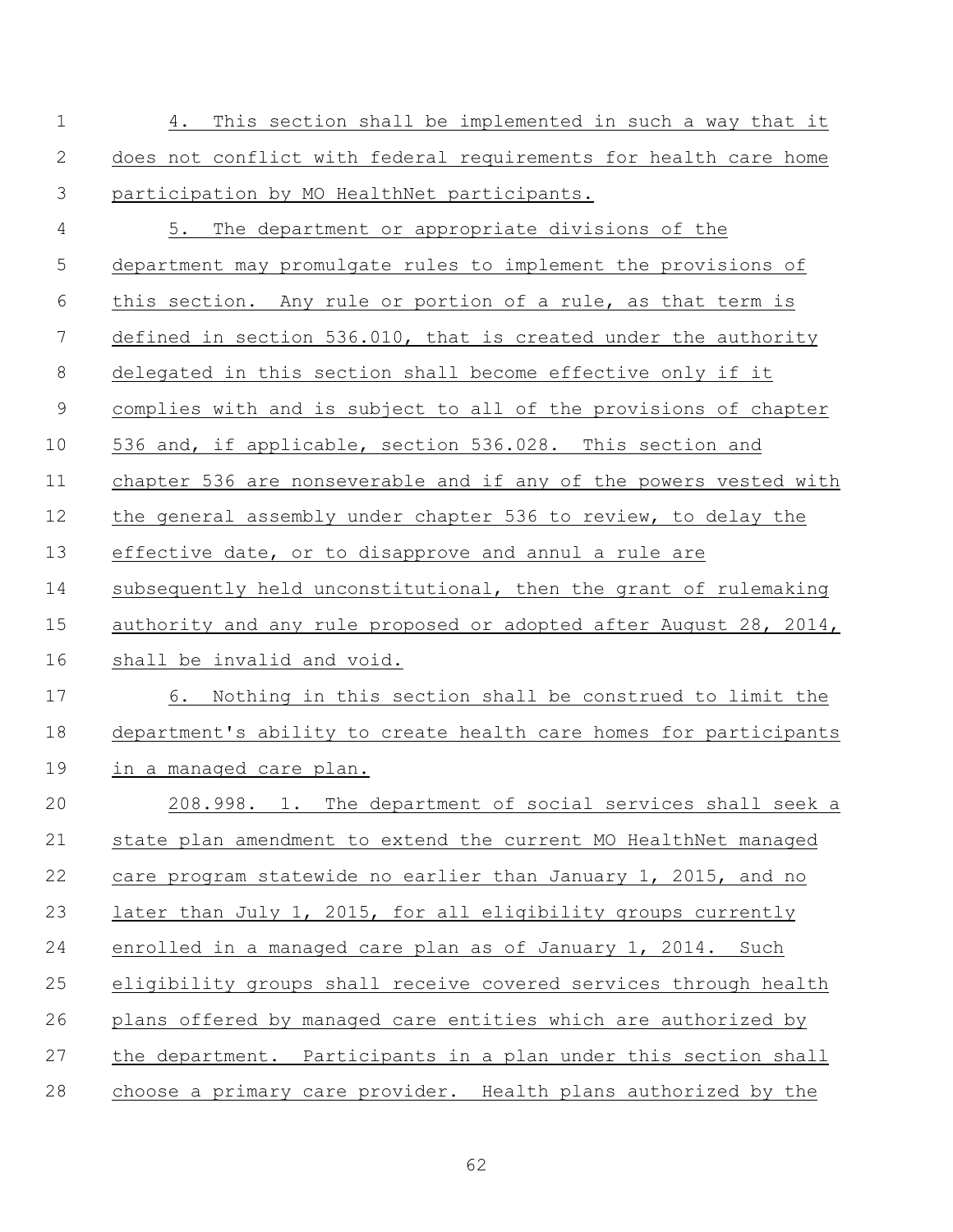department:

| $\mathbf{2}$  | Shall resemble commercially available health plans<br>(1)         |
|---------------|-------------------------------------------------------------------|
| 3             | while complying with federal Medicaid requirements as authorized  |
| 4             | by federal law or through a federal waiver, and shall consist of  |
| 5             | managed care organizations paid on a capitated basis;             |
| 6             | Shall promote, to the greatest extent possible, the<br>(2)        |
| 7             | opportunity for children and their parents to be covered under    |
| $\,8\,$       | the same plan;                                                    |
| $\mathcal{G}$ | (3)<br>Shall offer plans statewide;                               |
| 10            | Shall include cost sharing for outpatient services to<br>(4)      |
| 11            | the maximum extent allowed by federal law;                        |
| 12            | (5)<br>May include other co-payments and provide incentives       |
| 13            | that encourage and reward the prudent use of the health benefit   |
| 14            | provided;                                                         |
| 15            | Shall encourage access to care through provider rates<br>(6)      |
| 16            | that include pay-for-performance and are comparable to commercial |
| 17            | or Medicare rates, whichever is higher. The department of social  |
| 18            | services shall determine pay-for-performance provisions that      |
| 19            | managed care organizations shall execute and shall provide        |
| 20            | incentives for managed care organizations that meet specified     |
| 21            | performance goals;                                                |
| 22            | Shall provide incentives, including shared risk and<br>(7)        |
| 23            | savings, to health plans and providers to encourage cost-         |
| 24            | effective delivery of care;                                       |
| 25            | Shall provide incentive programs for participants to<br>(8)       |
| 26            | encourage healthy behaviors and promote the adoption of healthier |
| 27            | personal habits including limiting tobacco use or behaviors that  |
| 28            | lead to obesity;                                                  |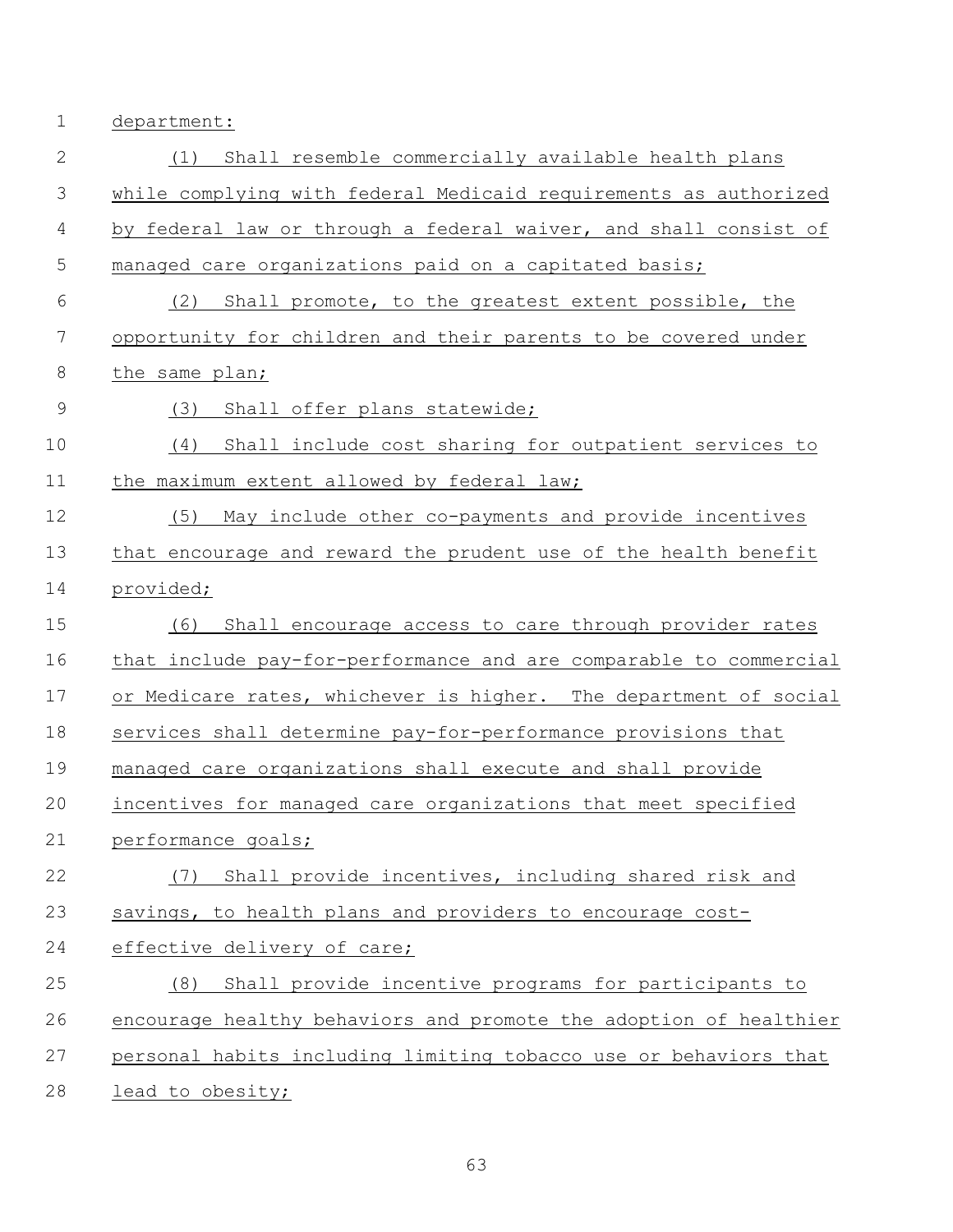| $\mathbf 1$    | (9)<br>May provide multiple plan options and reward                |
|----------------|--------------------------------------------------------------------|
| $\mathbf{2}$   | participants for choosing a low-cost plan;                         |
| 3              | (10) Shall include the services of community mental health         |
| $\overline{4}$ | centers; and                                                       |
| 5              | (11) Shall include the services of health providers as             |
| 6              | defined in 42 U.S.C. Section $1396d(1)(1)$ and $(2)$ and meet the  |
| 7              | payment requirements for such health providers as provided in 42   |
| $\,8\,$        | U.S.C. Sections 1396a(a)(15) and 1396a(bb).                        |
| $\mathsf 9$    | The department may designate that certain health care<br>$2 \cdot$ |
| 10             | services be excluded from such health plans if it is determined    |
| 11             | cost effective by the department.                                  |
| 12             | The department shall establish, in collaboration with<br>3.        |
| 13             | plans and providers, uniform utilization review protocols to be    |
| 14             | used by all authorized health plans.                               |
| 15             | The department shall establish a competitive bidding<br>4.         |
| 16             | process for contracting with managed care plans.                   |
| 17             | The department shall solicit bids only from bidders who<br>(1)     |
| 18             | offer, or through an associated company offer, an identical or     |
| 19             | substantially similar plan, in services provided and network,      |
| 20             | within a health care exchange in this state, whether federally     |
| 21             | facilitated, state based, or operated on a partnership basis.      |
| 22             | The bidder, if the bidder offers an identical or substantially     |
| 23             | similar plan, in services provided and network, or the bidder and  |
| 24             | the associated company, if the bidder has formed a partnership     |
| 25             | for purposes of its bid, shall include a process in its bid by     |
| 26             | which MO HealthNet recipients who choose its plan will be          |
| 27             | automatically enrolled in the corresponding plan offered within    |
| 28             | the health care exchange if the recipient's income increases       |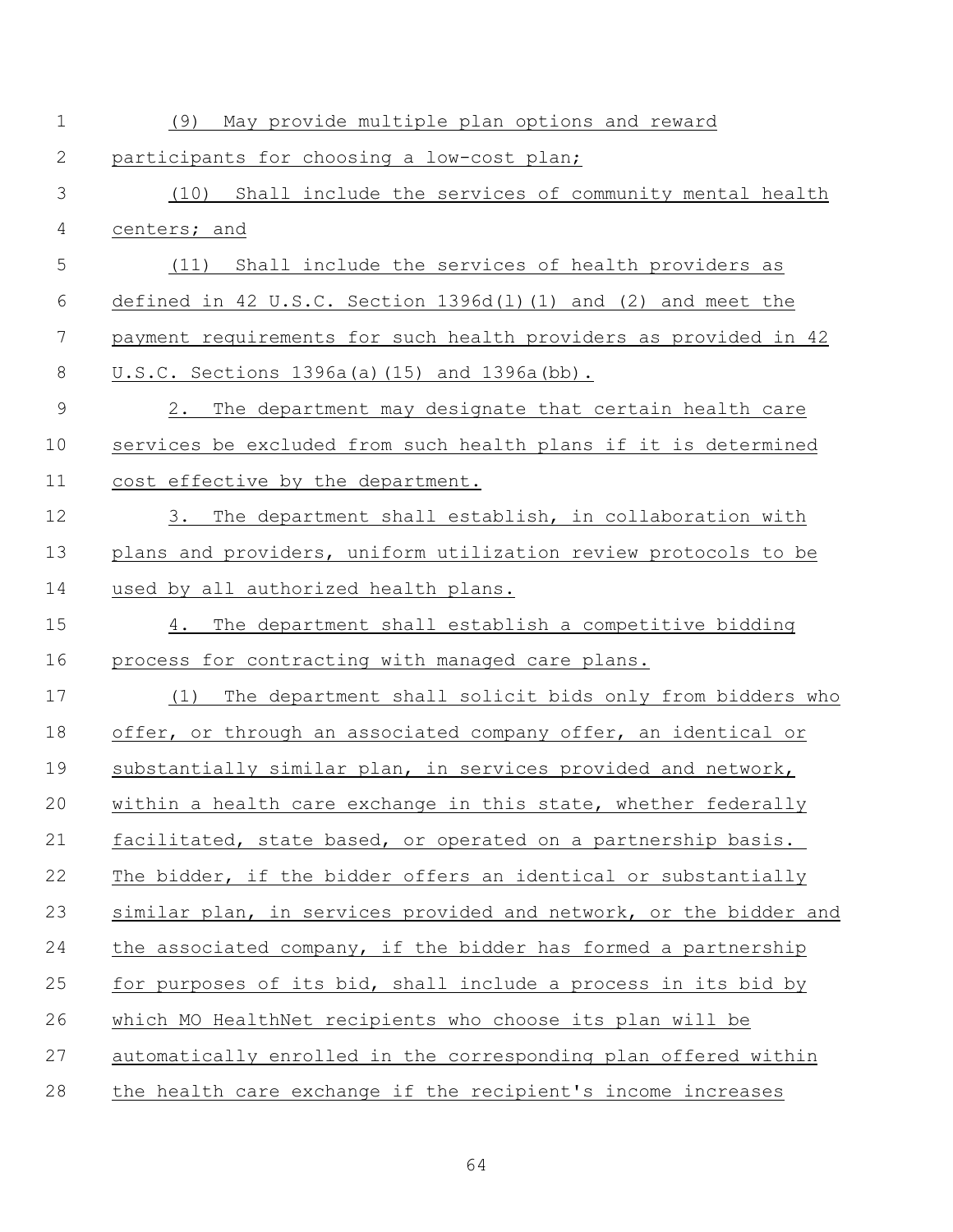| $\mathbf 1$    | resulting in the recipient's ineligibility for MO HealthNet       |
|----------------|-------------------------------------------------------------------|
| $\mathbf{2}$   | benefits. The bidder also shall include in its bid a process by   |
| 3              | which an individual enrolled in an identical or substantially     |
| $\overline{4}$ | similar plan, in services provided and network, within a health   |
| 5              | care exchange in this state, whether federally facilitated, state |
| 6              | based, or operated on a partnership basis whose income decreases  |
| 7              | resulting in eligibility for MO HealthNet benefits shall be       |
| $8\,$          | enrolled in MO HealthNet after an application is received and the |
| $\mathsf 9$    | participant is determined eligible for MO HealthNet benefits.     |
| 10             | The department shall select a minimum of three<br>(2)             |
| 11             | conforming bids and may select up to a maximum number of bids     |
| 12             | equal to the quotient derived from dividing the total number of   |
| 13             | participants anticipated by the department in a region by one     |
| 14             | hundred thousand.                                                 |
| 15             | The department shall accept the lowest conforming bids.<br>(3)    |
| 16             | For determining the accepted bids, the department shall consider  |
| 17             | the following factors:                                            |
| 18             | The cost to Missouri taxpayers;<br>(a)                            |
| 19             | The extent of the network of health care providers<br>(b)         |
| 20             | offering services within the bidder's plan;                       |
| 21             | Additional services offered to recipients under the<br>(C)        |
| 22             | bidder's plan;                                                    |
| 23             | The bidder's history of providing managed care plans<br>(d)       |
| 24             | for similar populations in Missouri or other states;              |
| 25             | Any other criteria the department deems relevant to<br>(e)        |
| 26             | ensuring MO HealthNet benefits are provided to recipients in such |
|                |                                                                   |
| 27             | manner as to save taxpayer money and improve health outcomes of   |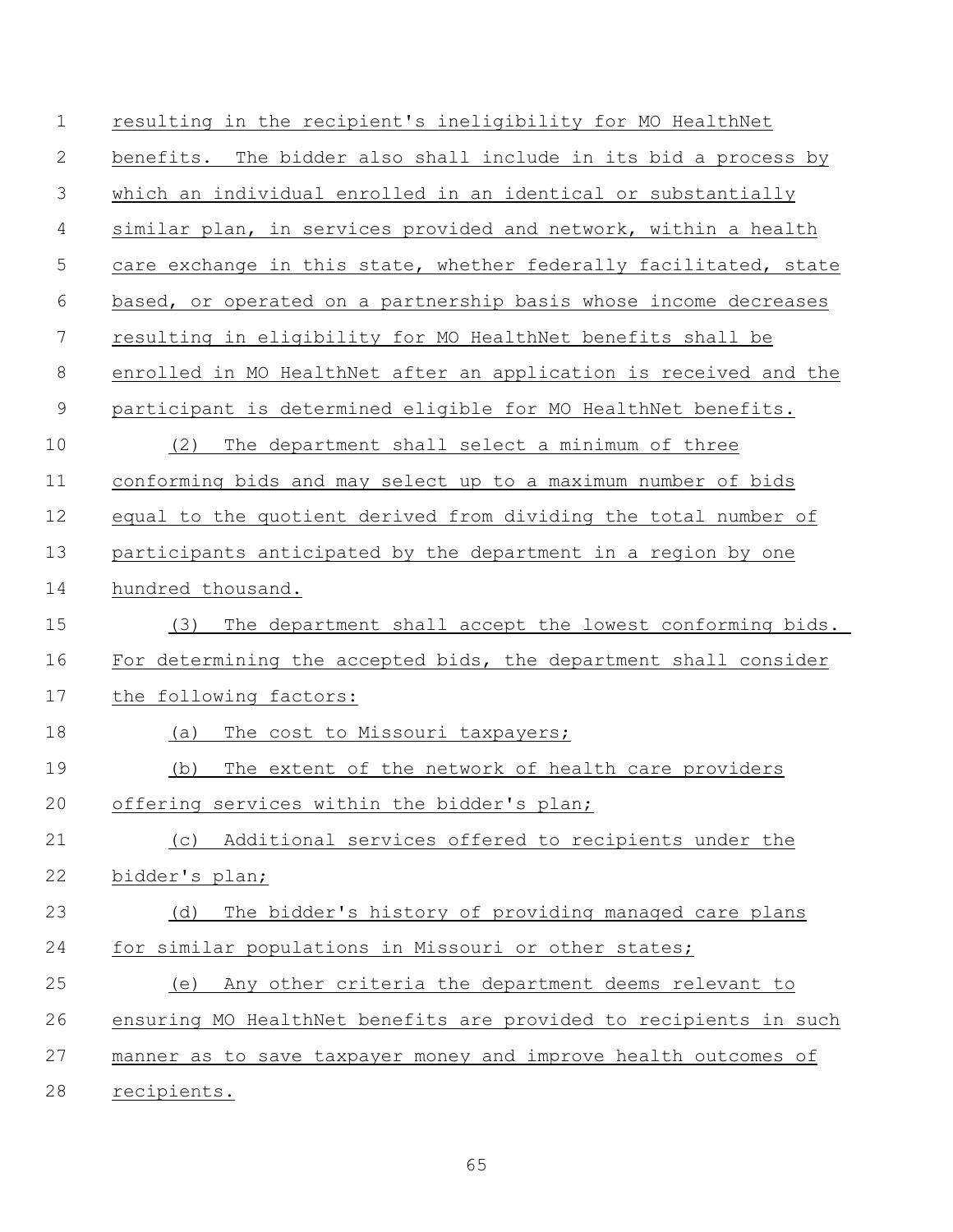| $\mathbf 1$    | 5. Any managed care organization that enters into a               |
|----------------|-------------------------------------------------------------------|
| $\mathbf{2}$   | contract with the state to provide managed care plans shall be    |
| $\mathcal{S}$  | required to fulfill the terms of the contract and provide such    |
| $\overline{4}$ | plans for at least twelve months, or up to three years if the     |
| 5              | contract so provides. The department shall annually conduct an    |
| 6              | actuarial review of the reimbursement rate provided to the        |
| $\overline{7}$ | managed care organization to determine if the rate is in          |
| 8              | accordance with past and prospective losses, current and          |
| $\mathcal{G}$  | projected loss ratios, past and prospective expenses, health      |
| 10             | services utilization trend projections, three year rate increase  |
| 11             | history, and adequacy of contingency reserves. If the managed     |
| 12             | care organization breaches the contract, the state shall be       |
| 13             | entitled to bring an action against the managed care organization |
| 14             | for any remedy allowed by law or equity and shall also recover    |
| 15             | any and all damages provided by law, including liquidated damages |
| 16             | in an amount determined by the department during the bidding      |
| 17             | process. Nothing in this subsection shall be construed to         |
| 18             | preclude the department or the state of Missouri from terminating |
| 19             | the contract as specified in the terms of the contract, including |
| 20             | for breach of contract, lack of appropriated funds, or exercising |
| 21             | any remedies for breach as may be provided in the contract.       |
| 22             | 6. (1) Participants enrolling in managed care plans under         |
| 23             | this section shall have the ability to choose their plan. In the  |
| 24             | enrollment process, participants shall be provided a list of all  |
| 25             | plans available ranked by the relative actuarial value of each    |
| 26             | plan. Each participant shall be informed in the enrollment        |
| 27             | process that he or she will be eligible to receive a portion of   |
| 28             | the amount saved by Missouri taxpayers if he or she chooses a     |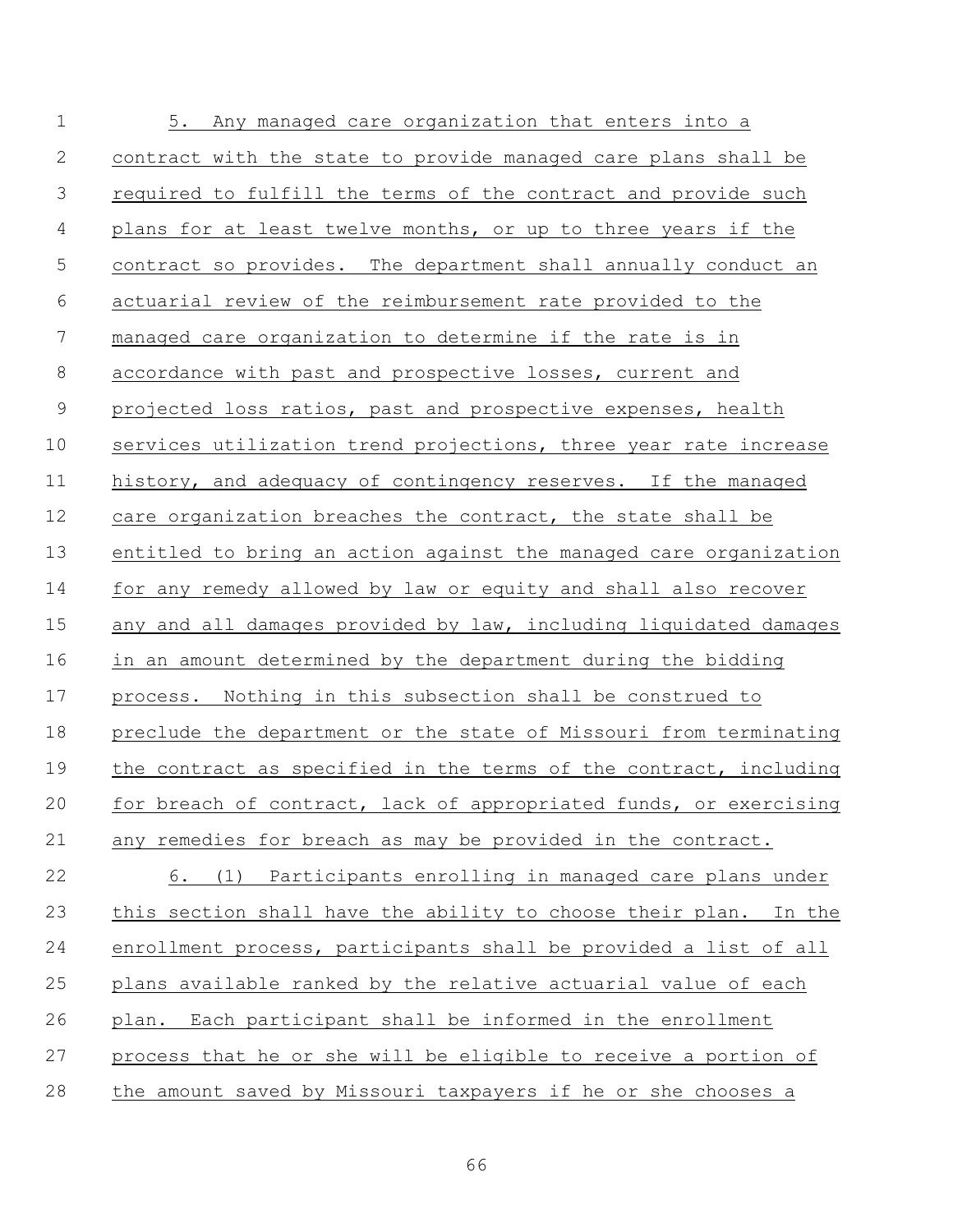| $\mathbf 1$ | lower cost plan offered in his or her region. The portion        |
|-------------|------------------------------------------------------------------|
| 2           | received by a participant shall be determined by the department  |
| 3           | according to the department's best judgment as to the portion    |
| 4           | which will bring the maximum savings to Missouri taxpayers.      |
| 5           | If a participant fails or refuses to choose a plan as<br>(2)     |
| 6           | set forth in subdivision (1) of this subsection, the department  |
| 7           | shall determine rules for auto-assignment, which shall include   |
| $\,8\,$     | performance criteria based on low-cost bids and improved health  |
| $\mathsf 9$ | outcomes as determined by the department. Auto-enrolled          |
| 10          | participants shall be assigned to the highest performing managed |
| 11          | care organization.                                               |
| 12          | This section shall not be construed to require the<br>7.         |
| 13          | department to terminate any existing managed care contract or to |
| 14          | extend any managed care contract.                                |
| 15          | All MO HealthNet plans under this section shall provide<br>8.    |
| 16          | coverage for the following services:                             |
| 17          | Ambulatory patient services;<br>(1)                              |
| 18          | (2)<br>Emergency services;                                       |
| 19          | (3)<br>Hospitalization;                                          |
| 20          | (4) Maternity and newborn care;                                  |
| 21          | (5)<br>Mental health and substance abuse treatment, including    |
| 22          | behavioral health treatment;                                     |
| 23          | Habilitative services and devices;<br>(6)                        |
| 24          | (7)<br>Laboratory services;                                      |
| 25          | (8)<br>Preventive and wellness care, and chronic disease         |
| 26          | management;                                                      |
| 27          | Pediatric services, including oral and vision care;<br>(9)       |
| 28          | (10)<br>Case management services;                                |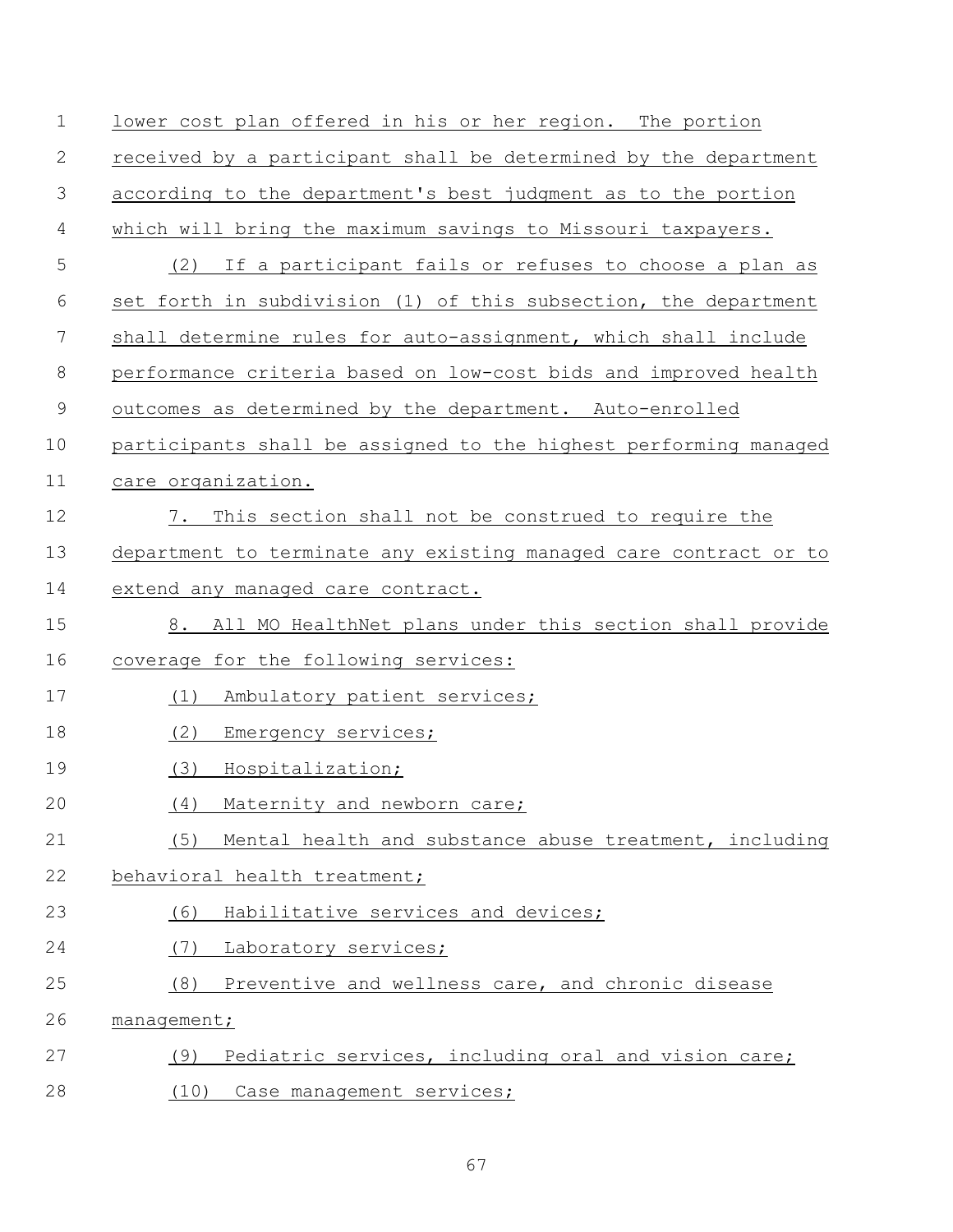| $\mathbf 1$ | (11) Preventive services including mental health services         |
|-------------|-------------------------------------------------------------------|
| 2           | for participants who may be at risk for needing mental health     |
| 3           | services; and                                                     |
| 4           | (12) Any other services required by federal law.                  |
| 5           | 9. (1) Electronic billing shall be available for all              |
| 6           | health care providers in the MO HealthNet managed care program.   |
| 7           | Reimbursement of provider claims shall be paid in accordance with |
| $\,8\,$     | sections 376.383 to 376.384.                                      |
| $\mathsf 9$ | No MO HealthNet plan or program shall provide coverage<br>(2)     |
| 10          | for an abortion unless a physician certifies in writing to the MO |
| 11          | HealthNet agency that, in the physician's professional judgment,  |
| 12          | the life of the mother would be endangered if the fetus were      |
| 13          | carried to term.                                                  |
| 14          | 10.<br>The MO HealthNet managed care program shall provide a      |
| 15          | high deductible health plan which shall include:                  |
| 16          | A minimum deductible of one thousand dollars;<br>(1)              |
| 17          | (2)<br>After meeting a one thousand dollar deductible,            |
| 18          | coverage for benefits as specified by rule of the department;     |
| 19          | (3)<br>An account, funded by the department, of at least one      |
| 20          | thousand dollars per adult to pay medical costs for the initial   |
| 21          | deductible funded by the department;                              |
| 22          | Preventive care, as defined by the department by rule,<br>(4)     |
| 23          | that is not subject to the deductible and does not require a      |
| 24          | payment of moneys from the account described in subdivision (2)   |
| 25          | of this subsection;                                               |
| 26          | A basic benefits package if annual medical costs exceed<br>(5)    |
| 27          | one thousand dollars;                                             |
| 28          | (6) As soon as practicable, the establishment and                 |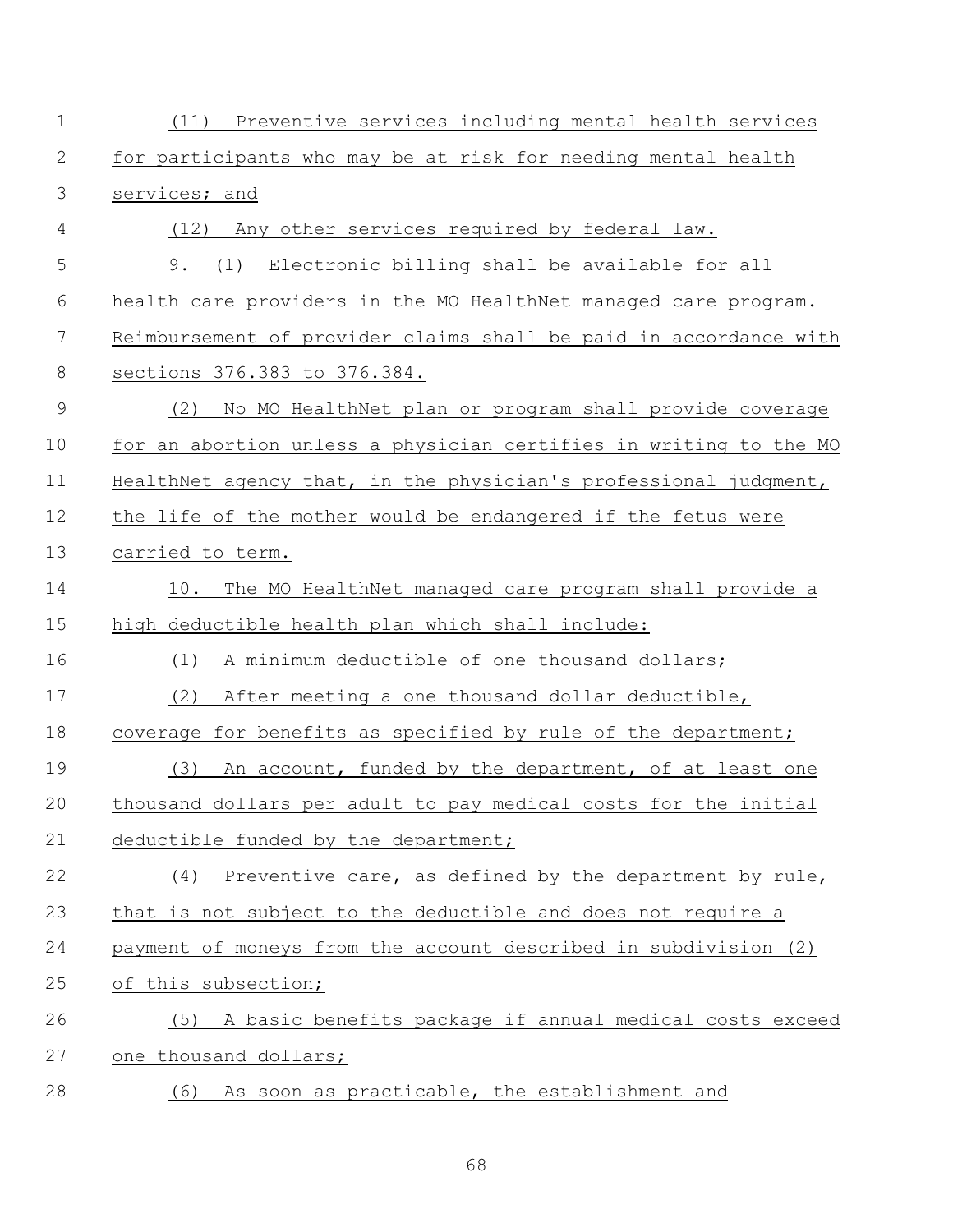| $\mathbf 1$    | maintenance of a record-keeping system for each health care visit |
|----------------|-------------------------------------------------------------------|
| $\mathbf{2}$   | or service received by recipients under this subsection. The      |
| $\mathcal{S}$  | plan shall require that the recipient's prepaid card number be    |
| $\overline{4}$ | entered, or electronic strip be swiped, by the health care        |
| 5              | provider for purposes of maintaining a record of every health     |
| $\sqrt{6}$     | care visit or service received by the recipient from such         |
| 7              | provider, regardless of any balance on the recipient's card.      |
| $8\,$          | Such information shall include only the date, provider name, and  |
| $\mathcal{G}$  | general description of the visit or service provided. The plan    |
| 10             | shall maintain a complete history of all health care visits and   |
| 11             | services for which the recipient's prepaid card is entered or     |
| 12             | swiped in accordance with this subdivision. If required under     |
| 13             | the federal Health Insurance Portability and Accountability Act   |
| 14             | (HIPAA) or other relevant state or federal law or regulation, a   |
| 15             | recipient shall, as a condition of participation in the prepaid   |
| 16             | card incentive, be required to provide a written waiver for       |
| 17             | disclosure of any information required under this subdivision;    |
| 18             | The determination of a proportion of the amount left in<br>(7)    |
| 19             | a participant's account described in subdivision (2) of this      |
| 20             | subsection which shall be paid to the participant for saving      |
| 21             | taxpayer money. The amount and method of payment shall be         |
| 22             | determined by the department; and                                 |
| 23             | The determination of a proportion of a participant's<br>(8)       |
| 24             | account described in subdivision (2) of this subsection which     |
| 25             | shall be used to subsidize premiums to facilitate a participant's |
| 26             | transition from health coverage under MO HealthNet to private     |
| 27             | health insurance based on cost-effective principles determined by |
| 28             | the department.                                                   |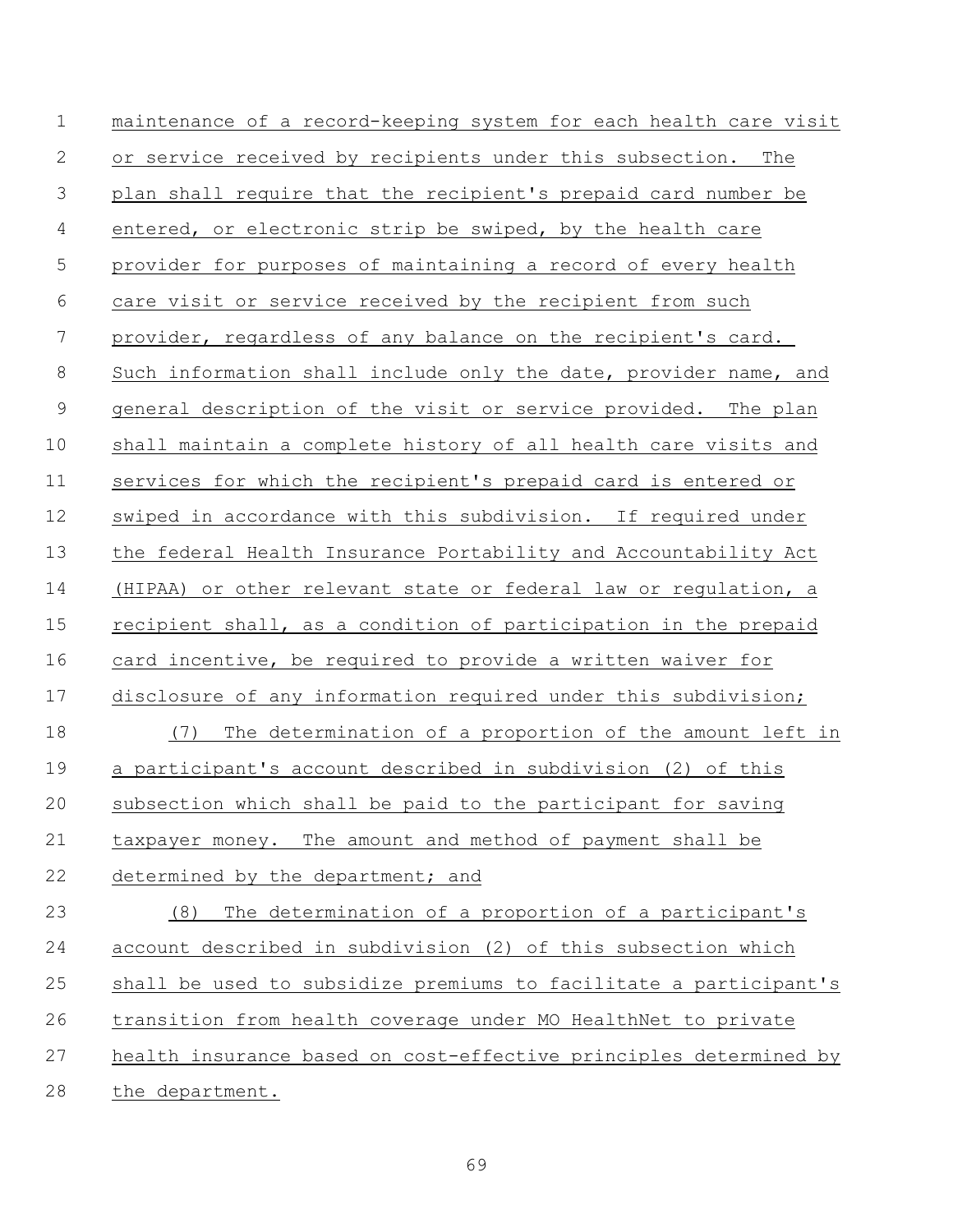| $\mathbf 1$    | 11. The department shall require managed care plans under         |
|----------------|-------------------------------------------------------------------|
| $\mathbf{2}$   | this section to offer an incentive program in which all MO        |
| 3              | HealthNet participants with chronic conditions, as specified by   |
| $\overline{4}$ | the department, who are enrolled in managed care plans under this |
| 5              | section to enroll in such incentive program. Participants who     |
| 6              | obtain specified primary care and preventive services, and who    |
| 7              | participate or refrain from participation in specified activities |
| 8              | to improve the overall health of the participant shall be         |
| $\mathsf 9$    | eligible to receive an annual cash payment if federal financial   |
| 10             | participation is obtained for such a payment, or, if not, a cash- |
| 11             | equivalent payment for successful completion of the program. The  |
| 12             | department shall establish, by rule, the specific primary care    |
| 13             | and preventive services, activities to be included in the         |
| 14             | incentive program and the amount of any annual payments to        |
| 15             | participants.                                                     |
| 16             | 12. A MO HealthNet managed care recipient under this              |
| 17             | section shall be eligible for participation in only one of either |
| 18             | the high deductible health plan under subsection 10 of this       |
| 19             | section or the incentive program under subsection 11 of this      |
| 20             | section.                                                          |
| 21             | 13. No cash payments, incentives, or credits paid to or on        |
| 22             | behalf of a MO HealthNet participant under a program established  |
| 23             | by the department under this section shall be deemed to be income |
| 24             | to the participant in any means-tested benefit program unless     |
| 25             | otherwise specifically required by law or rule of the department. |
| 26             | Managed care entities shall inform participants who<br>14.        |
| 27             | choose the high deductible health plan under subsection 10 of     |
| 28             | this section that the participant may lose his or her incentive   |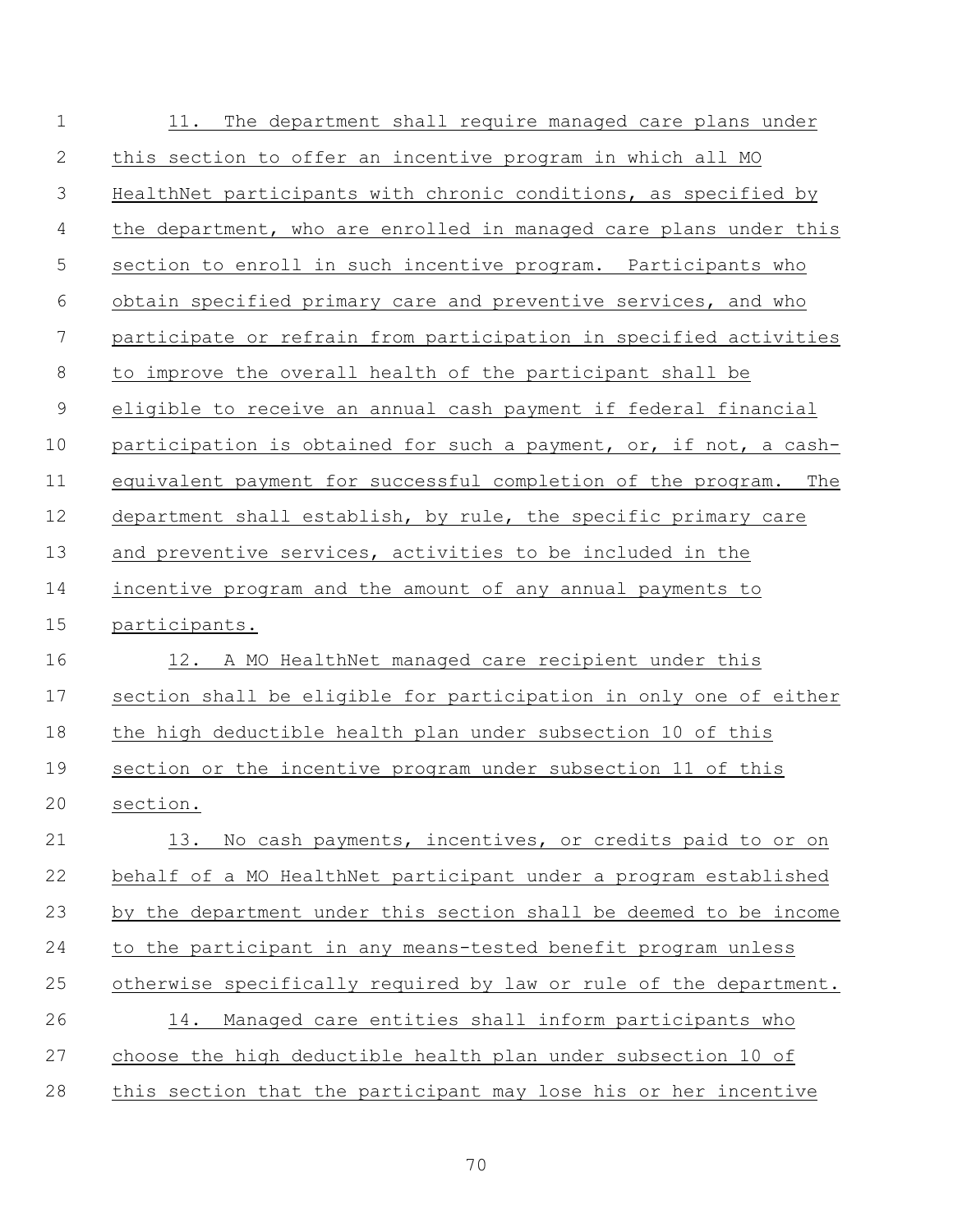payment under subdivision (7) of subsection 10 of this section if the participant utilizes visits to the emergency department for non-emergent purposes. Such information shall be included on every electronic and paper correspondence between the managed care plan and the participant.

 15. The department shall seek all necessary waivers and state plan amendments from the federal Department of Health and Human Services necessary to implement the provisions of this section. The provisions of this section shall not be implemented unless such waivers and state plan amendments are approved. If 11 this section is approved in part by the federal government, the department is authorized to proceed on those sections for which approval has been granted.

 16. The department may promulgate rules to implement the provisions of this section. Any rule or portion of a rule, as the term is defined in section 536.010, that is created under the authority delegated in this section shall become effective only if it complies with and is subject to all of the provisions of 19 chapter 536 and, if applicable, section 536.028. This section and chapter 536 are nonseverable and if any of the powers vested with the general assembly under chapter 536 to review, to delay the effective date or to disapprove and annul a rule are subsequently held unconstitutional, then the grant of rulemaking authority and any rule proposed or adopted after August 28, 2014, shall be invalid and void. 17. The MO HealthNet division shall develop transitional spending plans prior to January 1, 2015, if necessary, for the

purpose of continuing and preserving payments consistent with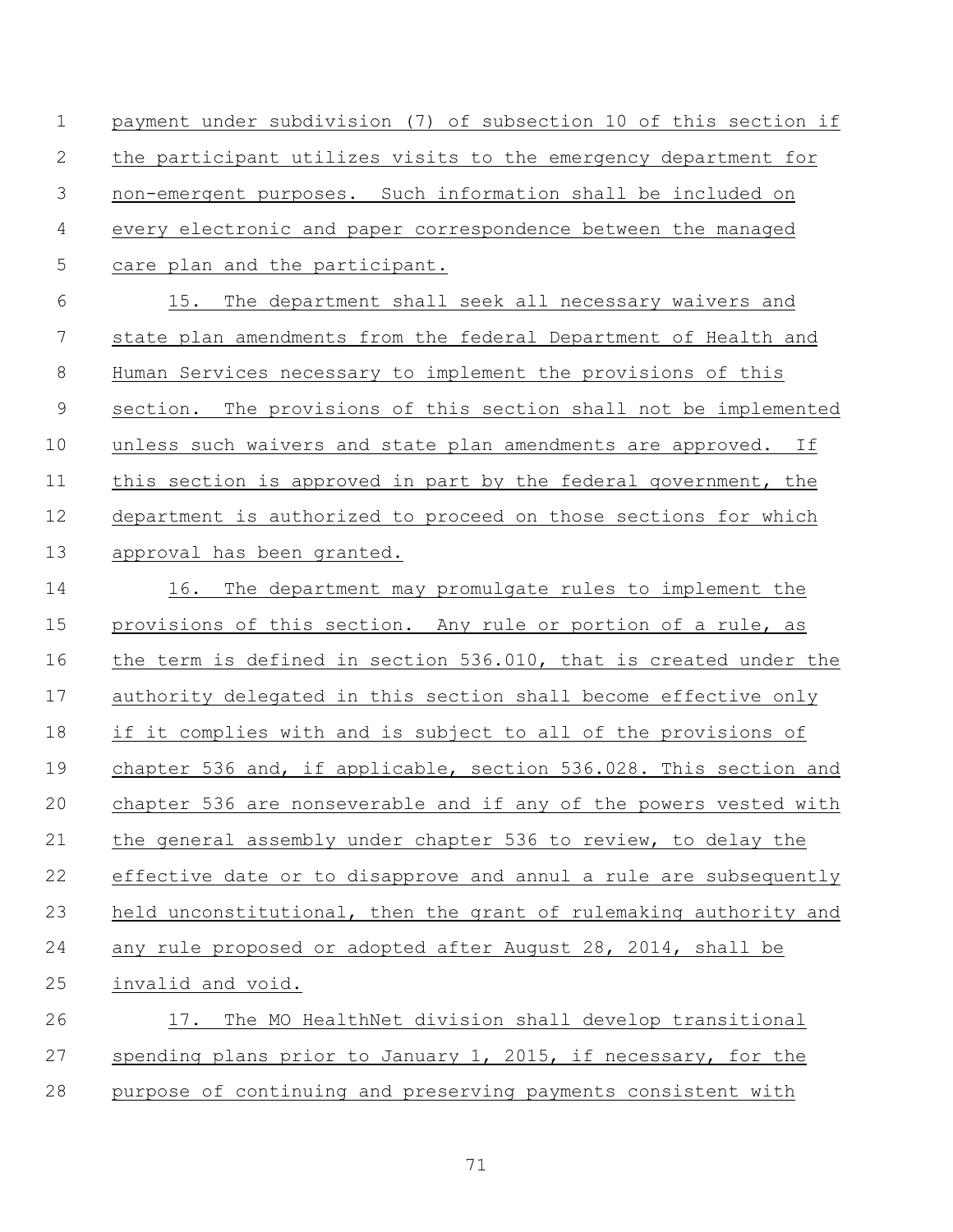current Medicaid levels for community mental health centers (CMHCs), which act as administrative entities of the department of mental health and serve as safety net providers. The MO HealthNet division shall create an implementation workgroup consisting of the MO HealthNet division, the department of mental health, CMHCs, and managed care organizations in the MO HealthNet program. 8 208.999. Subject to appropriations, the department shall 9 develop incentive programs to encourage the construction and operation of urgent care clinics which operate outside normal business hours and are in or adjoining emergency room facilities which receive a high proportion of patients who are participating in MO HealthNet, to the extent that the incentives are eligible for federal matching funds. 208.1500. 1. As used in this section, the term "managed care organization" or "managed care plan" means a managed care organization or plan that provides benefits to groups or individuals under the MO HealthNet program. Managed care organizations shall be required to provide to the department of social services, on at least an annual basis, and the department of social services shall publicly report the information within thirty days of receipt, including posting on the department's website, at least the following information: (1) Medical loss ratios for each managed care organization compared with the eighty-five percent medical loss ratio for large group commercial plans under Public Law 111-148 and, where applicable, with the state's administrative costs in its fee-for-service MO HealthNet program;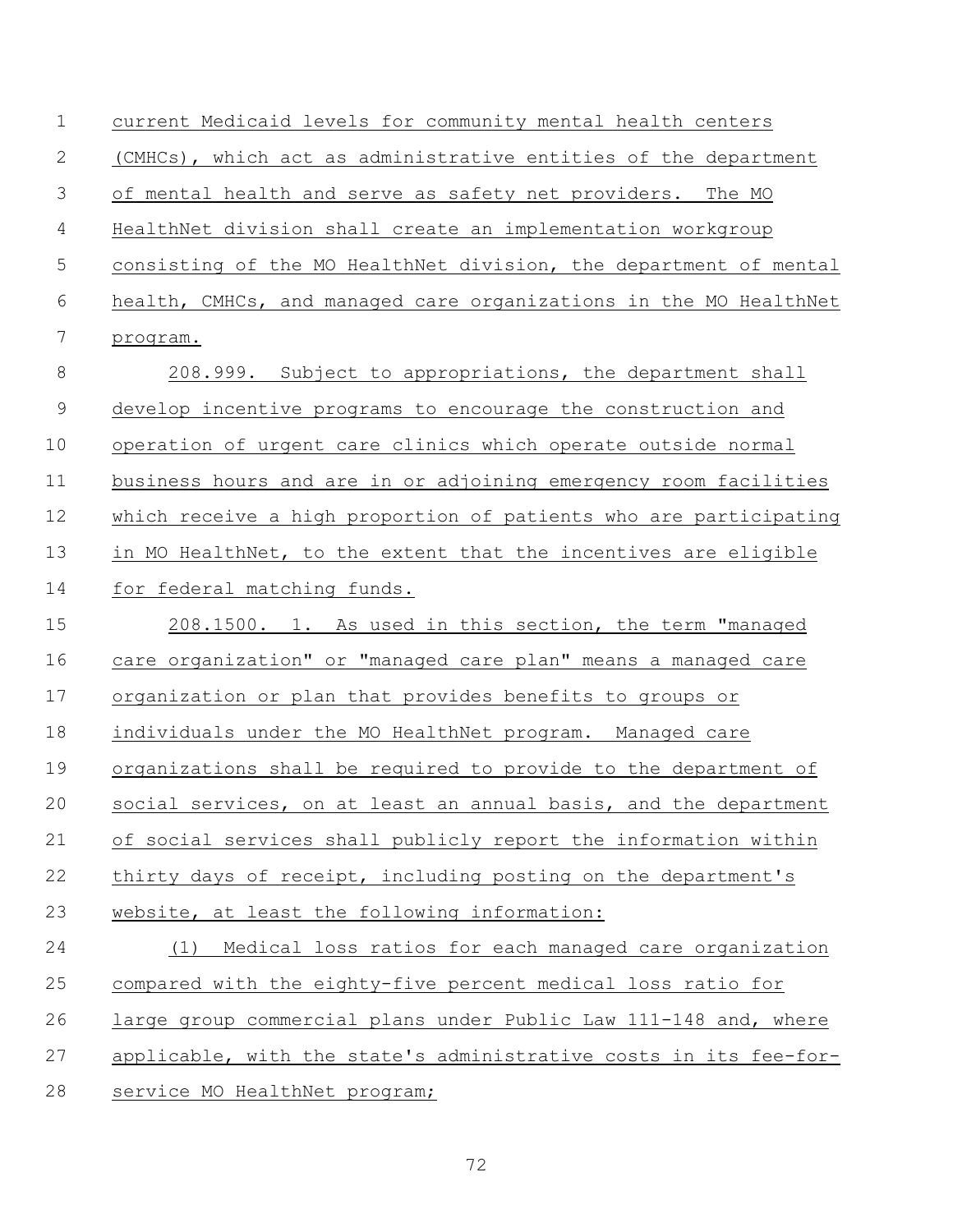| $\mathbf 1$ | Medical loss ratios of each of a managed care<br>(2)              |
|-------------|-------------------------------------------------------------------|
| 2           | organization's capitated specialized subcontractors, such as      |
| 3           | mental health or dental health, to make sure that the             |
| 4           | subcontractors' own administrative costs are not erroneously      |
| 5           | deemed to be expenditures on health care; and                     |
| 6           | (3) Total payments to the managed care organization in any        |
| 7           | form, including but not limited to tax incentives and capitated   |
| $\,8\,$     | payments to participate in MO HealthNet, and total projected      |
| $\mathsf 9$ | state payments for health care for the same population without    |
| 10          | the managed care organization.                                    |
| 11          | Managed care organizations shall be required to maintain<br>2.    |
| 12          | medical loss ratios of at least eighty-five percent for MO        |
| 13          | HealthNet operations. If a managed care organization's medical    |
| 14          | loss ratio falls below eighty-five percent in a given year, the   |
| 15          | managed care plan shall be required to refund to the state the    |
| 16          | portion of the capitation rates paid to the managed care plan in  |
| 17          | the amount equal to the difference between the plan's medical     |
| 18          | loss ratio and eighty-five percent of the capitated payment to    |
| 19          | the managed care organization.                                    |
| 20          | 3.<br>To aid the discovery of how and if MO HealthNet             |
| 21          | recipients covered under managed care organization health plans   |
| 22          | are improving in health outcomes and to provide data to the state |
| 23          | to target health disparities, the state of Missouri shall:        |
| 24          | Provide a biannual analysis of each of the state<br>(1)           |
| 25          | managed care organizations to ensure such organizations are       |
| 26          | meeting required metrics, goals, and quality measurements as      |
| 27          | defined in the managed care contract such as costs of managed     |
| 28          | care services as compared to fee-for-service providers, and to    |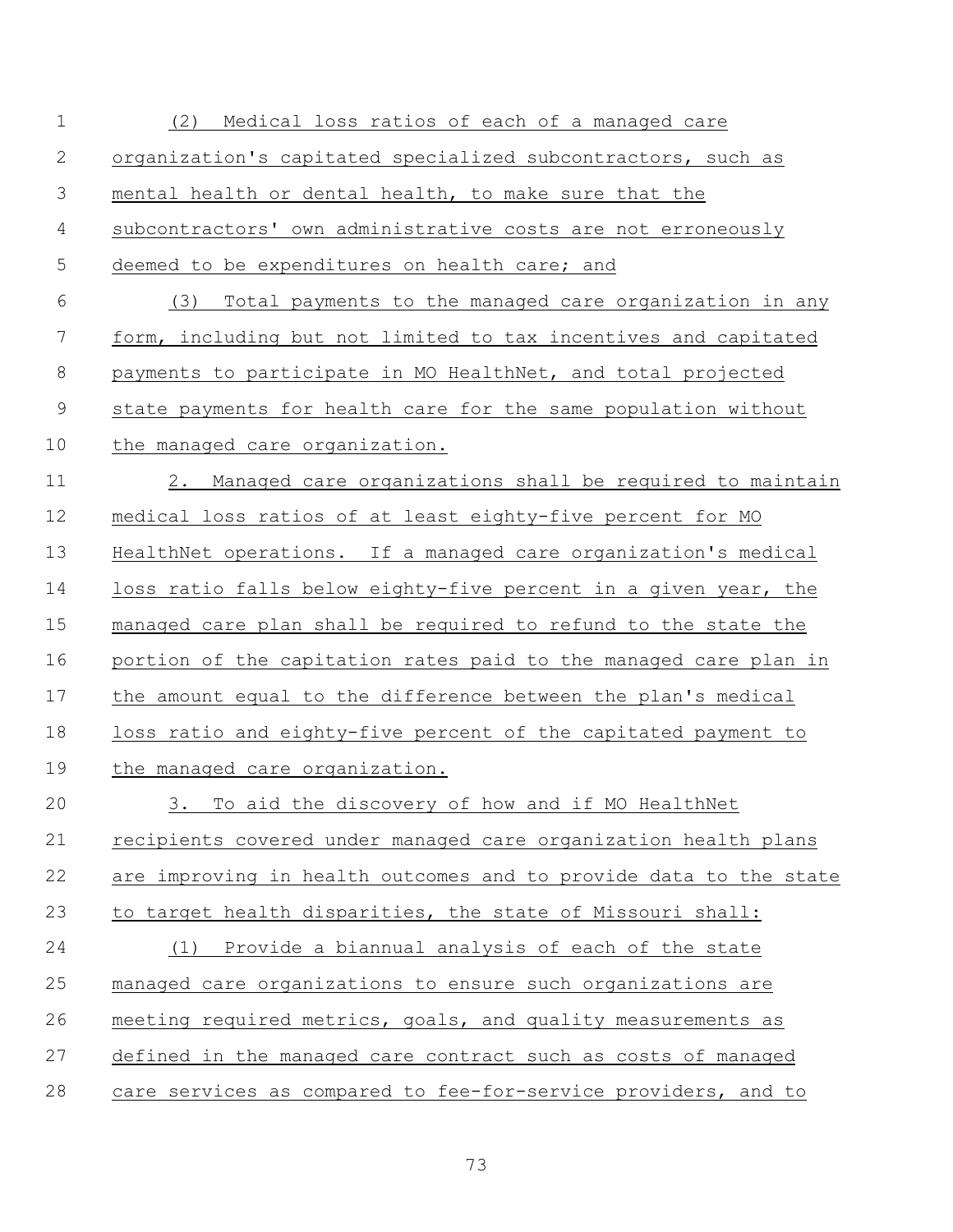| $\mathbf 1$ | provide the state with needed data for future contract            |
|-------------|-------------------------------------------------------------------|
| 2           | negotiations and incentive management;                            |
| 3           | (2)<br>Meet all state health privacy laws and federal Health      |
| 4           | Insurance Portability and Accountability Act (HIPAA)              |
| 5           | requirements; and                                                 |
| 6           | (3)<br>Meet federal data security requirements.                   |
| 7           | The department of social services shall be required to<br>4.      |
| $8\,$       | contract with an independent organization that does not contract  |
| $\mathsf 9$ | or consult with managed care plans or insurers to conduct secret  |
| 10          | shopper surveys of Medicaid managed care plans for compliance     |
| 11          | with provider network adequacy standards on a regular basis, to   |
| 12          | be funded by the managed care organizations out of their          |
| 13          | administrative budgets. Secret shopper surveys are a quality      |
| 14          | assurance mechanism under which individuals posing as managed     |
| 15          | care enrollees will test the availability of timely appointments  |
| 16          | with providers listed as participating in the network of a given  |
| 17          | plan for new patients. The testing shall be conducted with        |
| 18          | various categories of providers, with the specific categories     |
| 19          | rotated for each survey and with no advance notice provided to    |
| 20          | the managed health plan. If an attempt to obtain a timely         |
| 21          | appointment is unsuccessful, the survey records the particular    |
| 22          | reason for the failure, such as the provider not participating in |
| 23          | Medicaid at all, not participating in Medicaid under the plan     |
| 24          | which listed them and was being tested, or participating under    |
| 25          | that plan but only for existing patients.                         |
| 26          | Inadequacy of provider networks, as determined from the<br>5.     |
| 27          | secret shopper surveys or the publication of false or misleading  |
| 28          | information about the composition of health plan provider         |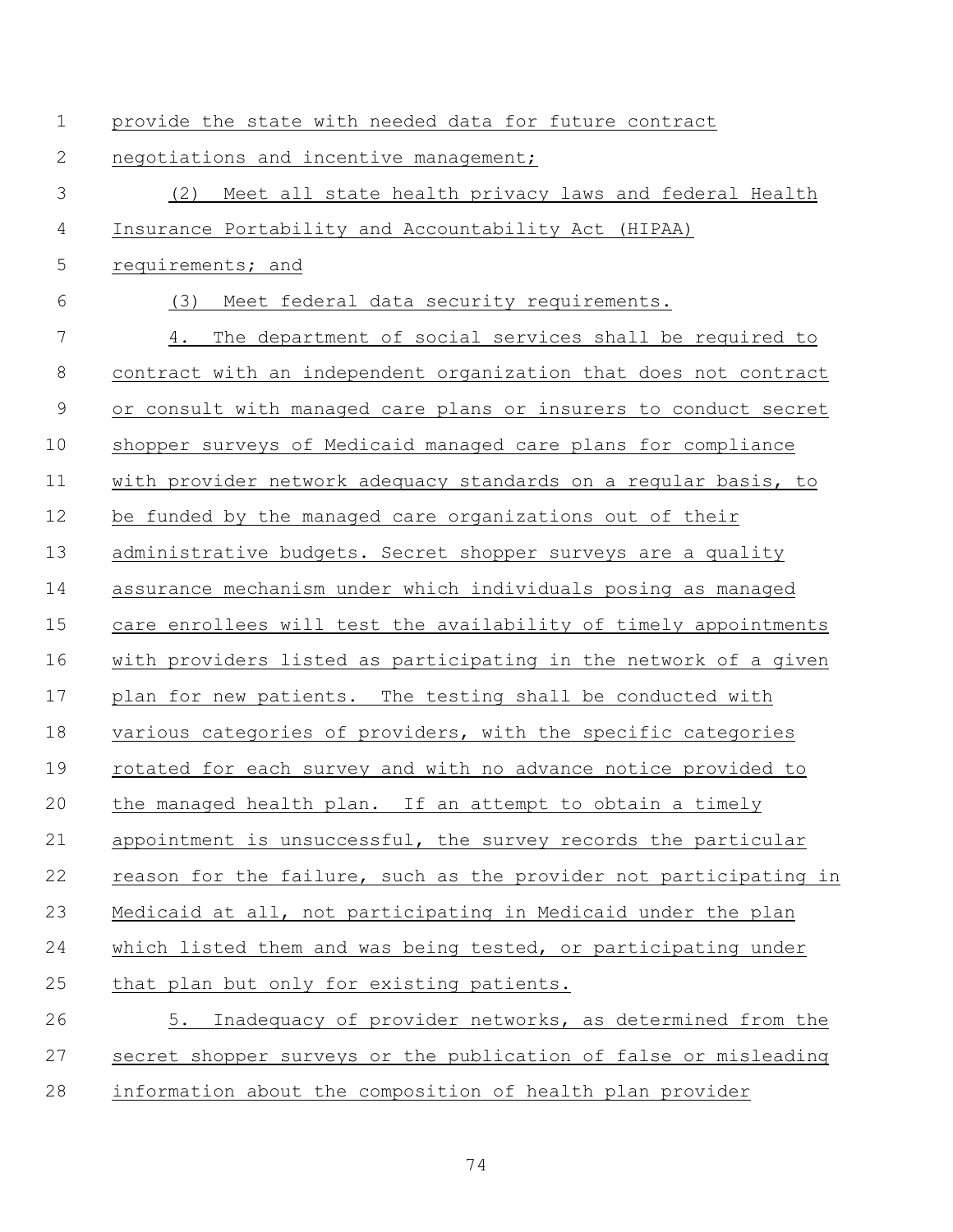| $\mathbf 1$ | networks, may be the basis for contract cancellation or sanctions |
|-------------|-------------------------------------------------------------------|
| 2           | against the offending managed care organization.                  |
| 3           | 208.1503. 1. Beginning July 1, 2018, participants in the          |
| 4           | MO HealthNet fee-for-service program as of January 1, 2014, shall |
| 5           | begin enrollment in regionally-based coordinated care             |
| 6           | organizations except for those participants transitioning to the  |
| 7           | MO HealthNet managed care program pursuant to section 208.998,    |
| $\,8\,$     | those residing in skilled nursing facilities, and those with      |
| $\mathsf 9$ | developmental disabilities receiving state plan services or home- |
| 10          | and community-based services through a waiver administered by the |
| 11          | department of mental health.                                      |
| 12          | 2. For purposes of this section, a "coordinated care              |
| 13          | organization" or "CCO" shall mean an organization of health care  |
| 14          | providers, including a health care home, that agrees to be        |
| 15          | accountable for the quality, cost, coordination, and overall care |
| 16          | of a defined group of MO HealthNet participants. The regional     |
| 17          | CCOs shall be built from the current fee-for-service payment      |
| 18          | system and shall use a shared savings model where over time there |
| 19          | is also shared risk, team approaches to care, participant choice  |
| 20          | of provider, and investment in technology while using analytics   |
| 21          | based on best clinical practices.                                 |
| 22          | 3.<br>The department shall engage a wide range of community       |
| 23          | stakeholders to design a CCO model that functions to meet a       |
| 24          | variety of regions and patient populations. The regional or       |
| 25          | statewide CCOs shall be reimbursed through a global payment       |
| 26          | methodology developed by the department.                          |
| 27          | The global payment methodology may utilize a<br>(1)               |
| 28          | population-based payment mechanism calculated on a per-member,    |
|             |                                                                   |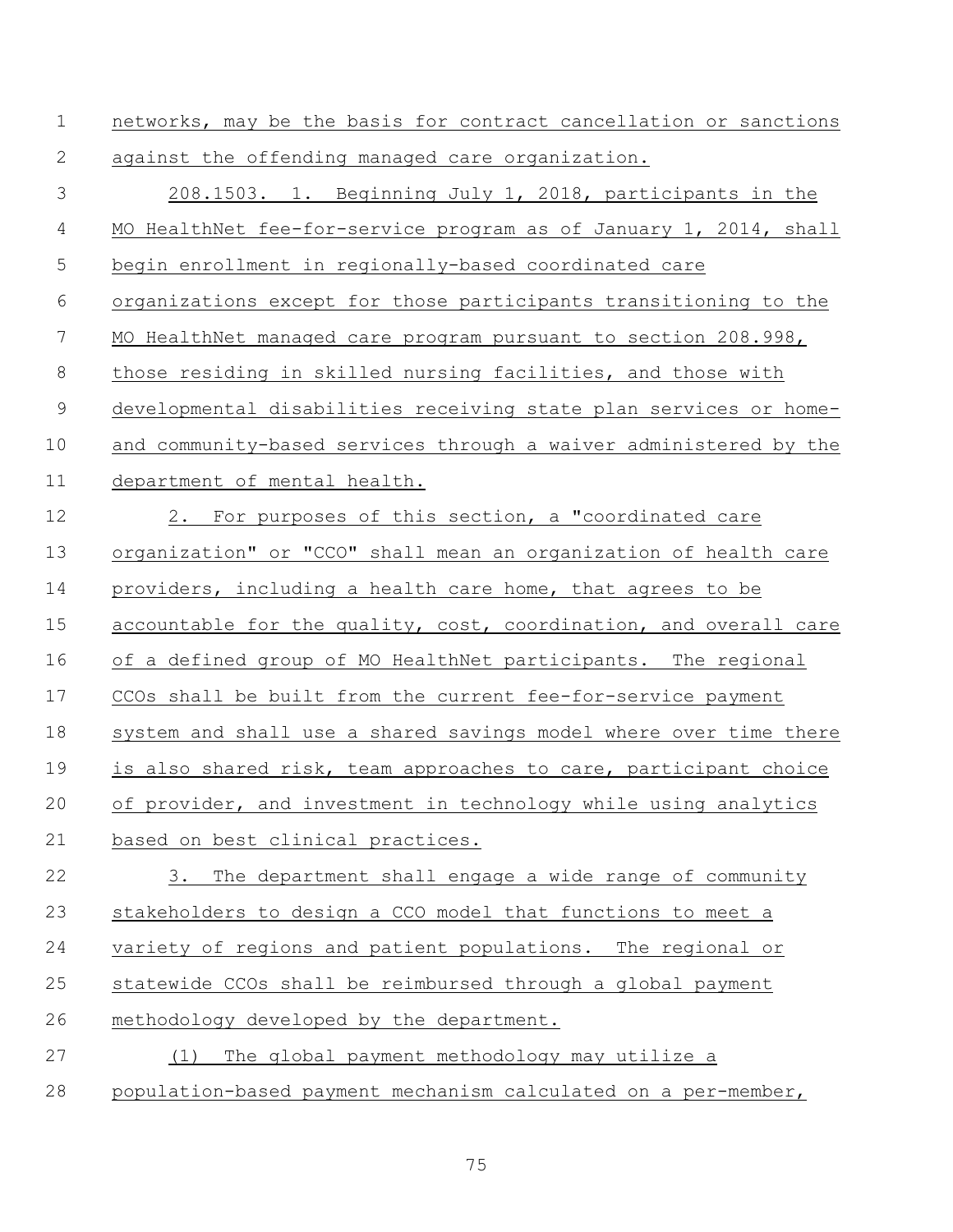per-month calculation, and may include risk adjustments, risk sharing, and aligned payment incentives to achieve performance improvement;

 (2) The department may develop performance incentive payments designed to reward increased quality and decreased cost of care. CCOs under this section may be eligible to receive performance incentive payments as determined by the department beginning in their second full year of operation.

 4. The department may designate that certain health care services be excluded from the global payment methodology if it is determined cost effective by the department. Home and community- based services provided under the state plan or through a waiver administered by the department of health and senior services and health care services provided under paragraph (c) of subdivision (15) of subsection 1 of section 208.152 shall be excluded from the global payment methodology.

 5. Participants under a CCO shall be placed in a health care home under section 208.997 or in the disease management 3700 project (DM 3700) or any successor collaborative project between the department of mental health and MO HealthNet that targets high cost MO HealthNet participants who have co-occurring chronic medical conditions and serious mental illness.

 6. Notwithstanding MO HealthNet coverage of children under section 208.998, the department shall advance the development of systems of care for medically complex children who are recipients of MO HealthNet benefits by accepting cost-effective regional proposals from and contracting with appropriate pediatric care networks, pediatric centers for excellence, and medical homes for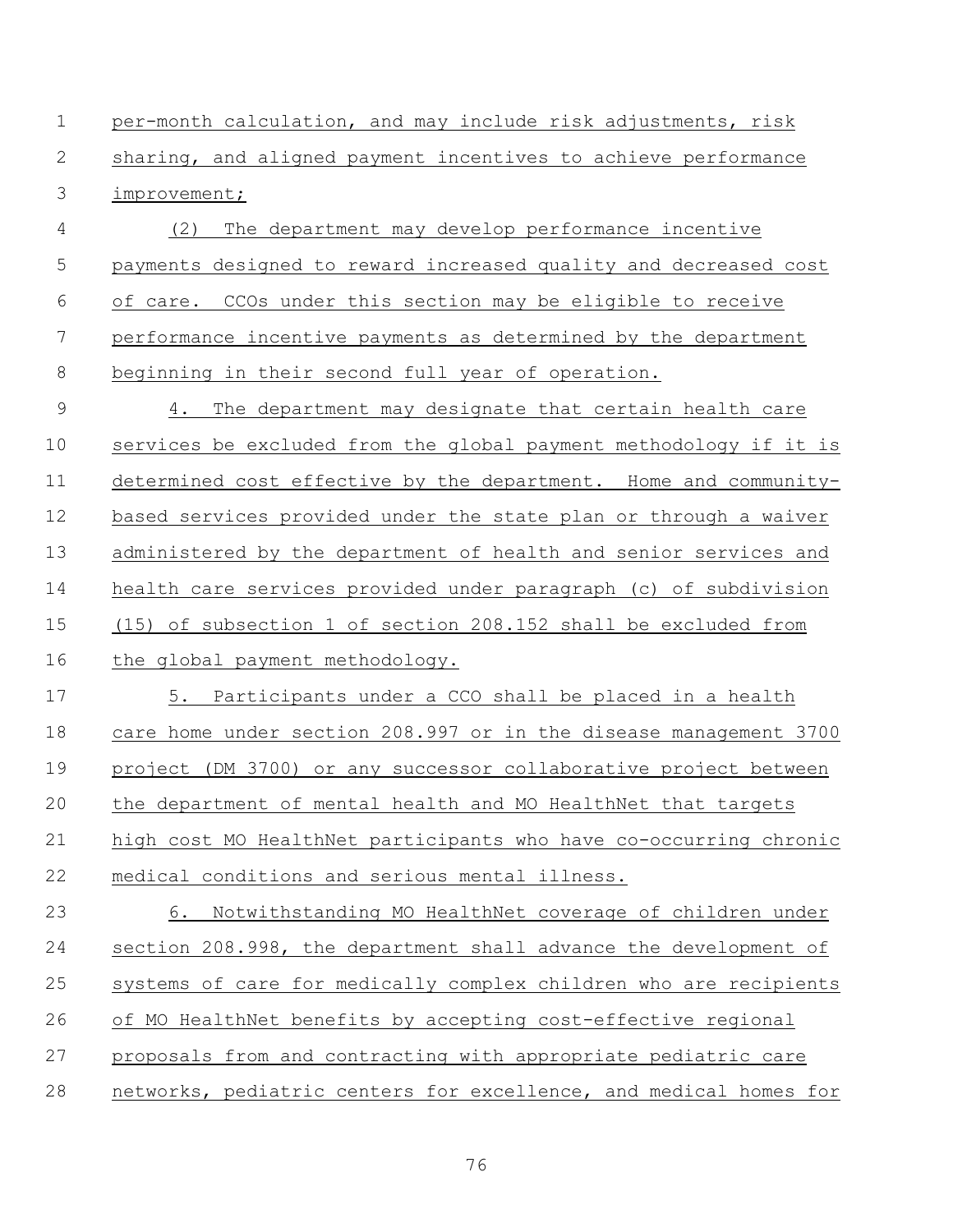| $\mathbf 1$   | children to provide MO HealthNet benefits when the department     |
|---------------|-------------------------------------------------------------------|
| 2             | determines it is cost effective to do so. Such entities shall be  |
| 3             | treated as coordinated care organizations under this section.     |
| 4             | The department shall promulgate rules to implement this<br>7.     |
| 5             | section, including rules that:                                    |
| 6             | Encourage access to care through provider rates that<br>(1)       |
| 7             | include pay-for-performance and are comparable to commercial      |
| 8             | rates;                                                            |
| $\mathcal{G}$ | Develop statewide uniform data and analytics<br>(2)               |
| 10            | integration;                                                      |
| 11            | Consider developing regional community care<br>(3)                |
| 12            | organizations as a CCO model for the elderly, blind, and disabled |
| 13            | population into coordinated care;                                 |
| 14            | (4) Require the contracts to adopt mandatory medical loss         |
| 15            | ratios;                                                           |
| 16            | Sponsor a variety of community collaboration<br>(5)               |
| 17            | initiatives to promote cost-saving and health improvement         |
| 18            | activities at the local level;                                    |
| 19            | Ensure that there is an adequate provider network<br>(6)          |
| 20            | through the CCO agreements;                                       |
| 21            | (7) The MO HealthNet division shall develop transitional          |
| 22            | spending plans prior to January 1, 2015, if necessary, for the    |
| 23            | purpose of continuing and preserving payments consistent with     |
| 24            | current Medicaid levels for community mental health centers       |
| 25            | (CMHCs), which act as administrative entities of the department   |
| 26            | of mental health and serve as safety net providers. The MO        |
| 27            | HealthNet division shall create an implementation workgroup       |
| 28            | consisting of the MO HealthNet Division, the department of mental |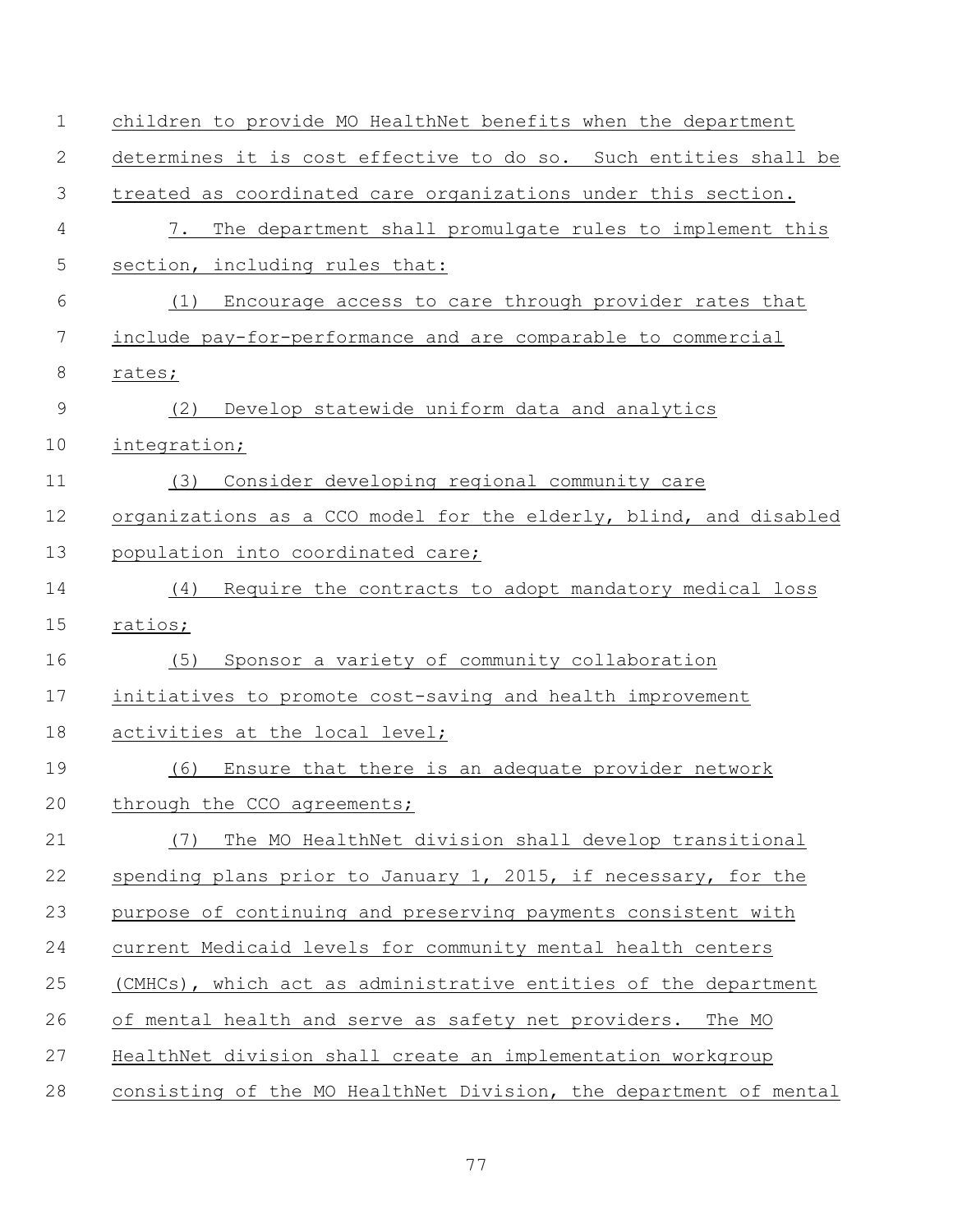health, CMHCs, and managed care organizations in the MO HealthNet program.

| 3           | 8. By July 1, 2015, the departments of social services,           |
|-------------|-------------------------------------------------------------------|
| 4           | health and senior services and mental health and the division of  |
| 5           | budget and planning within the office of administration shall     |
| 6           | jointly conduct a study on the feasibility, practical             |
| 7           | implications, and risks of integrating all of the aged, blind,    |
| $8\,$       | and disabled population, including Medicare and Medicaid dual     |
| $\mathsf 9$ | eligibles, skilled nursing facility, health home, home-and        |
| 10          | community-based waiver, and department of mental health waiver    |
| 11          | populations into the coordinated care organization model          |
| 12          | established under this section. The study shall investigate six   |
| 13          | areas of feasibility:                                             |
| 14          | Technical and system, including the technological and<br>(1)      |
| 15          | human resource capabilities needed for a CCO model;               |
| 16          | Legal, including what waivers, if any, would be<br>(2)            |
| 17          | necessary from the federal government;                            |
| 18          | (3) Operational, such as how a CCO model for the                  |
| 19          | populations at issue and with current department policies would   |
| 20          | work in practice;                                                 |
| 21          | (4) Economic, identifying what the short, medium, and long        |
| 22          | terms costs would be and the amount of any potential cost savings |
| 23          | to the state general revenue fund;                                |
| 24          | (5) Social and community, including whether the CCO model         |
| 25          | would foster independence and living in the least restrictive     |
| 26          | environment and the impact such changes would have on the         |
| 27          | participants;                                                     |
| 28          | Schedule, taking into consideration the factors from<br>(6)       |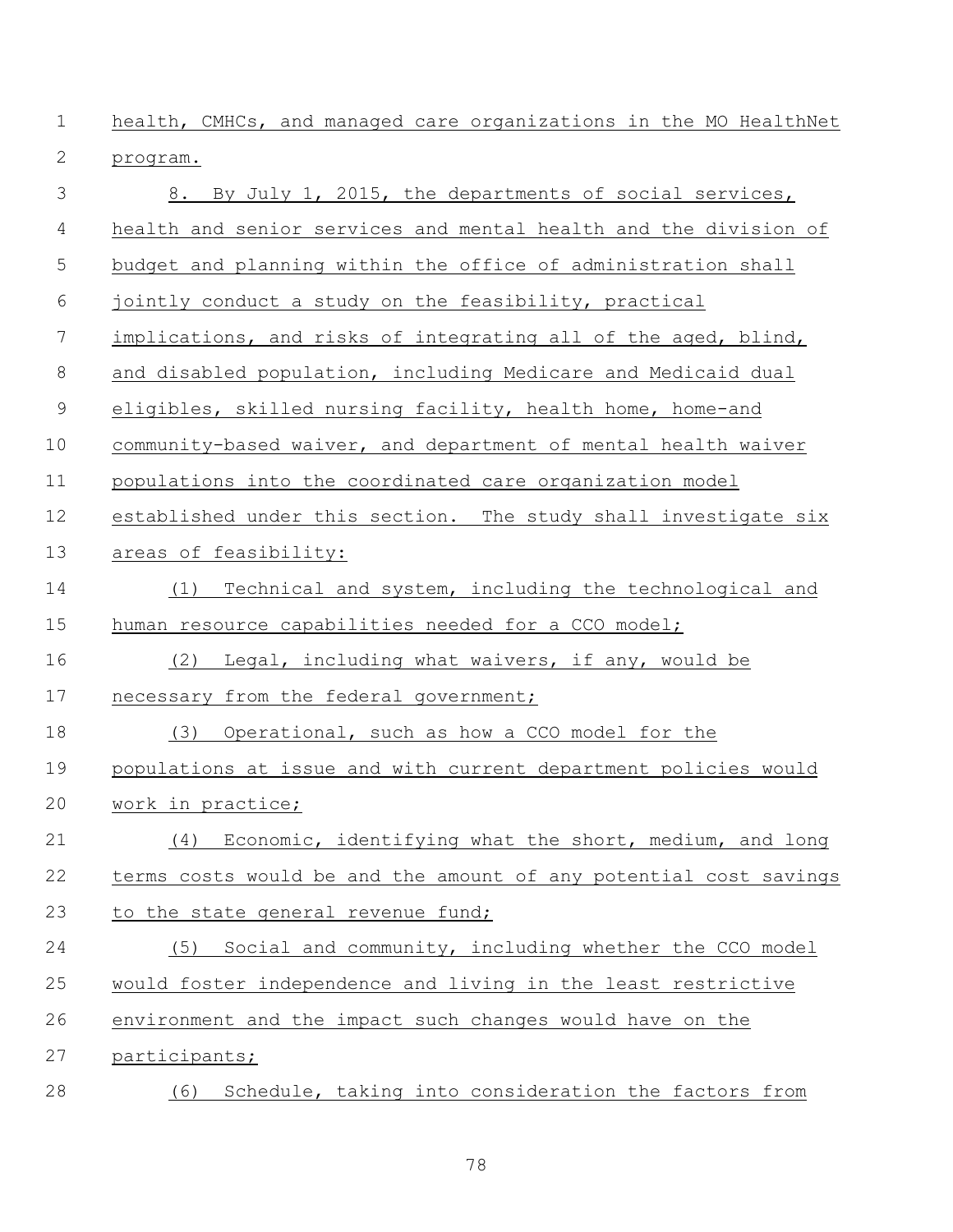| $\mathbf 1$    | subdivisions (1) through (5) of this subsection, how long it      |
|----------------|-------------------------------------------------------------------|
| 2              | would take to shift all of the populations at issue into the      |
| 3              | model.                                                            |
| $\overline{4}$ |                                                                   |
| 5              | The study shall not be limited to the six areas of feasibility.   |
| 6              | The departments shall solicit the input of participants, clients, |
| 7              | patients, vendors, providers, and other stakeholders affected by  |
| 8              | the transition to the new model. At the study's conclusion, the   |
| $\mathsf 9$    | departments shall jointly present the findings in public before   |
| 10             | the joint committee on MO HealthNet created under section         |
| 11             | 208.952. Stakeholders shall have the opportunity to comment on    |
| 12             | the study's conclusions. The study shall be released to the       |
| 13             | public at least sixty days before any public hearings on the      |
| 14             | study are convened.                                               |
| 15             | 208.1506. 1. Notwithstanding any other provision of law to        |
| 16             | the contrary, beginning July 1, 2015, any MO HealthNet recipient  |
| 17             | who elects to receive medical coverage through a private health   |
| 18             | insurance plan instead of through the MO HealthNet program shall  |
| 19             | be eligible for a private insurance premium subsidy to assist the |
| 20             | recipient in paying the costs of such private insurance if it is  |
| 21             | determined to be cost effective by the department. The subsidy    |
| 22             | shall be provided on a sliding scale based on income, with a      |
| 23             | graduated reduction in subsidy over a period of time not to       |
| 24             | exceed two years.                                                 |
| 25             | Nothing in this section shall be construed as being part<br>$2$ . |
| 26             | of a MO HealthNet program, plan, or benefit, and this section     |
| 27             | shall specifically not apply to or impact premium subsidies or    |
| 28             | other cost supports enrolling MO HealthNet participants in        |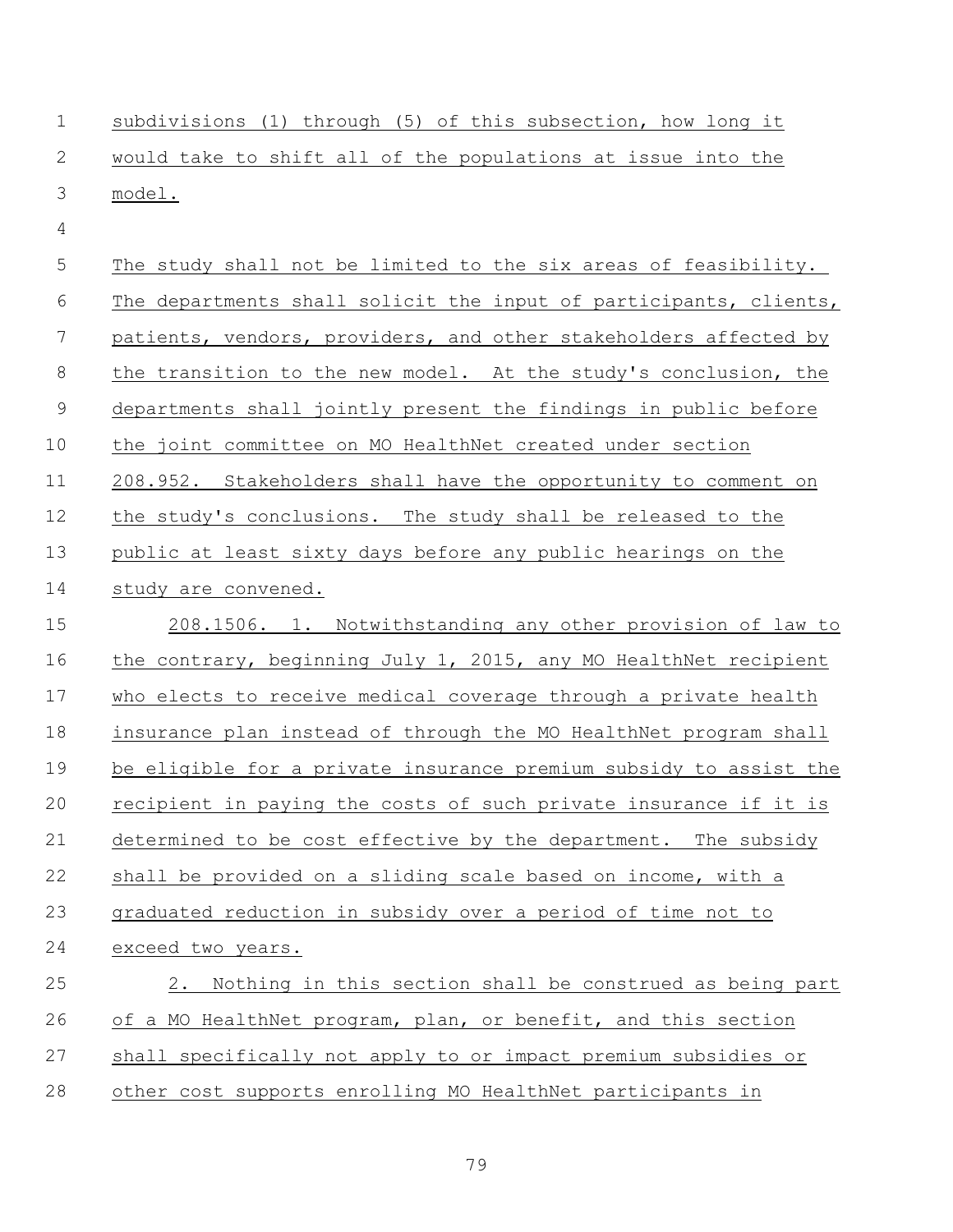| $\mathbf 1$ | employer-provided health plans, other private health plans, or    |
|-------------|-------------------------------------------------------------------|
| 2           | plans purchased through a health care exchange.                   |
| 3           | 3. The department may promulgate rules to implement the           |
| 4           | provisions of this section. Any rule or portion of a rule, as     |
| 5           | that term is defined in section 536.010, that is created under    |
| 6           | the authority delegated in this section shall become effective    |
| 7           | only if it complies with and is subject to all of the provisions  |
| 8           | of chapter 536 and, if applicable, section 536.028. This section  |
| $\mathsf 9$ | and chapter 536 are nonseverable and if any of the powers vested  |
| 10          | with the general assembly under chapter 536 to review, to delay   |
| 11          | the effective date, or to disapprove and annul a rule are         |
| 12          | subsequently held unconstitutional, then the grant of rulemaking  |
| 13          | authority and any rule proposed or adopted after August 28, 2014, |
| 14          | shall be invalid and void.                                        |
| 15          | 376.2020. 1. For purposes of this section, the following          |
| 16          | terms shall mean:                                                 |
| 17          | (1) "Enrollee", the same meaning ascribed to it in section        |
| 18          | 376.1350;                                                         |
| 19          | "Health care provider", the same meaning ascribed to it<br>(2)    |
| 20          | in section 376.1350;                                              |
| 21          | (3) "Health care service", the same meaning ascribed to it        |
| 22          | in section 376.1350;                                              |
| 23          | (4) "Health carrier", the same meaning ascribed to it in          |
| 24          | section 376.1350.                                                 |
| 25          | 2. No provision in a contract in existence or entered into,       |
| 26          | amended, or renewed on or after August 28, 2014, between a health |
| 27          | carrier and a health care provider shall be enforceable if such   |
| 28          | contractual provision prohibits, conditions, or in any way        |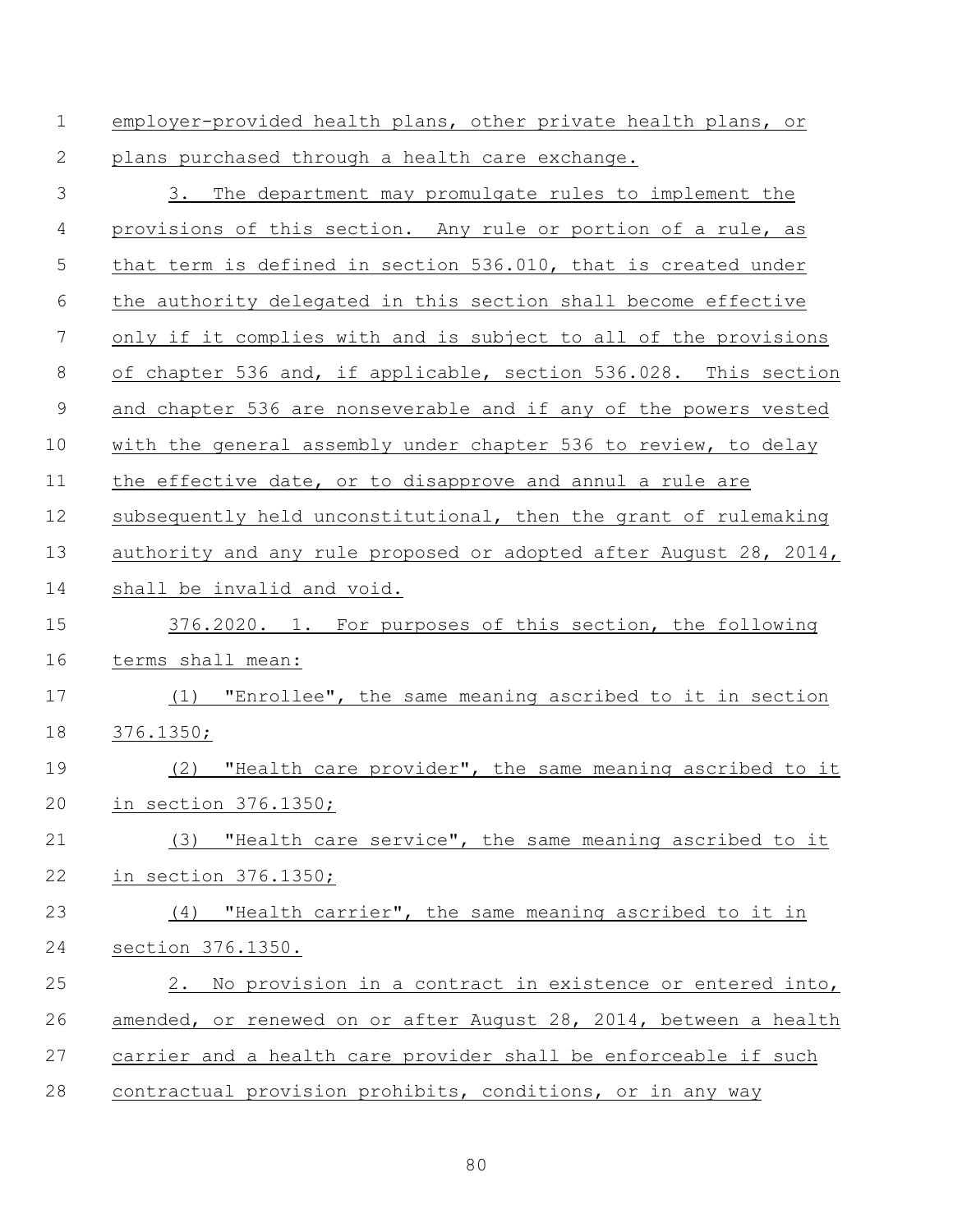restricts any party to such contract from disclosing to an enrollee, patient, potential patient, or such person's parent or legal guardian, the contractual payment amount for a health care service if such payment amount is less than the health care provider's usual charge for the health care service, and if such contractual provision prevents the determination of the potential 7 out-of-pocket cost for the health care service by the enrollee, patient, potential patient, parent, or legal guardian.

 473.398. 1. Upon the death of a person, who has been a participant of aid, assistance, care, services, or who has had moneys expended on his behalf by the department of health and 12 senior services, department of social services, or the department of mental health, or by a county commission, the total amount 14 paid to the decedent or expended upon his behalf after January 1, 15 1978, shall be a debt due the state or county, as the case may be, from the estate of the decedent. The debt shall be collected 17 as provided by the probate code of Missouri, chapters 472, 473, 474 and 475.

 2. Procedures for the allowance of such claims shall be in accordance with this chapter, and such claims shall be allowed as a claim of the seventh class under subdivision (7) of section 473.397.

 3. Such claim shall not be filed or allowed if it is determined that:

 (1) The cost of collection will exceed the amount of the claim;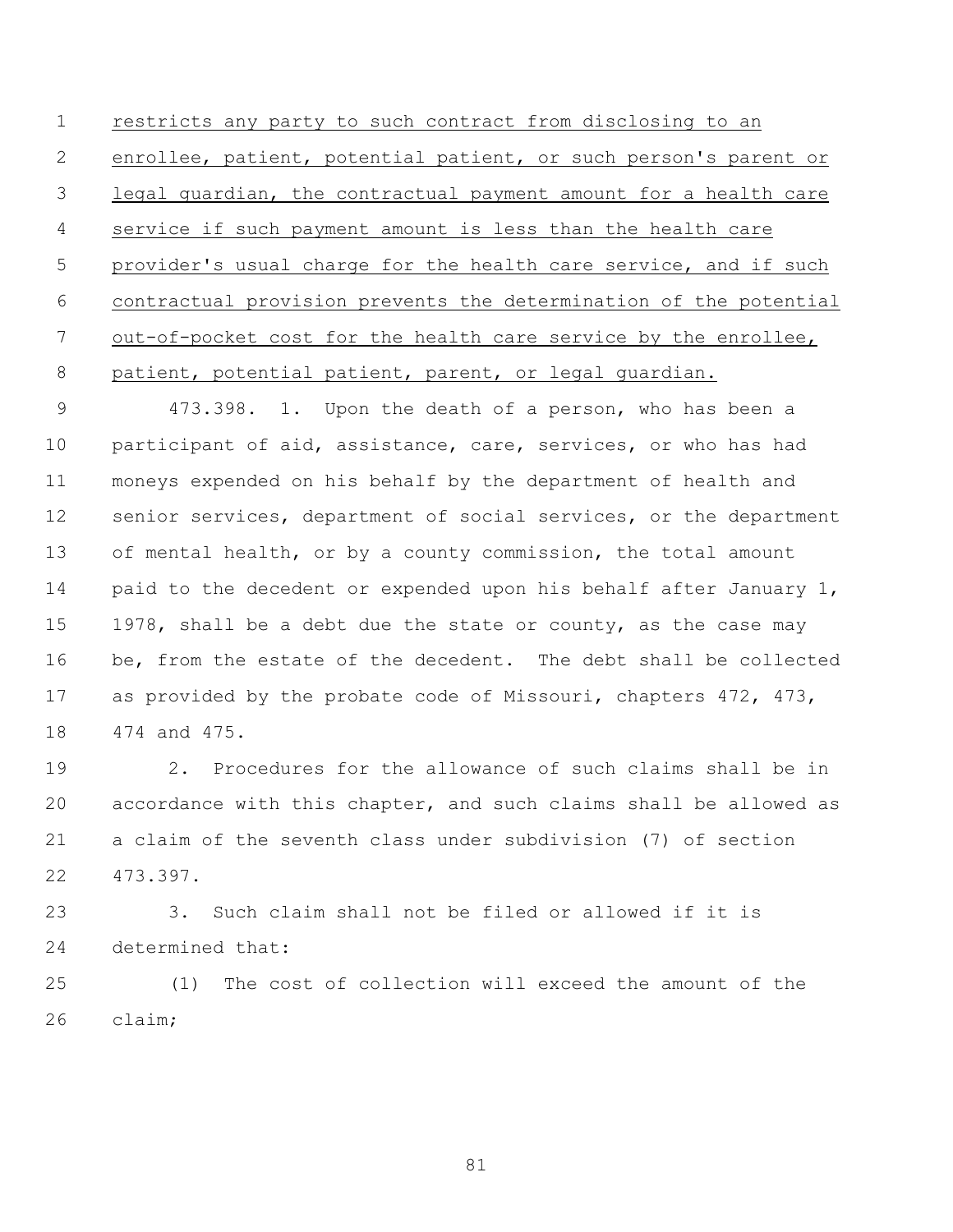(2) The collection of the claim will adversely affect the need of the surviving spouse or dependents of the decedent to reasonable care and support from the estate.

 4. Claims consisting of moneys paid on the behalf of a participant as defined in 42 U.S.C. 1396 shall be allowed, except as provided in subsection 3 of this section, upon the showing by the claimant of proof of moneys expended. **[**Such proof may include but is not limited to the following items which are deemed to be competent and substantial evidence of payment:

 (1) Computerized records maintained by any governmental entity as described in subsection 1 of this section of a request 12 for payment for services rendered to the participant; and

 (2) The certified statement of the treasurer or his designee that the payment was made.**]** Computerized records maintained by the claimant shall be prima facie evidence of proof of moneys expended and the amount of the debt due the state.

 5. The provisions of this section shall not apply to any claims, adjustments or recoveries specifically prohibited by federal statutes or regulations duly promulgated thereunder. Further, the federal government shall receive from the amount recovered any portion to which it is entitled.

 6. Before any probate estate may be closed under this chapter, with respect to a decedent who, at the time of death, was enrolled in MO HealthNet, the personal representative of the estate shall file with the clerk of the court exercising probate jurisdiction a release from the MO HealthNet division evidencing payment of all MO HealthNet benefits, premiums, or other such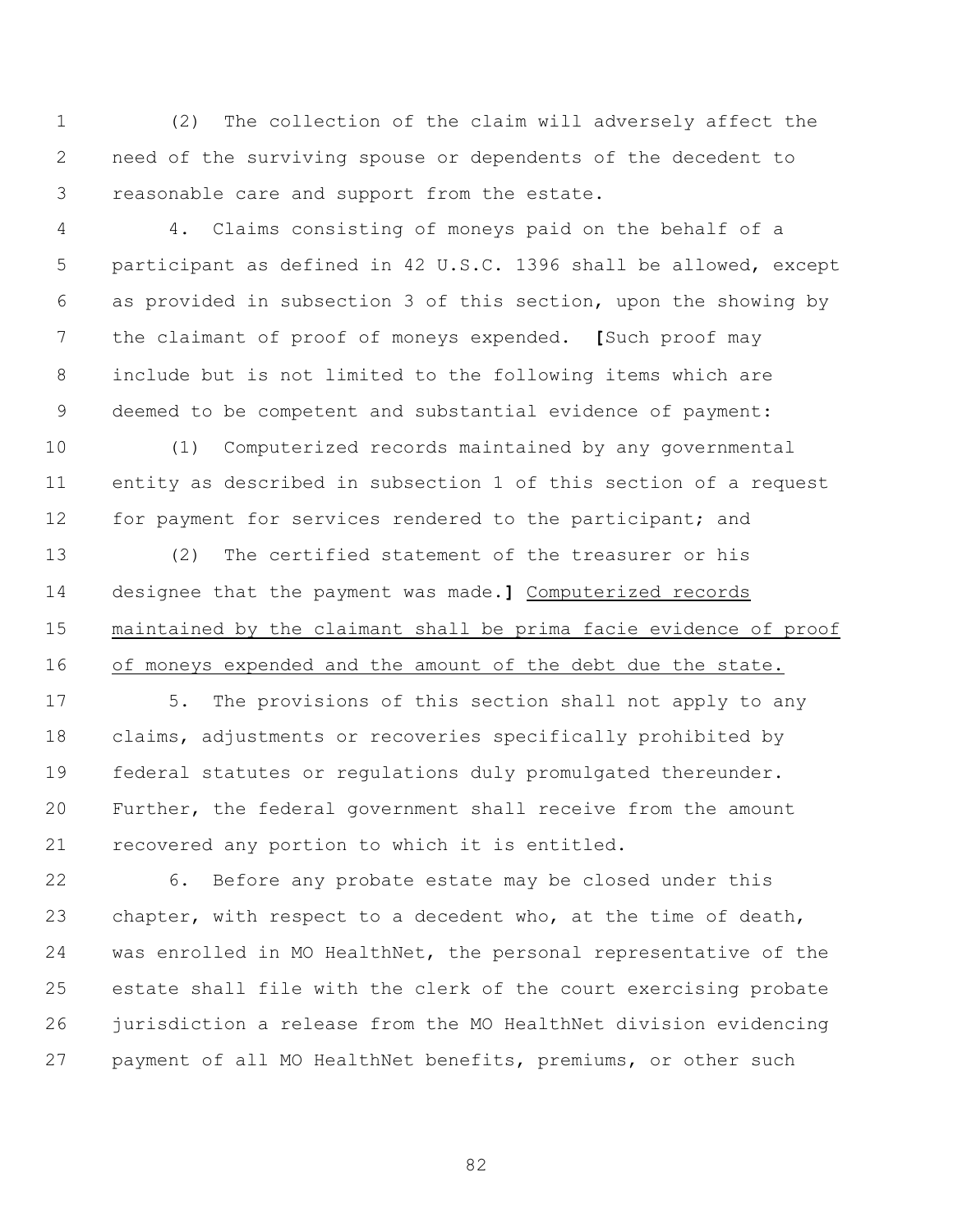costs due from the estate under law, unless waived by the MO

HealthNet division.

 **[**208.955. 1. There is hereby established in the department of social services the "MO HealthNet Oversight Committee", which shall be appointed by January 1, 2008, and shall consist of nineteen members as follows:

8 (1) Two members of the house of representatives, one from each party, appointed by the speaker of the house of representatives and the minority floor leader 11 of the house of representatives;

 (2) Two members of the Senate, one from each party, appointed by the president pro tem of the senate 14 and the minority floor leader of the senate;

 (3) One consumer representative who has no financial interest in the health care industry and who has not been an employee of the state within the last 18 five years;

 (4) Two primary care physicians, licensed under chapter 334, who care for participants, not from the 21 same geographic area, chosen in the same manner as described in section 334.120;

 (5) Two physicians, licensed under chapter 334, who care for participants but who are not primary care physicians and are not from the same geographic area, chosen in the same manner as described in section 334.120;

 (6) One representative of the state hospital association;

 (7) Two nonphysician health care professionals, the first nonphysician health care professional licensed under chapter 335 and the second nonphysician health care professional licensed under chapter 337, who care for participants;

 (8) One dentist, who cares for participants, chosen in the same manner as described in section 332.021;

 (9) Two patient advocates who have no financial interest in the health care industry and who have not been employees of the state within the last five years;

 (10) One public member who has no financial interest in the health care industry and who has not been an employee of the state within the last five years; and

 (11) The directors of the department of social services, the department of mental health, the department of health and senior services, or the respective directors' designees, who shall serve as ex-officio members of the committee.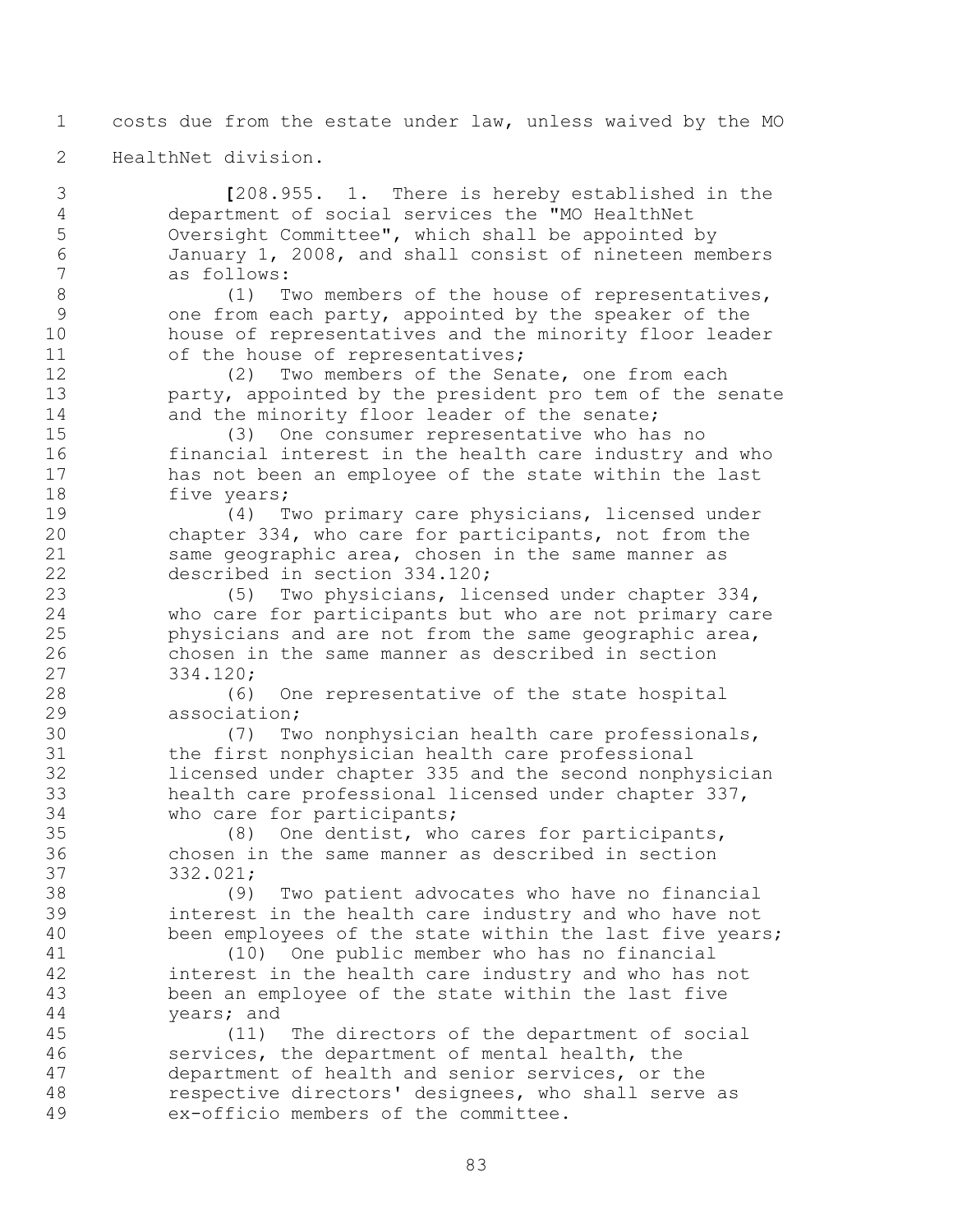2. The members of the oversight committee, other than the members from the general assembly and 3 ex-officio members, shall be appointed by the governor<br>4 with the advice and consent of the senate. A chair of 4 with the advice and consent of the senate. A chair of<br>5 the oversight committee shall be selected by the the oversight committee shall be selected by the 6 members of the oversight committee. Of the members<br>7 first appointed to the oversight committee by the first appointed to the oversight committee by the governor, eight members shall serve a term of two years, seven members shall serve a term of one year, and thereafter, members shall serve a term of two years. Members shall continue to serve until their successor is duly appointed and qualified. Any vacancy on the oversight committee shall be filled in the same manner as the original appointment. Members shall serve on the oversight committee without compensation but may be reimbursed for their actual and necessary expenses from moneys appropriated to the department of social services for that purpose. The department of social services shall provide technical, actuarial, and administrative support services as required by the oversight committee. The oversight committee shall:

 (1) Meet on at least four occasions annually, including at least four before the end of December of 24 the first year the committee is established. Meetings can be held by telephone or video conference at the discretion of the committee;

 (2) Review the participant and provider satisfaction reports and the reports of health outcomes, social and behavioral outcomes, use of evidence-based medicine and best practices as required of the health improvement plans and the department of social services under section 208.950;

 (3) Review the results from other states of the relative success or failure of various models of health delivery attempted;

 (4) Review the results of studies comparing health plans conducted under section 208.950;

 (5) Review the data from health risk assessments collected and reported under section 208.950;

 (6) Review the results of the public process input collected under section 208.950;

 (7) Advise and approve proposed design and implementation proposals for new health improvement plans submitted by the department, as well as make recommendations and suggest modifications when necessary;

 (8) Determine how best to analyze and present the data reviewed under section 208.950 so that the health outcomes, participant and provider satisfaction, results from other states, health plan comparisons, financial impact of the various health improvement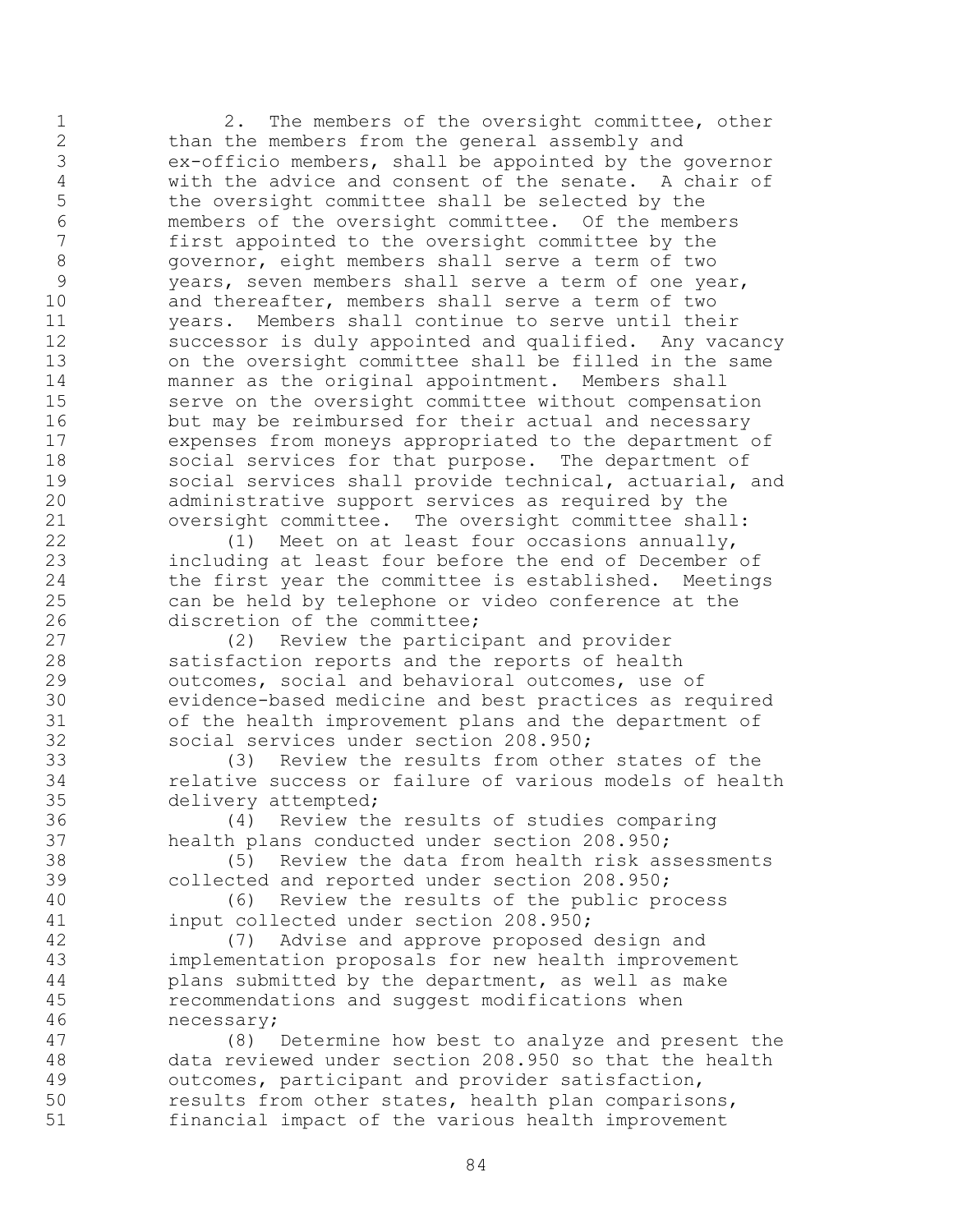plans and models of care, study of provider access, and results of public input can be used by consumers, health care providers, and public officials;

 (9) Present significant findings of the analysis required in subdivision (8) of this subsection in a 6 report to the general assembly and governor, at least<br>7 annually, beginning January 1, 2009; annually, beginning January 1, 2009;

 (10) Review the budget forecast issued by the legislative budget office, and the report required under subsection (22) of subsection 1 of section 208.151, and after study:

 (a) Consider ways to maximize the federal 13 drawdown of funds;

 (b) Study the demographics of the state and of 15 the MO HealthNet population, and how those demographics 16 are changing;

 (c) Consider what steps are needed to prepare for the increasing numbers of participants as a result of 19 the baby boom following World War II;

 (11) Conduct a study to determine whether an office of inspector general shall be established. Such office would be responsible for oversight, auditing, investigation, and performance review to provide increased accountability, integrity, and oversight of state medical assistance programs, to assist in improving agency and program operations, and to deter and identify fraud, abuse, and illegal acts. The committee shall review the experience of all states that have created a similar office to determine the 30 impact of creating a similar office in this state; and<br>31 (12) Perform other tasks as necessary, including

 $(12)$  Perform other tasks as necessary, including but not limited to making recommendations to the division concerning the promulgation of rules and emergency rules so that quality of care, provider availability, and participant satisfaction can be assured.

 3. By July 1, 2011, the oversight committee shall issue findings to the general assembly on the success and failure of health improvement plans and shall recommend whether or not any health improvement plans should be discontinued.

 4. The oversight committee shall designate a subcommittee devoted to advising the department on the development of a comprehensive entry point system for long-term care that shall:

 (1) Offer Missourians an array of choices including community-based, in-home, residential and institutional services;

 (2) Provide information and assistance about the array of long-term care services to Missourians;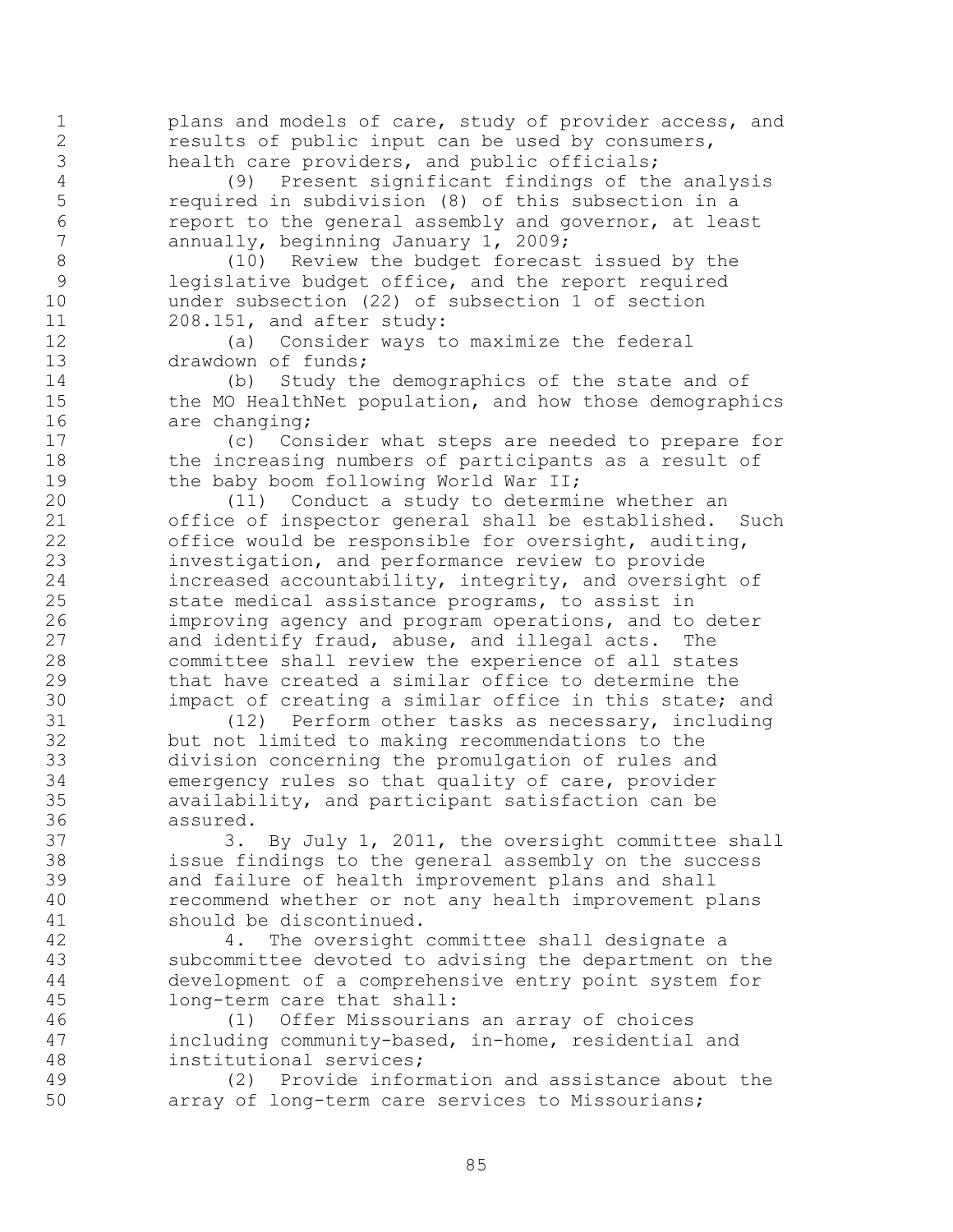(3) Create a delivery system that is easy to understand and access through multiple points, which shall include but shall not be limited to providers of services; (4) Create a delivery system that is efficient, 6 reduces duplication, and streamlines access to multiple<br>7 funding sources and programs; funding sources and programs; 8 (5) Strengthen the long-term care quality 9 assurance and quality improvement system; (6) Establish a long-term care system that seeks 11 to achieve timely access to and payment for care, foster quality and excellence in service delivery, and **promote innovative and cost-effective strategies; and**  (7) Study one-stop shopping for seniors as established in section 208.612. 5. The subcommittee shall include the following members: (1) The lieutenant governor or his or her designee, who shall serve as the subcommittee chair; (2) One member from a Missouri area agency on aging, designated by the governor; (3) One member representing the in-home care profession, designated by the governor; (4) One member representing residential care facilities, predominantly serving MO HealthNet participants, designated by the governor; (5) One member representing assisted living facilities or continuing care retirement communities, predominantly serving MO HealthNet participants, 30 designated by the governor;<br>31 (6) One member repres (6) One member representing skilled nursing facilities, predominantly serving MO HealthNet participants, designated by the governor; (7) One member from the office of the state ombudsman for long-term care facility residents, designated by the governor; (8) One member representing Missouri centers for independent living, designated by the governor; (9) One consumer representative with expertise in services for seniors or persons with a disability, designated by the governor; (10) One member with expertise in Alzheimer's disease or related dementia; (11) One member from a county developmental disability board, designated by the governor; (12) One member representing the hospice care profession, designated by the governor; (13) One member representing the home health care profession, designated by the governor; (14) One member representing the adult day care profession, designated by the governor;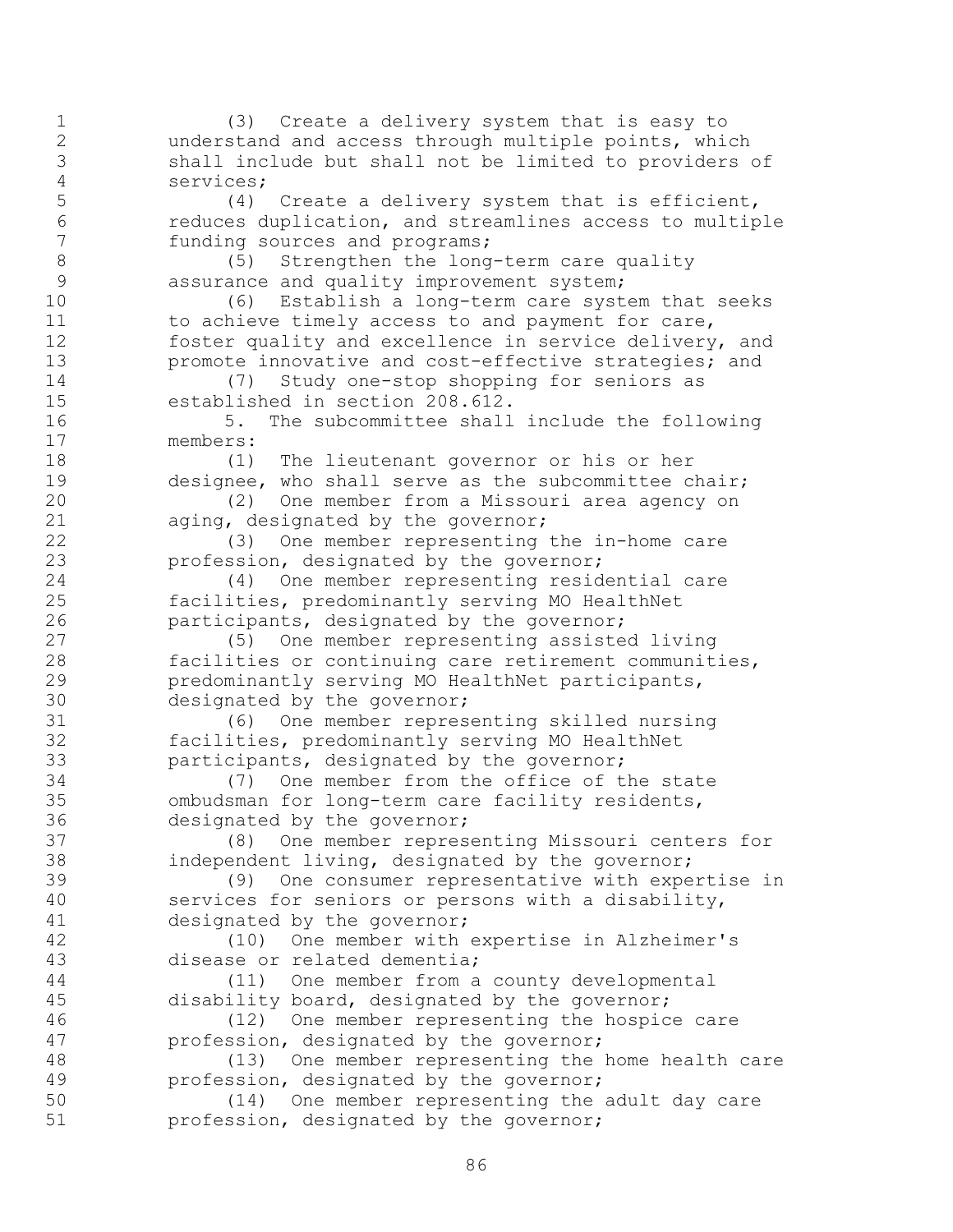(15) One member gerontologist, designated by the governor;

3 (16) Two members representing the aged, blind,<br>4 and disabled population, not of the same geographic and disabled population, not of the same geographic area or demographic group designated by the governor;

 (17) The directors of the departments of social services, mental health, and health and senior 8 services, or their designees; and

 (18) One member of the house of representatives and one member of the senate serving on the oversight committee, designated by the oversight committee chair.

 Members shall serve on the subcommittee without compensation but may be reimbursed for their actual and necessary expenses from moneys appropriated to the department of health and senior services for that **purpose.** The department of health and senior services shall provide technical and administrative support services as required by the committee.

 6. By October 1, 2008, the comprehensive entry point system subcommittee shall submit its report to the governor and general assembly containing recommendations for the implementation of the comprehensive entry point system, offering suggested legislative or administrative proposals deemed necessary by the subcommittee to minimize conflict of interests for successful implementation of the system. Such report shall contain, but not be limited to, recommendations for implementation of the following 30 consistent with the provisions of section 208.950:<br>31 (1) A complete statewide universal informati

 (1) A complete statewide universal information and assistance system that is integrated into the web-based electronic patient health record that can be accessible by phone, in-person, via MO HealthNet providers and via the internet that connects consumers to services or providers and is used to establish consumers' needs for services. Through the system, consumers shall be able to independently choose from a full range of home, community-based, and facility-based health and social services as well as access appropriate services to meet individual needs and preferences from the provider of the consumer's choice;

 (2) A mechanism for developing a plan of service or care via the web-based electronic patient health record to authorize appropriate services;

 (3) A preadmission screening mechanism for MO 47 HealthNet participants for nursing home care;

 (4) A case management or care coordination system 49 to be available as needed; and

 (5) An electronic system or database to coordinate and monitor the services provided which are